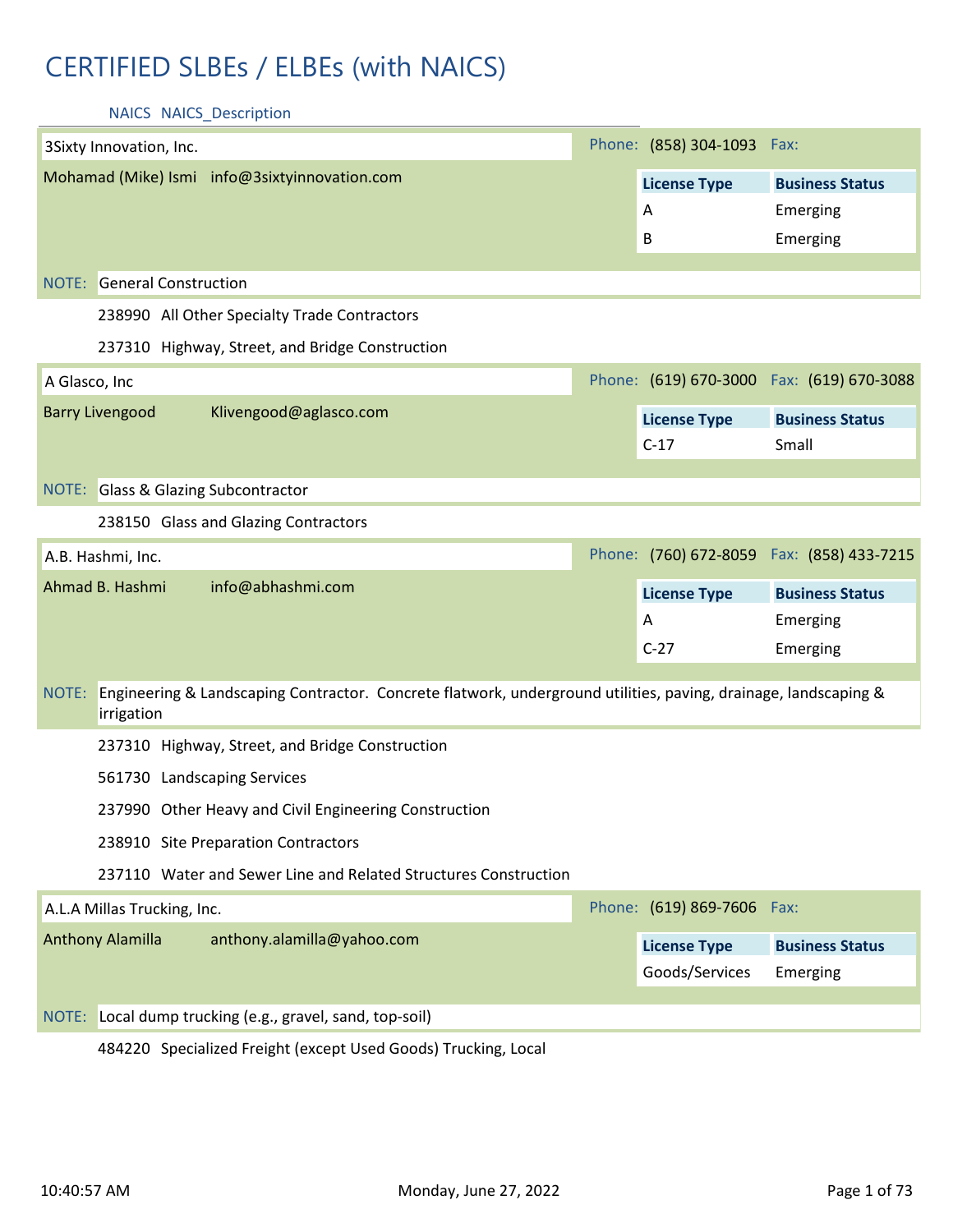| <b>NAICS NAICS Description</b>                                                                                                                                                                      |  |                                                  |                                            |  |
|-----------------------------------------------------------------------------------------------------------------------------------------------------------------------------------------------------|--|--------------------------------------------------|--------------------------------------------|--|
| A-1 Fire Protection, Inc.                                                                                                                                                                           |  |                                                  | Phone: (858) 623-2733  Fax: (858) 623-2753 |  |
| Jill /John McCarty<br>jill@a1fpi.com                                                                                                                                                                |  | <b>License Type</b><br>$C-16$                    | <b>Business Status</b><br>Emerging         |  |
| NOTE: Fire Sprinkler Installation                                                                                                                                                                   |  |                                                  |                                            |  |
| 238220 Plumbing, Heating, and Air-Conditioning Contractors                                                                                                                                          |  |                                                  |                                            |  |
| AARK Engineering, Inc.                                                                                                                                                                              |  |                                                  | Phone: (619) 312-6336  Fax: (619) 383-6560 |  |
| Mark Van Bibber<br>Vanbibber@aarkengineering.com                                                                                                                                                    |  | <b>License Type</b><br>$CSD-12$<br><b>CSD-30</b> | <b>Business Status</b><br>Small<br>Small   |  |
| NOTE: Consulting structural engineering services                                                                                                                                                    |  |                                                  |                                            |  |
| 541330 Engineering Services                                                                                                                                                                         |  |                                                  |                                            |  |
| <b>ABBA Project Management</b>                                                                                                                                                                      |  | Phone: (203) 940-0880 Fax:                       |                                            |  |
| Alexander S. Buggy<br>abuggy@abbapm.com                                                                                                                                                             |  | <b>License Type</b><br>Goods/Services            | <b>Business Status</b><br>Emerging         |  |
| Project Management; Construction Management; Staff Augmentation; Staffing; Administration; Parking; Quality<br>NOTE:<br>Control; Marinas; Labor Compliance; Document Controls; Security; Consulting |  |                                                  |                                            |  |
| 237110 Water and Sewer Line and Related Structures Construction                                                                                                                                     |  |                                                  |                                            |  |
| Accent Engineering and Construction                                                                                                                                                                 |  |                                                  | Phone: (619) 954-4852  Fax: (619) 954-4852 |  |
| Rodney Thompson<br>Rthompson@accenteci.com                                                                                                                                                          |  | <b>License Type</b>                              | <b>Business Status</b>                     |  |
|                                                                                                                                                                                                     |  | B                                                | Emerging                                   |  |
|                                                                                                                                                                                                     |  | $C-10$                                           | Emerging                                   |  |
|                                                                                                                                                                                                     |  | $C-16$                                           | Emerging                                   |  |
|                                                                                                                                                                                                     |  | $C-20$                                           | Emerging                                   |  |
|                                                                                                                                                                                                     |  | $C-36$                                           | Emerging                                   |  |
|                                                                                                                                                                                                     |  | $C-08$                                           | Emerging                                   |  |
|                                                                                                                                                                                                     |  | A                                                | Emerging                                   |  |
| General Contractor: Structural Concrete; Site Concrete; Underground Utilities; HDD Boring<br>NOTE:                                                                                                  |  |                                                  |                                            |  |
| 236220 Commercial and Institutional Building Construction                                                                                                                                           |  |                                                  |                                            |  |
| 238210 Electrical Contractors                                                                                                                                                                       |  |                                                  |                                            |  |
| 238220 Plumbing, Heating, and Air-Conditioning Contractors                                                                                                                                          |  |                                                  |                                            |  |

238110 Poured Concrete Foundation and Structure Contractors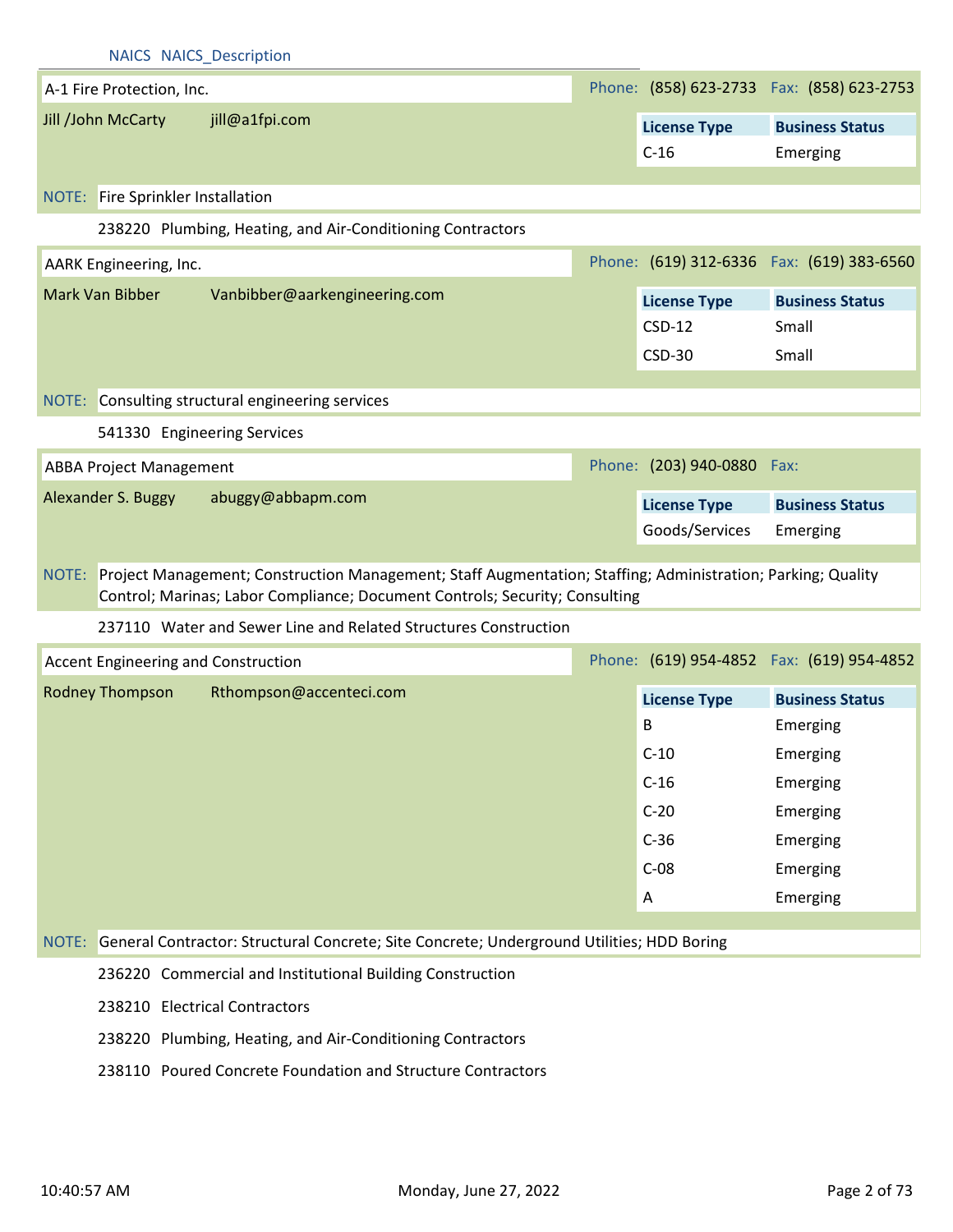|            |                                   | <b>NAICS NAICS Description</b>                                                                                                                            |                            |                                            |
|------------|-----------------------------------|-----------------------------------------------------------------------------------------------------------------------------------------------------------|----------------------------|--------------------------------------------|
|            | Acculine Survey, Inc.             |                                                                                                                                                           |                            | Phone: (858) 483-6665  Fax: (858) 483-6056 |
|            | <b>Rudy Pacheco</b>               | Acculinesurvey@sbcglobal.net                                                                                                                              | <b>License Type</b>        | <b>Business Status</b>                     |
|            |                                   |                                                                                                                                                           | LS                         | Small                                      |
|            |                                   |                                                                                                                                                           |                            |                                            |
|            |                                   | <b>NOTE:</b> Professional Land Surveying Services                                                                                                         |                            |                                            |
|            |                                   | 541370 Surveying and Mapping (except Geophysical) Services                                                                                                |                            |                                            |
|            | Accurate Asphalt & Concrete, Inc. |                                                                                                                                                           | Phone: (619) 303-1829 Fax: |                                            |
|            | <b>Deacon Markey</b>              | admin@Accurate-ac.com                                                                                                                                     | <b>License Type</b>        | <b>Business Status</b>                     |
|            |                                   |                                                                                                                                                           | A                          | Emerging                                   |
|            |                                   | NOTE: Cast-In-Place Concrete, Asphaltic Paving, Striping                                                                                                  |                            |                                            |
|            |                                   | 238990 All Other Specialty Trade Contractors                                                                                                              |                            |                                            |
|            |                                   |                                                                                                                                                           |                            |                                            |
|            | Acme Safety & Supply Corp.        |                                                                                                                                                           |                            | Phone: (619) 299-5100 Fax: (619) 542-0763  |
|            | <b>Candace Friedman</b>           | Candace@acmesafetysupply.com                                                                                                                              | <b>License Type</b>        | <b>Business Status</b>                     |
|            |                                   |                                                                                                                                                           | $C-31$                     | Small                                      |
|            |                                   |                                                                                                                                                           | $D-42$                     | Small                                      |
|            |                                   | NOTE: Rental sales & service of traffic safety materials                                                                                                  |                            |                                            |
|            |                                   |                                                                                                                                                           |                            |                                            |
|            |                                   | 561990 All Other Support Services                                                                                                                         |                            |                                            |
| Acrostic   |                                   |                                                                                                                                                           | Phone: (619) 229-6090 Fax: |                                            |
| Joe Webber |                                   | jwebber@acrosticservices.com                                                                                                                              | <b>License Type</b>        | <b>Business Status</b>                     |
|            |                                   |                                                                                                                                                           | Goods/Services             | Small                                      |
|            |                                   | NOTE: Construction management, project management, estimating, scheduling, document control, project support, plan<br>review, construction administration |                            |                                            |
|            | <b>Services</b>                   | 541611 Administrative Management and General Management Consulting                                                                                        |                            |                                            |
|            | <b>Action Research</b>            |                                                                                                                                                           |                            | Phone: (760) 722-4000 Fax: (760) 722-4005  |
|            | Jennifer J. Tabanico              | tabanico@actionresearch-inc.com                                                                                                                           | <b>License Type</b>        | <b>Business Status</b>                     |
|            |                                   |                                                                                                                                                           | Goods/Services             | Emerging                                   |
|            |                                   |                                                                                                                                                           |                            |                                            |
| NOTE:      |                                   | Survey development, focus groups, outreach campaigns, message development, behavior change strategies, program<br>evaluation, statistical analysis        |                            |                                            |
|            |                                   | 541990 All Other Professional, Scientific, and Technical Services                                                                                         |                            |                                            |
|            |                                   | 541910 Marketing Research and Public Opinion Polling                                                                                                      |                            |                                            |
|            |                                   | 541820 Public Relations Agencies                                                                                                                          |                            |                                            |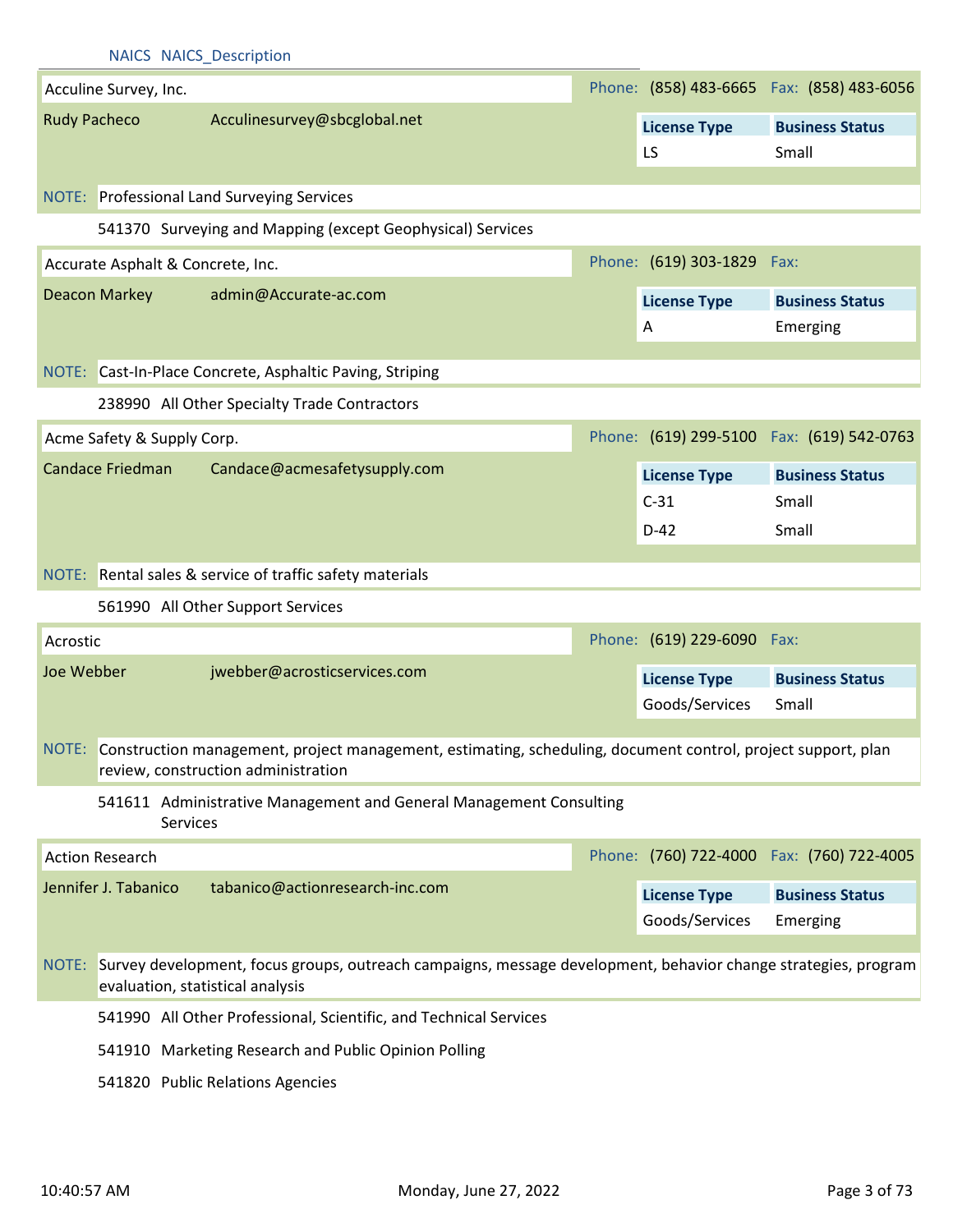|                    | <b>NAICS NAICS Description</b>                                                                                                                                                                                              |                            |                                            |
|--------------------|-----------------------------------------------------------------------------------------------------------------------------------------------------------------------------------------------------------------------------|----------------------------|--------------------------------------------|
|                    | Affordable Drain Service, Inc. DBA Afforable Pipeline Services                                                                                                                                                              |                            | Phone: (858) 689-4000 Fax: (858) 689-4035  |
| Craig S. Post      | shenson@affordabledrain.com                                                                                                                                                                                                 | <b>License Type</b>        | <b>Business Status</b>                     |
|                    |                                                                                                                                                                                                                             | A                          | Small                                      |
|                    | NOTE: General Contractor-eligible for ALL subcontracting opportunities, eligible as a prime contractor for \$50k & below until<br>receipt of bond letter. Clearing Drains, Camera inspection, CCTV Inspection, Jetting work |                            |                                            |
|                    | 562998 All Other Miscellaneous Waste Management Services                                                                                                                                                                    |                            |                                            |
|                    | 541990 All Other Professional, Scientific, and Technical Services                                                                                                                                                           |                            |                                            |
| Agiletee, Inc      |                                                                                                                                                                                                                             | Phone: (619) 537-6219 Fax: |                                            |
|                    | Phuong T. Zahirovic<br>phuong@agiletee.com                                                                                                                                                                                  | <b>License Type</b>        | <b>Business Status</b>                     |
|                    |                                                                                                                                                                                                                             | Goods/Services             | Emerging                                   |
|                    |                                                                                                                                                                                                                             |                            |                                            |
|                    | NOTE: Agiletee, Inc provides program and project management services. Our expertise includes project controls services,<br>cost estimating, and scheduling                                                                  |                            |                                            |
|                    | 541611 Administrative Management and General Management Consulting                                                                                                                                                          |                            |                                            |
|                    | <b>Services</b>                                                                                                                                                                                                             |                            |                                            |
|                    | <b>Ahrens Mechanical</b>                                                                                                                                                                                                    |                            | Phone: (619) 487-9036  Fax: (619) 487-9195 |
| <b>Greg Ahrens</b> | Estimating@ahrensmech.com                                                                                                                                                                                                   | <b>License Type</b>        | <b>Business Status</b>                     |
|                    |                                                                                                                                                                                                                             | A                          | Small                                      |
|                    |                                                                                                                                                                                                                             | B                          | Small                                      |
|                    |                                                                                                                                                                                                                             | $C-10$                     | Small                                      |
|                    |                                                                                                                                                                                                                             | $C-16$                     | Small                                      |
|                    |                                                                                                                                                                                                                             | $C-20$                     | Small                                      |
|                    |                                                                                                                                                                                                                             | $C-34$                     | Small                                      |
|                    |                                                                                                                                                                                                                             | $C-46$                     | Small                                      |
|                    |                                                                                                                                                                                                                             | $C-04$                     | Small                                      |
|                    |                                                                                                                                                                                                                             | $C-36$                     | Small                                      |
|                    |                                                                                                                                                                                                                             | M                          | Small                                      |
| NOTE:              | Construction, Water-Pretreatment, Mechanical Engineering and Cost Estimating                                                                                                                                                |                            |                                            |
|                    | 236210 Industrial Building Construction                                                                                                                                                                                     |                            |                                            |
|                    | 238220 Plumbing, Heating, and Air-Conditioning Contractors                                                                                                                                                                  |                            |                                            |
|                    | 237110 Water and Sewer Line and Related Structures Construction                                                                                                                                                             |                            |                                            |
|                    | Allied Geotechnical Engineers, Inc.                                                                                                                                                                                         |                            | Phone: (619) 449-5900 Fax: (619) 449-5902  |
| Sani Sutanto       | s_sutanto@alliedgeo.org                                                                                                                                                                                                     | <b>License Type</b>        | <b>Business Status</b>                     |
|                    |                                                                                                                                                                                                                             | $CSD-12$                   | Small                                      |
|                    | NOTE: Geotechnical Engineering Services (soil mechanics, geology, engineering geology, hydrogeology and geo-                                                                                                                |                            |                                            |
|                    | environmental)                                                                                                                                                                                                              |                            |                                            |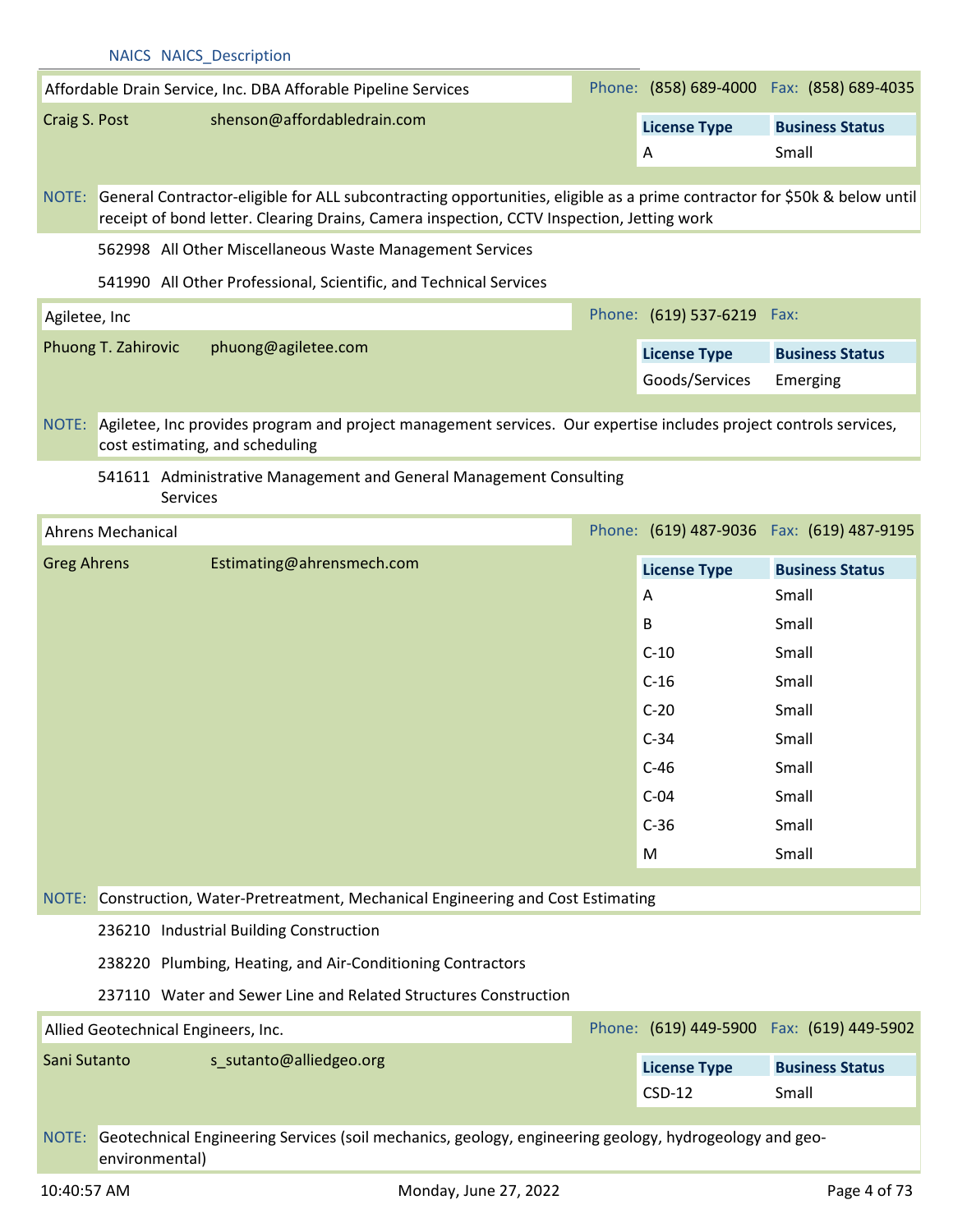|                                                                                           | <b>NAICS NAICS Description</b>                                                     |  |                            |                                            |  |  |  |
|-------------------------------------------------------------------------------------------|------------------------------------------------------------------------------------|--|----------------------------|--------------------------------------------|--|--|--|
|                                                                                           | 541330 Engineering Services                                                        |  |                            |                                            |  |  |  |
|                                                                                           | 541620 Environmental Consulting Services                                           |  |                            |                                            |  |  |  |
|                                                                                           | 541380 Testing Laboratories                                                        |  |                            |                                            |  |  |  |
| Alta Land Surveying, Inc.                                                                 |                                                                                    |  |                            | Phone: (619) 713-2582  Fax: (619) 579-2582 |  |  |  |
| <b>Miguel Martinez</b>                                                                    | Miguel@altalandsurveying.com                                                       |  | <b>License Type</b>        | <b>Business Status</b>                     |  |  |  |
|                                                                                           |                                                                                    |  | LS                         | Emerging                                   |  |  |  |
|                                                                                           |                                                                                    |  |                            |                                            |  |  |  |
| <b>NOTE:</b> Land Surveying<br>541370 Surveying and Mapping (except Geophysical) Services |                                                                                    |  |                            |                                            |  |  |  |
|                                                                                           |                                                                                    |  |                            | Phone: (858) 668-2830  Fax: (858) 668-2832 |  |  |  |
| Alvand Constuction, Inc.                                                                  |                                                                                    |  |                            |                                            |  |  |  |
| Chris Ashtari                                                                             | Alvand77@gmail.com                                                                 |  | <b>License Type</b>        | <b>Business Status</b>                     |  |  |  |
|                                                                                           |                                                                                    |  | A                          | Emerging                                   |  |  |  |
|                                                                                           |                                                                                    |  | B                          | Emerging                                   |  |  |  |
|                                                                                           | <b>NOTE:</b> General Contractor                                                    |  |                            |                                            |  |  |  |
|                                                                                           | 238990 All Other Specialty Trade Contractors                                       |  |                            |                                            |  |  |  |
| 236220 Commercial and Institutional Building Construction                                 |                                                                                    |  |                            |                                            |  |  |  |
|                                                                                           | Phone: (619) 454-2484 Fax:<br>Alvarez and Shaw, Inc                                |  |                            |                                            |  |  |  |
| David Shaw                                                                                | dshaw@alvarezandshaw.com                                                           |  |                            |                                            |  |  |  |
|                                                                                           |                                                                                    |  | <b>License Type</b><br>A   | <b>Business Status</b><br>Emerging         |  |  |  |
|                                                                                           |                                                                                    |  |                            |                                            |  |  |  |
| NOTE:                                                                                     | General construction, Site work, Concrete, Asphalt, Grading, Excavation, Potholing |  |                            |                                            |  |  |  |
|                                                                                           | 238190 Other Foundation, Structure, and Building Exterior Contractors              |  |                            |                                            |  |  |  |
|                                                                                           | 237990 Other Heavy and Civil Engineering Construction                              |  |                            |                                            |  |  |  |
| Alvarez Trucking, LLC                                                                     |                                                                                    |  | Phone: (619) 921-9330 Fax: |                                            |  |  |  |
| <b>Daniel Alvarez</b>                                                                     | alvareztruckingllc@yahoo.com                                                       |  | <b>License Type</b>        | <b>Business Status</b>                     |  |  |  |
|                                                                                           |                                                                                    |  | Goods/Services             | Emerging                                   |  |  |  |
|                                                                                           |                                                                                    |  |                            |                                            |  |  |  |
|                                                                                           | NOTE: Gravel hauling and Sand hauling                                              |  |                            |                                            |  |  |  |
|                                                                                           | 484110 General Freight Trucking, Local                                             |  |                            |                                            |  |  |  |
|                                                                                           | Alyson Corporation DBA Alyson Consulting                                           |  |                            | Phone: (619) 373-1676  Fax: (000) 000-0000 |  |  |  |
| Jamie A. Taynor                                                                           | Melissa@alysonconsulting.com                                                       |  | <b>License Type</b>        | <b>Business Status</b>                     |  |  |  |
|                                                                                           |                                                                                    |  | LS                         |                                            |  |  |  |
|                                                                                           |                                                                                    |  |                            | Emerging                                   |  |  |  |
| NOTE:                                                                                     | Professional survey and mapping services                                           |  |                            |                                            |  |  |  |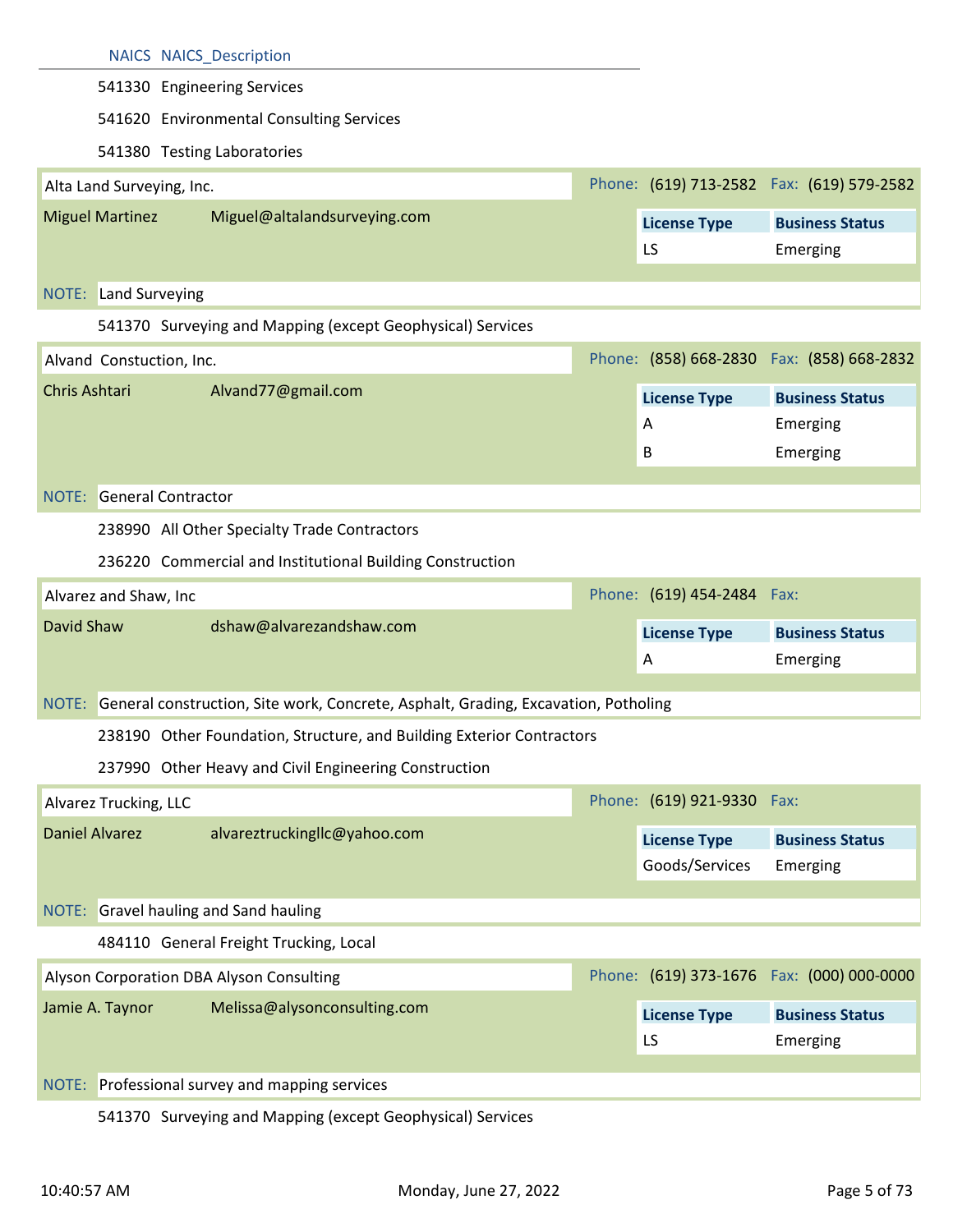|                    |                                  | NAICS NAICS Description                                                                                                                                                |                                         |                                                |
|--------------------|----------------------------------|------------------------------------------------------------------------------------------------------------------------------------------------------------------------|-----------------------------------------|------------------------------------------------|
|                    | Ambrit Services, Inc.            |                                                                                                                                                                        | Phone: (619) 582-9600 Fax:              |                                                |
| Chris Hyams        |                                  | chris@ambritservices.com                                                                                                                                               | <b>License Type</b><br>$C-12$<br>$C-32$ | <b>Business Status</b><br>Emerging<br>Emerging |
|                    |                                  | NOTE: Paving road or parking lots, seal coating, striping, signs, planing or resurfacing AC.                                                                           |                                         |                                                |
|                    |                                  | 237310 Highway, Street, and Bridge Construction                                                                                                                        |                                         |                                                |
|                    | Analytica Consulting, LLC        |                                                                                                                                                                        | Phone: (858) 272-8260 Fax:              |                                                |
|                    |                                  | Steven Vincent Rimar steverimar@analyticaconsulting.com                                                                                                                | <b>License Type</b><br>Goods/Services   | <b>Business Status</b><br>Small                |
|                    |                                  | NOTE: Data analytics services and training                                                                                                                             |                                         |                                                |
|                    |                                  | 518210 Data Processing, Hosting, and Related Services                                                                                                                  |                                         |                                                |
|                    |                                  | Anthony Cossi DBA Tony Cossi Construction                                                                                                                              | Phone: (619) 581-7865 Fax:              |                                                |
|                    | <b>Anthony Cossi</b>             | Teeforee@yahoo.com                                                                                                                                                     | <b>License Type</b><br>B                | <b>Business Status</b><br>Small                |
|                    |                                  | NOTE: Any Construction activity that requires a B License                                                                                                              |                                         |                                                |
|                    |                                  | 236220 Commercial and Institutional Building Construction                                                                                                              |                                         |                                                |
|                    | AP Navarro Transport Corporation |                                                                                                                                                                        | Phone: (619) 616-8668 Fax:              |                                                |
|                    | Armando Navarro                  | apnavarrotransportcorp@gmail.com                                                                                                                                       | <b>License Type</b>                     | <b>Business Status</b>                         |
|                    |                                  |                                                                                                                                                                        |                                         |                                                |
|                    |                                  | NOTE: Hauling fill dirt, sand, gravel, concrete, asphalt, sod and brush to and from your job site. We can deliver your load to<br>a site you own or a local dump site. | Goods/Services                          | Emerging                                       |
|                    |                                  | 484220 Specialized Freight (except Used Goods) Trucking, Local                                                                                                         |                                         |                                                |
|                    | ARC Engineers, Inc.              |                                                                                                                                                                        | Phone: (619) 581-3113 Fax:              |                                                |
| <b>Adriel Lara</b> |                                  | info@arc-engineer.com                                                                                                                                                  | <b>License Type</b><br>$CSD-12$         | <b>Business Status</b><br>Emerging             |
|                    |                                  | NOTE: Engineering and Construction Management, Storm Water Practitioner and Developer                                                                                  |                                         |                                                |
|                    | 541330 Engineering Services      |                                                                                                                                                                        |                                         |                                                |
|                    | Arce Custom Cabinets, Inc.       |                                                                                                                                                                        | Phone: (619) 781-8160 Fax:              |                                                |
| Liliana Arce       |                                  | lili@arcecabinets.com                                                                                                                                                  | <b>License Type</b><br>$C-06$           | <b>Business Status</b><br>Emerging             |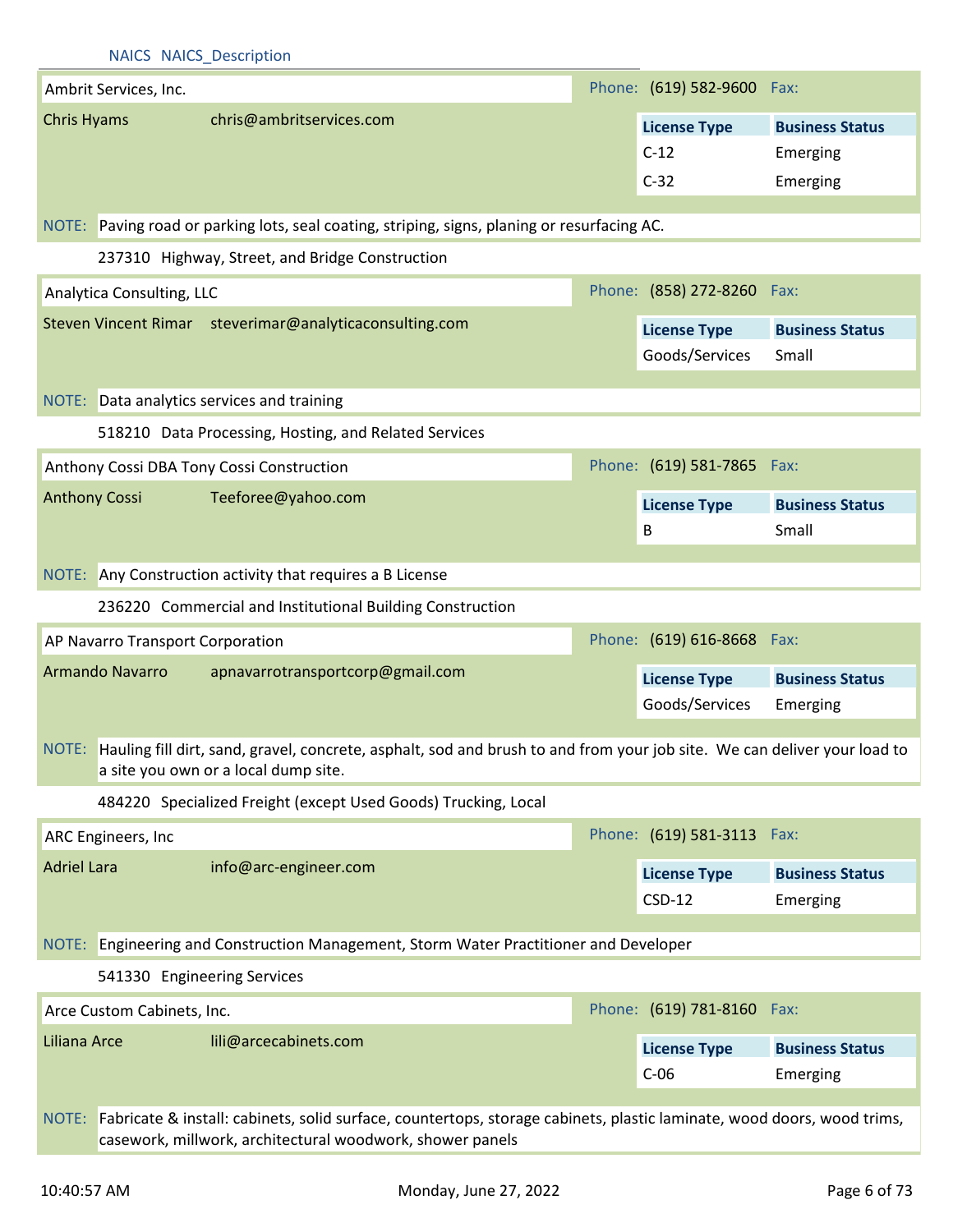| 337212 Custom Architectural Woodwork and Millwork Manufacturing<br>238350 Finish Carpentry Contractors<br>337110 Wood Kitchen Cabinet and Countertop Manufacturing<br>Phone: (619) 971-3576 Fax:<br>AscendN, LLC<br><b>Travis Nault</b><br>travis.nault@ascendn.com<br><b>License Type</b><br>Goods/Services<br>Small<br>NOTE: SAP & IT Consulting Services<br>541511 Custom Computer Programming Services<br>Phone: (619) 405-9303 Fax:<br>Attention Landscape Architecture<br>Laura Burnett<br>Laura@attention2.com<br><b>License Type</b><br>LA<br>Emerging<br>NOTE: Landscape architecture planning and design |                                           |  |  |  |  |  |  |
|--------------------------------------------------------------------------------------------------------------------------------------------------------------------------------------------------------------------------------------------------------------------------------------------------------------------------------------------------------------------------------------------------------------------------------------------------------------------------------------------------------------------------------------------------------------------------------------------------------------------|-------------------------------------------|--|--|--|--|--|--|
|                                                                                                                                                                                                                                                                                                                                                                                                                                                                                                                                                                                                                    |                                           |  |  |  |  |  |  |
|                                                                                                                                                                                                                                                                                                                                                                                                                                                                                                                                                                                                                    |                                           |  |  |  |  |  |  |
|                                                                                                                                                                                                                                                                                                                                                                                                                                                                                                                                                                                                                    |                                           |  |  |  |  |  |  |
|                                                                                                                                                                                                                                                                                                                                                                                                                                                                                                                                                                                                                    |                                           |  |  |  |  |  |  |
|                                                                                                                                                                                                                                                                                                                                                                                                                                                                                                                                                                                                                    | <b>Business Status</b>                    |  |  |  |  |  |  |
|                                                                                                                                                                                                                                                                                                                                                                                                                                                                                                                                                                                                                    |                                           |  |  |  |  |  |  |
|                                                                                                                                                                                                                                                                                                                                                                                                                                                                                                                                                                                                                    |                                           |  |  |  |  |  |  |
|                                                                                                                                                                                                                                                                                                                                                                                                                                                                                                                                                                                                                    |                                           |  |  |  |  |  |  |
|                                                                                                                                                                                                                                                                                                                                                                                                                                                                                                                                                                                                                    | <b>Business Status</b>                    |  |  |  |  |  |  |
|                                                                                                                                                                                                                                                                                                                                                                                                                                                                                                                                                                                                                    |                                           |  |  |  |  |  |  |
|                                                                                                                                                                                                                                                                                                                                                                                                                                                                                                                                                                                                                    |                                           |  |  |  |  |  |  |
| 541320 Landscape Architectural Services                                                                                                                                                                                                                                                                                                                                                                                                                                                                                                                                                                            |                                           |  |  |  |  |  |  |
| B & C Furniture Solutions DBA B & C Office Interiors                                                                                                                                                                                                                                                                                                                                                                                                                                                                                                                                                               | Phone: (858) 549-3735 Fax: (619) 330-2670 |  |  |  |  |  |  |
| Carlos Arzola<br>carlos@bcfurn.com<br><b>License Type</b>                                                                                                                                                                                                                                                                                                                                                                                                                                                                                                                                                          | <b>Business Status</b>                    |  |  |  |  |  |  |
| Goods/Services<br>Small                                                                                                                                                                                                                                                                                                                                                                                                                                                                                                                                                                                            |                                           |  |  |  |  |  |  |
| NOTE: BROKER - ELIGIBLE FOR FEES ONLY. Commercial furniture dealership with services, labor, design, move, project<br>management, space planning, full-service dealership.                                                                                                                                                                                                                                                                                                                                                                                                                                         |                                           |  |  |  |  |  |  |
| 423210 Furniture Merchant Wholesalers                                                                                                                                                                                                                                                                                                                                                                                                                                                                                                                                                                              |                                           |  |  |  |  |  |  |
| 425120 Wholesale Trade Agents and Brokers                                                                                                                                                                                                                                                                                                                                                                                                                                                                                                                                                                          |                                           |  |  |  |  |  |  |
| Phone: (858) 200-5044 Fax:<br>Balboa Engineering, Inc.                                                                                                                                                                                                                                                                                                                                                                                                                                                                                                                                                             |                                           |  |  |  |  |  |  |
| <b>Matt Dorman</b><br>matt@balboaengineering.com<br><b>License Type</b>                                                                                                                                                                                                                                                                                                                                                                                                                                                                                                                                            |                                           |  |  |  |  |  |  |
| $CSD-12$<br>Emerging                                                                                                                                                                                                                                                                                                                                                                                                                                                                                                                                                                                               | <b>Business Status</b>                    |  |  |  |  |  |  |
| NOTE: Program and Project Management, Civil Engineering for DB & DBB projects, Planning, Studies                                                                                                                                                                                                                                                                                                                                                                                                                                                                                                                   |                                           |  |  |  |  |  |  |
| 541330 Engineering Services                                                                                                                                                                                                                                                                                                                                                                                                                                                                                                                                                                                        |                                           |  |  |  |  |  |  |
| Phone: (760) 672-4559 Fax:<br>Balk Biological, Inc.                                                                                                                                                                                                                                                                                                                                                                                                                                                                                                                                                                |                                           |  |  |  |  |  |  |
| <b>Michelle Balk</b><br>mbalk@balkbiological.com<br><b>License Type</b>                                                                                                                                                                                                                                                                                                                                                                                                                                                                                                                                            |                                           |  |  |  |  |  |  |
| Goods/Services<br>Emerging                                                                                                                                                                                                                                                                                                                                                                                                                                                                                                                                                                                         | <b>Business Status</b>                    |  |  |  |  |  |  |
| Biological consulting services including vegetation community mapping, special-status plant and wildlife surveys,<br>NOTE:<br>wetlands delineation and permitting, environmental document preparation, compliance monitoring during<br>construction.<br><b>COO</b> Fruisanmontal Conculting Comun                                                                                                                                                                                                                                                                                                                  |                                           |  |  |  |  |  |  |

541620 Environmental Consulting Services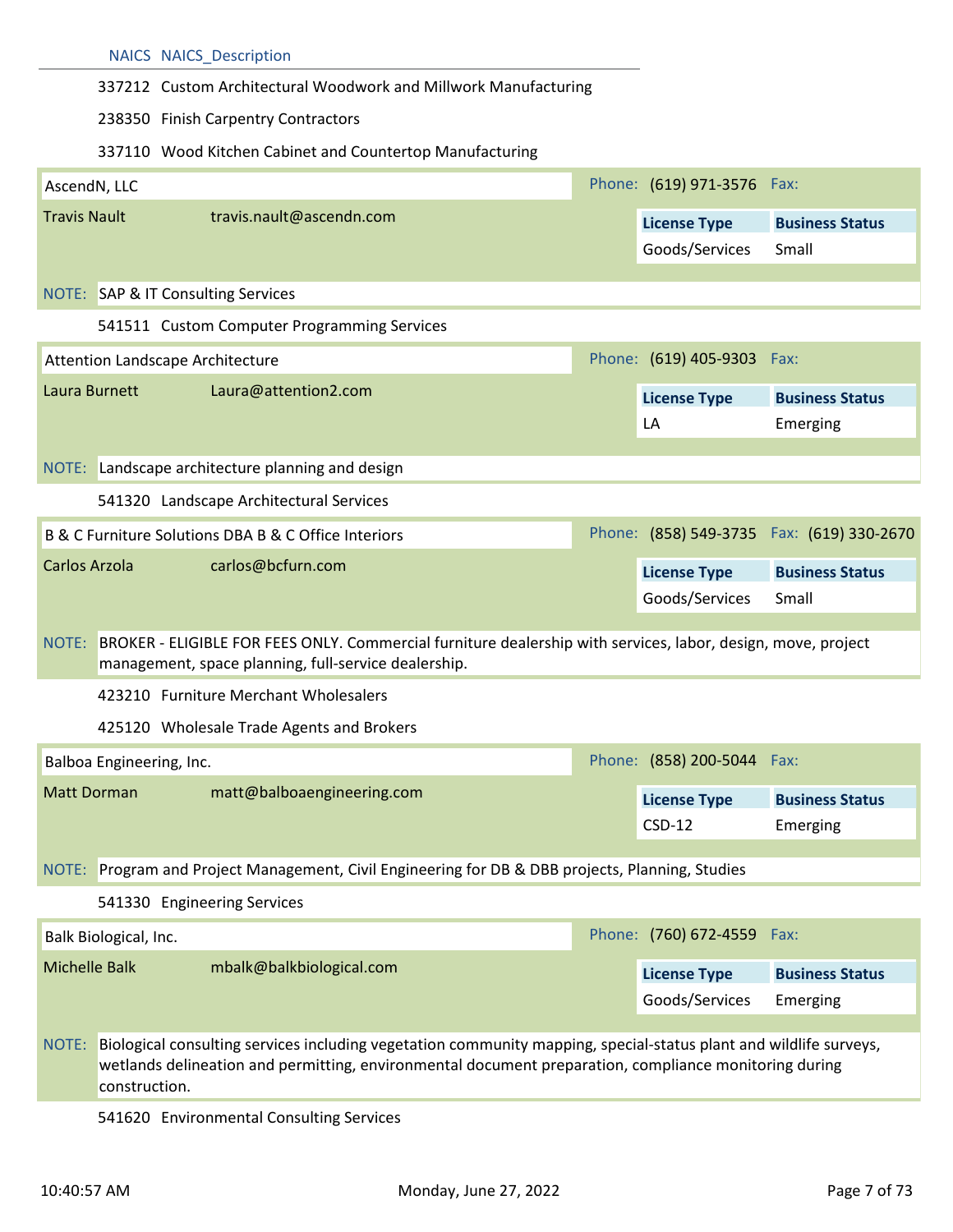|             | <b>NAICS NAICS Description</b>             |                                                                                                                                                                                                                                                  |  |                            |                                           |  |
|-------------|--------------------------------------------|--------------------------------------------------------------------------------------------------------------------------------------------------------------------------------------------------------------------------------------------------|--|----------------------------|-------------------------------------------|--|
|             |                                            | Banning Architects, Inc. dba Banning Architecture                                                                                                                                                                                                |  | Phone: (858) 342-3601 Fax: |                                           |  |
|             | <b>Patrick Banning</b>                     | pbanning@banningarc.com                                                                                                                                                                                                                          |  | <b>License Type</b>        | <b>Business Status</b>                    |  |
|             |                                            |                                                                                                                                                                                                                                                  |  | <b>ARC</b>                 | Emerging                                  |  |
|             | <b>NOTE:</b> Architectural Design Services |                                                                                                                                                                                                                                                  |  |                            |                                           |  |
|             |                                            |                                                                                                                                                                                                                                                  |  |                            |                                           |  |
|             |                                            | 541310 Architectural Services                                                                                                                                                                                                                    |  |                            |                                           |  |
|             | Baranek Consulting Group, Inc.             |                                                                                                                                                                                                                                                  |  |                            | Phone: (858) 922-8604 Fax: (858) 564-8893 |  |
|             | Kimberly C. Baranek                        | baranekconsulting@san.rr.com                                                                                                                                                                                                                     |  | <b>License Type</b>        | <b>Business Status</b>                    |  |
|             |                                            |                                                                                                                                                                                                                                                  |  | Goods/Services             | Small                                     |  |
|             | Plans, Environmental Permits               | NOTE: CEQA NEPA, Environmental Studies, Technical Studies, Land Use, Aesthetics/Visual Quality, Waste Management                                                                                                                                 |  |                            |                                           |  |
|             |                                            | 541620 Environmental Consulting Services                                                                                                                                                                                                         |  |                            |                                           |  |
|             |                                            | Barnett Quality Control Services DBA Nova Services                                                                                                                                                                                               |  | Phone: (816) 289-0131 Fax: |                                           |  |
|             | Danny J. Barnett, Jr.                      | djbarnett@usa-nova.com                                                                                                                                                                                                                           |  | <b>License Type</b>        | <b>Business Status</b>                    |  |
|             |                                            |                                                                                                                                                                                                                                                  |  | Goods/Services             | Small                                     |  |
|             |                                            |                                                                                                                                                                                                                                                  |  |                            |                                           |  |
|             |                                            | NOTE: Geotechnical engineering, materials testing, and special inspection services                                                                                                                                                               |  |                            |                                           |  |
|             |                                            | 541350 Building Inspection Services                                                                                                                                                                                                              |  |                            |                                           |  |
|             | 541380 Testing Laboratories                |                                                                                                                                                                                                                                                  |  |                            |                                           |  |
|             | Bayside Engineering Construction, Inc      |                                                                                                                                                                                                                                                  |  | Phone: (619) 516-8100 Fax: |                                           |  |
| Luis Rivero |                                            | luis.rivero@BaysideEC.com                                                                                                                                                                                                                        |  | <b>License Type</b>        | <b>Business Status</b>                    |  |
|             |                                            |                                                                                                                                                                                                                                                  |  | A                          | Emerging                                  |  |
|             | geosciences services, c                    | NOTE: Engineering, construction, lead, asbestos, mold, abatement environmental engineering design, remediation services,<br>civil engineering design, construction management, biological/Natural resources consulting, technical scientific and |  |                            |                                           |  |
|             |                                            | 236220 Commercial and Institutional Building Construction                                                                                                                                                                                        |  |                            |                                           |  |
|             | 562910 Remediation Services                |                                                                                                                                                                                                                                                  |  |                            |                                           |  |
|             | BC3 Equipment, Inc.                        |                                                                                                                                                                                                                                                  |  | Phone: (619) 312-2663 Fax: |                                           |  |
|             | Benny Carroll, Jr                          | bc3equipment@gmail.com                                                                                                                                                                                                                           |  | <b>License Type</b>        | <b>Business Status</b>                    |  |
|             |                                            |                                                                                                                                                                                                                                                  |  | A                          | Emerging                                  |  |
| NOTE:       |                                            | underground utilities such as water service, irrigation, fire service, sewer,                                                                                                                                                                    |  |                            |                                           |  |
|             |                                            | 238110 Poured Concrete Foundation and Structure Contractors                                                                                                                                                                                      |  |                            |                                           |  |
|             |                                            |                                                                                                                                                                                                                                                  |  |                            |                                           |  |
|             |                                            | 237110 Water and Sewer Line and Related Structures Construction                                                                                                                                                                                  |  |                            |                                           |  |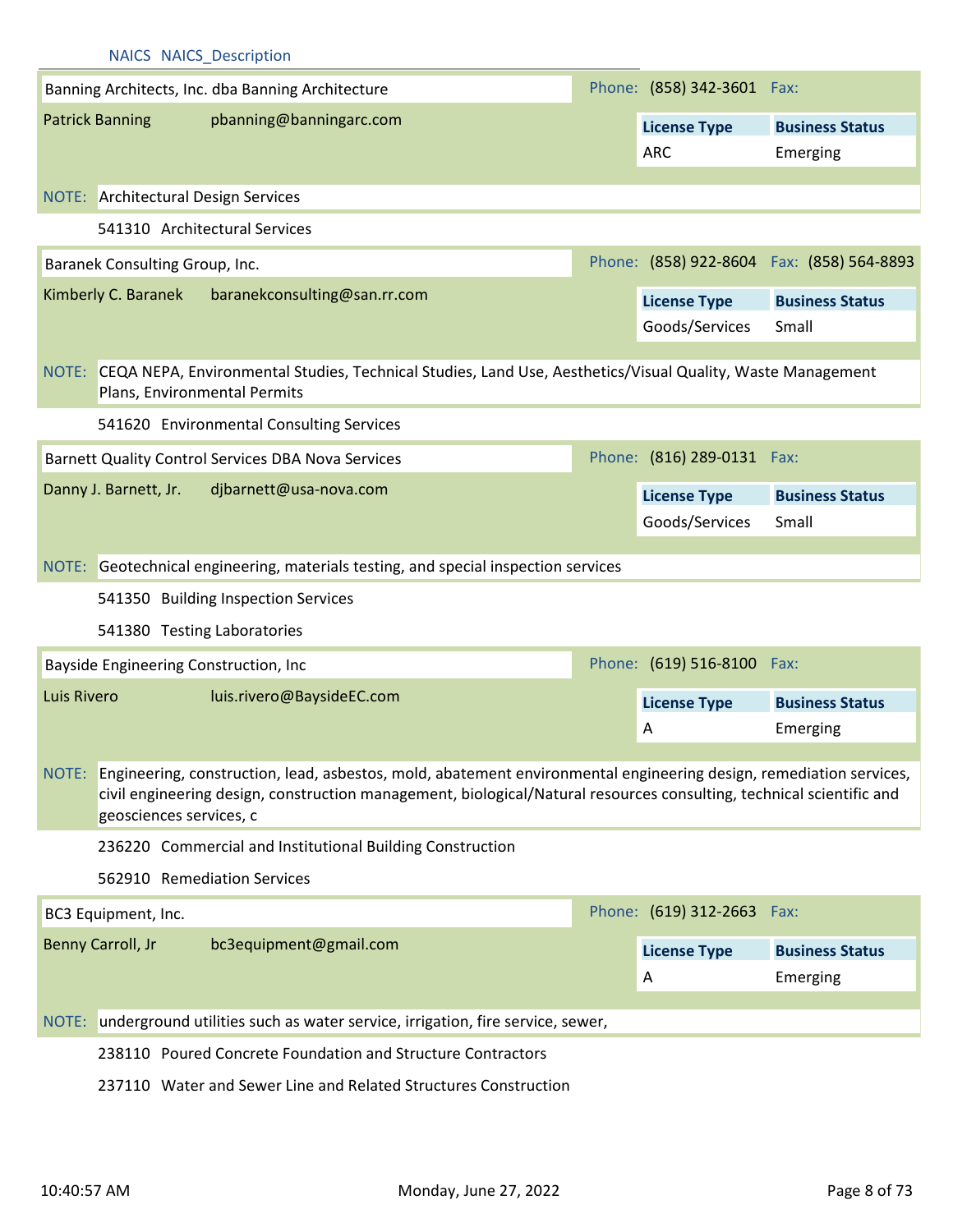|                                                                                | <b>NAICS NAICS Description</b>                                                                                                                                                       |  |                            |                                            |  |  |
|--------------------------------------------------------------------------------|--------------------------------------------------------------------------------------------------------------------------------------------------------------------------------------|--|----------------------------|--------------------------------------------|--|--|
| BDS Engineering, Inc.                                                          |                                                                                                                                                                                      |  |                            | Phone: (619) 582-4992  Fax: (619) 582-7428 |  |  |
| <b>Thomas Jones</b>                                                            | tjones@bdsengineering.com                                                                                                                                                            |  | <b>License Type</b>        | <b>Business Status</b>                     |  |  |
|                                                                                |                                                                                                                                                                                      |  | $CSD-12$                   | Emerging                                   |  |  |
|                                                                                |                                                                                                                                                                                      |  | LS                         | Emerging                                   |  |  |
|                                                                                |                                                                                                                                                                                      |  |                            |                                            |  |  |
|                                                                                | <b>NOTE:</b> Professional Services                                                                                                                                                   |  |                            |                                            |  |  |
|                                                                                | 541330 Engineering Services                                                                                                                                                          |  |                            |                                            |  |  |
|                                                                                | 541370 Surveying and Mapping (except Geophysical) Services                                                                                                                           |  |                            |                                            |  |  |
|                                                                                | <b>Belcourt Engineering Group, LLC</b>                                                                                                                                               |  | Phone: (858) 837-0749 Fax: |                                            |  |  |
| <b>Mohamed Adjroud</b>                                                         | mbelcourtois@aol.com                                                                                                                                                                 |  | <b>License Type</b>        | <b>Business Status</b>                     |  |  |
|                                                                                |                                                                                                                                                                                      |  | Goods/Services             | Small                                      |  |  |
|                                                                                |                                                                                                                                                                                      |  |                            |                                            |  |  |
| NOTE:                                                                          | Professional Technical Services/Construction Management, Quality Control Management, Construction Inspections,<br><b>Project Management</b>                                          |  |                            |                                            |  |  |
| 541611 Administrative Management and General Management Consulting<br>Services |                                                                                                                                                                                      |  |                            |                                            |  |  |
|                                                                                | 541330 Engineering Services                                                                                                                                                          |  |                            |                                            |  |  |
|                                                                                | Ben West DBA So-Cal Development                                                                                                                                                      |  |                            | Phone: (619) 993-0450 Fax: (760) 753-6615  |  |  |
| <b>Ben West</b>                                                                | Benwest@roadrunner.com                                                                                                                                                               |  | <b>License Type</b>        | <b>Business Status</b>                     |  |  |
|                                                                                |                                                                                                                                                                                      |  | B                          | Emerging                                   |  |  |
|                                                                                |                                                                                                                                                                                      |  |                            |                                            |  |  |
|                                                                                | NOTE: general construction, flooring, concrete, flat work                                                                                                                            |  |                            |                                            |  |  |
|                                                                                | 236115 New Single-Family Housing Construction (except Operative<br>Builders)                                                                                                         |  |                            |                                            |  |  |
|                                                                                | 238390 Other Building Finishing Contractors                                                                                                                                          |  |                            |                                            |  |  |
|                                                                                | Berggren Land Surveying & Mapping, Inc. DBA Berggren & Associates                                                                                                                    |  |                            | Phone: (858) 824-0034  Fax: (858) 824-0036 |  |  |
| John R. Berggren                                                               | J.Berggren@prodigy.net                                                                                                                                                               |  | <b>License Type</b>        | <b>Business Status</b>                     |  |  |
|                                                                                |                                                                                                                                                                                      |  | LS                         | Emerging                                   |  |  |
|                                                                                |                                                                                                                                                                                      |  |                            |                                            |  |  |
|                                                                                | NOTE: Land Surveying and Mapping                                                                                                                                                     |  |                            |                                            |  |  |
|                                                                                | 541370 Surveying and Mapping (except Geophysical) Services                                                                                                                           |  |                            |                                            |  |  |
| Bernal Builders, Inc                                                           |                                                                                                                                                                                      |  | Phone: (619) 540-9618 Fax: |                                            |  |  |
| <b>Manuel Bernal</b>                                                           | Bernalbuildersinc@gmail.com                                                                                                                                                          |  | <b>License Type</b>        | <b>Business Status</b>                     |  |  |
|                                                                                |                                                                                                                                                                                      |  | B                          | Emerging                                   |  |  |
|                                                                                |                                                                                                                                                                                      |  |                            |                                            |  |  |
|                                                                                | NOTE: We specialize in new construction, excavation, concrete, framing, drywall, painting, roofing. Bernal Builders only<br>works with experienced professional license contractors. |  |                            |                                            |  |  |

238130 Framing Contractors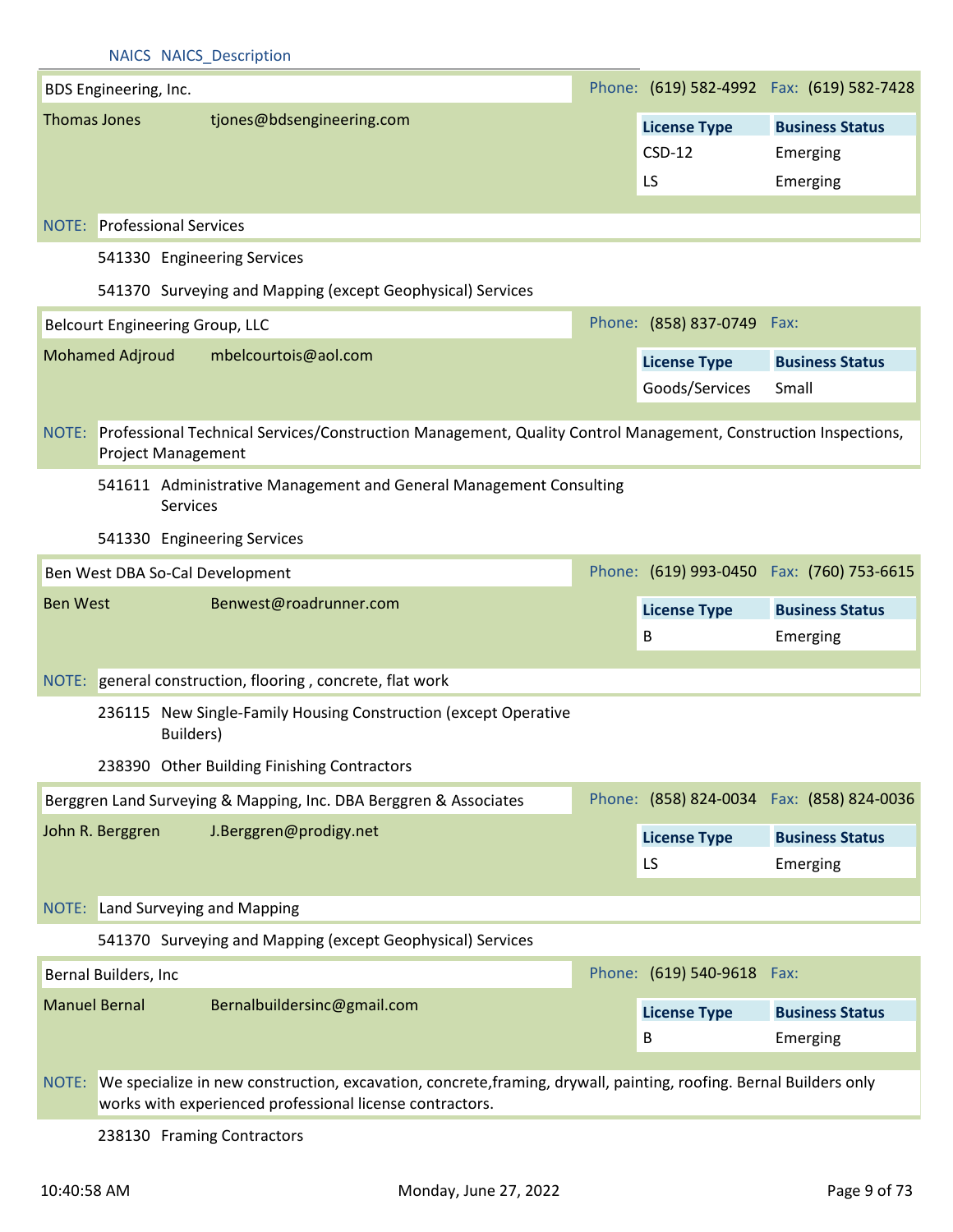|                      |                        | <b>NAICS NAICS_Description</b>                                                                                     |                            |                                            |
|----------------------|------------------------|--------------------------------------------------------------------------------------------------------------------|----------------------------|--------------------------------------------|
|                      |                        | 238190 Other Foundation, Structure, and Building Exterior Contractors                                              |                            |                                            |
|                      | Bert W. Salas, Inc.    |                                                                                                                    |                            | Phone: (619) 562-7711 Fax: (619) 258-3515  |
| <b>Bob E. Salaz</b>  |                        | bsalaz@bertsalasinc.com                                                                                            | <b>License Type</b>        | <b>Business Status</b>                     |
|                      |                        |                                                                                                                    | A                          | Small                                      |
|                      |                        | NOTE: Grading, flood control, water, sewer and storm drain construction.                                           |                            |                                            |
|                      |                        | 237310 Highway, Street, and Bridge Construction                                                                    |                            |                                            |
|                      |                        | 238910 Site Preparation Contractors                                                                                |                            |                                            |
|                      |                        |                                                                                                                    |                            | Phone: (858) 451-0374  Fax: (858) 271-9932 |
|                      | Beyaz & Patel, Inc.    |                                                                                                                    |                            |                                            |
| <b>Subhash Patel</b> |                        | spatel@beyazpatel.com                                                                                              | <b>License Type</b>        | <b>Business Status</b>                     |
|                      |                        |                                                                                                                    | <b>CSD-30</b>              | Emerging                                   |
|                      |                        |                                                                                                                    | $CSD-12$                   | Emerging                                   |
|                      |                        | NOTE: Design and construction related services of water, wastewater, transit, transportation and building projects |                            |                                            |
|                      |                        | 541340 Drafting Services                                                                                           |                            |                                            |
|                      |                        | 541330 Engineering Services                                                                                        |                            |                                            |
| Bio1, LLC            |                        |                                                                                                                    | Phone: (858) 939-9985 Fax: |                                            |
|                      | Asheef (Javed) Khan    | javed@bio1sd.com                                                                                                   | <b>License Type</b>        | <b>Business Status</b>                     |
|                      |                        |                                                                                                                    | Goods/Services             | Emerging                                   |
| NOTE:                |                        | Cleanup of biohazard (blood and body fluid), human and animal waste, hoarding, and homeless camps                  |                            |                                            |
|                      |                        | 562112 Hazardous Waste Collection                                                                                  |                            |                                            |
|                      |                        | 562211 Hazardous Waste Treatment and Disposal                                                                      |                            |                                            |
|                      |                        |                                                                                                                    |                            |                                            |
| <b>Black IPO</b>     |                        |                                                                                                                    |                            | Phone: (619) 527-1668 Fax: (619) 527-1698  |
|                      | <b>Wendell Stemley</b> | Wrstemley@aol.com                                                                                                  | <b>License Type</b>        | <b>Business Status</b>                     |
|                      |                        |                                                                                                                    | Goods/Services             | Small                                      |
| NOTE:                |                        | Construction Manager, concrete and rebar                                                                           |                            |                                            |
|                      |                        | 541611 Administrative Management and General Management Consulting<br>Services                                     |                            |                                            |
|                      |                        | 238110 Poured Concrete Foundation and Structure Contractors                                                        |                            |                                            |
|                      |                        | Black Sage Environmental, Inc.                                                                                     | Phone: (619) 876-0745 Fax: |                                            |
|                      | Jason W. Allen         | jallen@blacksageenvironmental.com                                                                                  | <b>License Type</b>        | <b>Business Status</b>                     |
|                      |                        |                                                                                                                    | $C-27$                     | Emerging                                   |
|                      |                        |                                                                                                                    |                            |                                            |
|                      |                        | NOTE: Natural Resource Management and Environmental Protetction                                                    |                            |                                            |
|                      |                        | 541620 Environmental Consulting Services                                                                           |                            |                                            |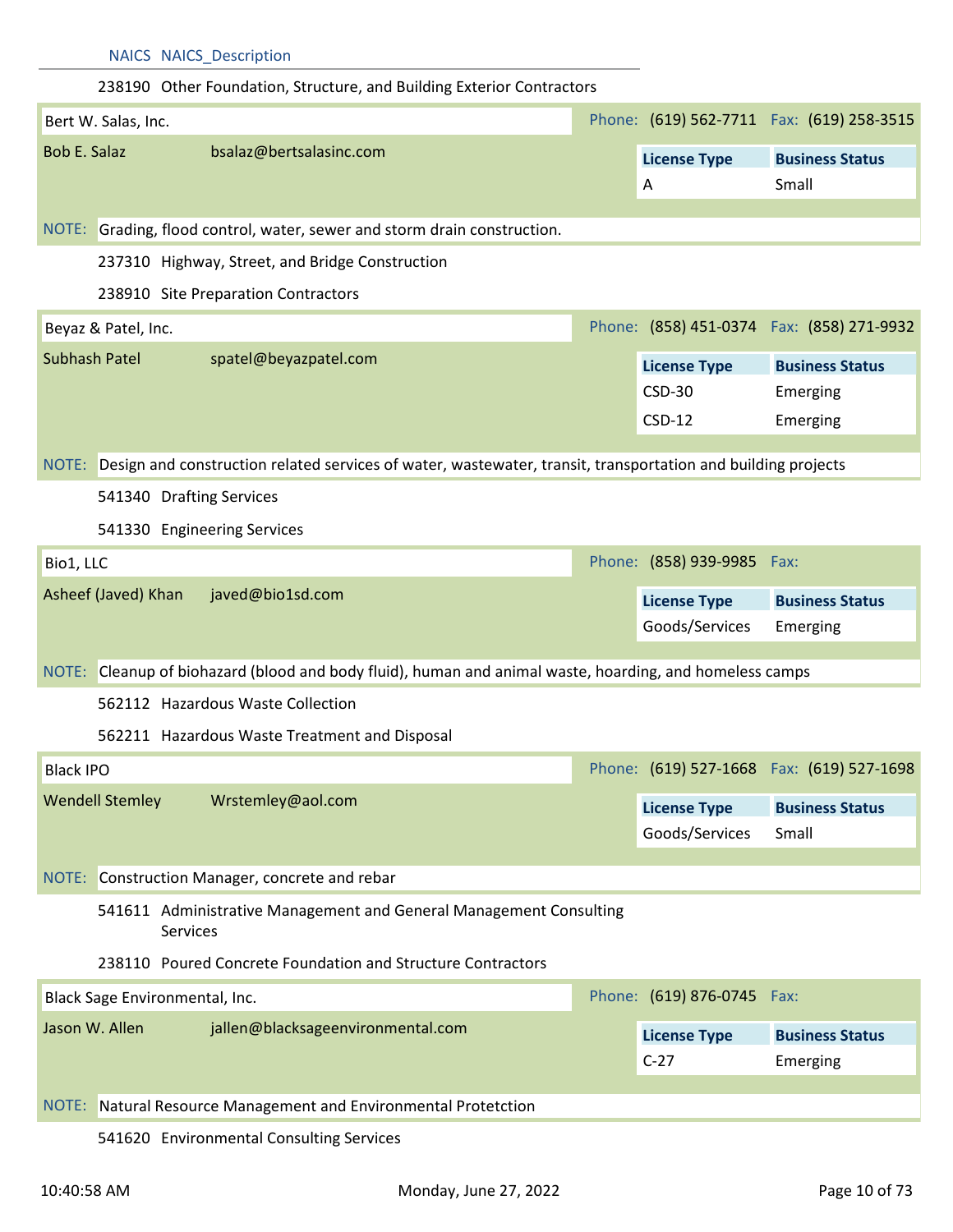| 561730 Landscaping Services<br>Phone: (619) 972-7932 Fax:<br>Blackhawk Environmental, Inc.<br>Seth@blackhawkenv.com<br><b>Seth Reimers</b><br><b>License Type</b><br><b>Business Status</b><br>Goods/Services<br>Small<br>NOTE: Environmental consulting services<br>541620 Environmental Consulting Services<br>541690 Other Scientific and Technical Consulting Services<br>Phone: (760) 458-1016  Fax: (619) 839-0346<br>BLP Engineers, Inc.<br><b>Boris Pastushenko</b><br>Blp.eng.inc@gmail.com<br><b>License Type</b><br><b>Business Status</b><br>$CSD-12$<br>Small<br>NOTE: Environmental engineering and planning services to municipal, federal and industrial clients<br>541330 Engineering Services<br>541620 Environmental Consulting Services |
|-------------------------------------------------------------------------------------------------------------------------------------------------------------------------------------------------------------------------------------------------------------------------------------------------------------------------------------------------------------------------------------------------------------------------------------------------------------------------------------------------------------------------------------------------------------------------------------------------------------------------------------------------------------------------------------------------------------------------------------------------------------|
|                                                                                                                                                                                                                                                                                                                                                                                                                                                                                                                                                                                                                                                                                                                                                             |
|                                                                                                                                                                                                                                                                                                                                                                                                                                                                                                                                                                                                                                                                                                                                                             |
|                                                                                                                                                                                                                                                                                                                                                                                                                                                                                                                                                                                                                                                                                                                                                             |
|                                                                                                                                                                                                                                                                                                                                                                                                                                                                                                                                                                                                                                                                                                                                                             |
|                                                                                                                                                                                                                                                                                                                                                                                                                                                                                                                                                                                                                                                                                                                                                             |
|                                                                                                                                                                                                                                                                                                                                                                                                                                                                                                                                                                                                                                                                                                                                                             |
|                                                                                                                                                                                                                                                                                                                                                                                                                                                                                                                                                                                                                                                                                                                                                             |
|                                                                                                                                                                                                                                                                                                                                                                                                                                                                                                                                                                                                                                                                                                                                                             |
|                                                                                                                                                                                                                                                                                                                                                                                                                                                                                                                                                                                                                                                                                                                                                             |
|                                                                                                                                                                                                                                                                                                                                                                                                                                                                                                                                                                                                                                                                                                                                                             |
|                                                                                                                                                                                                                                                                                                                                                                                                                                                                                                                                                                                                                                                                                                                                                             |
|                                                                                                                                                                                                                                                                                                                                                                                                                                                                                                                                                                                                                                                                                                                                                             |
|                                                                                                                                                                                                                                                                                                                                                                                                                                                                                                                                                                                                                                                                                                                                                             |
|                                                                                                                                                                                                                                                                                                                                                                                                                                                                                                                                                                                                                                                                                                                                                             |
| Phone: (619) 609-7825 Fax:<br><b>Blue Lake Civil</b>                                                                                                                                                                                                                                                                                                                                                                                                                                                                                                                                                                                                                                                                                                        |
| maggie.witt@bluelakecivil.com<br><b>Margaret Witt</b><br><b>License Type</b><br><b>Business Status</b>                                                                                                                                                                                                                                                                                                                                                                                                                                                                                                                                                                                                                                                      |
| $CSD-12$<br>Emerging                                                                                                                                                                                                                                                                                                                                                                                                                                                                                                                                                                                                                                                                                                                                        |
| $CSD-12$<br>Emerging                                                                                                                                                                                                                                                                                                                                                                                                                                                                                                                                                                                                                                                                                                                                        |
| Blue Lake Civil offers a wide array of professional civil engineering services, from planning and design to construction<br>NOTE:<br>and program management.                                                                                                                                                                                                                                                                                                                                                                                                                                                                                                                                                                                                |
| 541330 Engineering Services                                                                                                                                                                                                                                                                                                                                                                                                                                                                                                                                                                                                                                                                                                                                 |
| Phone: (951) 315-8057 Fax:<br>Blue Swell Construction Management, Inc.                                                                                                                                                                                                                                                                                                                                                                                                                                                                                                                                                                                                                                                                                      |
| lv@blueswellcm.com<br>Laurie Vasquez<br><b>License Type</b><br><b>Business Status</b>                                                                                                                                                                                                                                                                                                                                                                                                                                                                                                                                                                                                                                                                       |
| Goods/Services<br>Emerging                                                                                                                                                                                                                                                                                                                                                                                                                                                                                                                                                                                                                                                                                                                                  |
|                                                                                                                                                                                                                                                                                                                                                                                                                                                                                                                                                                                                                                                                                                                                                             |
| NOTE: Construction Management / Inspection Services                                                                                                                                                                                                                                                                                                                                                                                                                                                                                                                                                                                                                                                                                                         |
| 237110 Water and Sewer Line and Related Structures Construction                                                                                                                                                                                                                                                                                                                                                                                                                                                                                                                                                                                                                                                                                             |
| Phone: (619) 434-9801 Fax: (619) 434-9802<br>Bonita Pipeline, Inc.                                                                                                                                                                                                                                                                                                                                                                                                                                                                                                                                                                                                                                                                                          |
| frank@bonitapipeline.com<br>Francisco J. Marquez<br><b>License Type</b><br><b>Business Status</b>                                                                                                                                                                                                                                                                                                                                                                                                                                                                                                                                                                                                                                                           |
| Small<br>Α                                                                                                                                                                                                                                                                                                                                                                                                                                                                                                                                                                                                                                                                                                                                                  |
| $C-36$<br>Small                                                                                                                                                                                                                                                                                                                                                                                                                                                                                                                                                                                                                                                                                                                                             |
| $C-34$<br>Small                                                                                                                                                                                                                                                                                                                                                                                                                                                                                                                                                                                                                                                                                                                                             |
| Small<br>В                                                                                                                                                                                                                                                                                                                                                                                                                                                                                                                                                                                                                                                                                                                                                  |
| NOTE: Self perform site wet utilities, plumbing and pre-construction services                                                                                                                                                                                                                                                                                                                                                                                                                                                                                                                                                                                                                                                                               |
| 237110 Water and Sewer Line and Related Structures Construction                                                                                                                                                                                                                                                                                                                                                                                                                                                                                                                                                                                                                                                                                             |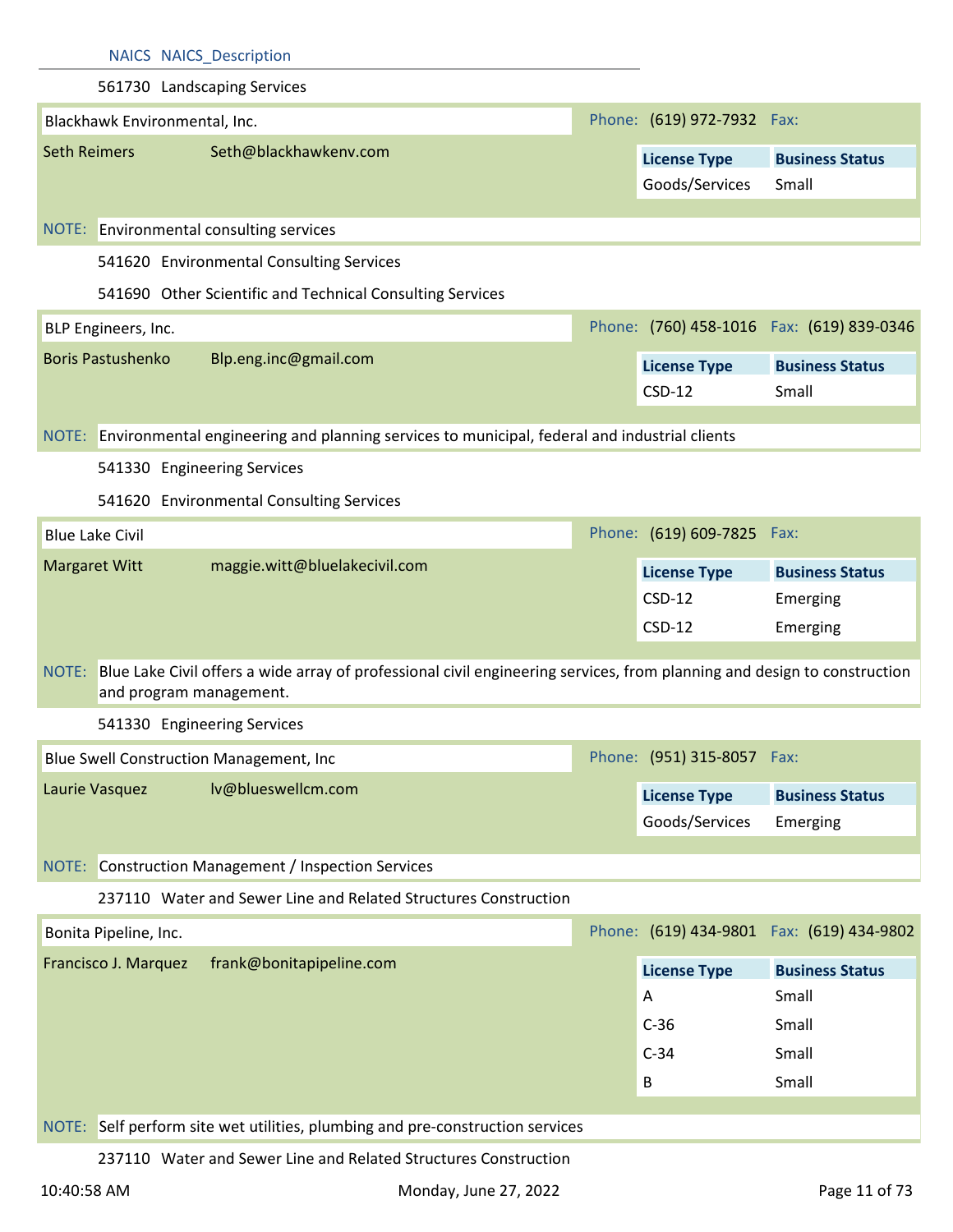|                    | <b>NAICS NAICS Description</b>   |                                                              |                                       |                                           |
|--------------------|----------------------------------|--------------------------------------------------------------|---------------------------------------|-------------------------------------------|
|                    | BrainShine, Inc.                 |                                                              | Phone: (858) 635-8900 Fax:            |                                           |
|                    | <b>Blaise Nauyokas</b>           | blaise@brainshine.com                                        | <b>License Type</b><br>Goods/Services | <b>Business Status</b><br>Emerging        |
|                    |                                  | NOTE: Brand Development and Marketing Agency                 |                                       |                                           |
|                    |                                  | 541810 Advertising Agencies                                  |                                       |                                           |
|                    |                                  | 541613 Marketing Consulting Services                         |                                       |                                           |
|                    | Bristlecone Engineering, Inc.    |                                                              | Phone: (619) 204-6099 Fax:            |                                           |
|                    | <b>Donald Lee Peters</b>         | don@bristleconeengineering.com                               | <b>License Type</b><br>$CSD-12$       | <b>Business Status</b><br>Emerging        |
|                    |                                  | <b>NOTE:</b> Civil and Environmental Consulting Services     |                                       |                                           |
|                    | 541330 Engineering Services      |                                                              |                                       |                                           |
| Brizo, Inc         |                                  |                                                              | Phone: (619) 871-4337 Fax:            |                                           |
|                    | <b>Wendy Turner</b>              | wturner@brizoinc.com                                         | <b>License Type</b><br>$\mathsf B$    | <b>Business Status</b><br>Emerging        |
|                    |                                  | NOTE: Consulting - Public Safety and Security                |                                       |                                           |
|                    |                                  | 813319 Other Social Advocacy Organizations                   |                                       |                                           |
|                    |                                  | 561621 Security Systems Services (except Locksmiths)         |                                       |                                           |
|                    | BSE Engineering, Inc.            |                                                              |                                       | Phone: (858) 800-6025 Fax: (858) 279-2626 |
| <b>Alan Brown</b>  |                                  | abrown@bseengineering.com                                    | <b>License Type</b><br>E.<br>M        | <b>Business Status</b><br>Small<br>Small  |
|                    |                                  | NOTE: Mechanical, Electrical and Energy Engineering Services |                                       |                                           |
|                    | 541330 Engineering Services      |                                                              |                                       |                                           |
|                    | <b>BSE Security Service, Inc</b> |                                                              | Phone: (619) 368-3119 Fax:            |                                           |
| <b>Marlon Blue</b> |                                  | m.blue@bsesecurityservice.com                                | <b>License Type</b><br>Goods/Services | <b>Business Status</b><br>Small           |
|                    |                                  |                                                              |                                       |                                           |
|                    |                                  | NOTE: Armed and Unarmed Security Patrol                      |                                       |                                           |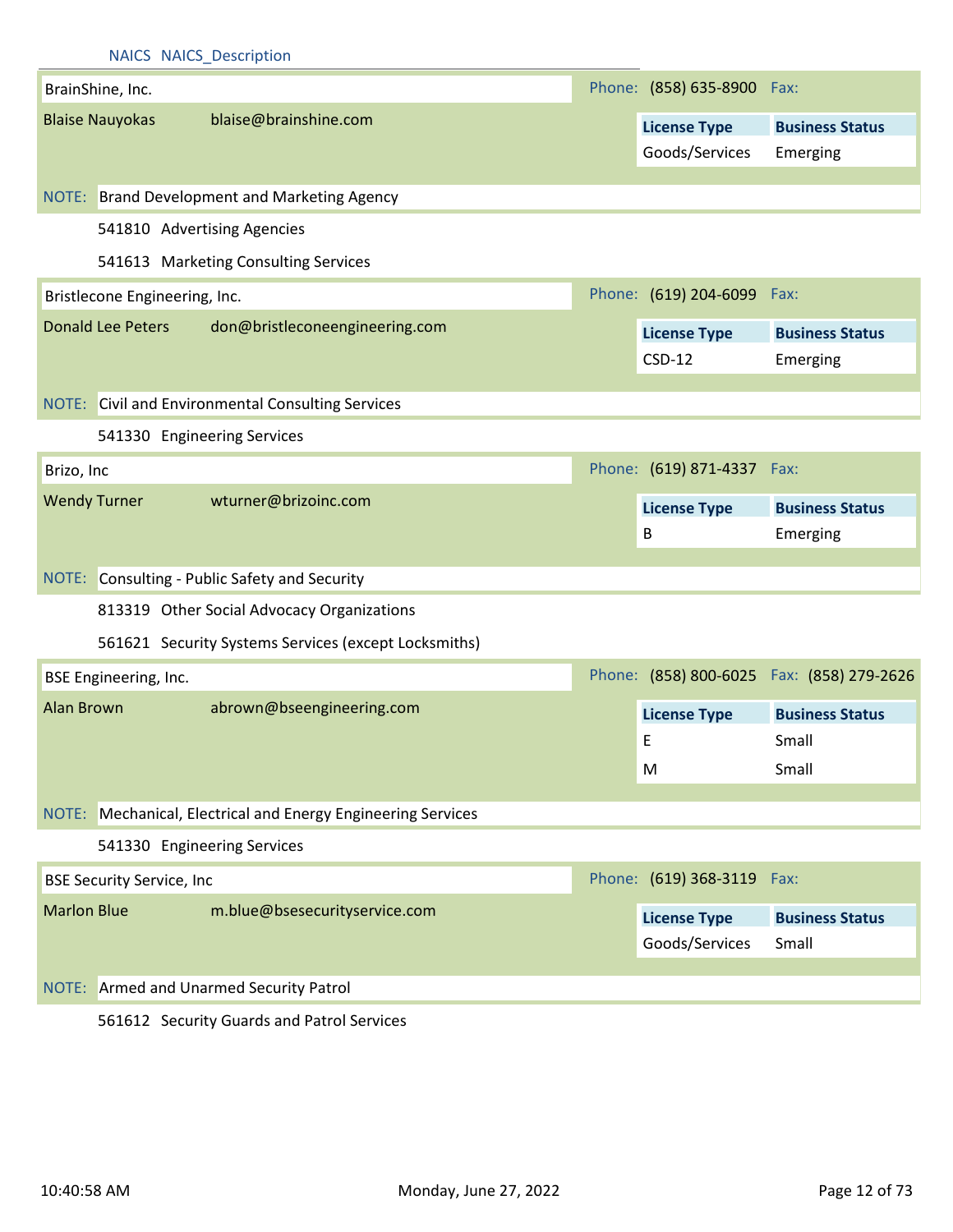|       | <b>NAICS NAICS Description</b>         |                                                                                                                                                                                                                                                       |  |                            |                                            |
|-------|----------------------------------------|-------------------------------------------------------------------------------------------------------------------------------------------------------------------------------------------------------------------------------------------------------|--|----------------------------|--------------------------------------------|
|       |                                        | Buescher Electric, Inc. DBA Service Electrical System                                                                                                                                                                                                 |  |                            | Phone: (858) 748-8478  Fax: (619) 651-1392 |
|       | <b>Anthony Buescher</b>                | Buescherelectric@gmail.com                                                                                                                                                                                                                            |  | <b>License Type</b>        | <b>Business Status</b>                     |
|       |                                        |                                                                                                                                                                                                                                                       |  | $C-10$                     | Emerging                                   |
|       | NOTE: Electric installation and repair |                                                                                                                                                                                                                                                       |  |                            |                                            |
|       |                                        | 238210 Electrical Contractors                                                                                                                                                                                                                         |  |                            |                                            |
|       | Busby Biological Services, Inc.        |                                                                                                                                                                                                                                                       |  |                            | Phone: (858) 999-2021 Fax: (000) 000-0000  |
|       | <b>Melissa Busby</b>                   | Busbybiological@gmail.com                                                                                                                                                                                                                             |  | <b>License Type</b>        | <b>Business Status</b>                     |
|       |                                        |                                                                                                                                                                                                                                                       |  | Goods/Services             | Emerging                                   |
| NOTE: | sector clients                         | Busby Biological Services, Inc. (BBS) is a San Diego-based environmental consulting firm that provides high quality,<br>objective natural resource expertise and innovative solutions to complex environmental issues for public- and private-        |  |                            |                                            |
|       |                                        | 541620 Environmental Consulting Services                                                                                                                                                                                                              |  |                            |                                            |
|       |                                        | 541690 Other Scientific and Technical Consulting Services                                                                                                                                                                                             |  |                            |                                            |
|       | California Asphalt Paving and Grading  |                                                                                                                                                                                                                                                       |  | Phone: (619) 890-0826 Fax: |                                            |
|       | <b>Christopher Vasquez</b>             | capavingandgrading@gmail.com                                                                                                                                                                                                                          |  | <b>License Type</b>        | <b>Business Status</b>                     |
|       |                                        |                                                                                                                                                                                                                                                       |  | $C-12$                     | Emerging                                   |
|       |                                        | NOTE: Asphalt Overlays, Street repairs                                                                                                                                                                                                                |  |                            |                                            |
|       |                                        | 237310 Highway, Street, and Bridge Construction                                                                                                                                                                                                       |  |                            |                                            |
|       |                                        | California Environmental Consulting, LLC dba Municipal Sewer Tools                                                                                                                                                                                    |  | Phone: (442) 224-8726 Fax: |                                            |
|       |                                        | Victoria Fellows Reboz sales@municipalsewertools.com                                                                                                                                                                                                  |  | <b>License Type</b>        | <b>Business Status</b>                     |
|       |                                        |                                                                                                                                                                                                                                                       |  | No License                 | Emerging                                   |
| NOTE: |                                        | Supply sewer & stormwater pipe cleaning supplies                                                                                                                                                                                                      |  |                            |                                            |
|       |                                        | 423720 Plumbing and Heating Equipment and Supplies (Hydronics)<br><b>Merchant Wholesalers</b>                                                                                                                                                         |  |                            |                                            |
|       | California Office Cleaning, Inc.       |                                                                                                                                                                                                                                                       |  |                            | Phone: (619) 888-0520 Fax: (949) 701-1771  |
|       | <b>Dustin Landeis</b>                  | calofficecleaning@gmail.com                                                                                                                                                                                                                           |  | <b>License Type</b>        | <b>Business Status</b>                     |
|       |                                        |                                                                                                                                                                                                                                                       |  | Goods/Services             | Emerging                                   |
|       | dental and medical                     | NOTE: California Office Cleaning, Inc. is a commercial cleaning company servicing all of San Diego County while specializing<br>in recurring cleaning services for city and government buildings, office buildings, homeowners association complexes, |  |                            |                                            |

561720 Janitorial Services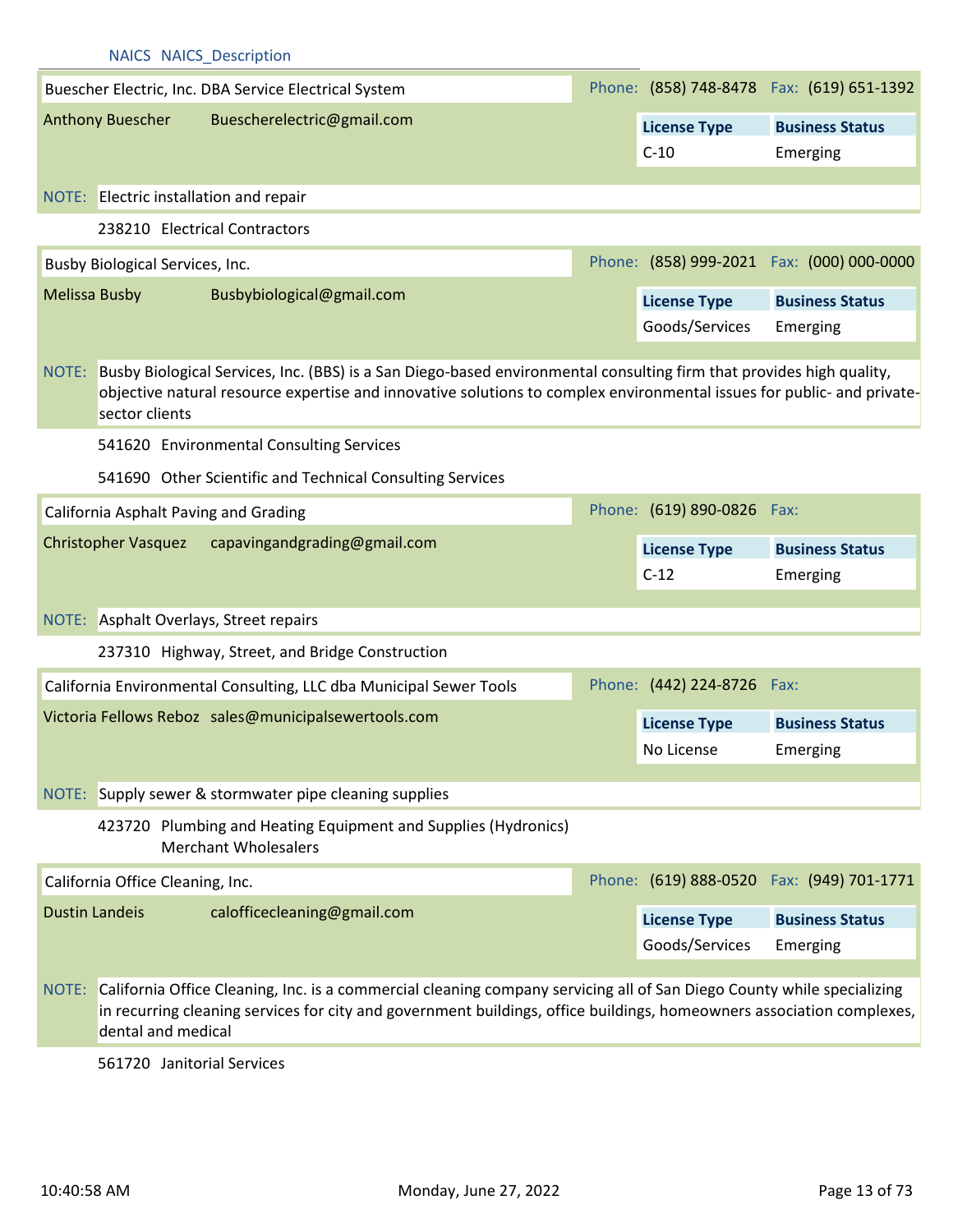|                                   | <b>NAICS NAICS Description</b>                                                                                         |                               |                                            |
|-----------------------------------|------------------------------------------------------------------------------------------------------------------------|-------------------------------|--------------------------------------------|
|                                   | California Paint Experts, Inc. DBA San Diego Paint Pros                                                                | Phone: (619) 816-1944 Fax:    |                                            |
| Casey Ligrano                     | casey@sandiegopaintpros.com                                                                                            | <b>License Type</b>           | <b>Business Status</b>                     |
|                                   |                                                                                                                        | $C-33$                        | Emerging                                   |
|                                   |                                                                                                                        |                               |                                            |
|                                   | NOTE: Painting, Wall Coverings, Staining, Maintenance                                                                  |                               |                                            |
|                                   | 238320 Painting and Wall Covering Contractors                                                                          |                               |                                            |
| Carroll General Engineering, Inc. |                                                                                                                        | Phone: (916) 955-5916 Fax:    |                                            |
| <b>Derek Carroll</b>              | derekc@carrollge.com                                                                                                   | <b>License Type</b>           | <b>Business Status</b>                     |
|                                   |                                                                                                                        | A                             | Small                                      |
|                                   | NOTE: Engineering contractor that specializes in SWPPP, Erosion Control, and environmental construction                |                               |                                            |
|                                   |                                                                                                                        |                               |                                            |
|                                   | 238910 Site Preparation Contractors                                                                                    |                               |                                            |
|                                   | Cartier & Associates, LLC DBA Cartier and Associates                                                                   | Phone: (858) 888-0265 Fax:    |                                            |
| <b>Tom Cartier</b>                | tomcartier@gmail.com                                                                                                   | <b>License Type</b>           | <b>Business Status</b>                     |
|                                   |                                                                                                                        | M                             | Emerging                                   |
|                                   |                                                                                                                        | E                             | Emerging                                   |
|                                   | NOTE: Professional Engineering and Project Management Consulting Services                                              |                               |                                            |
|                                   | 541330 Engineering Services                                                                                            |                               |                                            |
| Cats Excavating, Inc.             |                                                                                                                        |                               | Phone: (619) 264-4125  Fax: (619) 264-7566 |
| Stephen H. Groves                 | catsexcavatinginc@yahoo.com                                                                                            |                               |                                            |
|                                   |                                                                                                                        | <b>License Type</b><br>$C-12$ | <b>Business Status</b>                     |
|                                   |                                                                                                                        |                               | Emerging                                   |
| NOTE: Grading                     |                                                                                                                        |                               |                                            |
|                                   | 238910 Site Preparation Contractors                                                                                    |                               |                                            |
| Cavlina Trucking, LLC             |                                                                                                                        | Phone: (619) 820-9778 Fax:    |                                            |
| <b>Ante Cavlina</b>               | cavlinatrucking@yahoo.com                                                                                              | <b>License Type</b>           | <b>Business Status</b>                     |
|                                   |                                                                                                                        | Goods/Services                | Emerging                                   |
|                                   | NOTE: Super 10 dump trucks, hauling construction debris, aggregate, and material                                       |                               |                                            |
|                                   |                                                                                                                        |                               |                                            |
|                                   | 484110 General Freight Trucking, Local                                                                                 |                               |                                            |
| Cecilia's Safety Services, Inc.   |                                                                                                                        |                               | Phone: (858) 793-4465  Fax: (858) 793-4495 |
|                                   | Cecilia Katheleen Ostl accounting@ceciliassafetyservice.com                                                            | <b>License Type</b>           | <b>Business Status</b>                     |
|                                   |                                                                                                                        | $C-31$                        | Small                                      |
|                                   |                                                                                                                        | $D-42$                        | Small                                      |
|                                   | NOTE: Traffic Control company providing traffic control plans, rental equipment and labor throughout San Diego County. |                               |                                            |
|                                   |                                                                                                                        |                               |                                            |
|                                   | 238990 All Other Specialty Trade Contractors                                                                           |                               |                                            |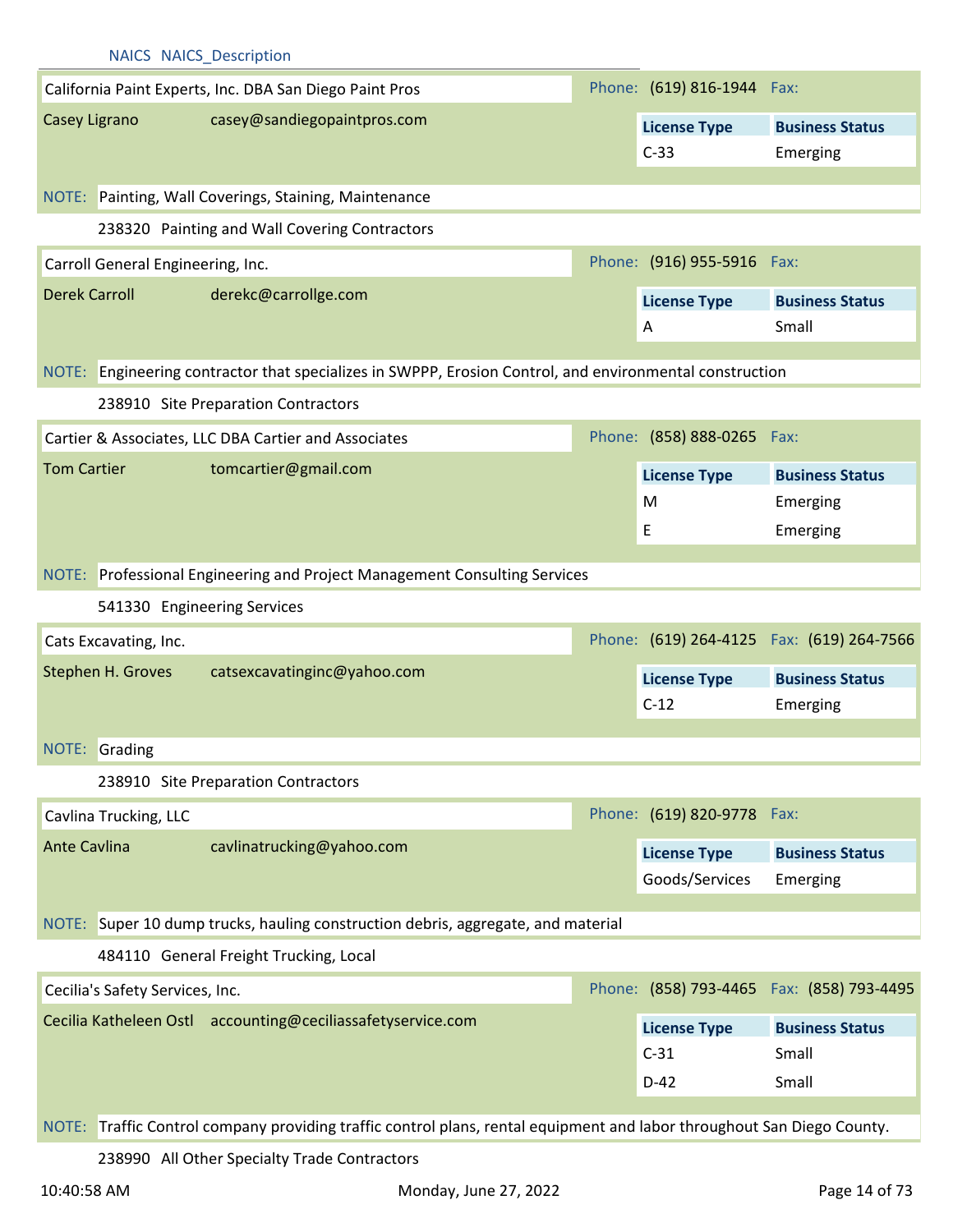#### 561990 All Other Support Services

|              | Chen Ryan Associates, Inc.      |                                                     |                                                                                                                                                                                                                             |  | Phone: (619) 795-6086 Fax:            |                                            |
|--------------|---------------------------------|-----------------------------------------------------|-----------------------------------------------------------------------------------------------------------------------------------------------------------------------------------------------------------------------------|--|---------------------------------------|--------------------------------------------|
|              | Monique Chen                    | Mchen@chenryanmobility.com                          |                                                                                                                                                                                                                             |  | <b>License Type</b>                   | <b>Business Status</b>                     |
|              |                                 |                                                     |                                                                                                                                                                                                                             |  | T                                     | Small                                      |
|              |                                 |                                                     |                                                                                                                                                                                                                             |  | $\mathsf{T}$                          | Small                                      |
|              |                                 |                                                     |                                                                                                                                                                                                                             |  | $CSD-12$                              | Small                                      |
|              |                                 |                                                     |                                                                                                                                                                                                                             |  | $CSD-12$                              | Small                                      |
|              |                                 |                                                     | NOTE: Traffic engineering, design, and transportation planning services                                                                                                                                                     |  |                                       |                                            |
|              |                                 | 541340 Drafting Services                            |                                                                                                                                                                                                                             |  |                                       |                                            |
|              |                                 |                                                     |                                                                                                                                                                                                                             |  |                                       |                                            |
|              |                                 | 541330 Engineering Services                         |                                                                                                                                                                                                                             |  |                                       |                                            |
|              |                                 | Chris Marquart DBA Code 3 Media                     |                                                                                                                                                                                                                             |  | Phone: (760) 621-3930 Fax:            |                                            |
|              | <b>Chris Marquart</b>           | chris@mediamarq.com                                 |                                                                                                                                                                                                                             |  | <b>License Type</b>                   | <b>Business Status</b>                     |
|              |                                 |                                                     |                                                                                                                                                                                                                             |  | Goods/Services                        | Emerging                                   |
|              |                                 |                                                     | NOTE: Aerial and Ground Photo, Video, Data, Reconnaissance, 2D/3D mapping                                                                                                                                                   |  |                                       |                                            |
|              |                                 |                                                     |                                                                                                                                                                                                                             |  |                                       |                                            |
|              |                                 | 238990 All Other Specialty Trade Contractors        |                                                                                                                                                                                                                             |  |                                       |                                            |
|              |                                 | 541922 Commercial Photography                       |                                                                                                                                                                                                                             |  |                                       |                                            |
|              |                                 | Christine L. Harvey DBA Leopold Biological Services |                                                                                                                                                                                                                             |  | Phone: (619) 249-2531 Fax:            |                                            |
|              | Christine L. Harvey             | Charvey@leopoldbiological.com                       |                                                                                                                                                                                                                             |  | <b>License Type</b>                   | <b>Business Status</b>                     |
|              |                                 |                                                     |                                                                                                                                                                                                                             |  | Goods/Services                        | Emerging                                   |
|              |                                 |                                                     | NOTE: Natural resource management and implementing CEQA/NEPA compliance. We provide endangered and special<br>status species nest monitoring, wetland delineation, environmental permitting, environmental document support |  |                                       |                                            |
|              |                                 | and biological monitoring                           |                                                                                                                                                                                                                             |  |                                       |                                            |
|              |                                 | 541620 Environmental Consulting Services            |                                                                                                                                                                                                                             |  |                                       |                                            |
|              |                                 |                                                     | 541690 Other Scientific and Technical Consulting Services                                                                                                                                                                   |  |                                       |                                            |
|              | Cityscape Services, LLC         |                                                     |                                                                                                                                                                                                                             |  | Phone: (858) 367-0446 Fax:            |                                            |
|              | <b>Robert Secrest</b>           | cityscapecostcontrol@gmail.com                      |                                                                                                                                                                                                                             |  |                                       |                                            |
|              |                                 |                                                     |                                                                                                                                                                                                                             |  | <b>License Type</b><br>Goods/Services | <b>Business Status</b>                     |
|              |                                 |                                                     |                                                                                                                                                                                                                             |  |                                       | Emerging                                   |
|              |                                 |                                                     | NOTE: Cost Estimating and generating professional opinions of probable construction cost                                                                                                                                    |  |                                       |                                            |
|              |                                 |                                                     | 237110 Water and Sewer Line and Related Structures Construction                                                                                                                                                             |  |                                       |                                            |
|              | CityWorks People + Places, Inc. |                                                     |                                                                                                                                                                                                                             |  |                                       | Phone: (619) 238-6009  Fax: (619) 238-6042 |
| Laura Warner |                                 | lisa.murzic@cityworks.biz                           |                                                                                                                                                                                                                             |  | <b>License Type</b>                   | <b>Business Status</b>                     |
|              |                                 |                                                     |                                                                                                                                                                                                                             |  | <b>ARC</b>                            | Emerging                                   |
|              |                                 |                                                     |                                                                                                                                                                                                                             |  |                                       |                                            |
|              |                                 |                                                     | NOTE: Communications, public outreach, architecture, planning, and graphic design                                                                                                                                           |  |                                       |                                            |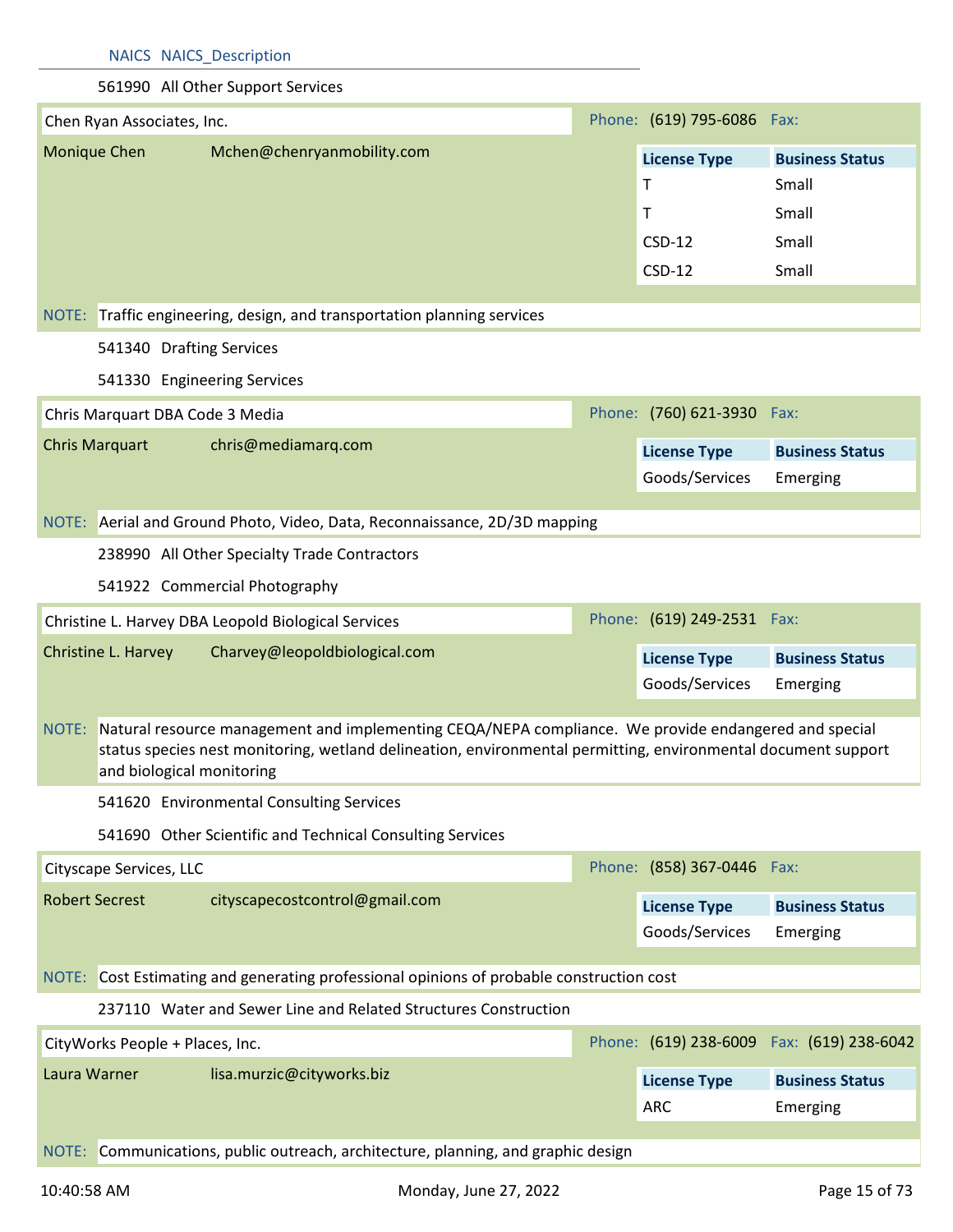|                      |                     | <b>NAICS NAICS Description</b>                                                                                                                         |                                       |                                            |
|----------------------|---------------------|--------------------------------------------------------------------------------------------------------------------------------------------------------|---------------------------------------|--------------------------------------------|
|                      |                     | 541810 Advertising Agencies                                                                                                                            |                                       |                                            |
|                      |                     | 541310 Architectural Services                                                                                                                          |                                       |                                            |
|                      |                     | 541430 Graphic Design Services                                                                                                                         |                                       |                                            |
|                      |                     | 541613 Marketing Consulting Services                                                                                                                   |                                       |                                            |
|                      |                     | 541820 Public Relations Agencies                                                                                                                       |                                       |                                            |
|                      | Civetta Design, LLC |                                                                                                                                                        | Phone: (858) 243-9928                 | Fax:                                       |
|                      | Regina Fischbach    | gina@civettadesign.com                                                                                                                                 | <b>License Type</b><br>Goods/Services | <b>Business Status</b><br>Emerging         |
|                      |                     | NOTE: Utility electric distribution design, consulting                                                                                                 |                                       |                                            |
|                      |                     | 541611 Administrative Management and General Management Consulting<br><b>Services</b>                                                                  |                                       |                                            |
|                      | CJ Roberts, Inc.    |                                                                                                                                                        |                                       | Phone: (858) 228-3655  Fax: (858) 228-3656 |
| <b>Chris Roberts</b> |                     | lisette@cjrobertsinc.com                                                                                                                               | <b>License Type</b><br>$CSD-12$       | <b>Business Status</b><br>Small            |
|                      |                     |                                                                                                                                                        |                                       |                                            |
|                      |                     | NOTE: Civil Engineering Design and Construction Management                                                                                             |                                       |                                            |
|                      |                     | 541330 Engineering Services                                                                                                                            |                                       |                                            |
|                      |                     | Clark Land Resources, Inc.                                                                                                                             |                                       | Phone: (760) 758-1562 Fax: (760) 560-1662  |
|                      |                     | Linda L. Clark / Fred W info@clarklandresouces.com                                                                                                     | <b>License Type</b>                   | <b>Business Status</b>                     |
|                      |                     |                                                                                                                                                        | Goods/Services                        | Small                                      |
|                      |                     | NOTE: Clark Land Resources provides property acquisition, right-of-way and land management consulting services.                                        |                                       |                                            |
|                      |                     | 541990 All Other Professional, Scientific, and Technical Services                                                                                      |                                       |                                            |
|                      |                     | Clarvan, Inc DBA Industrial Maintenance Supply                                                                                                         | Phone: (760) 929-0418 Fax:            |                                            |
| <b>Clarke Caines</b> |                     | clarkecaines@imsbolt.com                                                                                                                               | <b>License Type</b>                   | <b>Business Status</b>                     |
|                      |                     |                                                                                                                                                        | No License                            | Emerging                                   |
|                      |                     |                                                                                                                                                        |                                       |                                            |
|                      |                     | NOTE: Industrial Maintenance Supply was established in 1999 and is a leading distributor of industrial supplies,                                       |                                       |                                            |
|                      |                     | maintenance, repair and operations (MRO) equipment, tools and materials. With access to over 900,000 industrial<br>supply products we provide maintena |                                       |                                            |
|                      |                     | 444110 Home Centers                                                                                                                                    |                                       |                                            |
|                      |                     | 423830 Industrial Machinery and Equipment Merchant Wholesalers                                                                                         |                                       |                                            |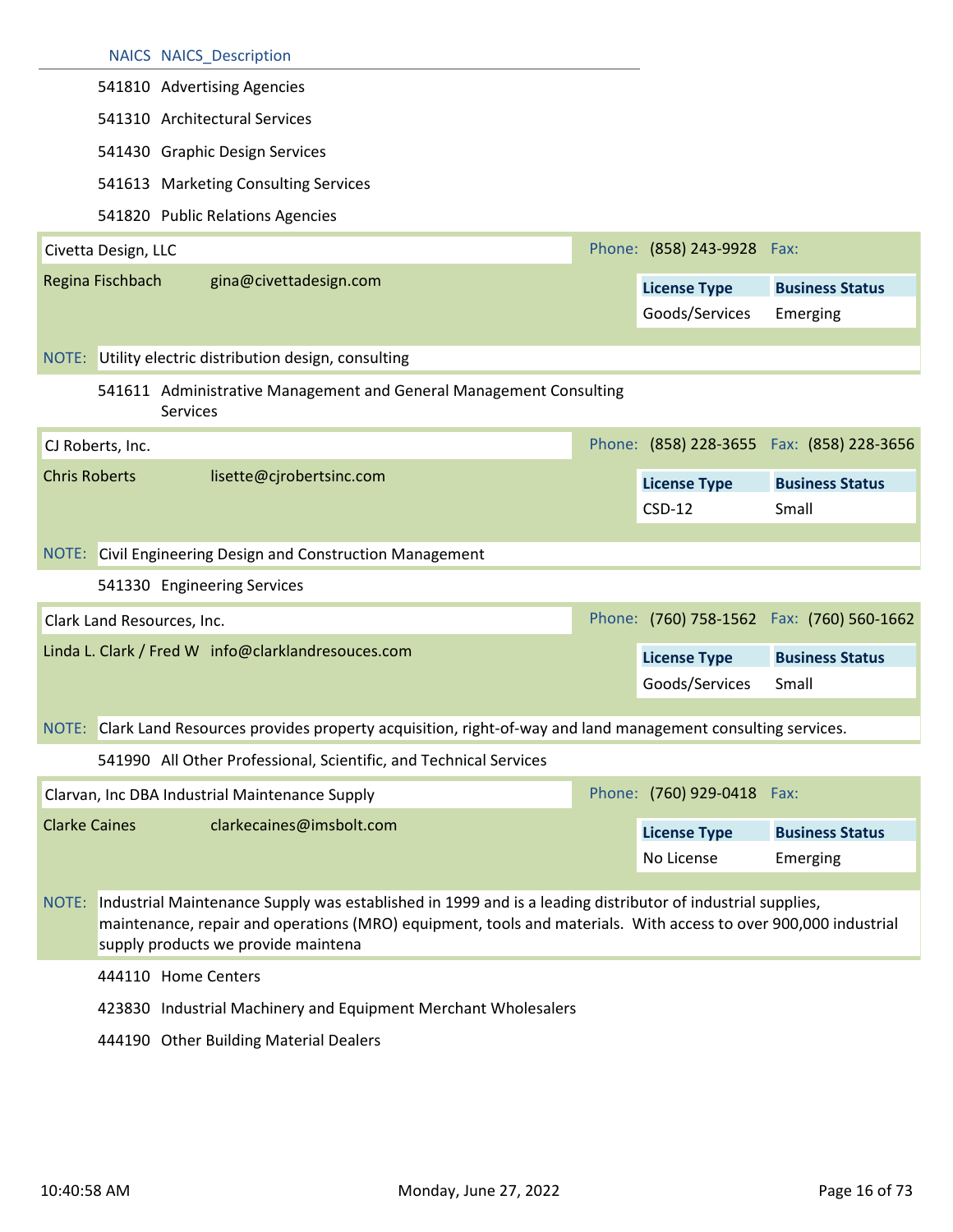|                     | <b>NAICS NAICS Description</b> |                                                                                                                                                           |                            |                                            |
|---------------------|--------------------------------|-----------------------------------------------------------------------------------------------------------------------------------------------------------|----------------------------|--------------------------------------------|
|                     | <b>CLN Services, LLC</b>       |                                                                                                                                                           | Phone: (619) 520-1197 Fax: |                                            |
| <b>Paul Stevens</b> |                                | pstevens.nhasf@cox.net                                                                                                                                    | <b>License Type</b>        | <b>Business Status</b>                     |
|                     |                                |                                                                                                                                                           | Goods/Services             | Small                                      |
|                     |                                |                                                                                                                                                           |                            |                                            |
|                     |                                | NOTE: BROKER CREDIT ONLY - Supply construction materials and consulting                                                                                   |                            |                                            |
|                     |                                | 423390 Other Construction Material Merchant Wholesalers                                                                                                   |                            |                                            |
|                     | Coast Landscaping, Inc.        |                                                                                                                                                           |                            | Phone: (760) 436-6804  Fax: (760) 436-8147 |
| <b>Tyler Mason</b>  |                                | tyler@coastlandscaping.com                                                                                                                                | <b>License Type</b>        | <b>Business Status</b>                     |
|                     |                                |                                                                                                                                                           | $C-27$                     | Small                                      |
| NOTE:               | letter.                        | Eligible for ALL subcontracting opportunities, eligible as a prime contractor for \$50k & below until receipt of bond                                     |                            |                                            |
|                     |                                | 561730 Landscaping Services                                                                                                                               |                            |                                            |
|                     | Coastal Land Solutions, Inc.   |                                                                                                                                                           | Phone: (760) 230-6025 Fax: |                                            |
|                     | Sean C. Englert                | sean@coastal-land-solutions.com                                                                                                                           | <b>License Type</b>        | <b>Business Status</b>                     |
|                     |                                |                                                                                                                                                           | LS                         | Emerging                                   |
|                     |                                |                                                                                                                                                           |                            |                                            |
|                     |                                | NOTE: Land surveying services and mapping, land planning, engineering consulting                                                                          |                            |                                            |
|                     |                                | 541370 Surveying and Mapping (except Geophysical) Services                                                                                                |                            |                                            |
|                     | Coastal Tree Care, Inc.        |                                                                                                                                                           | Phone: (619) 847-4225 Fax: |                                            |
|                     | Joseph Duane Eves              | arborist@coastaltreecare.com                                                                                                                              | <b>License Type</b>        | <b>Business Status</b>                     |
|                     |                                |                                                                                                                                                           | $D-49$                     | Emerging                                   |
|                     |                                | NOTE: Tree pruning, lacing, height reduction, removals, stump grinding, planting, line clearing, arborist reports,<br>consultations, pest/disease control |                            |                                            |
|                     |                                | 561730 Landscaping Services                                                                                                                               |                            |                                            |
|                     |                                | Concrete Building Systems Construction Company, Inc.                                                                                                      |                            | Phone: (760) 731-3224  Fax: (760) 731-1205 |
|                     |                                | Karen Chapman-Brow Office@concretebuildingsystemsinc.com                                                                                                  | <b>License Type</b>        | <b>Business Status</b>                     |
|                     |                                |                                                                                                                                                           | $C-08$                     | Small                                      |
|                     |                                |                                                                                                                                                           | В                          | Small                                      |
|                     |                                |                                                                                                                                                           |                            |                                            |
|                     | NOTE: Concrete Subcontractor   |                                                                                                                                                           |                            |                                            |
|                     |                                | 238110 Poured Concrete Foundation and Structure Contractors                                                                                               |                            |                                            |
|                     |                                | Control C, Inc. DBA Replica Printing Services                                                                                                             |                            | Phone: (858) 549-5380 Fax: (858) 549-5379  |
| <b>Ryan Stevens</b> |                                | Ryan@replicaprinting.com                                                                                                                                  | <b>License Type</b>        | <b>Business Status</b>                     |
|                     |                                |                                                                                                                                                           | Goods/Services             | Emerging                                   |
| NOTE:               |                                | Digital printing, copying, scanning, reprographic and finishing services (i.e. binding, lamination, and mounting)                                         |                            |                                            |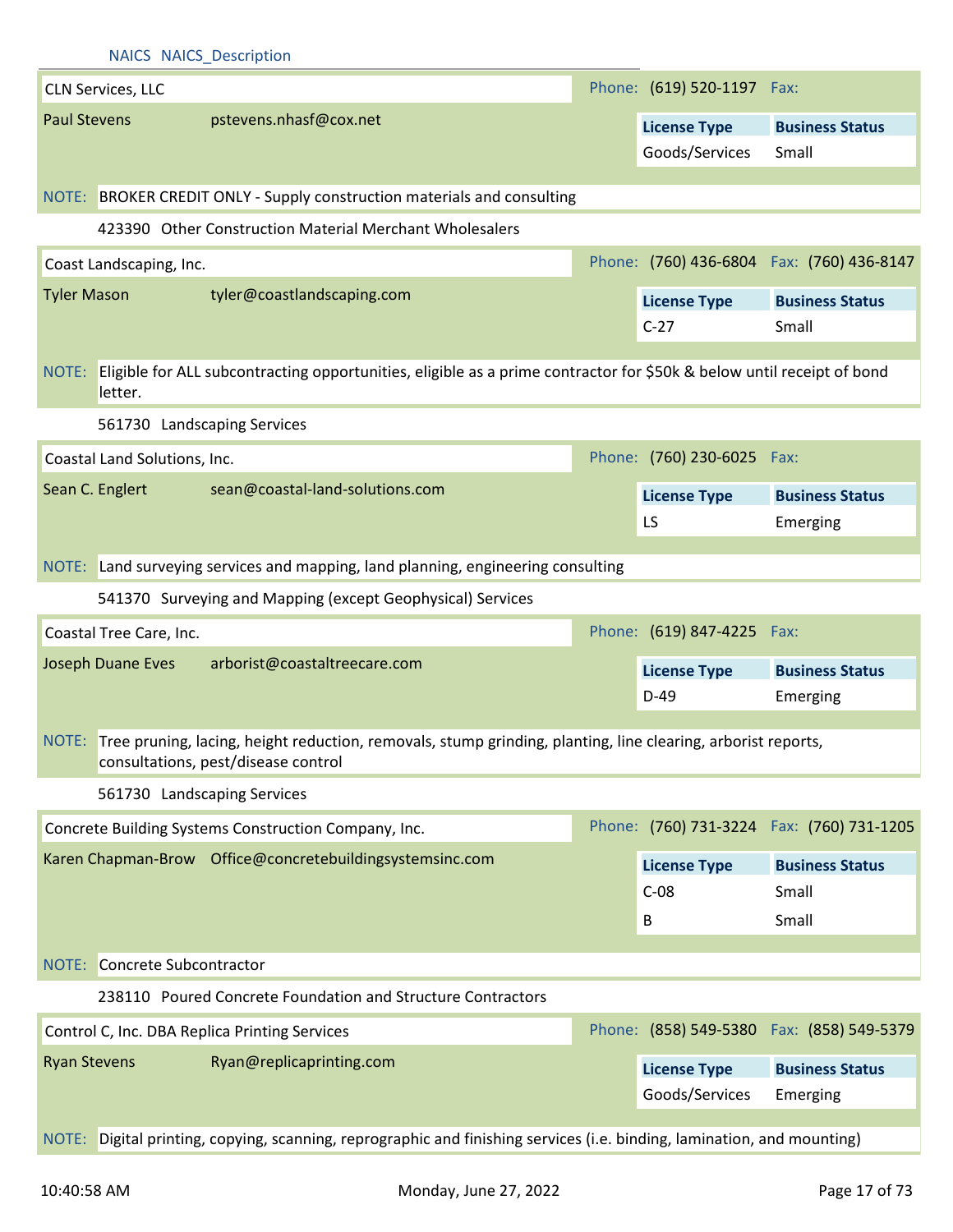|                    |                               | <b>NAICS NAICS Description</b>                                                                                                                                                                                                                                |                                 |                                           |
|--------------------|-------------------------------|---------------------------------------------------------------------------------------------------------------------------------------------------------------------------------------------------------------------------------------------------------------|---------------------------------|-------------------------------------------|
|                    |                               | 323111 Commercial Gravure Printing                                                                                                                                                                                                                            |                                 |                                           |
|                    |                               | 323115 Digital Printing                                                                                                                                                                                                                                       |                                 |                                           |
|                    |                               | 561439 Other Business Service Centers (including Copy Shops)                                                                                                                                                                                                  |                                 |                                           |
|                    |                               | 323122 Prepress Services                                                                                                                                                                                                                                      |                                 |                                           |
|                    | Cook & Schmid, LLC            |                                                                                                                                                                                                                                                               |                                 | Phone: (619) 814-2370 Fax: (619) 814-2375 |
| Jon Schmid         |                               | Jschmid@cookandschmid.com                                                                                                                                                                                                                                     | <b>License Type</b>             | <b>Business Status</b>                    |
|                    |                               |                                                                                                                                                                                                                                                               | Goods/Services                  | Small                                     |
|                    |                               |                                                                                                                                                                                                                                                               |                                 |                                           |
|                    |                               | NOTE: Public relations, marketing, advertising, website, video, social media, app & collateral development, interactive<br>technology, graphic design, branding, writing, presentations & planning, trade show booth development, multi-<br>cultural outreach |                                 |                                           |
|                    |                               | 541810 Advertising Agencies                                                                                                                                                                                                                                   |                                 |                                           |
|                    |                               | 541430 Graphic Design Services                                                                                                                                                                                                                                |                                 |                                           |
|                    |                               | 541613 Marketing Consulting Services                                                                                                                                                                                                                          |                                 |                                           |
|                    |                               | 541820 Public Relations Agencies                                                                                                                                                                                                                              |                                 |                                           |
|                    | CPM Partners, Inc.            |                                                                                                                                                                                                                                                               | Phone: (760) 230-8009           | Fax:                                      |
|                    |                               |                                                                                                                                                                                                                                                               |                                 |                                           |
|                    | <b>Maribel Janacek</b>        | Alex@cpm-partners.com                                                                                                                                                                                                                                         | <b>License Type</b>             | <b>Business Status</b>                    |
|                    |                               |                                                                                                                                                                                                                                                               | $CSD-12$                        | Small                                     |
|                    |                               | NOTE: Construction Project Management, CPM scheduling, construction claims analysis, document control, project control,<br>office engineering, cost estimating, constructability reviews, SWPPP compliance                                                    |                                 |                                           |
|                    |                               | 541330 Engineering Services                                                                                                                                                                                                                                   |                                 |                                           |
|                    | <b>Craftwater Engineering</b> |                                                                                                                                                                                                                                                               | Phone: (805) 729-0943 Fax:      |                                           |
| <b>Chad Helmle</b> |                               | chad.helmle@craftwaterinc.com                                                                                                                                                                                                                                 |                                 |                                           |
|                    |                               |                                                                                                                                                                                                                                                               | <b>License Type</b><br>$CSD-12$ | <b>Business Status</b><br>Small           |
|                    |                               |                                                                                                                                                                                                                                                               | $CSD-12$                        | Small                                     |
| NOTE:              |                               | Craftwater Engineering provides water resources engineering, science, and planning services, including hydrologic,<br>hydraulic, and water quality modeling, engineering design, and strategic planning.                                                      |                                 |                                           |
|                    |                               | 541330 Engineering Services                                                                                                                                                                                                                                   |                                 |                                           |
|                    |                               | CriticalPath Environmental Services, Inc. DBA BlueScape Environmental                                                                                                                                                                                         |                                 | Phone: (858) 695-9200 Fax: (858) 461-0323 |
|                    | James A. Westbrook            | Jwestbrook@bluescapeinc.com                                                                                                                                                                                                                                   | <b>License Type</b>             | <b>Business Status</b>                    |
|                    |                               |                                                                                                                                                                                                                                                               | Goods/Services                  | Emerging                                  |
| NOTE:              |                               |                                                                                                                                                                                                                                                               |                                 |                                           |

#### 541620 Environmental Consulting Services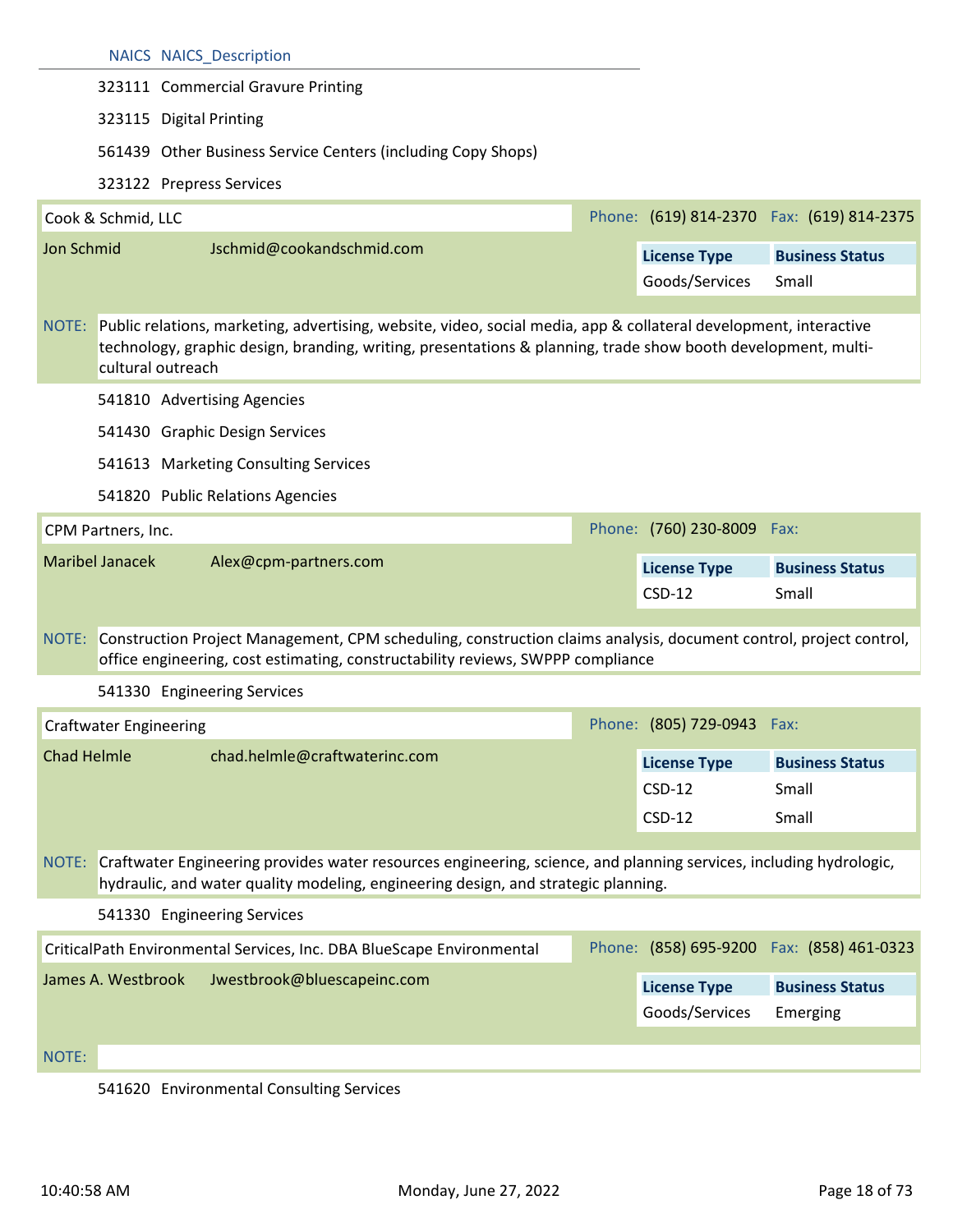|                     | <b>NAICS NAICS Description</b>         |                                                                                                                    |                               |                                            |
|---------------------|----------------------------------------|--------------------------------------------------------------------------------------------------------------------|-------------------------------|--------------------------------------------|
|                     |                                        | Crown Concrete Constructors, Inc. dba Cleanline Concrete                                                           | Phone: (619) 820-4302 Fax:    |                                            |
|                     | Melissa W. Cook                        | mwccoast@aol.com                                                                                                   | <b>License Type</b>           | <b>Business Status</b>                     |
|                     |                                        |                                                                                                                    | $C-08$                        | Small                                      |
|                     | NOTE: Pour and Place Concrete          |                                                                                                                    |                               |                                            |
|                     |                                        | 238110 Poured Concrete Foundation and Structure Contractors                                                        |                               |                                            |
| CTE, Inc.           |                                        |                                                                                                                    |                               | Phone: (619) 733-6791 Fax: (619) 561-7686  |
| <b>Reggie Clark</b> |                                        | reggie@cte-ca.com                                                                                                  |                               |                                            |
|                     |                                        |                                                                                                                    | <b>License Type</b><br>$C-10$ | <b>Business Status</b><br>Emerging         |
|                     |                                        |                                                                                                                    | A                             | Emerging                                   |
|                     |                                        |                                                                                                                    |                               |                                            |
|                     |                                        | NOTE: All electrical, street lighting, traffic signals                                                             |                               |                                            |
|                     |                                        | 238210 Electrical Contractors                                                                                      |                               |                                            |
|                     | Custom Interiors by Yigael, Inc.       |                                                                                                                    |                               | Phone: (760) 635-0369  Fax: (760) 635-3921 |
| <b>Yigael Spiro</b> |                                        | Yigaelspiro@sbcglobal.net                                                                                          | <b>License Type</b>           | <b>Business Status</b>                     |
|                     |                                        |                                                                                                                    | $D-52$                        | Emerging                                   |
|                     |                                        | NOTE: Window Coverings: Shades, Blinds, Draperies, as well as Cubical Draperies and Tracks (motorized and manual)  |                               |                                            |
|                     |                                        |                                                                                                                    |                               |                                            |
|                     |                                        | 314120 Curtain and Linen Mills                                                                                     |                               |                                            |
|                     |                                        | 238390 Other Building Finishing Contractors                                                                        |                               |                                            |
|                     | <b>Cvaldo Corporation</b>              |                                                                                                                    |                               | Phone: (858) 866-0128  Fax: (858) 866-0131 |
| <b>Mike Cairns</b>  |                                        | mikec@cvaldo.com                                                                                                   | <b>License Type</b>           | <b>Business Status</b>                     |
|                     |                                        |                                                                                                                    | $CSD-12$                      | Emerging                                   |
| NOTE:               |                                        | general civil engineering and planning, with expertise in site design, drainage and flood control, and storm water |                               |                                            |
|                     | science                                |                                                                                                                    |                               |                                            |
|                     | 541330 Engineering Services            |                                                                                                                    |                               |                                            |
|                     | D&D Wildlife Habitat Restoration, Inc. |                                                                                                                    |                               | Phone: (619) 667-3707 Fax: (619) 667-3929  |
|                     |                                        | Douglas W. McKinney douglasm@habitatsrestoration.com                                                               | <b>License Type</b>           | <b>Business Status</b>                     |
|                     |                                        |                                                                                                                    | $C-27$                        | Emerging                                   |
|                     |                                        | NOTE: Landscape construction and maintenance                                                                       |                               |                                            |
|                     | 561730 Landscaping Services            |                                                                                                                    |                               |                                            |
|                     |                                        |                                                                                                                    |                               |                                            |
|                     | D. Lowen Electric, Inc.                |                                                                                                                    |                               | Phone: (760) 941-8332  Fax: (760) 941-0238 |
| Desi Lowen          |                                        | D.lowen@cox.net                                                                                                    | <b>License Type</b>           | <b>Business Status</b>                     |
|                     |                                        |                                                                                                                    | $C-10$                        | Emerging                                   |
|                     |                                        | NOTE: Electrical work, installation of electrical materials                                                        |                               |                                            |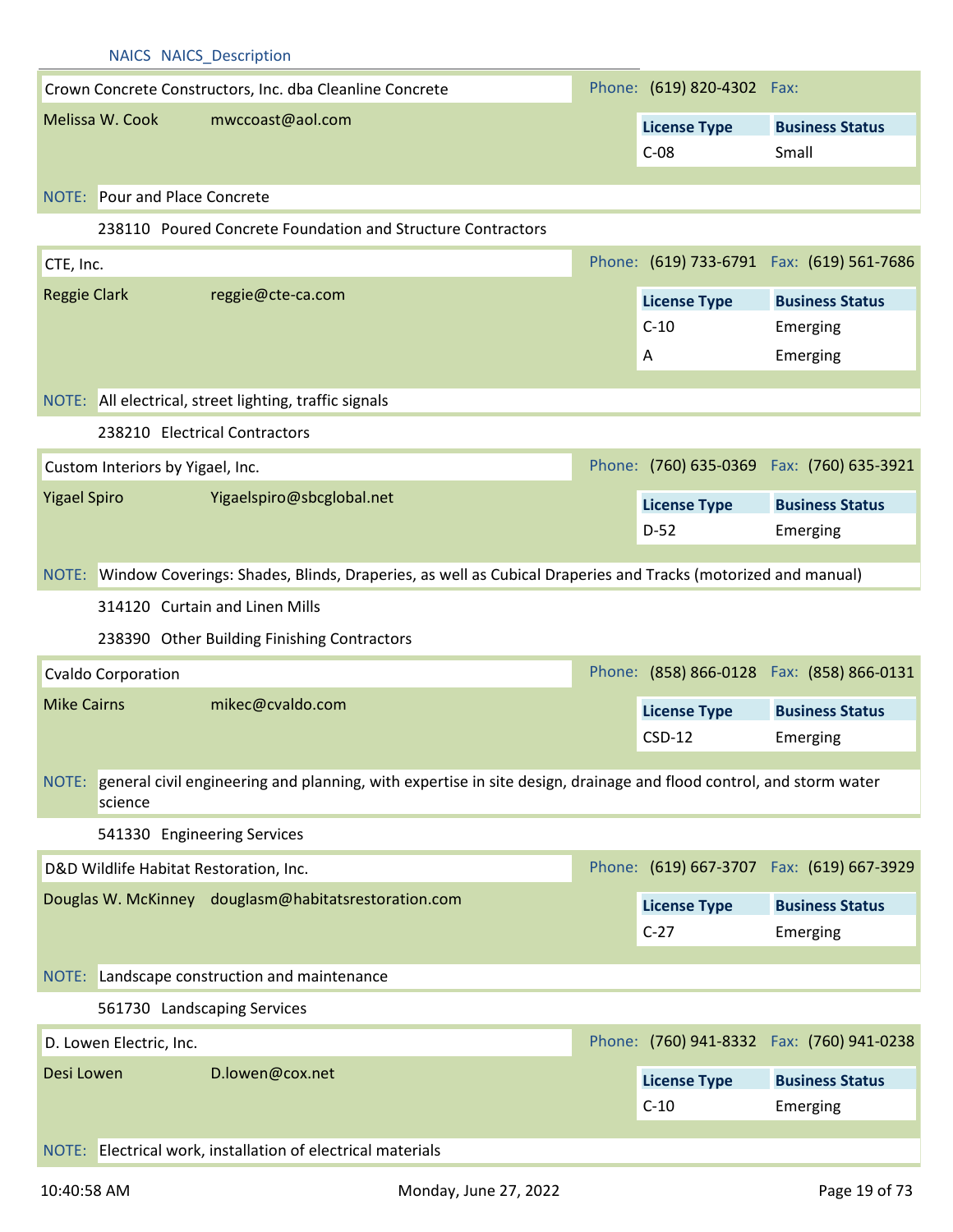|                     |                             | <b>NAICS NAICS Description</b>                                                                                                                                 |                            |                                            |
|---------------------|-----------------------------|----------------------------------------------------------------------------------------------------------------------------------------------------------------|----------------------------|--------------------------------------------|
|                     |                             | 238210 Electrical Contractors                                                                                                                                  |                            |                                            |
|                     |                             | Darryl Clark DBA Hangtime Sports                                                                                                                               | Phone: (760) 715-2377 Fax: |                                            |
| <b>Darryl Clark</b> |                             | hangtimesports@hotmail.com                                                                                                                                     | <b>License Type</b>        | <b>Business Status</b>                     |
|                     |                             |                                                                                                                                                                | Goods/Services             | Emerging                                   |
|                     |                             |                                                                                                                                                                |                            |                                            |
|                     |                             | NOTE: Providing officials, scorekeepers, and statisticians for amateur and high school games                                                                   |                            |                                            |
|                     |                             | 711320 Promoters of Performing Arts, Sports, and Similar Events without<br><b>Facilities</b>                                                                   |                            |                                            |
|                     | Deneen Powell Atelier, Inc. |                                                                                                                                                                | Phone: (619) 294-9042 Fax: |                                            |
| Jeri Deneen         |                             | jon@dpadesign.com                                                                                                                                              | <b>License Type</b>        | <b>Business Status</b>                     |
|                     |                             |                                                                                                                                                                | LA                         | Emerging                                   |
| NOTE:               |                             | Multidisciplinary outdoor educational design firm, that specialize in master planning, enviromental graphics,<br>interpretive planning, and landscape design.  |                            |                                            |
|                     |                             | 541320 Landscape Architectural Services                                                                                                                        |                            |                                            |
|                     |                             | Dersch Design & Engineering, Inc.                                                                                                                              | Phone: (858) 768-0867 Fax: |                                            |
| <b>Brian Dersch</b> |                             | brian@derschdesign.com                                                                                                                                         | <b>License Type</b>        | <b>Business Status</b>                     |
|                     |                             |                                                                                                                                                                | Ε                          | Emerging                                   |
| NOTE:               |                             | Consulting engineering and design project management for construction projects. Primary focus is electrical<br>engineering power, lighting, and communications |                            |                                            |
|                     |                             |                                                                                                                                                                |                            |                                            |
|                     |                             | 541330 Engineering Services                                                                                                                                    |                            |                                            |
|                     |                             | Diane Murbach DBA Murbach Geotech                                                                                                                              | Phone: (619) 222-2044 Fax: |                                            |
|                     |                             | Diane Murbach dianemurbach@gmail.com                                                                                                                           | <b>License Type</b>        | <b>Business Status</b>                     |
|                     |                             |                                                                                                                                                                | GEO                        | Emerging                                   |
|                     |                             |                                                                                                                                                                | GEO                        | Emerging                                   |
|                     |                             |                                                                                                                                                                |                            |                                            |
| NOTE:               |                             | <b>Geological and Geotechnical Consulting</b>                                                                                                                  |                            |                                            |
|                     |                             | 541360 Geophysical Surveying and Mapping Services                                                                                                              |                            |                                            |
|                     | Dick Miller, Inc.           |                                                                                                                                                                |                            | Phone: (760) 471-6842  Fax: (760) 471-6178 |
| <b>Glen Bullock</b> |                             | gbullock@dickmillerinc.com                                                                                                                                     | <b>License Type</b>        | <b>Business Status</b>                     |
|                     |                             |                                                                                                                                                                | A                          | Small                                      |
|                     |                             |                                                                                                                                                                | $C-12$                     | Small                                      |
|                     |                             |                                                                                                                                                                | B                          | Small                                      |
| NOTE:               | Irrigation                  | General Engineering Construction: Excavation, Grading, Wet Utilities, Street Improvements, Masonry, Landscape &                                                |                            |                                            |
|                     |                             | 237310 Highway, Street, and Bridge Construction                                                                                                                |                            |                                            |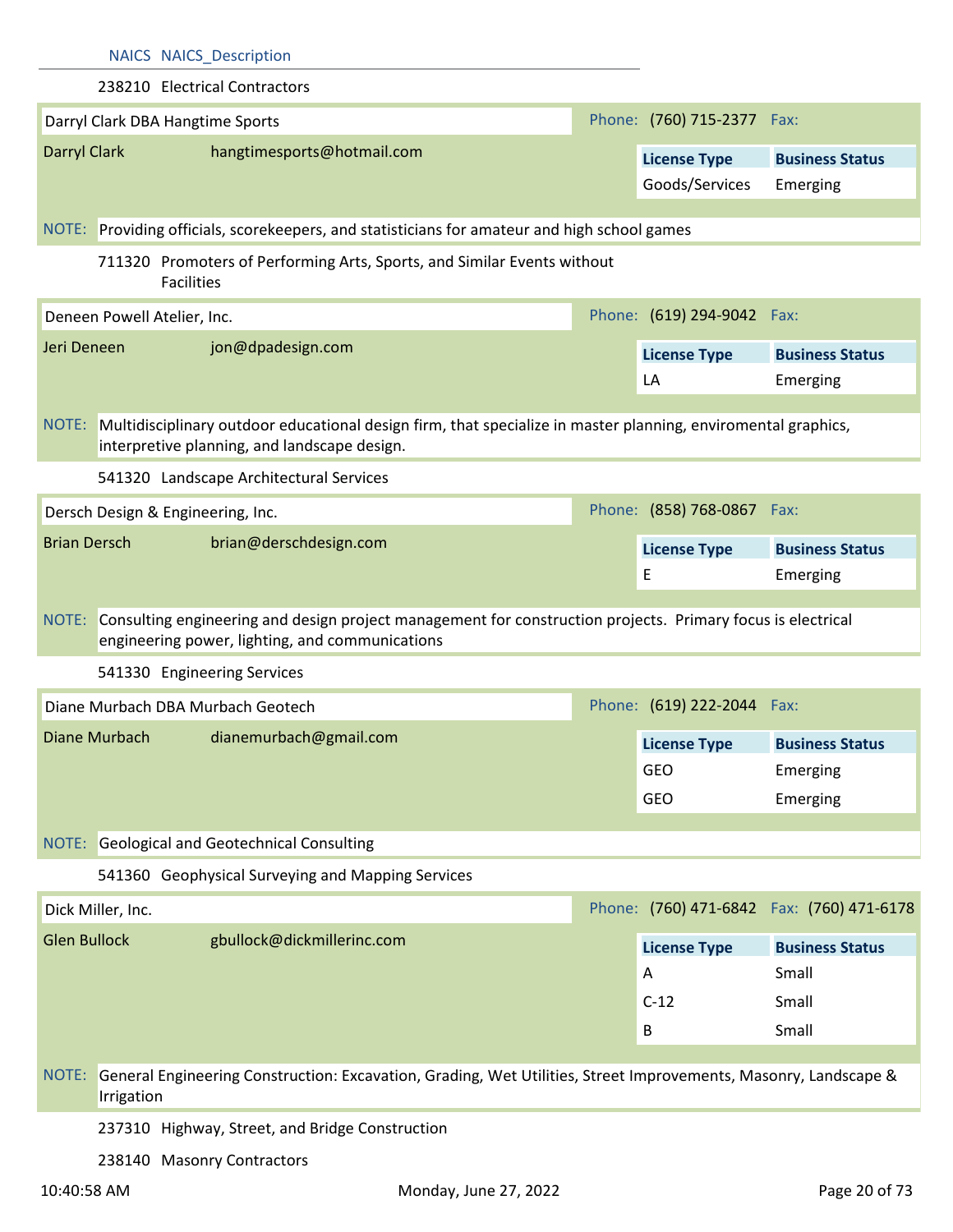## 238910 Site Preparation Contractors

## 237110 Water and Sewer Line and Related Structures Construction

| Diego Velasco dba Citythinkers |                                                      | Phone: (619) 602-1699 Fax:            |                                    |
|--------------------------------|------------------------------------------------------|---------------------------------------|------------------------------------|
| Diego Velasco                  | diego@citythinkers.com                               | <b>License Type</b><br>Goods/Services | <b>Business Status</b><br>Emerging |
| $N\cap TE$                     | Lishan planning and ushan design consulting services |                                       |                                    |

## Urban planning and urban design consulting services

## 541320 Landscape Architectural Services

| DLG Contractors, Inc.                                  |                     | Phone: (619) 456-2992  Fax: (619) 456-2994 |
|--------------------------------------------------------|---------------------|--------------------------------------------|
| bryan.dlgcontractors@gmail.com<br>David Lynn Grant     | <b>License Type</b> | <b>Business Status</b>                     |
|                                                        | A                   | Emerging                                   |
|                                                        | $\mathsf B$         | Emerging                                   |
|                                                        | $C-10$              | Emerging                                   |
|                                                        | $C-33$              | Emerging                                   |
|                                                        | $C-08$              | Emerging                                   |
|                                                        | $C-09$              | Emerging                                   |
|                                                        | $D-12$              | Emerging                                   |
|                                                        | $D-34$              | Emerging                                   |
|                                                        | <b>HAZ</b>          | Emerging                                   |
| NOTE: Commercial and Industrial Specialty Construction |                     |                                            |
| 238990 All Other Specialty Trade Contractors           |                     |                                            |
| 238290 Other Building Equipment Contractors            |                     |                                            |
| 238390 Other Building Finishing Contractors            |                     |                                            |
| 238320 Painting and Wall Covering Contractors          |                     |                                            |
| D-Max Engineering, Inc.                                |                     | Phone: (858) 586-6600 Fax: (858) 586-6644  |
| Arsalan Dadkhah<br>Admin@dmaxinc.com                   | <b>License Type</b> | <b>Business Status</b>                     |
|                                                        | $CSD-12$            | Small                                      |
|                                                        |                     |                                            |
| <b>Professional Services</b><br>NOTE:                  |                     |                                            |

## 541330 Engineering Services

541620 Environmental Consulting Services

| Dolphin Island, Inc. DBA Island Staffing |                            |                                       | Phone: (760) 547-5018 Fax: (760) 495-0349 |
|------------------------------------------|----------------------------|---------------------------------------|-------------------------------------------|
| E.J. Conrad                              | Ejconrad@islandstaffing.us | <b>License Type</b><br>Goods/Services | <b>Business Status</b><br>Emerging        |

#### NOTE: IT & Engineering Staffing Agency, Goods/Material Services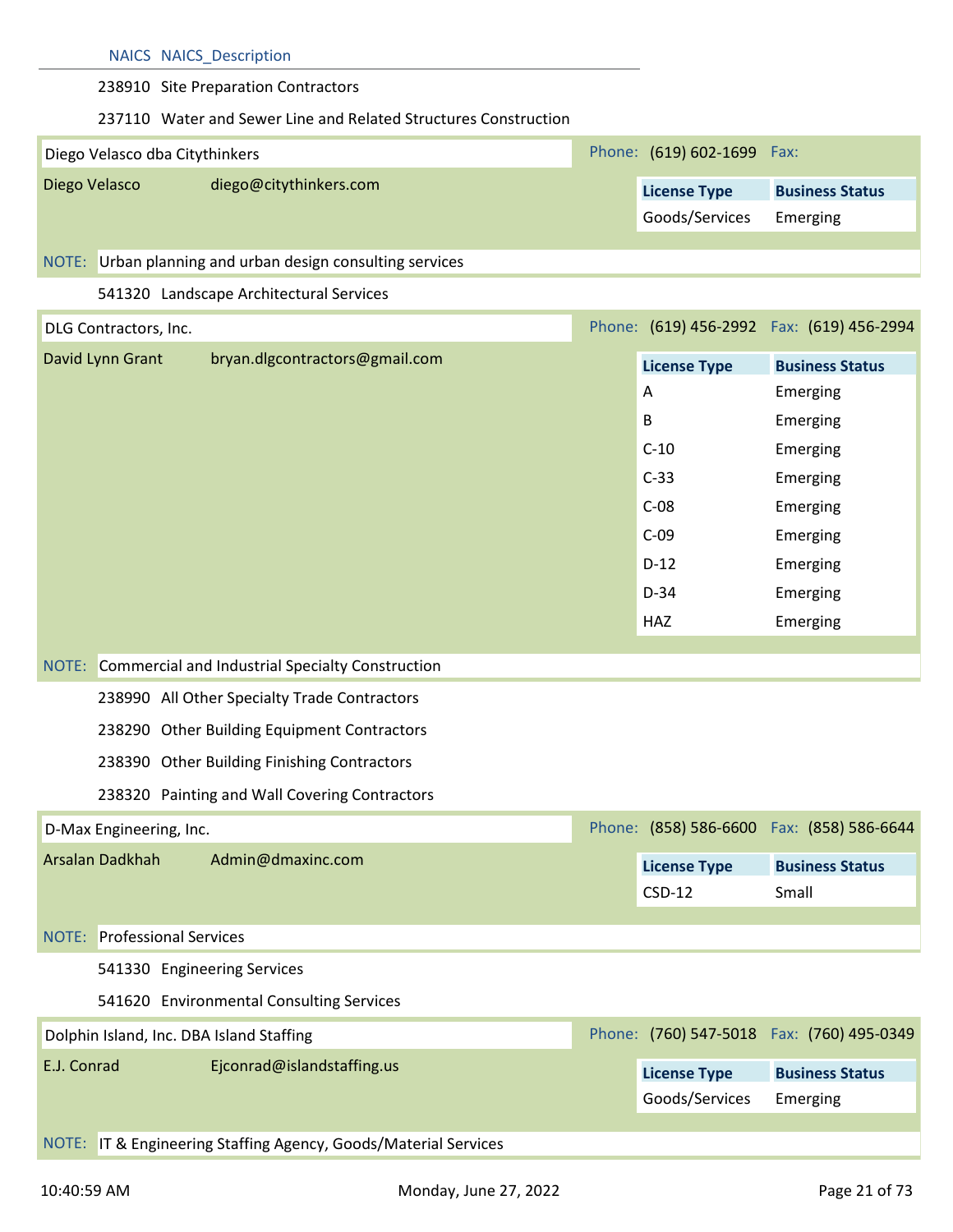|                    | <b>NAICS NAICS_Description</b>             |                                                                                            |                               |                                            |
|--------------------|--------------------------------------------|--------------------------------------------------------------------------------------------|-------------------------------|--------------------------------------------|
|                    |                                            | 561320 Temporary Help Services                                                             |                               |                                            |
|                    |                                            | Donald C. Williams DBA Compliance Monitoring Services                                      |                               | Phone: (619) 276-5470  Fax: (000) 000-0000 |
|                    | <b>Donald Clinton Willia</b>               | Clint_cms@hotmail.com Clint@san.rr.com                                                     | <b>License Type</b>           | <b>Business Status</b>                     |
|                    |                                            |                                                                                            | <b>GEO</b>                    | Emerging                                   |
|                    |                                            | NOTE: Environmental, Groundwater and Geological Consulting and Services                    |                               |                                            |
|                    |                                            |                                                                                            |                               |                                            |
|                    | 541330 Engineering Services                |                                                                                            |                               |                                            |
|                    |                                            | 541620 Environmental Consulting Services                                                   |                               |                                            |
|                    |                                            | Douglas Matheson DBA Douglas Matheson & Co                                                 | Phone: (760) 431-0652 Fax:    |                                            |
|                    | Douglas Matheson                           | dm@mathesonco.com                                                                          | <b>License Type</b>           | <b>Business Status</b>                     |
|                    |                                            |                                                                                            | Goods/Services                | Emerging                                   |
|                    | <b>NOTE:</b> Public Relations, Real Estate |                                                                                            |                               |                                            |
|                    |                                            | 541820 Public Relations Agencies                                                           |                               |                                            |
|                    | Drummond Investigations, Inc.              |                                                                                            | Phone: (760) 295-0937 Fax:    |                                            |
|                    |                                            |                                                                                            |                               |                                            |
|                    |                                            |                                                                                            |                               |                                            |
|                    | <b>Michael Drummond</b>                    | mike@drummondinvestigations.com                                                            | <b>License Type</b>           | <b>Business Status</b>                     |
|                    |                                            |                                                                                            | Goods/Services                | Emerging                                   |
| NOTE:              |                                            |                                                                                            |                               |                                            |
|                    | 524291 Claims Adjusting                    |                                                                                            |                               |                                            |
|                    | E & G Electrical Innovations               |                                                                                            | Phone: (619) 750-3206 Fax:    |                                            |
|                    | <b>Gerry Saucedo</b>                       | gerry@egelectricalinnovations.com                                                          |                               | <b>Business Status</b>                     |
|                    |                                            |                                                                                            | <b>License Type</b><br>$C-10$ | Emerging                                   |
|                    |                                            |                                                                                            |                               |                                            |
|                    |                                            | NOTE: ELECTRICAL CONSTRUCTION INSTALLATION OF ELECTRICAL EQUIPMENT, COMPONENTS, AND REPAIR |                               |                                            |
|                    | 238210 Electrical Contractors              |                                                                                            |                               |                                            |
|                    | Easy Flow, LLC                             |                                                                                            |                               | Phone: (909) 908-7300 Fax: (858) 408-3579  |
| <b>Adam Wilson</b> |                                            | adam@trenchlessrehab.com                                                                   | <b>License Type</b>           | <b>Business Status</b>                     |
|                    |                                            |                                                                                            | A                             | Small                                      |
|                    |                                            |                                                                                            | $C-34$                        | Small                                      |
| NOTE:              | Pipeline Rehabilitation                    |                                                                                            |                               |                                            |

237110 Water and Sewer Line and Related Structures Construction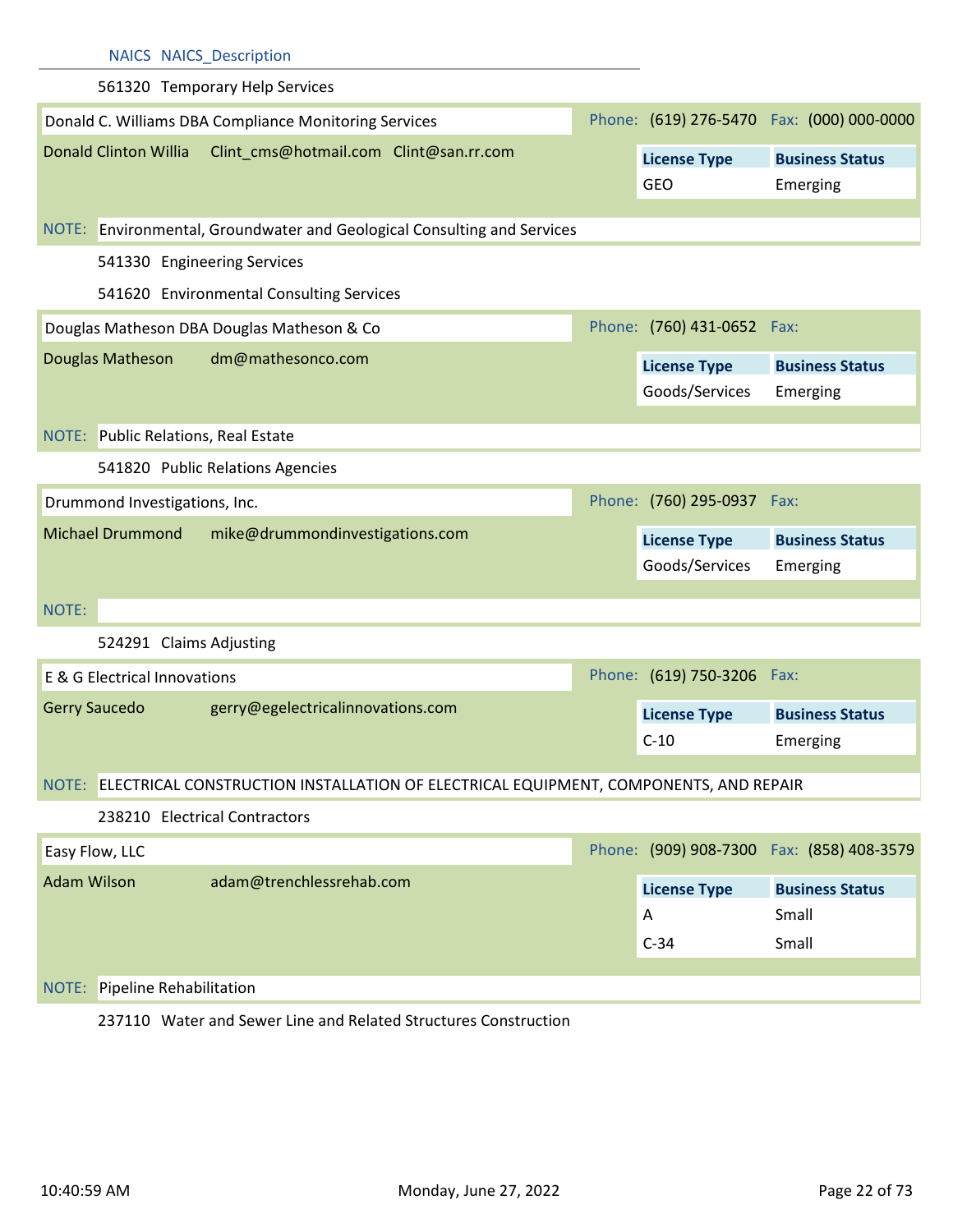| Phone: (619) 862-8435 Fax:<br>Ed Global, Inc.<br>Edgar Diaz De La Fuen edglobalinc@gmail.com<br><b>Business Status</b><br><b>License Type</b><br>B<br>Emerging<br><b>NOTE:</b> General Construction<br>236220 Commercial and Institutional Building Construction<br>Phone: (619) 722-6781 Fax: (619) 566-4006<br>EFR Environmental Services, Inc.<br>accounting@efrenvirosd.com<br>Laura Harris<br><b>License Type</b><br><b>Business Status</b> |
|--------------------------------------------------------------------------------------------------------------------------------------------------------------------------------------------------------------------------------------------------------------------------------------------------------------------------------------------------------------------------------------------------------------------------------------------------|
|                                                                                                                                                                                                                                                                                                                                                                                                                                                  |
|                                                                                                                                                                                                                                                                                                                                                                                                                                                  |
|                                                                                                                                                                                                                                                                                                                                                                                                                                                  |
|                                                                                                                                                                                                                                                                                                                                                                                                                                                  |
|                                                                                                                                                                                                                                                                                                                                                                                                                                                  |
|                                                                                                                                                                                                                                                                                                                                                                                                                                                  |
|                                                                                                                                                                                                                                                                                                                                                                                                                                                  |
|                                                                                                                                                                                                                                                                                                                                                                                                                                                  |
| Small<br>A                                                                                                                                                                                                                                                                                                                                                                                                                                       |
| Small<br>B                                                                                                                                                                                                                                                                                                                                                                                                                                       |
| Small<br><b>HAZ</b>                                                                                                                                                                                                                                                                                                                                                                                                                              |
| NOTE: Full Service HazMat Contractor; Transportation of Haz & Non-Haz Waste; Site Excavations & Cleanups; Tank Cleaning,                                                                                                                                                                                                                                                                                                                         |
| Removal and Disposal; Emergency Response; Demolition; Asbestos Transportation; Drum Services                                                                                                                                                                                                                                                                                                                                                     |
| 562998 All Other Miscellaneous Waste Management Services                                                                                                                                                                                                                                                                                                                                                                                         |
| 562112 Hazardous Waste Collection                                                                                                                                                                                                                                                                                                                                                                                                                |
| Phone: (619) 688-1495 Fax:<br>EFS Engineering, Inc.                                                                                                                                                                                                                                                                                                                                                                                              |
| Eugene F. Shank<br>Skip@efs-engineering.com<br><b>License Type</b><br><b>Business Status</b>                                                                                                                                                                                                                                                                                                                                                     |
| $CSD-12$<br>Emerging                                                                                                                                                                                                                                                                                                                                                                                                                             |
| NOTE: Professional engineering consulting services, including: assessment engineering & special district consulting, rate                                                                                                                                                                                                                                                                                                                        |
| studies & impact fees, planning & feasibility studies, and project management.                                                                                                                                                                                                                                                                                                                                                                   |
| 541330 Engineering Services                                                                                                                                                                                                                                                                                                                                                                                                                      |
| 541618 Other Management Consulting Services                                                                                                                                                                                                                                                                                                                                                                                                      |
| Phone: (760) 738-5570 Fax: (760) 738-5227<br>Eilar Associates, Inc                                                                                                                                                                                                                                                                                                                                                                               |
| ahool@eilarassociates.com<br>Amy Hool<br><b>License Type</b><br><b>Business Status</b>                                                                                                                                                                                                                                                                                                                                                           |
| Goods/Services<br>Small                                                                                                                                                                                                                                                                                                                                                                                                                          |
| NOTE: Acoustical and Environmental Consulting Services                                                                                                                                                                                                                                                                                                                                                                                           |
|                                                                                                                                                                                                                                                                                                                                                                                                                                                  |
| 541330 Engineering Services                                                                                                                                                                                                                                                                                                                                                                                                                      |
|                                                                                                                                                                                                                                                                                                                                                                                                                                                  |
| Phone: (619) 405-3364 Fax:<br><b>Elaine Jennings</b>                                                                                                                                                                                                                                                                                                                                                                                             |
| Elaine Kathleen Jennin elainekjennings@gmail.com<br><b>License Type</b><br><b>Business Status</b>                                                                                                                                                                                                                                                                                                                                                |
| Goods/Services<br>Emerging                                                                                                                                                                                                                                                                                                                                                                                                                       |
| NOTE: Safety and Security Consulting, including Public Information and Communication                                                                                                                                                                                                                                                                                                                                                             |

Services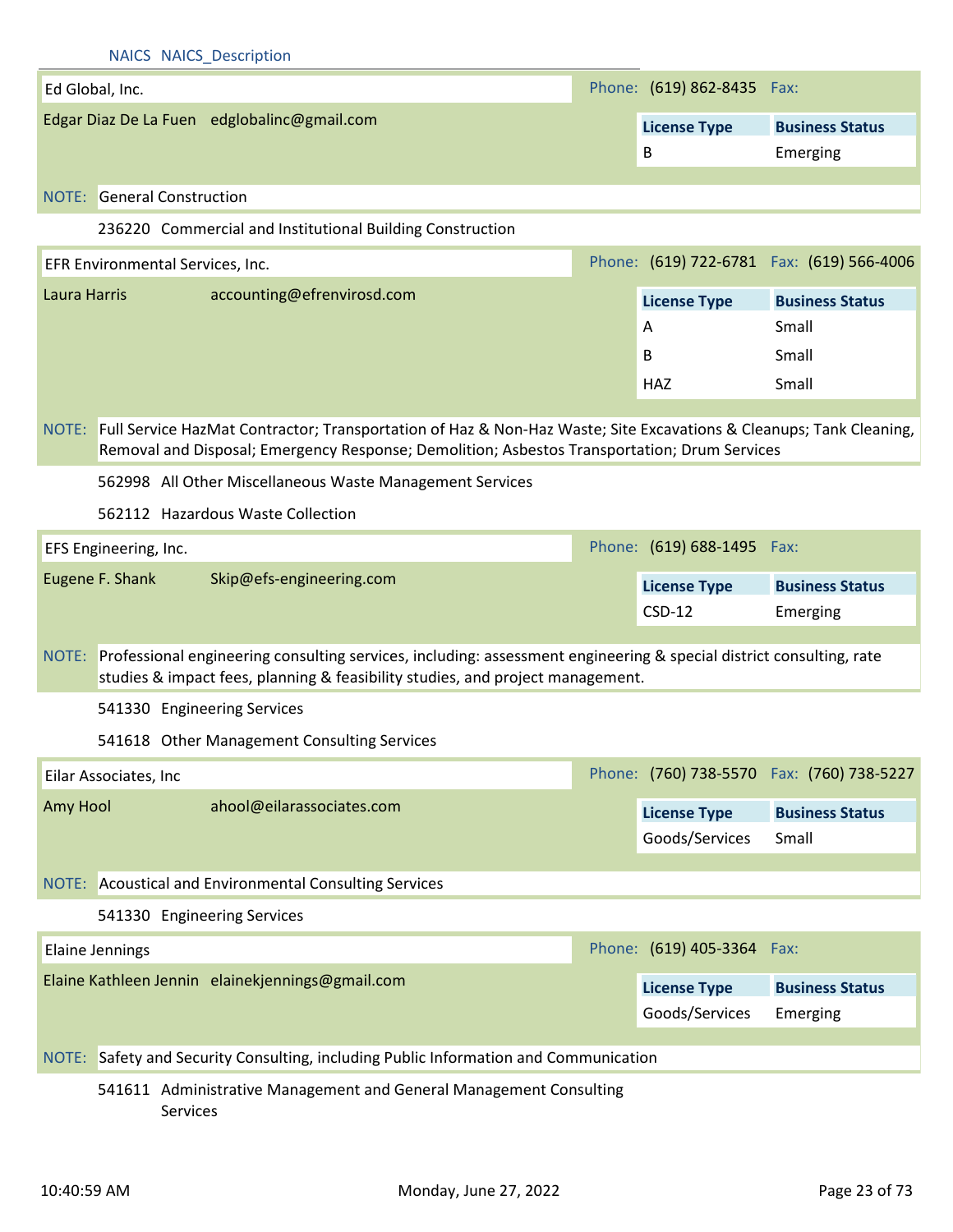|                     |                             | <b>INAICS INAICS DESCRIPTION</b>                 |                                                                                                                        |  |                            |                                            |
|---------------------|-----------------------------|--------------------------------------------------|------------------------------------------------------------------------------------------------------------------------|--|----------------------------|--------------------------------------------|
|                     |                             | Entenman Development Group, Inc.                 |                                                                                                                        |  | Phone: (619) 317-2868 Fax: |                                            |
| Anna Chaney         |                             | office@entenmangroup.com                         |                                                                                                                        |  | <b>License Type</b>        | <b>Business Status</b>                     |
|                     |                             |                                                  |                                                                                                                        |  | Α                          | Emerging                                   |
|                     |                             |                                                  |                                                                                                                        |  | B                          | Emerging                                   |
|                     |                             |                                                  |                                                                                                                        |  |                            |                                            |
| NOTE:               |                             |                                                  |                                                                                                                        |  |                            |                                            |
|                     |                             | 238990 All Other Specialty Trade Contractors     |                                                                                                                        |  |                            |                                            |
|                     |                             |                                                  | 238110 Poured Concrete Foundation and Structure Contractors                                                            |  |                            |                                            |
|                     |                             | 238910 Site Preparation Contractors              |                                                                                                                        |  |                            |                                            |
|                     | Estrada Land Planning, Inc. |                                                  |                                                                                                                        |  |                            | Phone: (619) 236-0143  Fax: (619) 236-0578 |
| Vicki Estrada       |                             | vestrada@estradalandplan.com                     |                                                                                                                        |  | <b>License Type</b>        | <b>Business Status</b>                     |
|                     |                             |                                                  |                                                                                                                        |  | LA                         | Emerging                                   |
|                     |                             |                                                  |                                                                                                                        |  |                            |                                            |
| NOTE:               | facilitation                |                                                  | Landscape architecture, land planning, urban design, visual impact assessments, computer simulations, community        |  |                            |                                            |
|                     |                             | 541320 Landscape Architectural Services          |                                                                                                                        |  |                            |                                            |
|                     | Eugene J. Gemperline, Inc.  |                                                  |                                                                                                                        |  | Phone: (760) 798-2932 Fax: |                                            |
|                     |                             | Eugene J. Gemperline Gene@ejgemperline.com       |                                                                                                                        |  | <b>License Type</b>        | <b>Business Status</b>                     |
|                     |                             |                                                  |                                                                                                                        |  | $CSD-12$                   | Emerging                                   |
|                     |                             |                                                  | NOTE: Hydraulic Engineering, Hydraulic Transient/Surge/Waterhammer Analyses, Water Supply and Sewer Facilities         |  |                            |                                            |
|                     |                             | 541330 Engineering Services                      |                                                                                                                        |  |                            |                                            |
|                     |                             |                                                  | Excellence Professional Cleaning, Inc DBA Handsome Carpet Cleaners                                                     |  | Phone: (858) 348-8118 Fax: |                                            |
|                     |                             | Julio A. Renteria julio@excellencepc.com         |                                                                                                                        |  | <b>License Type</b>        | <b>Business Status</b>                     |
|                     |                             |                                                  |                                                                                                                        |  | Goods/Services             | Emerging                                   |
| NOTE:               |                             |                                                  | Facility Maintenance, Janitorial Services, Carpet Cleaning, Floor Care, Pressure Washing                               |  |                            |                                            |
|                     |                             | 561740 Carpet and Upholstery Cleaning Services   |                                                                                                                        |  |                            |                                            |
|                     |                             | 561790 Other Services to Buildings and Dwellings |                                                                                                                        |  |                            |                                            |
|                     |                             |                                                  |                                                                                                                        |  |                            |                                            |
|                     | Falcon Construction Co.     |                                                  |                                                                                                                        |  |                            | Phone: (619) 840-8998 Fax: (858) 925-7337  |
| <b>Ahmad Rategh</b> |                             | falconconstruction2002@gmail.com                 |                                                                                                                        |  | <b>License Type</b>        | <b>Business Status</b>                     |
|                     |                             |                                                  |                                                                                                                        |  | B                          | Emerging                                   |
|                     |                             |                                                  |                                                                                                                        |  | Α                          | Emerging                                   |
|                     |                             |                                                  |                                                                                                                        |  |                            |                                            |
| NOTE:               |                             | Playground equipment installer                   | Construction of buildings, roads, bridges, pipeline (water, sewer, and storm water), asphalt, concrete, and landscape. |  |                            |                                            |

## 236115 New Single-Family Housing Construction (except Operative Builders)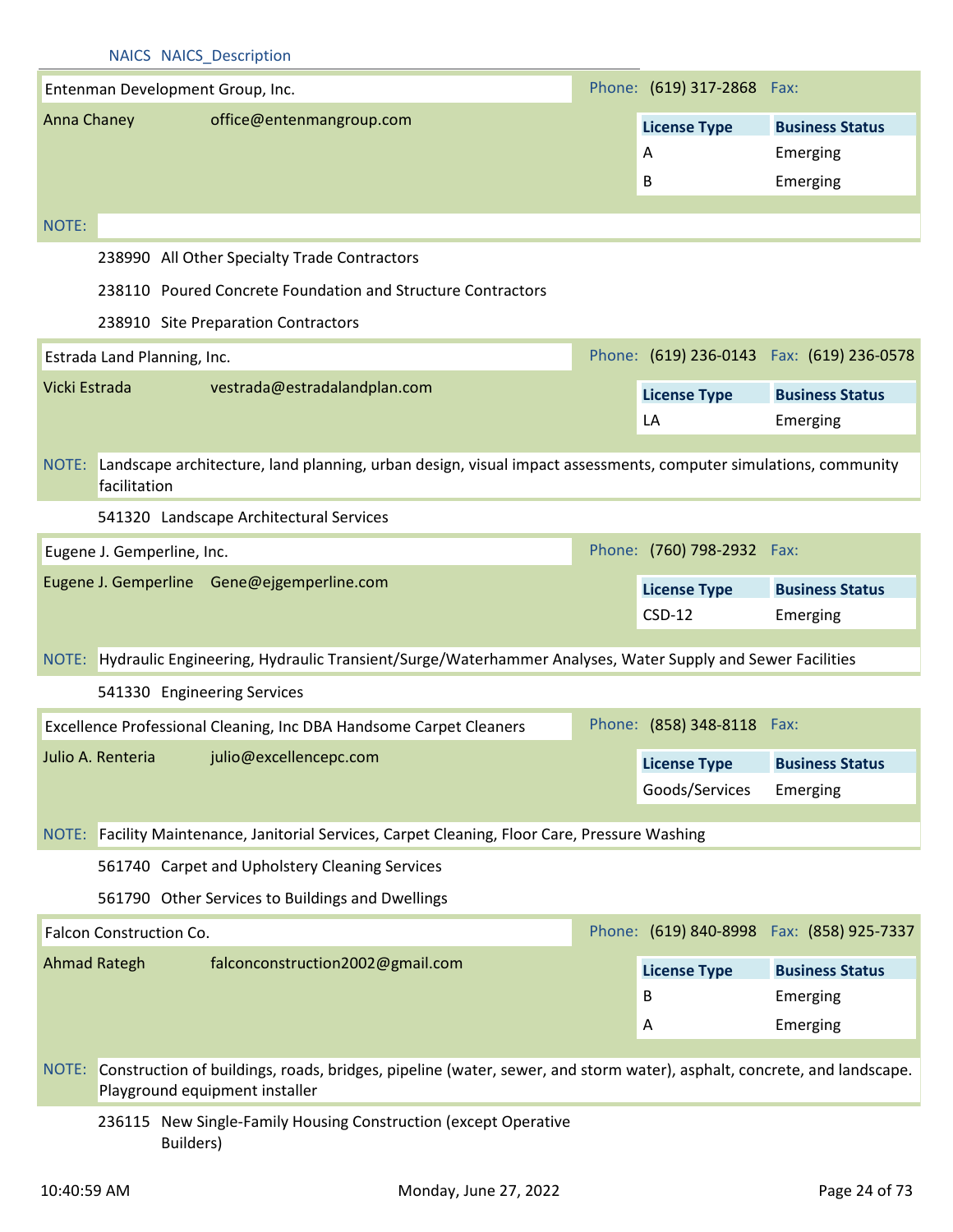## 237110 Water and Sewer Line and Related Structures Construction

| Ferandell Tennis Courts, Inc |                                   |  | Phone: (858) 350-3444 Fax: |                        |
|------------------------------|-----------------------------------|--|----------------------------|------------------------|
| Paul Ferandell               | manager@ferandelltenniscourts.com |  | <b>License Type</b>        | <b>Business Status</b> |
|                              |                                   |  | A                          | Emerging               |
|                              |                                   |  | B                          | Emerging               |

NOTE: Construction, installation, repair, replace, refurbish, resurface exterior game courts (i.e. tennis, basketball, bocce ball, volleyball, pickle ball, shuffleboard, etc.) and playgrounds, including fencing, lighting and windscreens.

236220 Commercial and Institutional Building Construction

237990 Other Heavy and Civil Engineering Construction

| Fordyce Construction, Inc. |                               |  |                     | Phone: (619) 449-4272  Fax: (619) 449-1930 |
|----------------------------|-------------------------------|--|---------------------|--------------------------------------------|
| Krista Fordyce             | admin@fordyceconstruction.com |  | <b>License Type</b> | <b>Business Status</b>                     |
|                            |                               |  | A                   | Small                                      |
|                            |                               |  | B                   | Small                                      |

#### NOTE: General Construction

236220 Commercial and Institutional Building Construction

236210 Industrial Building Construction

| Forefront Land Surveying, Inc.              |                     | Phone: (760) 738-8804 Fax: (760) 519-3158 |
|---------------------------------------------|---------------------|-------------------------------------------|
| Arlene Patricia Brewer Ileger.fls@gmail.com | <b>License Type</b> | <b>Business Status</b>                    |
|                                             | LS                  | Emerging                                  |

## NOTE: Consulting land surveying services.

| 541370 Surveying and Mapping (except Geophysical) Services |  |
|------------------------------------------------------------|--|
|------------------------------------------------------------|--|

|                                        | <b>Franco Barnaba DBA Contemporary Design Landscape</b> |                     | Phone: (760) 480-9738 Fax: (760) 761-3582 |
|----------------------------------------|---------------------------------------------------------|---------------------|-------------------------------------------|
| fbarnaba@hotmail.com<br>Franco Barnaba |                                                         | <b>License Type</b> | <b>Business Status</b>                    |
|                                        |                                                         | $C-27$              | Small                                     |

## NOTE: Landscape maintenance

561730 Landscaping Services

| Fusion Engineering and Technology |                             |  | Phone: (619) 736-2800 Fax:      |                                    |
|-----------------------------------|-----------------------------|--|---------------------------------|------------------------------------|
| <b>Chris Schildmeier</b>          | contactus@fusionengtech.com |  | <b>License Type</b><br>$CSD-12$ | <b>Business Status</b><br>Emerging |

## NOTE: Fusion Engineering and Technology provides professional civil engineering services and information technology

541512 Computer Systems Design Services

541330 Engineering Services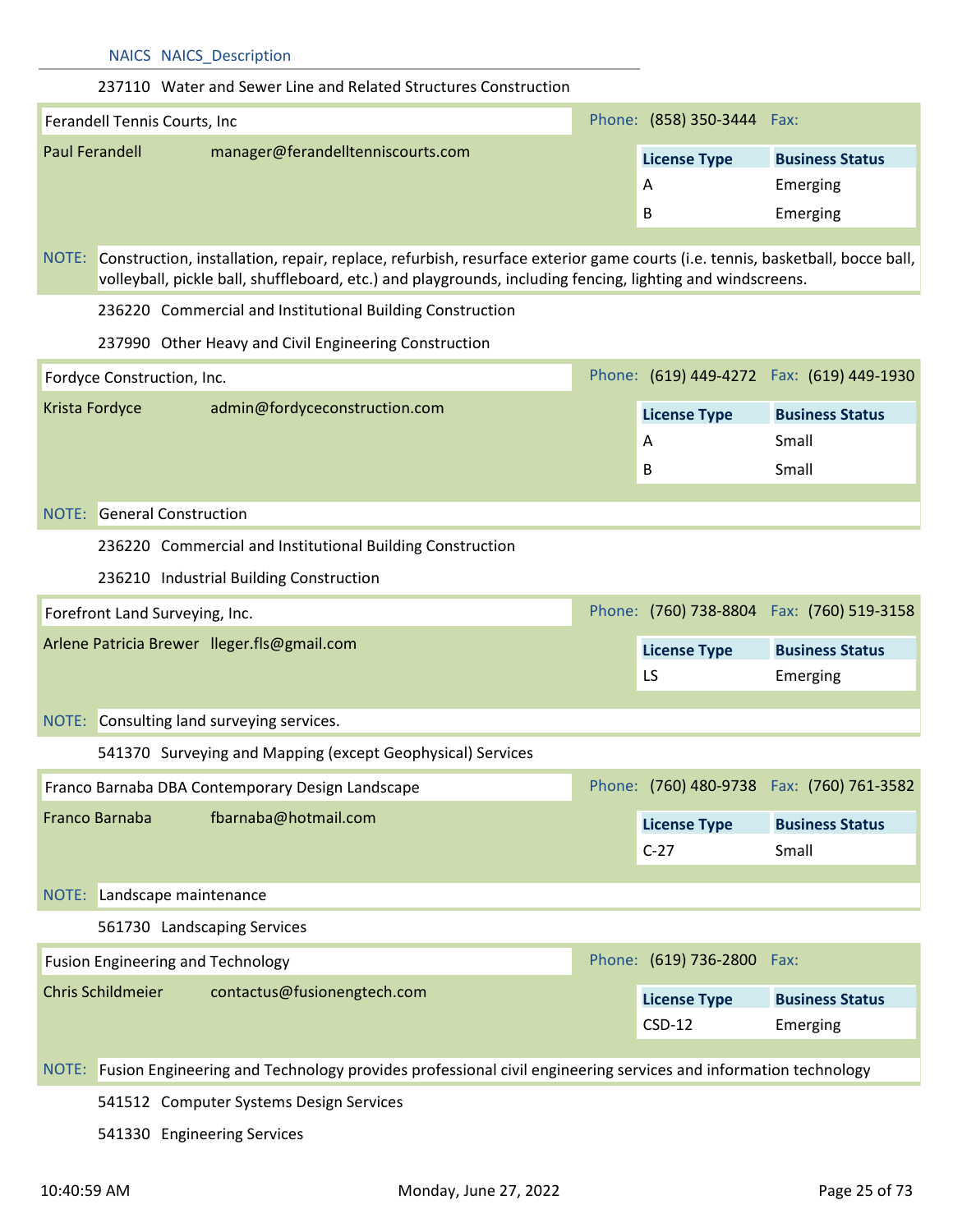|                        | <b>NAICS NAICS Description</b>   |                                                                                                                                                                                                                                                                       |                            |                                            |
|------------------------|----------------------------------|-----------------------------------------------------------------------------------------------------------------------------------------------------------------------------------------------------------------------------------------------------------------------|----------------------------|--------------------------------------------|
|                        |                                  | 541370 Surveying and Mapping (except Geophysical) Services                                                                                                                                                                                                            |                            |                                            |
|                        | G. Scott Asphalt, Inc.           |                                                                                                                                                                                                                                                                       |                            | Phone: (619) 420-1854  Fax: (619) 420-1859 |
|                        | Daniel C. Wemple                 | Danc@asphaltrepairs.com                                                                                                                                                                                                                                               | <b>License Type</b>        | <b>Business Status</b>                     |
|                        |                                  |                                                                                                                                                                                                                                                                       | $C-12$                     | Small                                      |
|                        |                                  |                                                                                                                                                                                                                                                                       |                            |                                            |
|                        |                                  | NOTE: Asphalt repair and maintenance, convetional and rubberized slurry seal, parking lot seal                                                                                                                                                                        |                            |                                            |
|                        |                                  | 238990 All Other Specialty Trade Contractors                                                                                                                                                                                                                          |                            |                                            |
|                        |                                  | 237310 Highway, Street, and Bridge Construction                                                                                                                                                                                                                       |                            |                                            |
|                        |                                  | Gabriela Dow DBA Mora Dow Consulting                                                                                                                                                                                                                                  |                            | Phone: (858) 735-2922 Fax: (000) 000-0000  |
| Gabriela Dow           |                                  | gabriela@moradowconsulting.com                                                                                                                                                                                                                                        | <b>License Type</b>        | <b>Business Status</b>                     |
|                        |                                  |                                                                                                                                                                                                                                                                       | Goods/Services             | Emerging                                   |
| NOTE:                  |                                  | San Diego-based consulting firm specializing in strategic planning, community relations, public affairs and business<br>outreach. Civil engineering, program management, construction management and project controls also offered as<br>part of comprehensive manage |                            |                                            |
|                        |                                  | 541613 Marketing Consulting Services                                                                                                                                                                                                                                  |                            |                                            |
|                        |                                  | 541820 Public Relations Agencies                                                                                                                                                                                                                                      |                            |                                            |
|                        |                                  | Garbini & Garbini Landscape Architecture, Inc.                                                                                                                                                                                                                        |                            | Phone: (619) 232-4747  Fax: (619) 232-4510 |
|                        | <b>Gail Decker Garbini</b>       | Ggarbini@garbiniandgarbini.com                                                                                                                                                                                                                                        | <b>License Type</b>        | <b>Business Status</b>                     |
|                        |                                  |                                                                                                                                                                                                                                                                       | LA                         | Emerging                                   |
|                        |                                  |                                                                                                                                                                                                                                                                       | LA                         | Emerging                                   |
| NOTE:                  |                                  | Landscape architectural design and construction documents, site administration services for landscape construction,<br>workshop facilitation, presentations, reports 3D simulations and other graphics                                                                |                            |                                            |
|                        |                                  | 541320 Landscape Architectural Services                                                                                                                                                                                                                               |                            |                                            |
|                        | Gateway Pacific Management, Inc. |                                                                                                                                                                                                                                                                       | Phone: (916) 798-8629 Fax: |                                            |
| <b>Traci Stephens</b>  |                                  | traci.stephens@gpmcivil.com                                                                                                                                                                                                                                           | <b>License Type</b>        | <b>Business Status</b>                     |
|                        |                                  |                                                                                                                                                                                                                                                                       | $CSD-12$                   | Emerging                                   |
|                        |                                  | NOTE: Program/Project Management, Construction Management and Civil Engineering.                                                                                                                                                                                      |                            |                                            |
|                        | 541330 Engineering Services      |                                                                                                                                                                                                                                                                       |                            |                                            |
|                        | GC Green, Incorporated           |                                                                                                                                                                                                                                                                       | Phone: (855) 424-8387 Fax: |                                            |
| <b>Elizabeth Perez</b> |                                  | Liz@gcgreen.com                                                                                                                                                                                                                                                       | <b>License Type</b>        | <b>Business Status</b>                     |
|                        |                                  |                                                                                                                                                                                                                                                                       | Goods/Services             | Small                                      |
|                        |                                  |                                                                                                                                                                                                                                                                       |                            |                                            |
|                        |                                  | NOTE: GC Green is a "Veteran-Powered" certified Woman, Native American, and Service-Disabled Veteran owned<br>company. Our consulting services and construction services are focused on clean energy, resiliency and inclusion                                        |                            |                                            |

541690 Other Scientific and Technical Consulting Services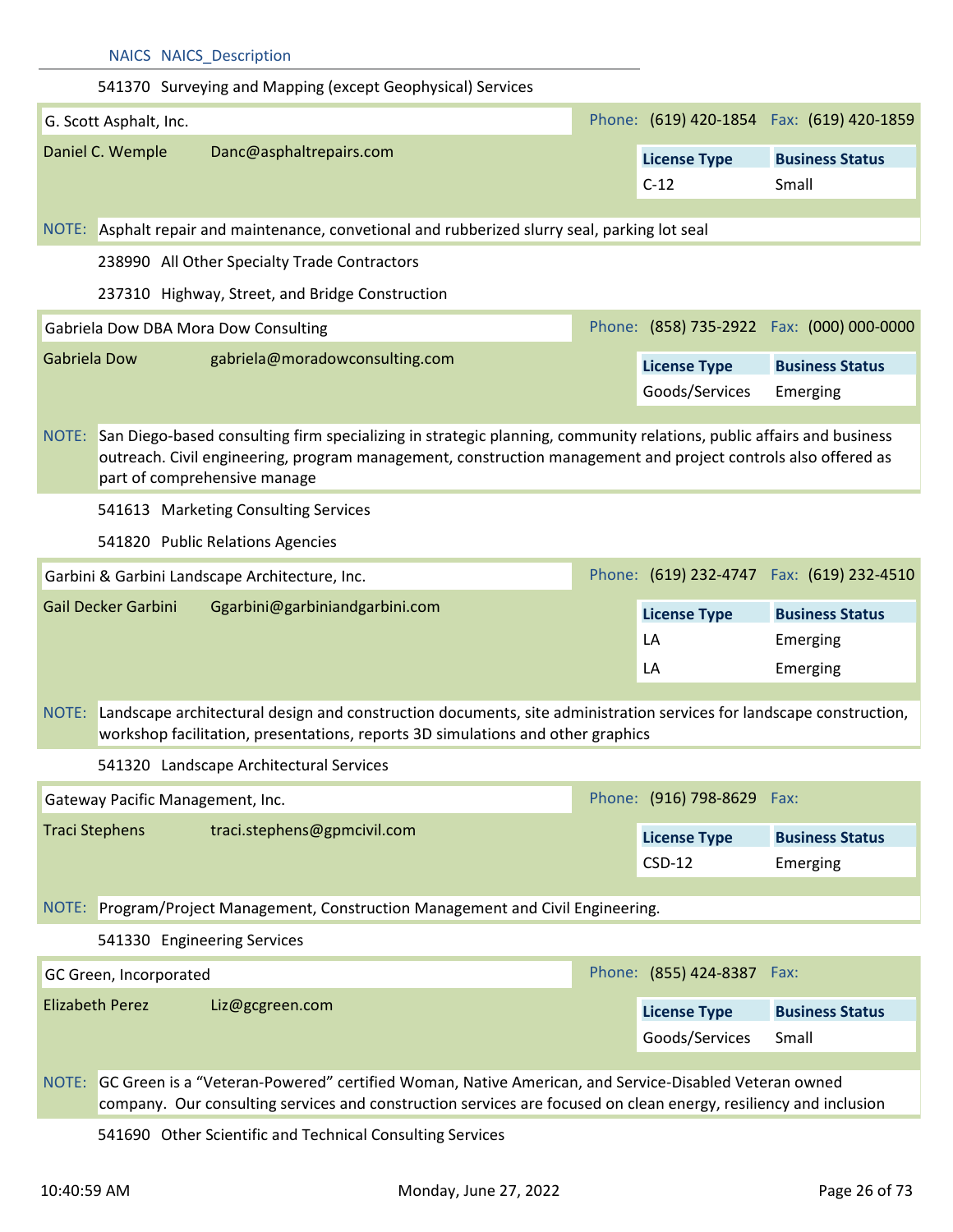|                     |                      | <b>NAICS NAICS_Description</b>                                                                                   |                                         |                                            |
|---------------------|----------------------|------------------------------------------------------------------------------------------------------------------|-----------------------------------------|--------------------------------------------|
|                     | GIS Surveyors, Inc.  |                                                                                                                  |                                         | Phone: (858) 679-1732  Fax: (858) 679-1733 |
| Paul Loska          |                      | ploska@gissurveyors.com                                                                                          | <b>License Type</b><br>LS               | <b>Business Status</b><br>Small            |
|                     |                      | NOTE: Land Surveying/GIS Mapping/Analyst Services                                                                |                                         |                                            |
|                     |                      | 541370 Surveying and Mapping (except Geophysical) Services                                                       |                                         |                                            |
|                     |                      | Golden Triangle Land Surveying, Inc.                                                                             |                                         | Phone: (760) 758-7725  Fax: (760) 758-7726 |
| <b>William Hall</b> |                      | willardbh@att.net                                                                                                | <b>License Type</b><br>LS               | <b>Business Status</b><br>Emerging         |
| NOTE:               | Land Surveying       |                                                                                                                  |                                         |                                            |
|                     |                      | 541370 Surveying and Mapping (except Geophysical) Services                                                       |                                         |                                            |
|                     |                      | <b>GOLD'S Engineering Professional Corporation</b>                                                               | Phone: (858) 230-0355 Fax:              |                                            |
|                     | David Goldgraben     | david.gold@goldsengineering.com                                                                                  | <b>License Type</b><br>M                | <b>Business Status</b><br>Small            |
|                     | company.             | NOTE: GOLD'S Engineering Professional Corporation is a full-service engineering, program, and project management |                                         |                                            |
|                     |                      | 541330 Engineering Services                                                                                      |                                         |                                            |
|                     |                      | Good Earth Living Architecture, Inc. DBA GreensScaped Buildings                                                  |                                         | Phone: (858) 576-9300 Fax: (858) 576-9398  |
|                     | <b>James Mumford</b> | jim@goodearthplants.com                                                                                          | <b>License Type</b>                     | <b>Business Status</b>                     |
|                     |                      |                                                                                                                  | $C-27$                                  | Emerging                                   |
|                     |                      | NOTE: Design & install living walls and green roofs                                                              |                                         |                                            |
|                     |                      | 561730 Landscaping Services                                                                                      |                                         |                                            |
|                     |                      | <b>Graphic Solutions dba Fabrication Arts</b>                                                                    |                                         | Phone: (619) 239-1335  Fax: (619) 235-6018 |
|                     | <b>Simon Andrews</b> | Simon@graphicsolutions.com                                                                                       | <b>License Type</b><br>$D-42$<br>$C-45$ | <b>Business Status</b><br>Small<br>Small   |
| NOTE:               |                      | Professional graphic design for signage and related materials.                                                   |                                         |                                            |
|                     |                      | 238990 All Other Specialty Trade Contractors                                                                     |                                         |                                            |
|                     |                      | 541430 Graphic Design Services                                                                                   |                                         |                                            |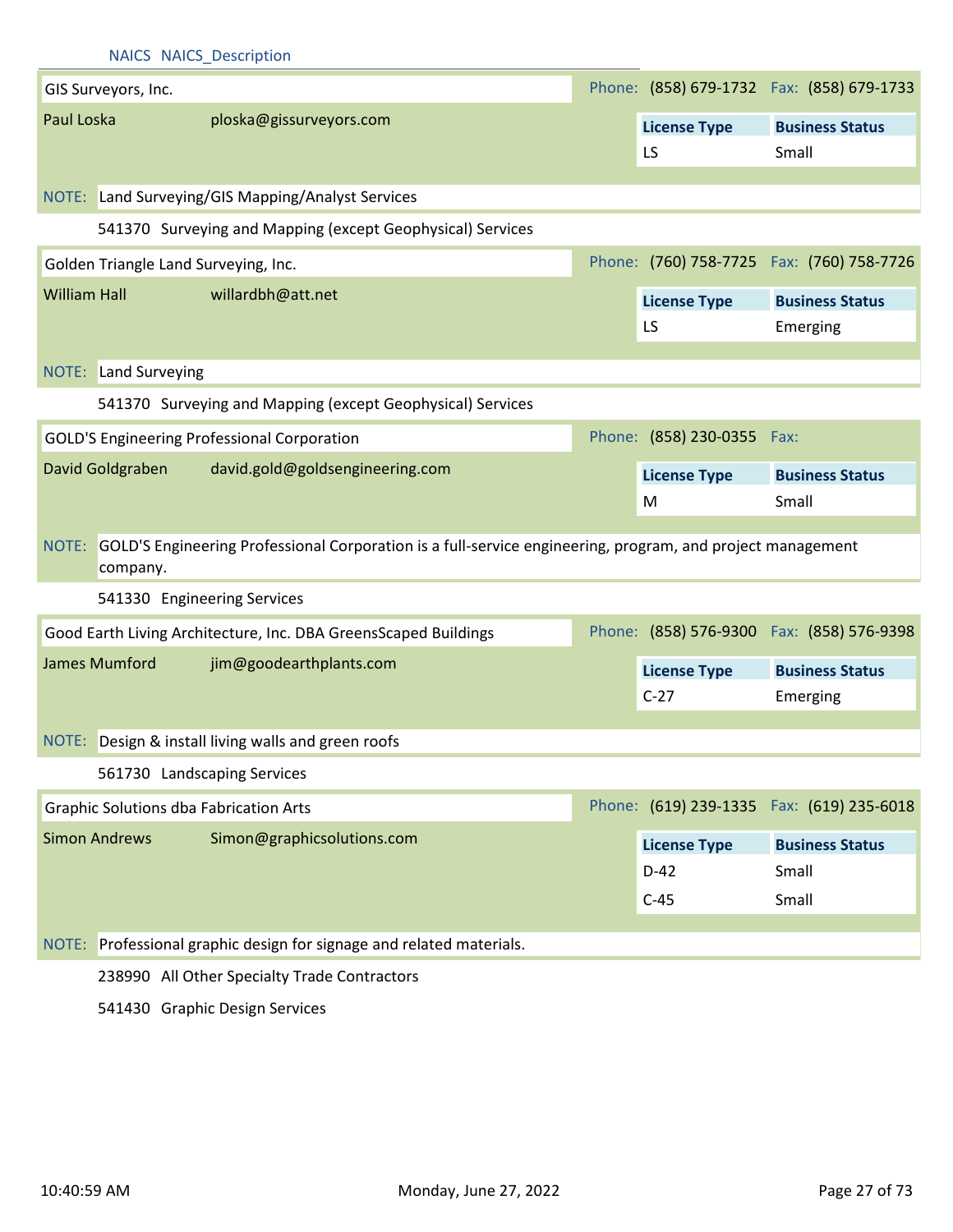## NAICS NAICS\_Description GroundLevel Landscape Architecture, Inc Bradley Lenahan eerickson@groundlevelsd.com (619) 325-1990 Phone: Fax: (407) 697-5333 NOTE: Landscape Architecture **License Type Business Status** LA Small LA Small 541320 Landscape Architectural Services H+W Engineering, Inc. Bryan Wayne bryan@hwengr.com Phone: (619) 659-8234 Fax: NOTE: Mechanical, Electrical, Plumbing, and Lighting Consulting Engineers **License Type Business Status** E Emerging M Emerging 238210 Electrical Contractors 541330 Engineering Services 238220 Plumbing, Heating, and Air-Conditioning Contractors Habitat West, Inc. Georgia L. Hurst ghurst@habitatwest.com Phone: (760) 735-9378 Fax: (760) 735-9351 NOTE: Native Habitat Restoration Creation and Enhancement, Weed Abatement, Herbicide Application, Native Habitat Planting and Seeding, Irrigation Systems, Plant Salvaging **License Type Business Status** C-27 Small 561730 Landscaping Services Hankins Construction, Inc. Deborah A. Hankins pavnldy@hankinsconstruction.com Phone: (760) 789-4343 Fax: NOTE: Grading, Paving, Seal Coating, Concrete - New, repairs or maintenance **License Type Business Status** A Emerging 238990 All Other Specialty Trade Contractors 237310 Highway, Street, and Bridge Construction 238910 Site Preparation Contractors Helenschmidt Geotechnical, Inc. Stanley Helenschmidt engineering.hgi@sbcglobal.net Phone: (760) 579-0333 Fax: (760) 579-0230 NOTE: Geotechnical hazard mitigation, subsurface investigation, geotechnical observation & testing, soil stabilization, **License Type Business Status** CSD-12 Emerging CSD-20 Emerging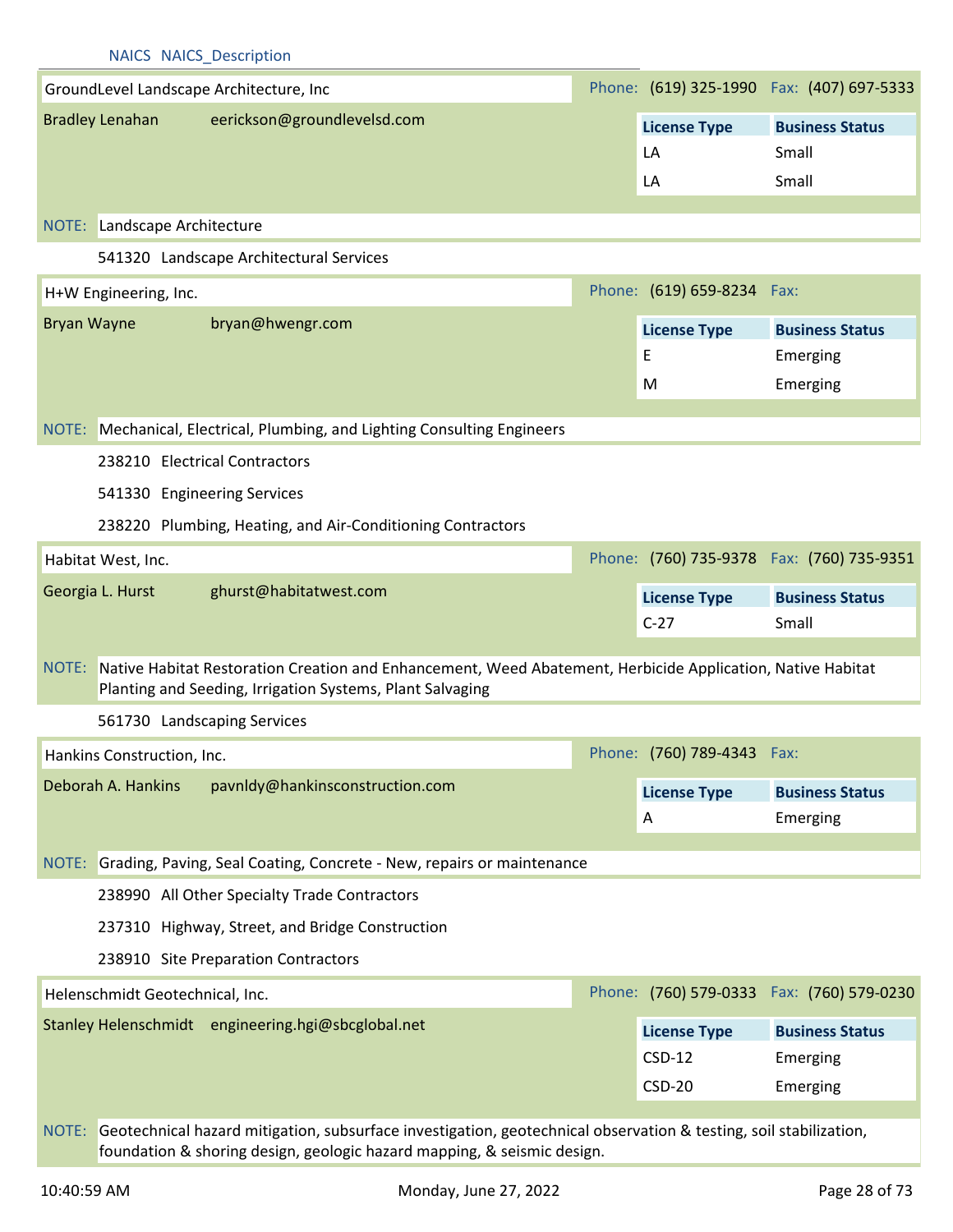|                           | <b>NAICS NAICS Description</b>                                                                                                                                                                                                                                              |                                   |                                            |
|---------------------------|-----------------------------------------------------------------------------------------------------------------------------------------------------------------------------------------------------------------------------------------------------------------------------|-----------------------------------|--------------------------------------------|
|                           | 541340 Drafting Services                                                                                                                                                                                                                                                    |                                   |                                            |
|                           | 541330 Engineering Services                                                                                                                                                                                                                                                 |                                   |                                            |
|                           | 541620 Environmental Consulting Services                                                                                                                                                                                                                                    |                                   |                                            |
|                           | Heritage Architecture & Planning                                                                                                                                                                                                                                            |                                   | Phone: (619) 239-7888  Fax: (619) 234-6286 |
| P. David Marshall         | Heritage@heritagearchitecture.com                                                                                                                                                                                                                                           | <b>License Type</b>               | <b>Business Status</b>                     |
|                           |                                                                                                                                                                                                                                                                             | <b>ARC</b>                        | Small                                      |
|                           | NOTE: Architecture, Preservation, Restoration, Rehabilitation, Reconstruction, Adaptive Reuse, Master Planning, Condition<br>Analysis, Design Guidelines, Conservation, Feasibility Studies, Research, Historical Nominations, Section 106,<br>Programming / Space Planning |                                   |                                            |
|                           | 541310 Architectural Services                                                                                                                                                                                                                                               |                                   |                                            |
|                           | Hoch Consulting, APC DBA Hoch Consulting                                                                                                                                                                                                                                    | Phone: (858) 922-4652 Fax:        |                                            |
| <b>Christy Villa</b>      | cvilla@hochconsulting.com                                                                                                                                                                                                                                                   | <b>License Type</b>               | <b>Business Status</b>                     |
|                           |                                                                                                                                                                                                                                                                             | <b>CSD-12</b>                     | Emerging                                   |
|                           |                                                                                                                                                                                                                                                                             | $CSD-12$                          | Emerging                                   |
|                           | <b>NOTE:</b> Professional Civil Engineering Services                                                                                                                                                                                                                        |                                   |                                            |
|                           | 541330 Engineering Services                                                                                                                                                                                                                                                 |                                   |                                            |
| Homeland Engineering, Inc |                                                                                                                                                                                                                                                                             | Phone: (760) 877-2391 Fax:        |                                            |
| <b>Jack Robertson</b>     | lavigne@homelandengineeringinc.com                                                                                                                                                                                                                                          | <b>License Type</b>               | <b>Business Status</b>                     |
|                           |                                                                                                                                                                                                                                                                             | A                                 | Small                                      |
| NOTE:                     | Design-Build Site Retaining Walls                                                                                                                                                                                                                                           |                                   |                                            |
|                           | 238140 Masonry Contractors                                                                                                                                                                                                                                                  |                                   |                                            |
| House of Scuba, Inc.      |                                                                                                                                                                                                                                                                             | Phone: (858) 581-2800 Fax:        |                                            |
| Jason Bradshaw            | HOSGovSales@gmail.com                                                                                                                                                                                                                                                       |                                   |                                            |
|                           |                                                                                                                                                                                                                                                                             | <b>License Type</b><br>No License | <b>Business Status</b><br>Small            |
|                           |                                                                                                                                                                                                                                                                             |                                   |                                            |
|                           | NOTE: Scuba Diving and Camping related equipment                                                                                                                                                                                                                            |                                   |                                            |
|                           | 451110 Sporting Goods Stores                                                                                                                                                                                                                                                |                                   |                                            |
| HSCC, Inc.                |                                                                                                                                                                                                                                                                             | Phone: (619) 631-7983 Fax:        |                                            |
| Monique Hostetler         | estimating@hsccbuilders.com                                                                                                                                                                                                                                                 | <b>License Type</b>               | <b>Business Status</b>                     |
|                           |                                                                                                                                                                                                                                                                             | Α                                 | Small                                      |
|                           |                                                                                                                                                                                                                                                                             | B                                 | Small                                      |
|                           |                                                                                                                                                                                                                                                                             | $C-08$                            | Small                                      |
|                           | NOTE: Structural concrete and building services                                                                                                                                                                                                                             |                                   |                                            |
|                           |                                                                                                                                                                                                                                                                             |                                   |                                            |

238110 Poured Concrete Foundation and Structure Contractors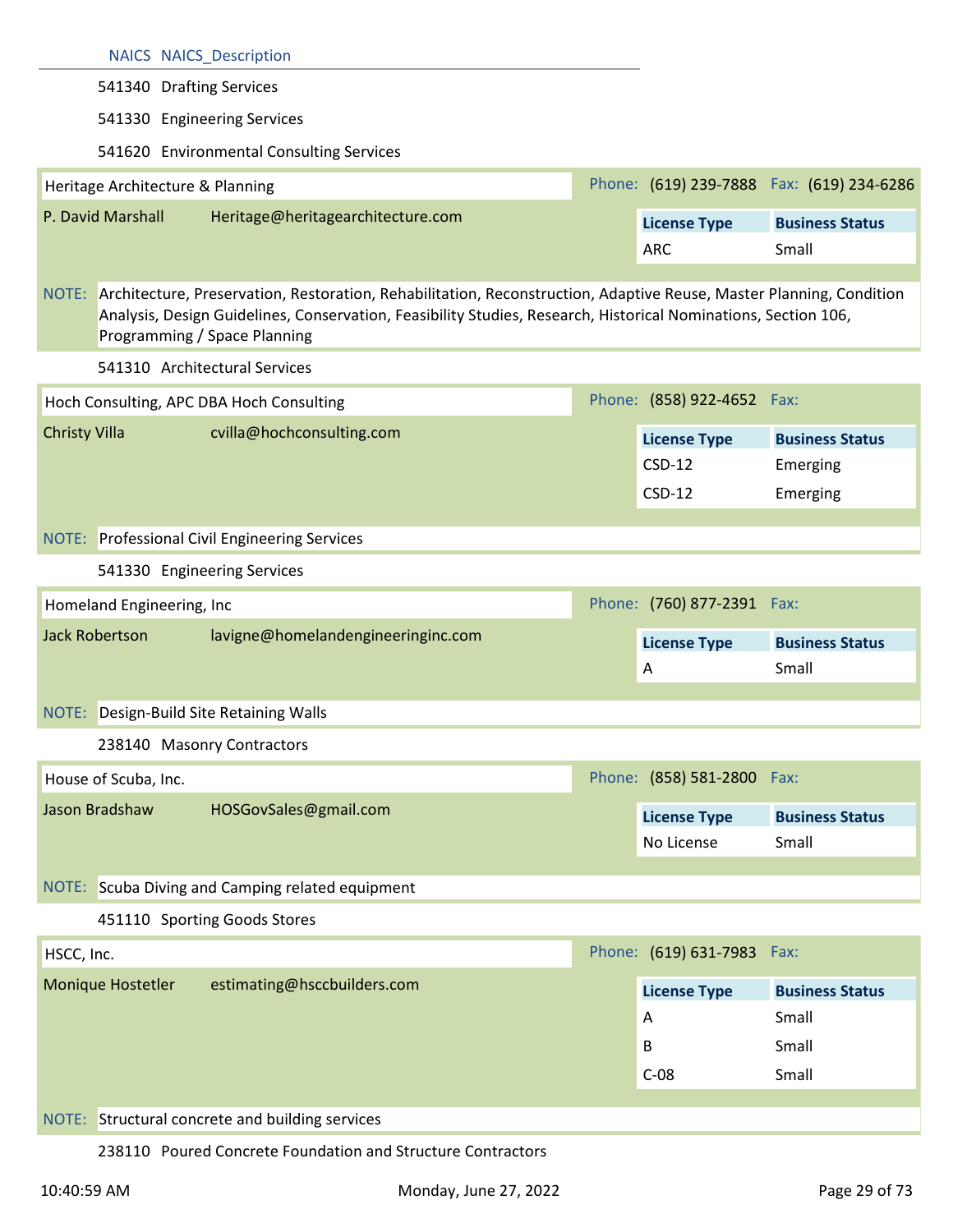|                       | <b>NAICS NAICS Description</b> |                                                                                                |  |                            |                                            |  |  |
|-----------------------|--------------------------------|------------------------------------------------------------------------------------------------|--|----------------------------|--------------------------------------------|--|--|
|                       |                                | Hurricane and Poway Fence Co, Inc.                                                             |  |                            | Phone: (760) 789-4142  Fax: (760) 788-1537 |  |  |
|                       | Laurann M. Volk                | Laurann@usa.net                                                                                |  | <b>License Type</b>        | <b>Business Status</b>                     |  |  |
|                       |                                |                                                                                                |  | $C-13$                     | Emerging                                   |  |  |
|                       |                                |                                                                                                |  |                            |                                            |  |  |
|                       |                                | NOTE: Fencing and all related construction                                                     |  |                            |                                            |  |  |
|                       |                                | 238990 All Other Specialty Trade Contractors                                                   |  |                            |                                            |  |  |
|                       |                                | Imagine Media Group, LLC. DBA IMG Networks                                                     |  |                            | Phone: (619) 407-4180  Fax: (619) 422-1060 |  |  |
| <b>Emil Arguelles</b> |                                | info@imaginemediagroup.com                                                                     |  | <b>License Type</b>        | <b>Business Status</b>                     |  |  |
|                       |                                |                                                                                                |  | Goods/Services             | Emerging                                   |  |  |
|                       |                                | NOTE: IT Services, Network Engineering, Desktop Support, Software Development, Web Development |  |                            |                                            |  |  |
|                       |                                | 541512 Computer Systems Design Services                                                        |  |                            |                                            |  |  |
|                       |                                |                                                                                                |  | Phone: (760) 908-6321 Fax: |                                            |  |  |
|                       |                                | Information & Energy Services, Inc.                                                            |  |                            |                                            |  |  |
|                       | <b>Michael Rogers</b>          | mrogers@iesenergy.com                                                                          |  | <b>License Type</b>        | <b>Business Status</b>                     |  |  |
|                       |                                |                                                                                                |  | M                          | Small                                      |  |  |
|                       |                                | NOTE: Consulting Services for energy savings performance                                       |  |                            |                                            |  |  |
|                       |                                | 541330 Engineering Services                                                                    |  |                            |                                            |  |  |
|                       |                                | In-Line Fence & Railing Company, Inc DBA In-Line Construction, Inc                             |  |                            | Phone: (760) 789-0282  Fax: (760) 789-1915 |  |  |
| <b>David Ortiz</b>    |                                | gary@inlinerail.com                                                                            |  | <b>License Type</b>        | <b>Business Status</b>                     |  |  |
|                       |                                |                                                                                                |  | $C-13$                     | Small                                      |  |  |
|                       |                                |                                                                                                |  | $C-31$                     | Small                                      |  |  |
|                       |                                |                                                                                                |  | $C-51$                     | Small                                      |  |  |
|                       |                                |                                                                                                |  |                            |                                            |  |  |
|                       |                                | NOTE: All types of Fencing, Handrails, Guardrails                                              |  |                            |                                            |  |  |
|                       |                                | 238990 All Other Specialty Trade Contractors                                                   |  |                            |                                            |  |  |
|                       |                                | 237310 Highway, Street, and Bridge Construction                                                |  |                            |                                            |  |  |
|                       |                                | 332323 Ornamental and Architectural Metal Work Manufacturing                                   |  |                            |                                            |  |  |
|                       | <b>Intersecting Metric</b>     |                                                                                                |  | Phone: (619) 994-5814 Fax: |                                            |  |  |
| <b>Stephen Cook</b>   |                                | Steve@intersectingmetrics.com                                                                  |  | <b>License Type</b>        | <b>Business Status</b>                     |  |  |
|                       |                                |                                                                                                |  | Τ                          | Emerging                                   |  |  |
|                       |                                | NOTE: Transportation Engineering and Planning                                                  |  |                            |                                            |  |  |
|                       |                                | 541330 Engineering Services                                                                    |  |                            |                                            |  |  |

541330 Engineering Services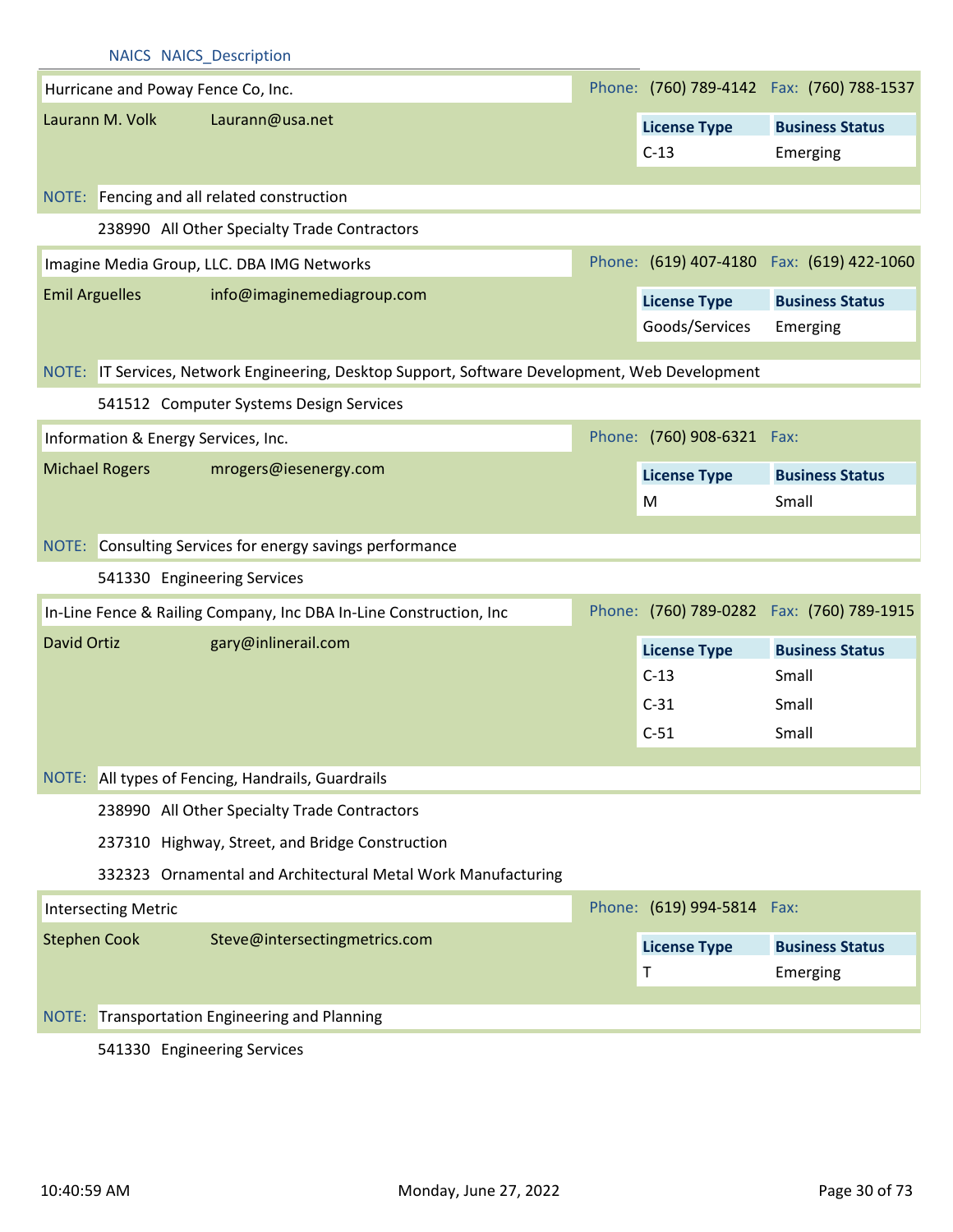## NAICS NAICS\_Description

| IO Environmental & Infrastructure, Inc.                                                                           |  |                            | Phone: (619) 280-3278  Fax: (619) 677-5648 |
|-------------------------------------------------------------------------------------------------------------------|--|----------------------------|--------------------------------------------|
| <b>Kathy Monroe</b><br>kathym@iosdv.com                                                                           |  | <b>License Type</b>        | <b>Business Status</b>                     |
|                                                                                                                   |  | A                          | Small                                      |
|                                                                                                                   |  | $C-27$                     | Small                                      |
|                                                                                                                   |  | <b>HAZ</b>                 | Small                                      |
|                                                                                                                   |  | ASB                        | Small                                      |
|                                                                                                                   |  |                            |                                            |
| <b>NOTE:</b> Professional Services                                                                                |  |                            |                                            |
| 541620 Environmental Consulting Services                                                                          |  |                            |                                            |
| 561730 Landscaping Services                                                                                       |  |                            |                                            |
| 562910 Remediation Services                                                                                       |  |                            |                                            |
| iVet Environmental, Inc.                                                                                          |  | Phone: (619) 516-8121 Fax: |                                            |
| joseph.fucella@ivetenv.com<br>Joseph Fucella                                                                      |  | <b>License Type</b>        | <b>Business Status</b>                     |
|                                                                                                                   |  | A                          | Emerging                                   |
|                                                                                                                   |  | $C-07$                     | Emerging                                   |
|                                                                                                                   |  | $C-10$                     | Emerging                                   |
|                                                                                                                   |  |                            |                                            |
| NOTE: Environmental Services and Remediation.                                                                     |  |                            |                                            |
| 541620 Environmental Consulting Services                                                                          |  |                            |                                            |
| J&E SoCAL Supply, Inc                                                                                             |  | Phone: (858) 451-4661 Fax: |                                            |
| John-Paul Mitchell<br>jmitchell@jesocalsupply.com                                                                 |  | <b>License Type</b>        | <b>Business Status</b>                     |
|                                                                                                                   |  | Goods/Services             | Small                                      |
|                                                                                                                   |  |                            |                                            |
| NOTE: BROKER CREDIT ONLYWe are a DVBE certified online reseller of construction material, supplies and equipment. |  |                            |                                            |
| 444190 Other Building Material Dealers                                                                            |  |                            |                                            |
| J. McBride Trucking Services, Inc.                                                                                |  | Phone: (619) 258-9778      | Fax:                                       |
| Jacqueline McBride<br>jmtsi@cox.net                                                                               |  | <b>License Type</b>        | <b>Business Status</b>                     |
|                                                                                                                   |  | Goods/Services             | Small                                      |
|                                                                                                                   |  |                            |                                            |
| Rental of Construction Dump Trucks, water trucks, flat bed trucks<br>NOTE:                                        |  |                            |                                            |

484110 General Freight Trucking, Local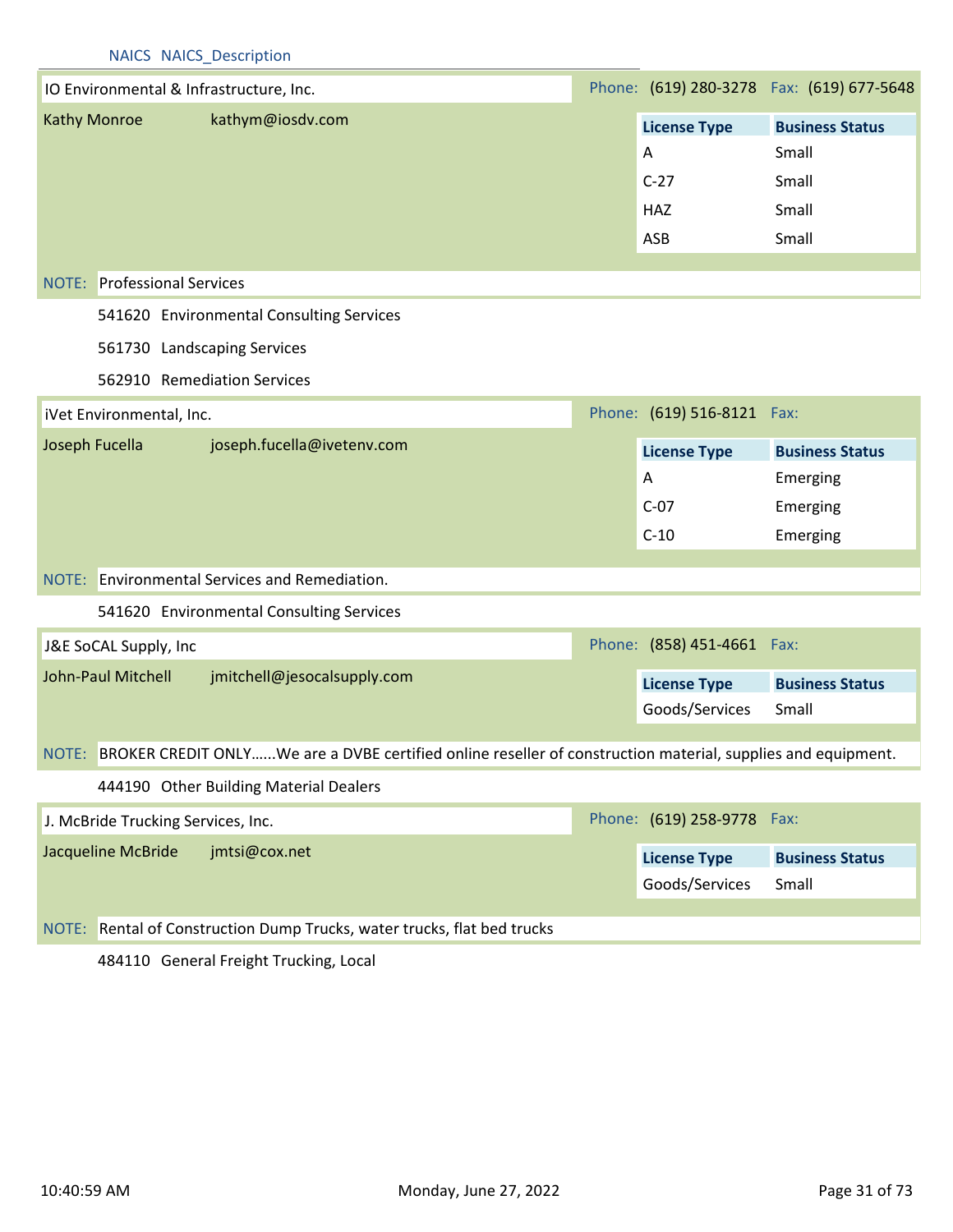| <b>NAICS NAICS Description</b>                                                                  |  |                            |                                           |  |  |  |
|-------------------------------------------------------------------------------------------------|--|----------------------------|-------------------------------------------|--|--|--|
| JDS Plumbing & Mechanical                                                                       |  |                            | Phone: (760) 477-7967 Fax: (760) 512-1664 |  |  |  |
| Jeff Shaposhnick<br>jeffshaposhnick@cox.net                                                     |  | <b>License Type</b>        | <b>Business Status</b>                    |  |  |  |
|                                                                                                 |  | A                          | Small                                     |  |  |  |
|                                                                                                 |  | B                          | Small                                     |  |  |  |
|                                                                                                 |  | $C-20$                     | Small                                     |  |  |  |
|                                                                                                 |  | $C-36$                     | Small                                     |  |  |  |
|                                                                                                 |  | $C-46$                     | Small                                     |  |  |  |
| NOTE: Plumbing, Mechanical, Site Utilities                                                      |  |                            |                                           |  |  |  |
| 238220 Plumbing, Heating, and Air-Conditioning Contractors                                      |  |                            |                                           |  |  |  |
| Jeffrey Puzzullo dba Puzzullo Consulting                                                        |  | Phone: (760) 533-3500 Fax: |                                           |  |  |  |
| Jeffrey Puzzullo<br>jpuzzullo@puzzullo.com                                                      |  | <b>License Type</b>        | <b>Business Status</b>                    |  |  |  |
|                                                                                                 |  | Goods/Services             | Emerging                                  |  |  |  |
| NOTE: Project and Construction Management, Project Controls, CPM Scheduling and Cost Estimating |  |                            |                                           |  |  |  |
|                                                                                                 |  |                            |                                           |  |  |  |
| 541611 Administrative Management and General Management Consulting<br><b>Services</b>           |  |                            |                                           |  |  |  |
| Jennette Company, Inc                                                                           |  | Phone: (858) 583-2893 Fax: |                                           |  |  |  |
| <b>Brian Jennette</b><br>brianjennette@yahoo.com                                                |  | <b>License Type</b>        | <b>Business Status</b>                    |  |  |  |
|                                                                                                 |  | A                          | Emerging                                  |  |  |  |
|                                                                                                 |  | B                          | Emerging                                  |  |  |  |
| NOTE: General contracting and general engineering construction                                  |  |                            |                                           |  |  |  |
|                                                                                                 |  |                            |                                           |  |  |  |
| 236220 Commercial and Institutional Building Construction                                       |  |                            |                                           |  |  |  |

| Jerusalem Construction DBA Miramar General Engineering |                          | Phone: (858) 663-4933  Fax: (858) 408-7191 |
|--------------------------------------------------------|--------------------------|--------------------------------------------|
| Ala (Alex) Mohammad Alex@MiramarGeneral.com            | <b>License Type</b><br>A | <b>Business Status</b><br>Small            |

## NOTE: With over 20 years in combined staff experience, Miramar General Engineering is ready to provide owners, public agencies and other clients with top tier services in Flat Work, underground, and infrastructure construction.

237310 Highway, Street, and Bridge Construction

| JH Tech, LLC        |                   | Phone: (858) 353-5203 Fax:            |                                    |
|---------------------|-------------------|---------------------------------------|------------------------------------|
| Jayanthy Haripriyan | jay@jhtechllc.com | <b>License Type</b><br>Goods/Services | <b>Business Status</b><br>Emerging |

NOTE: IT Consulting, Software Programming, Cloud Services, ITSM/ITIL, Program Management

541511 Custom Computer Programming Services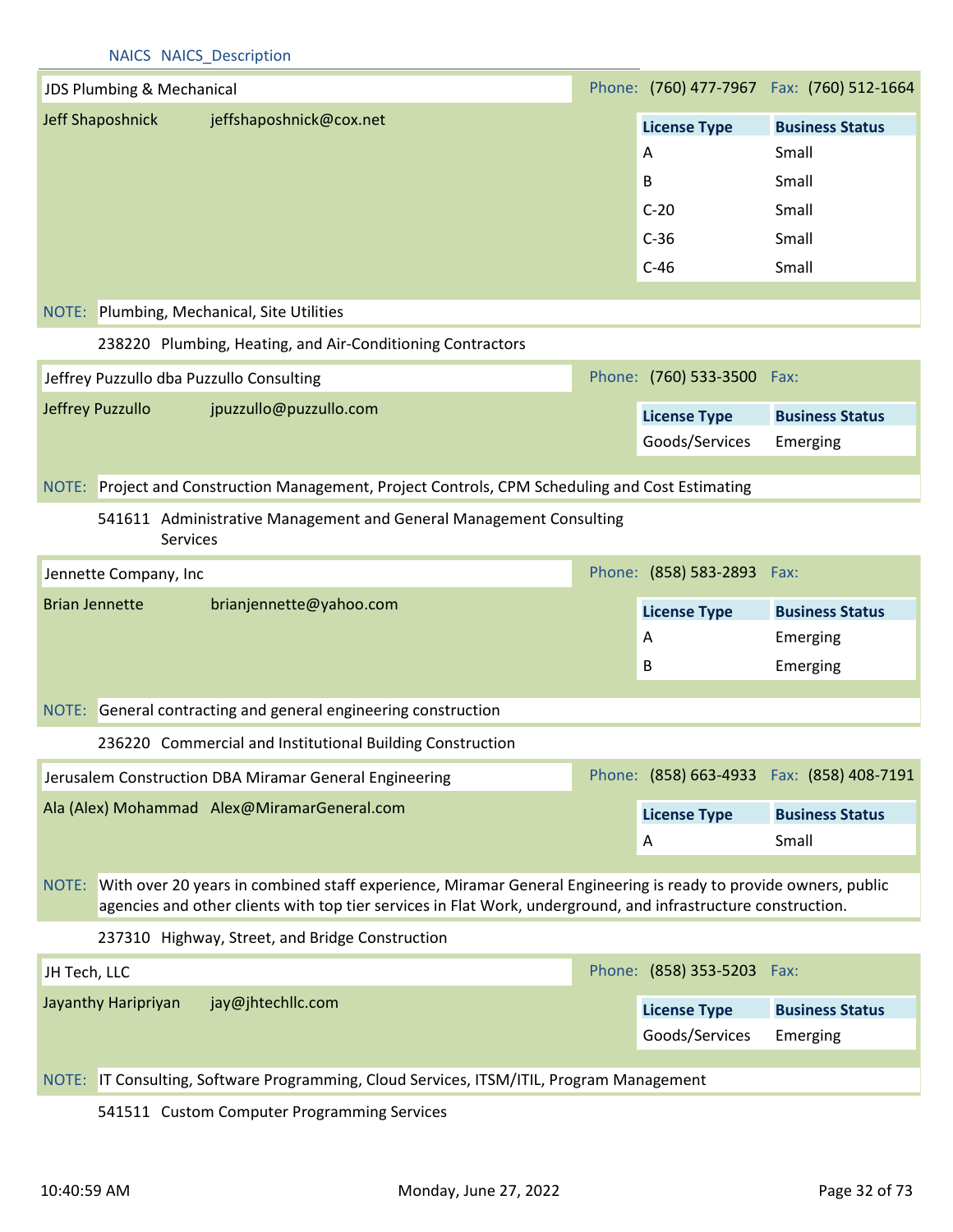| <b>NAICS NAICS Description</b> |                                         |                                                                                                                                                                  |  |                            |                                            |  |
|--------------------------------|-----------------------------------------|------------------------------------------------------------------------------------------------------------------------------------------------------------------|--|----------------------------|--------------------------------------------|--|
|                                | JL StormWater Consultants, Inc.         |                                                                                                                                                                  |  |                            | Phone: (619) 938-2420  Fax: (619) 334-6750 |  |
|                                | Jane Ledford<br>office@jlstormwater.com |                                                                                                                                                                  |  | <b>License Type</b>        | <b>Business Status</b>                     |  |
|                                |                                         |                                                                                                                                                                  |  | Goods/Services             | Emerging                                   |  |
|                                |                                         |                                                                                                                                                                  |  |                            |                                            |  |
|                                |                                         | NOTE: Environmental Consulting Services, SWPPP, WPCP, Lead Compliance Plans, Environmental Protection Plans, Industrial<br><b>SWPPP Services, SWPPP Training</b> |  |                            |                                            |  |
|                                |                                         | 541620 Environmental Consulting Services                                                                                                                         |  |                            |                                            |  |
|                                | Johnston Tractor, Inc.                  |                                                                                                                                                                  |  |                            | Phone: (619) 722-7505 Fax: (619) 722-1880  |  |
|                                | <b>William Johnston</b>                 | johnstontractorinc@gmail.com                                                                                                                                     |  | <b>License Type</b>        | <b>Business Status</b>                     |  |
|                                |                                         |                                                                                                                                                                  |  | $C-12$                     | Emerging                                   |  |
|                                |                                         |                                                                                                                                                                  |  | Α                          | Emerging                                   |  |
|                                |                                         |                                                                                                                                                                  |  |                            |                                            |  |
|                                |                                         | NOTE: Erath Moving, Excavating, and Grading                                                                                                                      |  |                            |                                            |  |
|                                |                                         | 238910 Site Preparation Contractors                                                                                                                              |  |                            |                                            |  |
|                                |                                         | Jon Kay dba Kay Construction Co.                                                                                                                                 |  | Phone: (619) 654-9075 Fax: |                                            |  |
| Jon Kay                        |                                         | jonk@kayconstructionco.com.                                                                                                                                      |  | <b>License Type</b>        | <b>Business Status</b>                     |  |
|                                |                                         |                                                                                                                                                                  |  | A                          | Emerging                                   |  |
|                                |                                         |                                                                                                                                                                  |  | B                          | Emerging                                   |  |
|                                |                                         | NOTE: Water and Sewer Line and Related Structures Construction                                                                                                   |  |                            |                                            |  |
|                                |                                         | 237110 Water and Sewer Line and Related Structures Construction                                                                                                  |  |                            |                                            |  |
|                                |                                         |                                                                                                                                                                  |  |                            |                                            |  |
|                                |                                         | Jose Aguilar DBA Meridian Archeological Services Research                                                                                                        |  | Phone: (619) 755-9625 Fax: |                                            |  |
| Jose Aguilar                   |                                         | dos_calacas@hotmail.com                                                                                                                                          |  | <b>License Type</b>        | <b>Business Status</b>                     |  |
|                                |                                         |                                                                                                                                                                  |  | Goods/Services             | Emerging                                   |  |
|                                |                                         | NOTE: SLBE CERTIFICATION CREDIT WILL BE APPLIED TO ARCHAEOLOGICAL MONITORING ONLY Cultural resource                                                              |  |                            |                                            |  |
|                                |                                         | management, archaeological surveys, monitoring, and excavation                                                                                                   |  |                            |                                            |  |
|                                |                                         | 541720 Research and Development in the Social Sciences and Humanities                                                                                            |  |                            |                                            |  |
|                                | Jose Rolon dba DeRollo Pipeline         |                                                                                                                                                                  |  | Phone: (760) 623-8725 Fax: |                                            |  |
| <b>Jose Rolon</b>              |                                         | jose@derollopipeline.com                                                                                                                                         |  | <b>License Type</b>        | <b>Business Status</b>                     |  |
|                                |                                         |                                                                                                                                                                  |  | A                          | Emerging                                   |  |
|                                |                                         |                                                                                                                                                                  |  |                            |                                            |  |
|                                |                                         | NOTE: Sewer & Storm Drain, utilities installation.                                                                                                               |  |                            |                                            |  |
|                                |                                         |                                                                                                                                                                  |  |                            |                                            |  |
|                                |                                         | 238990 All Other Specialty Trade Contractors                                                                                                                     |  |                            |                                            |  |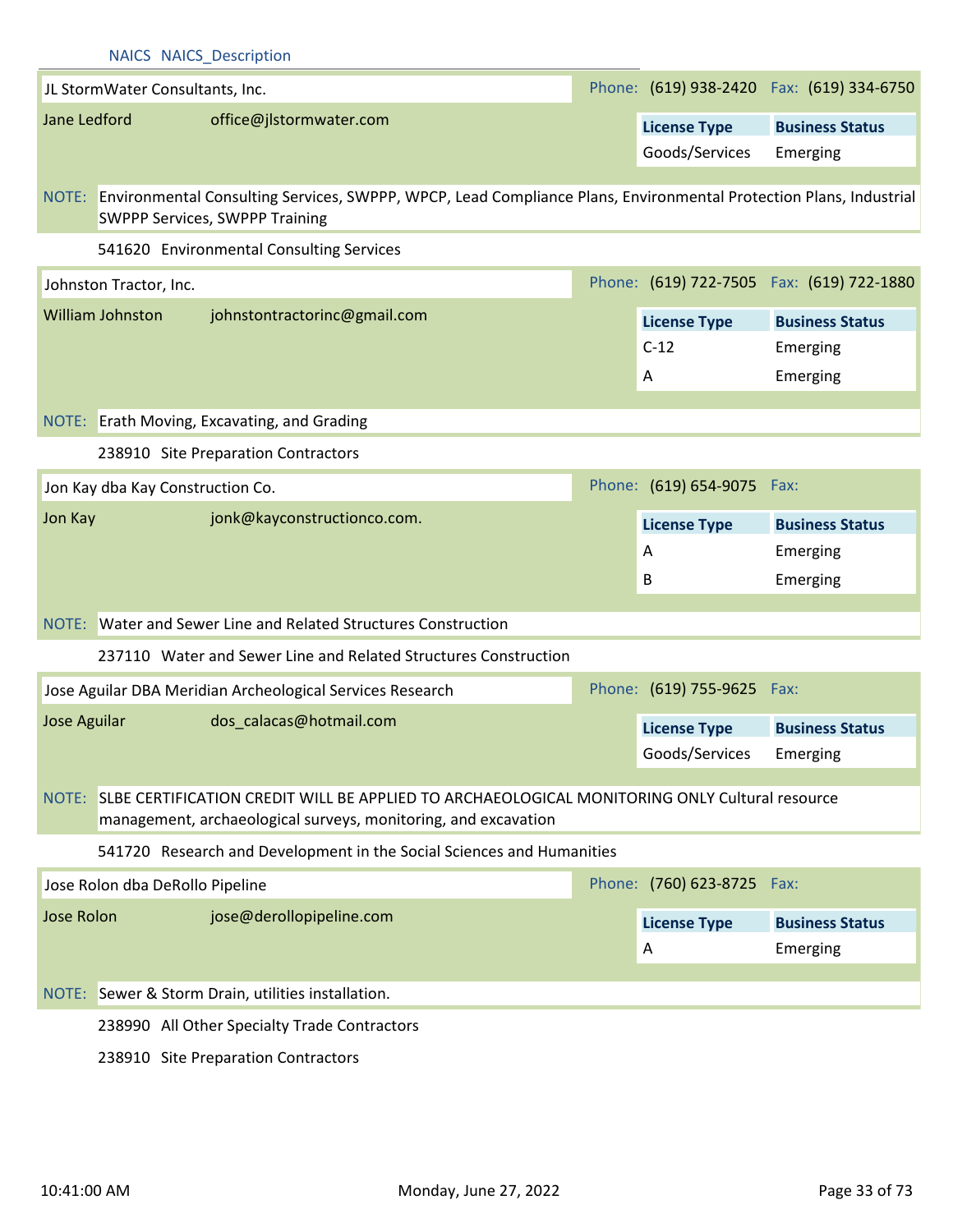|                  |                            |           | <b>NAICS NAICS Description</b>          |                                                           |                                                                                                            |                              |                                            |
|------------------|----------------------------|-----------|-----------------------------------------|-----------------------------------------------------------|------------------------------------------------------------------------------------------------------------|------------------------------|--------------------------------------------|
|                  |                            |           | JT2 Engineering and Construction        |                                                           |                                                                                                            | Phone: (619) 493-2210 Fax:   |                                            |
|                  | John Townzen               |           | john@jt2cmi.com                         |                                                           |                                                                                                            | <b>License Type</b>          | <b>Business Status</b>                     |
|                  |                            |           |                                         |                                                           |                                                                                                            | B                            | Small                                      |
| NOTE:            | <b>General Contractor</b>  |           |                                         |                                                           |                                                                                                            |                              |                                            |
|                  |                            |           |                                         | 236220 Commercial and Institutional Building Construction |                                                                                                            |                              |                                            |
|                  |                            |           | 238130 Framing Contractors              |                                                           |                                                                                                            |                              |                                            |
|                  |                            |           | 236210 Industrial Building Construction |                                                           |                                                                                                            |                              |                                            |
|                  |                            |           |                                         | 238120 Structural Steel and Precast Concrete Contractors  |                                                                                                            |                              |                                            |
|                  | Junker Engineering Group   |           |                                         |                                                           |                                                                                                            | Phone: (619) 606-5058 Fax:   |                                            |
|                  | <b>Daniel Aaron Junker</b> |           | dan@junkereng.com                       |                                                           |                                                                                                            | <b>License Type</b>          | <b>Business Status</b>                     |
|                  |                            |           |                                         |                                                           |                                                                                                            | <b>CSD-30</b>                | Small                                      |
|                  |                            |           |                                         |                                                           |                                                                                                            |                              |                                            |
|                  |                            |           |                                         |                                                           | NOTE: Full service consulting structural engineering services on a wide range of buildings.                |                              |                                            |
|                  |                            |           | 541330 Engineering Services             |                                                           |                                                                                                            |                              |                                            |
| K Company        |                            |           |                                         |                                                           |                                                                                                            |                              | Phone: (760) 525-8416  Fax: (760) 525-8416 |
|                  | Dale W. Kissinger          |           | daleatkco@gmail.com                     |                                                           |                                                                                                            | <b>License Type</b>          | <b>Business Status</b>                     |
|                  |                            |           |                                         |                                                           |                                                                                                            | $C-12$                       | Emerging                                   |
|                  |                            |           |                                         |                                                           | NOTE: Haul aggregrate material to job sites and broker construction trucks.                                |                              |                                            |
|                  |                            |           |                                         |                                                           | 484220 Specialized Freight (except Used Goods) Trucking, Local                                             |                              |                                            |
| <b>KCM Group</b> |                            |           |                                         |                                                           |                                                                                                            | Phone: (619) 840-2484 Fax:   |                                            |
|                  | Gordon Kovtun              |           | gkovtun@kcmgroup.net                    |                                                           |                                                                                                            | License Type Business Status |                                            |
|                  |                            |           |                                         |                                                           |                                                                                                            | A                            | Small                                      |
|                  |                            |           |                                         |                                                           |                                                                                                            | B                            | Small                                      |
| NOTE:            |                            |           |                                         |                                                           | Construction Management, Construction Project Management, Consulting Services including Litigation Support |                              |                                            |
|                  |                            |           |                                         | 236220 Commercial and Institutional Building Construction |                                                                                                            |                              |                                            |
|                  |                            |           |                                         | 237310 Highway, Street, and Bridge Construction           |                                                                                                            |                              |                                            |
|                  |                            |           | 236210 Industrial Building Construction |                                                           |                                                                                                            |                              |                                            |
|                  |                            | Builders) |                                         |                                                           | 236115 New Single-Family Housing Construction (except Operative                                            |                              |                                            |
|                  |                            |           |                                         | 237990 Other Heavy and Civil Engineering Construction     |                                                                                                            |                              |                                            |
|                  |                            |           | 236118 Residential Remodelers           |                                                           |                                                                                                            |                              |                                            |
|                  |                            |           |                                         |                                                           |                                                                                                            |                              |                                            |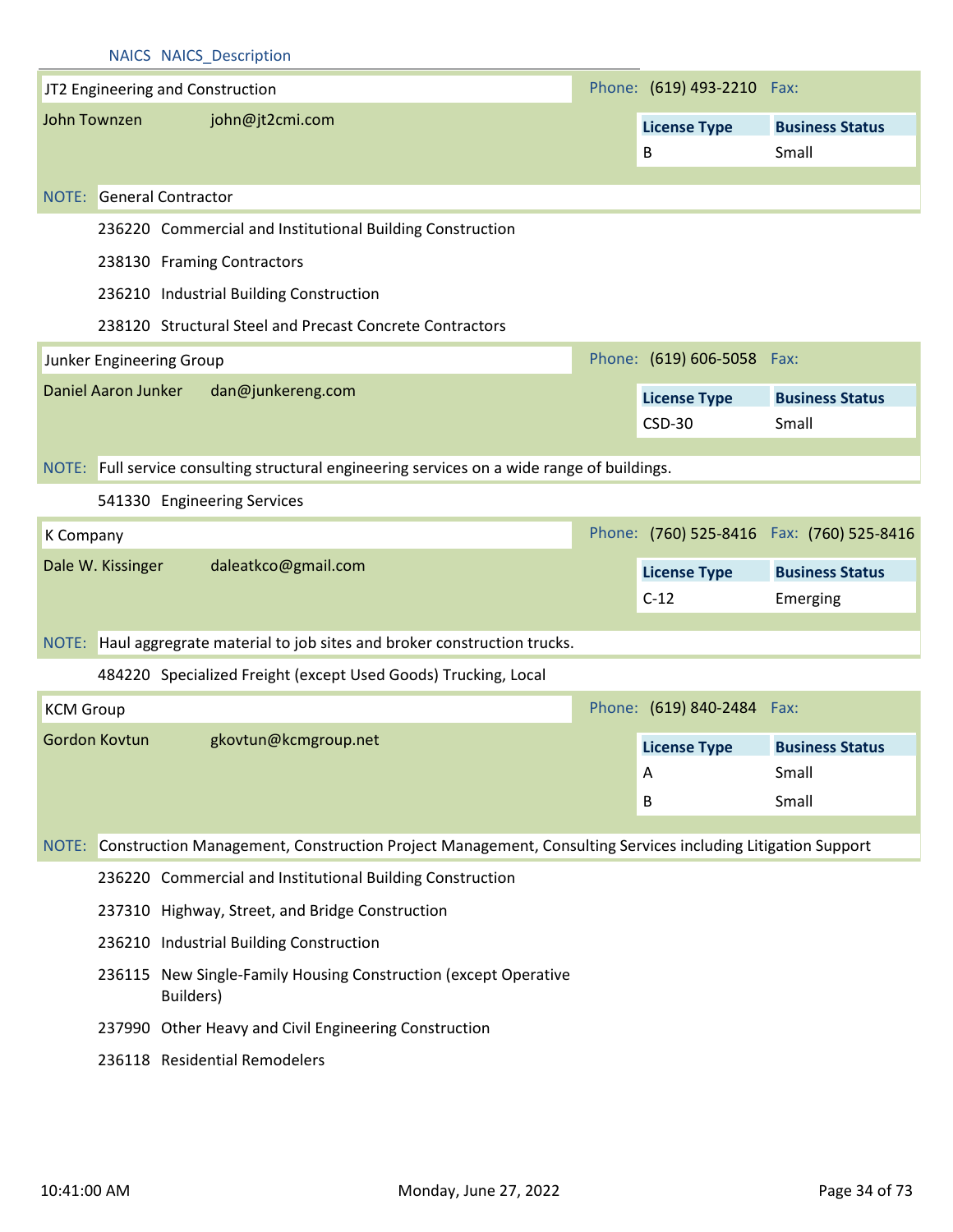|                      | <b>NAICS NAICS Description</b>                                                                                                                                                                                                                                                 |                                                                                                                                                                                                              |  |                            |                                            |  |  |
|----------------------|--------------------------------------------------------------------------------------------------------------------------------------------------------------------------------------------------------------------------------------------------------------------------------|--------------------------------------------------------------------------------------------------------------------------------------------------------------------------------------------------------------|--|----------------------------|--------------------------------------------|--|--|
|                      | KDPM Consulting, Inc.                                                                                                                                                                                                                                                          |                                                                                                                                                                                                              |  | Phone: (858) 538-8518 Fax: |                                            |  |  |
|                      | <b>Kimberly DeMartino</b>                                                                                                                                                                                                                                                      | kimberly.demartino@kdpmconsulting.com                                                                                                                                                                        |  | <b>License Type</b>        | <b>Business Status</b>                     |  |  |
|                      |                                                                                                                                                                                                                                                                                |                                                                                                                                                                                                              |  | Goods/Services             | Emerging                                   |  |  |
|                      |                                                                                                                                                                                                                                                                                |                                                                                                                                                                                                              |  |                            |                                            |  |  |
|                      | KDPM Consulting provide full-service Program/Project Management support services from project initiation to<br>NOTE:<br>production and deployment. We manage small to large complex technical programs and execution to ensure<br>adherence to budget, schedule, scope and qua |                                                                                                                                                                                                              |  |                            |                                            |  |  |
|                      | Services                                                                                                                                                                                                                                                                       | 541611 Administrative Management and General Management Consulting                                                                                                                                           |  |                            |                                            |  |  |
|                      | Kelsey Structural APC                                                                                                                                                                                                                                                          |                                                                                                                                                                                                              |  | Phone: (619) 920-1262 Fax: |                                            |  |  |
| <b>Guy Kelsey</b>    |                                                                                                                                                                                                                                                                                | gkelsey@kelseystructural.com                                                                                                                                                                                 |  | <b>License Type</b>        | <b>Business Status</b>                     |  |  |
|                      |                                                                                                                                                                                                                                                                                |                                                                                                                                                                                                              |  | <b>CSD-30</b>              | Emerging                                   |  |  |
|                      |                                                                                                                                                                                                                                                                                |                                                                                                                                                                                                              |  | $CSD-12$                   | Emerging                                   |  |  |
|                      |                                                                                                                                                                                                                                                                                |                                                                                                                                                                                                              |  |                            |                                            |  |  |
|                      |                                                                                                                                                                                                                                                                                | NOTE: Structural Engineering Design Services                                                                                                                                                                 |  |                            |                                            |  |  |
|                      | 541330 Engineering Services                                                                                                                                                                                                                                                    |                                                                                                                                                                                                              |  |                            |                                            |  |  |
|                      | Kendrick Excavating, Inc.                                                                                                                                                                                                                                                      |                                                                                                                                                                                                              |  |                            | Phone: (619) 922-9185  Fax: (619) 566-4306 |  |  |
|                      | <b>Audrey Kendrick</b>                                                                                                                                                                                                                                                         | audrey@kendrick-sd.com                                                                                                                                                                                       |  | <b>License Type</b>        | <b>Business Status</b>                     |  |  |
|                      |                                                                                                                                                                                                                                                                                |                                                                                                                                                                                                              |  |                            |                                            |  |  |
|                      |                                                                                                                                                                                                                                                                                |                                                                                                                                                                                                              |  | A                          | Small                                      |  |  |
|                      |                                                                                                                                                                                                                                                                                |                                                                                                                                                                                                              |  |                            |                                            |  |  |
| NOTE:                |                                                                                                                                                                                                                                                                                | Grading, excavating, land clearing, trenches for under ground utilities                                                                                                                                      |  |                            |                                            |  |  |
|                      |                                                                                                                                                                                                                                                                                | 237310 Highway, Street, and Bridge Construction                                                                                                                                                              |  |                            |                                            |  |  |
|                      |                                                                                                                                                                                                                                                                                | 238910 Site Preparation Contractors                                                                                                                                                                          |  |                            |                                            |  |  |
|                      | Kenny Consulting Services                                                                                                                                                                                                                                                      |                                                                                                                                                                                                              |  | Phone: (760) 845-3286      | Fax:                                       |  |  |
| <b>Michael Kenny</b> |                                                                                                                                                                                                                                                                                | jkenny@kennycs.com                                                                                                                                                                                           |  | <b>License Type</b>        | <b>Business Status</b>                     |  |  |
|                      |                                                                                                                                                                                                                                                                                |                                                                                                                                                                                                              |  | Goods/Services             | Emerging                                   |  |  |
|                      |                                                                                                                                                                                                                                                                                | NOTE: Professional Consultation for Various Construction Management Projects and Inspection for Shop and Field                                                                                               |  |                            |                                            |  |  |
|                      |                                                                                                                                                                                                                                                                                | 541350 Building Inspection Services                                                                                                                                                                          |  |                            |                                            |  |  |
|                      | Kettler Leweck Engineering                                                                                                                                                                                                                                                     |                                                                                                                                                                                                              |  |                            | Phone: (619) 269-3444  Fax: (619) 269-3459 |  |  |
| Lisa Leweck          |                                                                                                                                                                                                                                                                                | Lisa@kettlerleweck.com                                                                                                                                                                                       |  |                            |                                            |  |  |
|                      |                                                                                                                                                                                                                                                                                |                                                                                                                                                                                                              |  | <b>License Type</b>        | <b>Business Status</b>                     |  |  |
|                      |                                                                                                                                                                                                                                                                                |                                                                                                                                                                                                              |  | $CSD-12$                   | Small                                      |  |  |
|                      |                                                                                                                                                                                                                                                                                |                                                                                                                                                                                                              |  | $CSD-12$                   | Small                                      |  |  |
| NOTE:                |                                                                                                                                                                                                                                                                                | Civil engineering consultant services including but not limited to preparing grading and improvement plans, drainage<br>studies, WQTR, SWPPP, and other land development and public works related documents. |  |                            |                                            |  |  |

541330 Engineering Services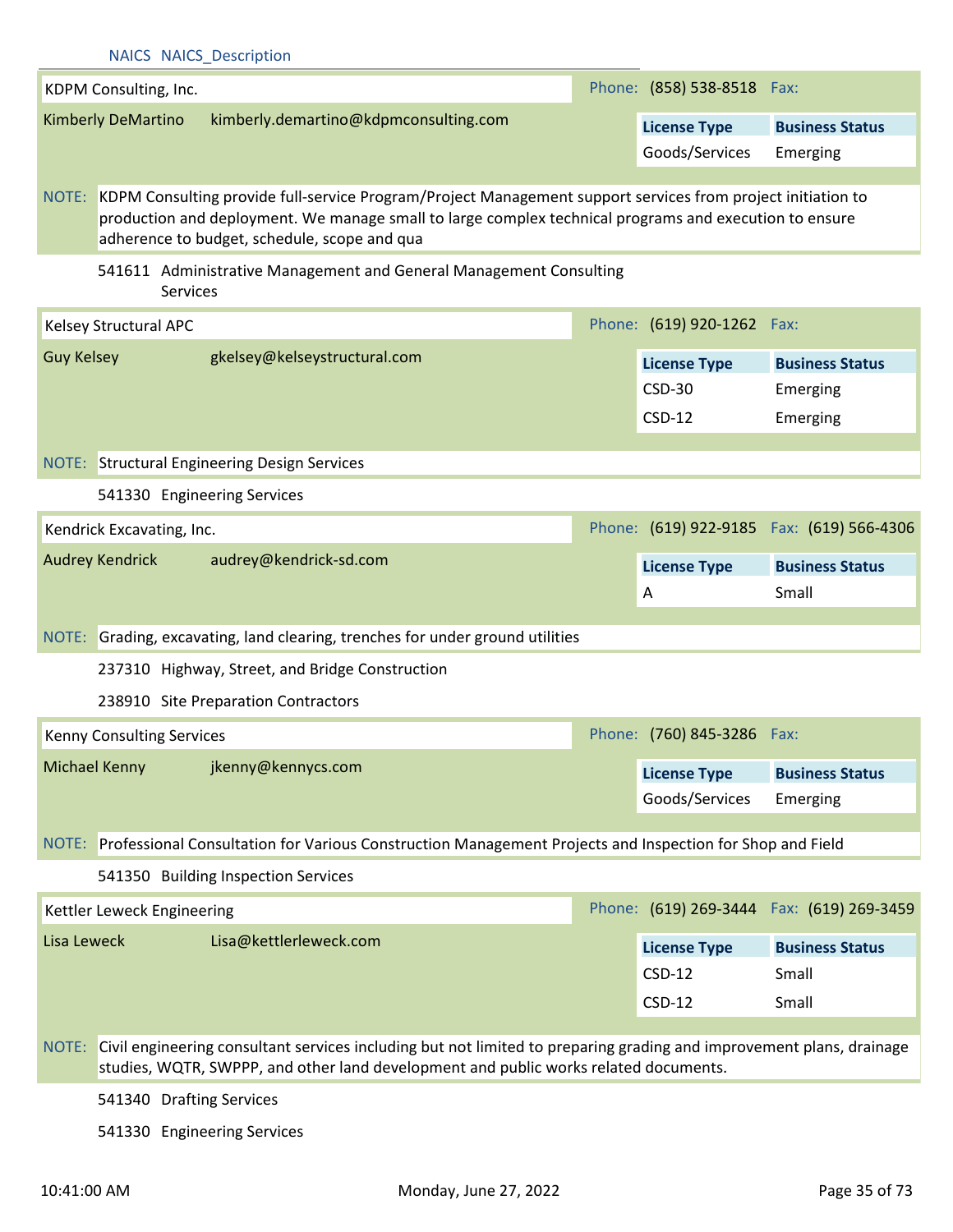|                            | <b>NAICS NAICS_Description</b>                                                                                                                                                                                                                               |                            |                                           |
|----------------------------|--------------------------------------------------------------------------------------------------------------------------------------------------------------------------------------------------------------------------------------------------------------|----------------------------|-------------------------------------------|
|                            | 541370 Surveying and Mapping (except Geophysical) Services                                                                                                                                                                                                   |                            |                                           |
| Kirk Paving, Inc.          |                                                                                                                                                                                                                                                              |                            | Phone: (619) 938-9958 Fax: (619) 938-0767 |
| Jon A. Kirk                | Kirkpaving@cox.net                                                                                                                                                                                                                                           | <b>License Type</b>        | <b>Business Status</b>                    |
|                            |                                                                                                                                                                                                                                                              | A                          | Small                                     |
|                            | NOTE: General Contracting, Asphalt Paving, Grading, Demo, Excavation, Concrete                                                                                                                                                                               |                            |                                           |
|                            | 237310 Highway, Street, and Bridge Construction                                                                                                                                                                                                              |                            |                                           |
| <b>KMEA</b>                |                                                                                                                                                                                                                                                              |                            | Phone: (619) 399-5900 Fax: (619) 434-3510 |
|                            | Robert Chuck Forrest I proposals@kmea.net                                                                                                                                                                                                                    | <b>License Type</b>        | <b>Business Status</b>                    |
|                            |                                                                                                                                                                                                                                                              | Goods/Services             | Small                                     |
|                            |                                                                                                                                                                                                                                                              |                            |                                           |
|                            | NOTE: Environmental consulting and remediation analysis. Technical staffing.                                                                                                                                                                                 |                            |                                           |
|                            | 541620 Environmental Consulting Services                                                                                                                                                                                                                     |                            |                                           |
|                            | 562910 Remediation Services                                                                                                                                                                                                                                  |                            |                                           |
|                            | Kristen M. Byrne DBA Byrne Communications Consulting                                                                                                                                                                                                         | Phone: (619) 208-2499 Fax: |                                           |
| Kristen M. Byrne           | kristen@byrne-comm.com                                                                                                                                                                                                                                       | <b>License Type</b>        | <b>Business Status</b>                    |
|                            |                                                                                                                                                                                                                                                              | Goods/Services             | Emerging                                  |
| NOTE:                      | Byrne Communications Consulting provides public affairs and strategic communications services, including public<br>outreach and engagement, public relations and communications, government relations, workshop<br>planning/implementation, and facilitation |                            |                                           |
|                            | 541613 Marketing Consulting Services                                                                                                                                                                                                                         |                            |                                           |
|                            | 541820 Public Relations Agencies                                                                                                                                                                                                                             |                            |                                           |
|                            | Krystal L. Merical DBA KLM Project Insights                                                                                                                                                                                                                  | Phone: (760) 424-9334      | Fax:                                      |
| Krystal L. Merical         | Mericalkl@gmail.com                                                                                                                                                                                                                                          | <b>License Type</b>        | <b>Business Status</b>                    |
|                            |                                                                                                                                                                                                                                                              | Goods/Services             | Emerging                                  |
| NOTE:                      | Project Controls (schedule and cost) services for projects and programs.                                                                                                                                                                                     |                            |                                           |
|                            | 541611 Administrative Management and General Management Consulting<br>Services                                                                                                                                                                               |                            |                                           |
| La Ezperanza Trucking, Inc |                                                                                                                                                                                                                                                              | Phone: (619) 471-5179      | Fax:                                      |
| Juan Carlos Guzman         | juancarlosguzman1966@gmail.com                                                                                                                                                                                                                               | <b>License Type</b>        | <b>Business Status</b>                    |
|                            |                                                                                                                                                                                                                                                              | Goods/Services             | Emerging                                  |
| NOTE:                      | we specialize in hauling fill dirt, sand, gravel, concrete, asphalt, sod and brush to and from your job site. We can<br>deliver your load to a site you own or a local dump site.                                                                            |                            |                                           |

484220 Specialized Freight (except Used Goods) Trucking, Local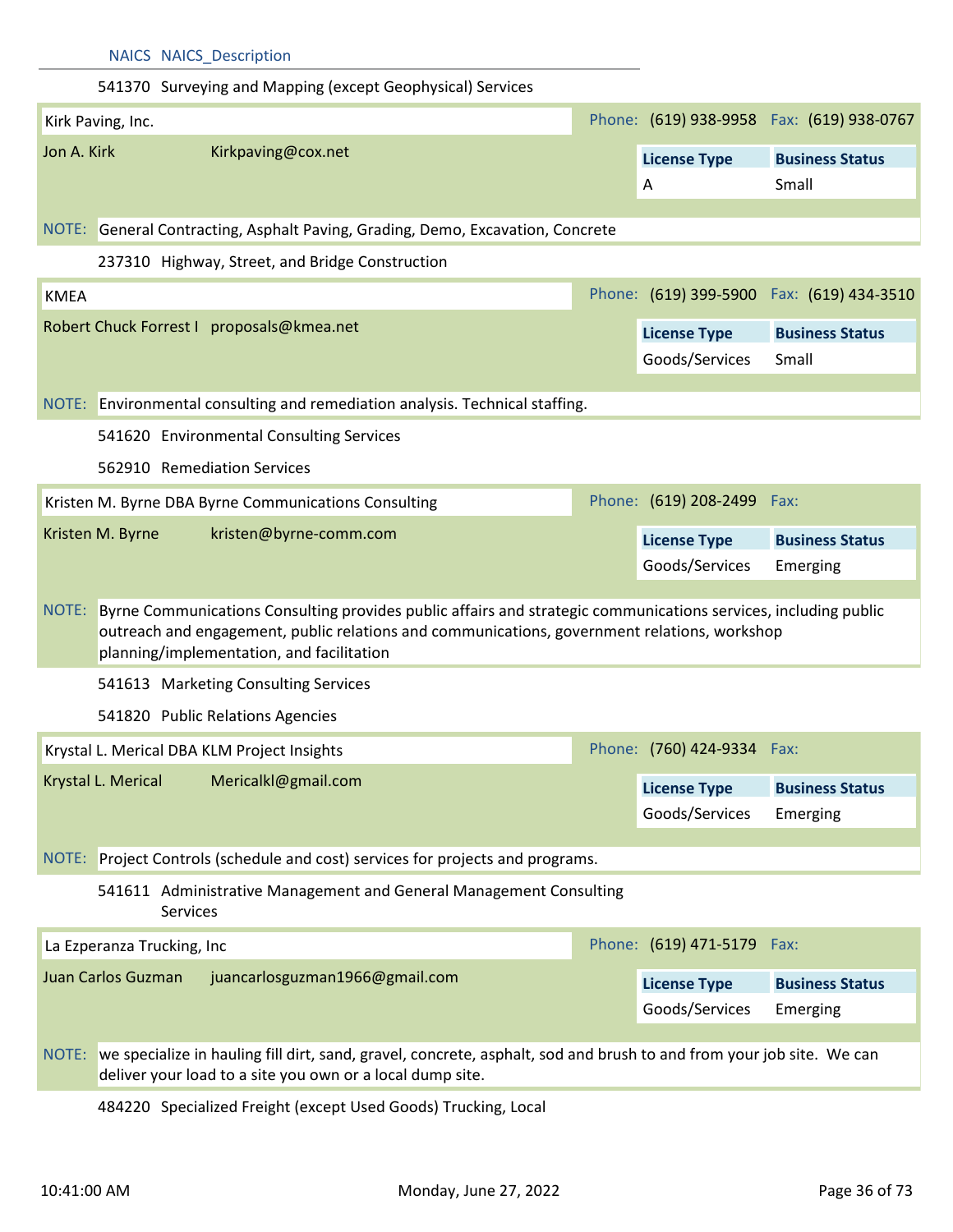|               |                            | <b>NAICS NAICS Description</b>                                                                                                  |                            |                                            |
|---------------|----------------------------|---------------------------------------------------------------------------------------------------------------------------------|----------------------------|--------------------------------------------|
|               | La Salle Solutions, Inc    |                                                                                                                                 |                            | Phone: (619) 501-2645  Fax: (619) 501-2645 |
|               | Dennis R. La Salle, Sr.;   | lasalle.calif@gmail.com                                                                                                         | <b>License Type</b>        | <b>Business Status</b>                     |
|               |                            |                                                                                                                                 | Goods/Services             | Emerging                                   |
|               |                            | NOTE: Construction Management, Quality Control Management, Construction Inspections, Project Management                         |                            |                                            |
|               |                            | 541611 Administrative Management and General Management Consulting                                                              |                            |                                            |
|               |                            | Services                                                                                                                        |                            |                                            |
|               |                            | Laguna Mountain Environmental, Inc.                                                                                             |                            | Phone: (858) 505-8164 Fax: (858) 505-9658  |
|               | Andrew R. Pigniolo         | Andrew@lagunaEnv.com                                                                                                            | <b>License Type</b>        | <b>Business Status</b>                     |
|               |                            |                                                                                                                                 | Goods/Services             | Small                                      |
|               |                            | NOTE: SLBE CERTIFICATION CREDIT WILL BE APPLIED TO ARCHEOLOGICAL MONITORING ONLY                                                |                            |                                            |
|               |                            | 541620 Environmental Consulting Services                                                                                        |                            |                                            |
|               | LC Tree Service, Inc       |                                                                                                                                 | Phone: (619) 677-5777 Fax: |                                            |
| Larry Coalson |                            | larry@lctrees.com                                                                                                               | <b>License Type</b>        | <b>Business Status</b>                     |
|               |                            |                                                                                                                                 | $C-61$                     | Small                                      |
|               |                            |                                                                                                                                 |                            |                                            |
|               | arborist consultations     | NOTE: General tree service including tree trimming, tree removals, stump grinding, land clearing, hedge trimming, and           |                            |                                            |
|               |                            | 561730 Landscaping Services                                                                                                     |                            |                                            |
|               |                            | Lewis D. Michaelson DBA Participation by Design                                                                                 | Phone: (858) 382-4348 Fax: |                                            |
|               | Lewis D. Michaelson        | Imichaelson@sbcglobal.net                                                                                                       | <b>License Type</b>        | <b>Business Status</b>                     |
|               |                            |                                                                                                                                 | Goods/Services             | Emerging                                   |
|               |                            | NOTE: Mediation, facilitation, public participation, strategic planning and training services                                   |                            |                                            |
|               |                            | 541990 All Other Professional, Scientific, and Technical Services                                                               |                            |                                            |
|               |                            |                                                                                                                                 |                            | Phone: (619) 280-9307 Fax: (619) 284-3533  |
|               |                            | Libby Engineers Inc. DBA Martin & Libby                                                                                         |                            |                                            |
| Jean M. Libby |                            | jlibby@libby-lei.com                                                                                                            | <b>License Type</b>        | <b>Business Status</b>                     |
|               |                            |                                                                                                                                 | $CSD-12$                   | Emerging                                   |
|               |                            |                                                                                                                                 | LA                         | Emerging                                   |
|               |                            | NOTE: Structural engineering services including, design, analysis, plan preparation, specifications and construction estimating |                            |                                            |
|               |                            | 541330 Engineering Services                                                                                                     |                            |                                            |
|               | Lili O'Connor DBA Parterre |                                                                                                                                 |                            | Phone: (619) 296-3713  Fax: (619) 296-3702 |
|               | Liljana (Lili) O'Connor    | liliparterre@cox.net                                                                                                            | <b>License Type</b>        | <b>Business Status</b>                     |
|               |                            |                                                                                                                                 | LA                         | Emerging                                   |
|               |                            |                                                                                                                                 |                            |                                            |
| NOTE:         |                            | Landscape architectural consulting services to public and private clients, including other design professionals                 |                            |                                            |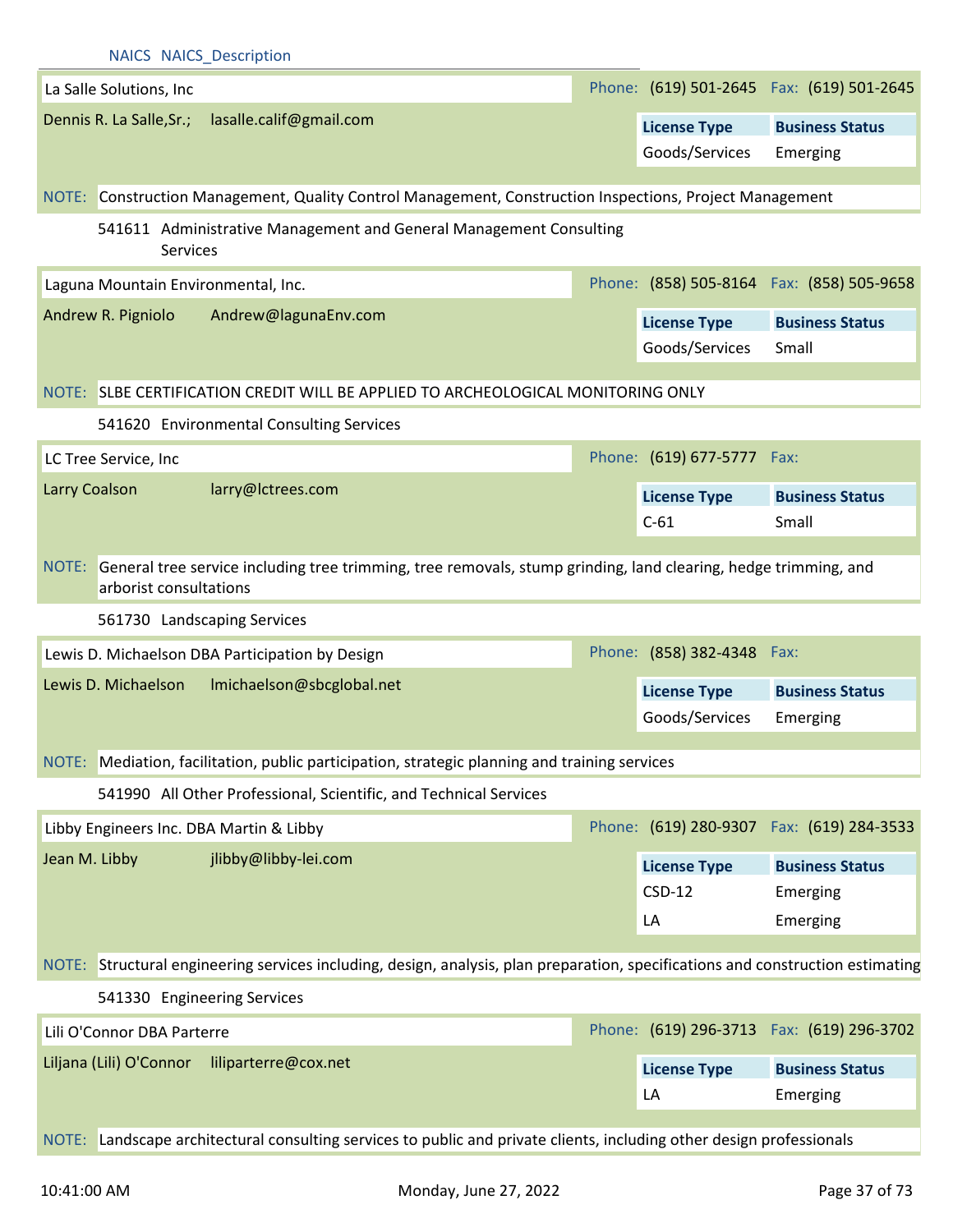|                     | <b>NAICS NAICS Description</b>     |                                                                                                                                                               |                                       |                                            |
|---------------------|------------------------------------|---------------------------------------------------------------------------------------------------------------------------------------------------------------|---------------------------------------|--------------------------------------------|
|                     |                                    | 541320 Landscape Architectural Services                                                                                                                       |                                       |                                            |
|                     |                                    | Limited Access Unlimited, Inc. DBA Pacific Drilling Co.                                                                                                       |                                       | Phone: (619) 294-3682  Fax: (619) 294-3283 |
| Tod W. Clark        |                                    | Tod@pacdrill.com                                                                                                                                              | <b>License Type</b>                   | <b>Business Status</b>                     |
|                     |                                    |                                                                                                                                                               | B                                     | Small                                      |
|                     |                                    |                                                                                                                                                               | $C-57$                                | Small                                      |
|                     |                                    |                                                                                                                                                               |                                       |                                            |
|                     |                                    | NOTE: Drilling for geotechnical/environmental soil/water/vapor sampling                                                                                       |                                       |                                            |
|                     | 541380 Testing Laboratories        |                                                                                                                                                               |                                       |                                            |
|                     |                                    | Linh Phan Wong DBA Phantastic Design                                                                                                                          |                                       | Phone: (619) 253-4222  Fax: (858) 486-1410 |
|                     | Linh Phan Wong                     | Lwong@phantasticdesign.com                                                                                                                                    | <b>License Type</b>                   | <b>Business Status</b>                     |
|                     |                                    |                                                                                                                                                               | Goods/Services                        | Emerging                                   |
|                     | NOTE: Graphic Design and printing  |                                                                                                                                                               |                                       |                                            |
|                     |                                    | 323111 Commercial Gravure Printing                                                                                                                            |                                       |                                            |
|                     |                                    |                                                                                                                                                               |                                       |                                            |
|                     |                                    | 541430 Graphic Design Services                                                                                                                                |                                       |                                            |
|                     | LiteScape Technologies Inc.        |                                                                                                                                                               | Phone: (650) 292-0331 Fax:            |                                            |
|                     | Aleksey Feldman                    | aleksey.feldman@litescape.com                                                                                                                                 | <b>License Type</b>                   | <b>Business Status</b>                     |
|                     |                                    |                                                                                                                                                               | Goods/Services                        | Emerging                                   |
|                     |                                    | NOTE: Enterprise Software for Voice over IP devices and distributor of telephone enclosures, IP speakers, Secure control<br>devices such as RFID/BIO readers. |                                       |                                            |
|                     |                                    | 541511 Custom Computer Programming Services                                                                                                                   |                                       |                                            |
|                     | 511210 Software Publishers         |                                                                                                                                                               |                                       |                                            |
|                     |                                    | Locator Services Inc. DBA Able Patrol and Guard                                                                                                               |                                       | Phone: (619) 229-6100 Fax: (619) 229-6106  |
|                     | George Grauer                      | george@ablepatrolandguard.com                                                                                                                                 |                                       |                                            |
|                     |                                    |                                                                                                                                                               | <b>License Type</b><br>Goods/Services | <b>Business Status</b><br>Small            |
|                     |                                    |                                                                                                                                                               |                                       |                                            |
|                     |                                    | NOTE: Security guard and patrol services                                                                                                                      |                                       |                                            |
|                     |                                    | 561612 Security Guards and Patrol Services                                                                                                                    |                                       |                                            |
|                     | Los Engineering, Inc.              |                                                                                                                                                               |                                       | Phone: (619) 890-1253  Fax: (619) 374-7247 |
| <b>Justin Rasas</b> |                                    | Justin@losengineering.com                                                                                                                                     | <b>License Type</b>                   | <b>Business Status</b>                     |
|                     |                                    |                                                                                                                                                               | $CSD-12$                              | Emerging                                   |
|                     |                                    |                                                                                                                                                               | $\mathsf T$                           | Emerging                                   |
|                     | <b>NOTE:</b> Professional Services |                                                                                                                                                               |                                       |                                            |
|                     |                                    |                                                                                                                                                               |                                       |                                            |

541330 Engineering Services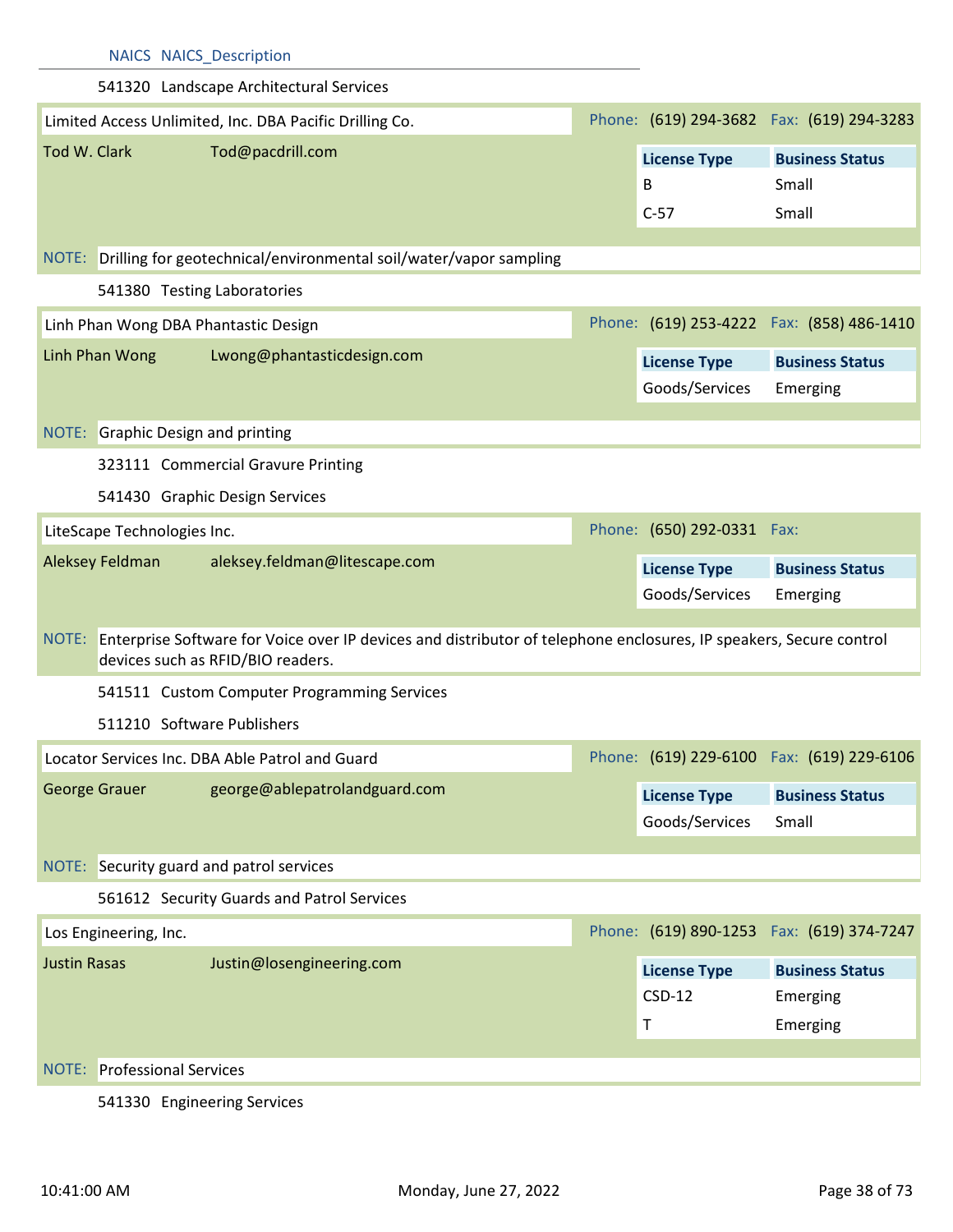|                    | <b>NAICS NAICS Description</b> |                                                                                                                     |                            |                                            |
|--------------------|--------------------------------|---------------------------------------------------------------------------------------------------------------------|----------------------------|--------------------------------------------|
|                    |                                | Loveless Linton, Inc DBA Loveless & Linton Consulting - Archaeological, Inc.                                        | Phone: (619) 922-0718 Fax: |                                            |
|                    | <b>Rebekah Loveless</b>        | rebekah@loveless-linton.com                                                                                         | <b>License Type</b>        | <b>Business Status</b>                     |
|                    |                                |                                                                                                                     | Goods/Services             | Small                                      |
|                    |                                | NOTE: Environmental mitigation and monitoring, specifically archaeology, human osteology and Native American        |                            |                                            |
|                    |                                |                                                                                                                     |                            |                                            |
|                    |                                | 541620 Environmental Consulting Services                                                                            |                            |                                            |
|                    |                                | 541720 Research and Development in the Social Sciences and Humanities                                               |                            |                                            |
|                    |                                | Low Voltage Fire, Inc. DBA Low Voltage Integrated Systems, Inc.                                                     |                            | Phone: (760) 598-4110  Fax: (760) 598-4107 |
|                    | Michael Arguijo                | info@sdlvis.com                                                                                                     | <b>License Type</b>        | <b>Business Status</b>                     |
|                    |                                |                                                                                                                     | $C-10$                     | Small                                      |
|                    |                                |                                                                                                                     | $C-16$                     | Small                                      |
|                    | NOTE: Fire, Security, Access   |                                                                                                                     |                            |                                            |
|                    |                                | 238210 Electrical Contractors                                                                                       |                            |                                            |
|                    | Lugo Engineering, Inc.         |                                                                                                                     | Phone: (858) 943-1321 Fax: |                                            |
| <b>Adolph Lugo</b> |                                | Lugoengineering@san.rr.com                                                                                          |                            |                                            |
|                    |                                |                                                                                                                     | <b>License Type</b>        | <b>Business Status</b>                     |
|                    |                                |                                                                                                                     | $CSD-12$                   | Small                                      |
|                    |                                | NOTE: Civil Engineering, Drainage and Flood control engineering services, Professional Services                     |                            |                                            |
|                    | 541330 Engineering Services    |                                                                                                                     |                            |                                            |
|                    |                                | M Carlin Systems, Inc. dba MC Systems                                                                               | Phone: (619) 270-6206 Fax: |                                            |
|                    | Michael S. Carlin              | mcarlin@m-c-systems.com                                                                                             | <b>License Type</b>        | <b>Business Status</b>                     |
|                    |                                |                                                                                                                     | $C-10$                     | Small                                      |
|                    |                                |                                                                                                                     |                            |                                            |
|                    |                                | NOTE: Low Voltage Contractor - Fire Alarm, Mass Notification, Paging, Security, Intrusion, Emergency Communications |                            |                                            |
|                    |                                | 238210 Electrical Contractors                                                                                       |                            |                                            |
|                    | M.H. Hoffman Trucking, Inc.    |                                                                                                                     |                            | Phone: (619) 559-4559  Fax: (619) 656-7913 |
|                    | Mark H. Hoffman                | Mhhoffmantrucking@gmail.com                                                                                         | <b>License Type</b>        | <b>Business Status</b>                     |
|                    |                                |                                                                                                                     | Goods/Services             | Emerging                                   |
|                    |                                |                                                                                                                     |                            |                                            |
|                    |                                |                                                                                                                     |                            |                                            |
|                    |                                | NOTE: TRUCKING ONLY - Dump Truck Service with Operator                                                              |                            |                                            |
|                    |                                | 484220 Specialized Freight (except Used Goods) Trucking, Local                                                      |                            |                                            |
|                    |                                | Makelele Systems Landscape & Maintenance, Inc.                                                                      | Phone: (760) 208-8749      | Fax:                                       |
|                    | <b>Jose Cardenas</b>           | makelele@makelelesystems.com                                                                                        | <b>License Type</b>        | <b>Business Status</b>                     |
|                    |                                |                                                                                                                     | $C-27$                     | Emerging                                   |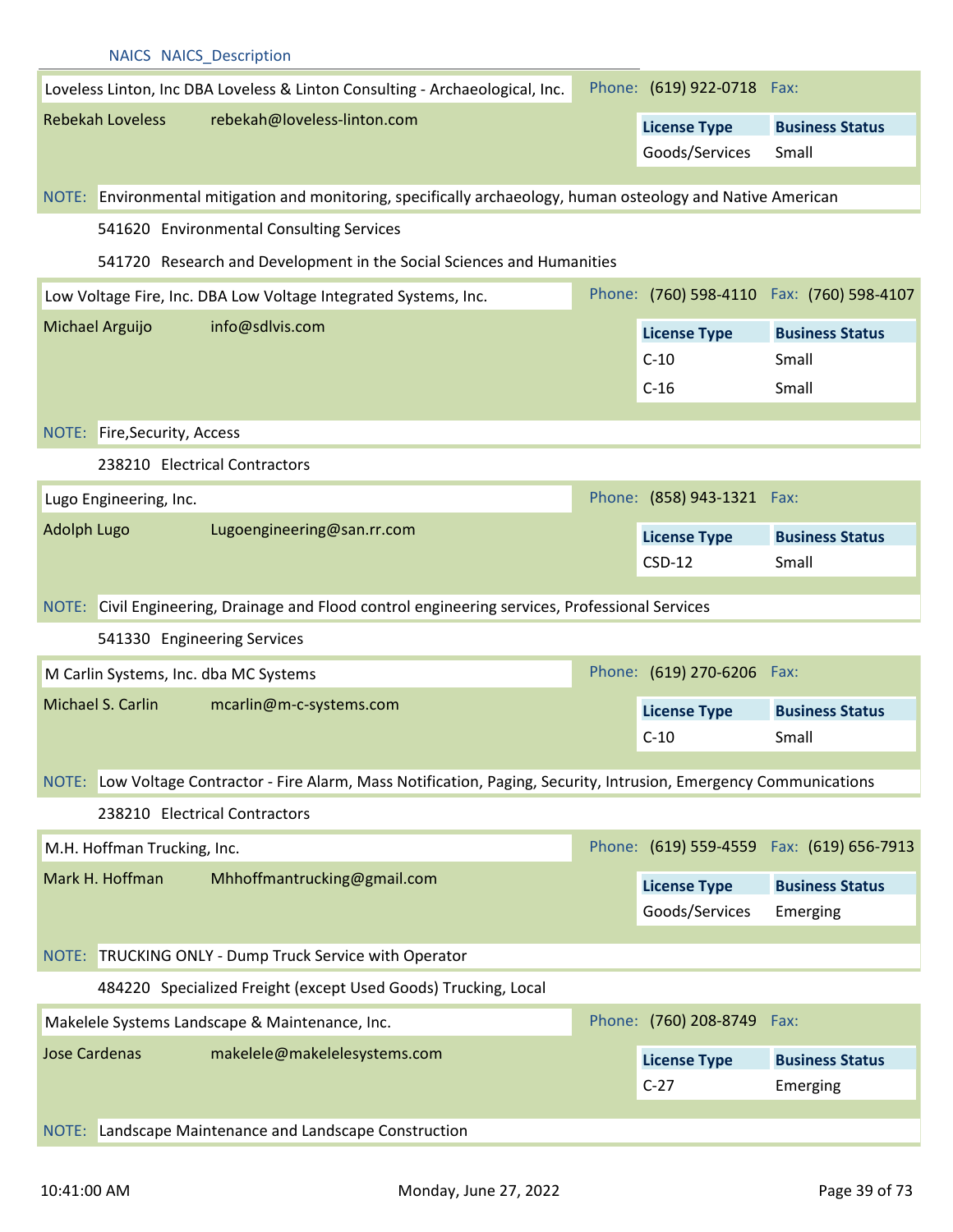|                      |                              | <b>NAICS NAICS Description</b>                                                                                              |                            |                                            |
|----------------------|------------------------------|-----------------------------------------------------------------------------------------------------------------------------|----------------------------|--------------------------------------------|
|                      |                              | 561730 Landscaping Services                                                                                                 |                            |                                            |
|                      |                              | Mann.King: Engineers Inc. DBA DHK Engineers                                                                                 |                            | Phone: (760) 747-9553  Fax: (760) 747-9553 |
| Donald H. King       |                              | Dhkeng1@sbcglobal.net                                                                                                       | <b>License Type</b>        | <b>Business Status</b>                     |
|                      |                              |                                                                                                                             | $CSD-14$                   | Emerging                                   |
|                      |                              |                                                                                                                             | $CSD-12$                   | Emerging                                   |
|                      |                              |                                                                                                                             | M                          | Emerging                                   |
| NOTE:                |                              | Consulting Services: Energy, Odor Control, Air Quality, Mechanical HVAC, Noise                                              |                            |                                            |
|                      |                              | 541330 Engineering Services                                                                                                 |                            |                                            |
|                      |                              | 541620 Environmental Consulting Services                                                                                    |                            |                                            |
|                      |                              | Marian Marum DBA Marum Partnership                                                                                          |                            | Phone: (619) 992-9533  Fax: (858) 578-2820 |
| <b>Marian Marum</b>  |                              | Marian@marumpartnership.com                                                                                                 | <b>License Type</b>        | <b>Business Status</b>                     |
|                      |                              |                                                                                                                             | <b>ARC</b>                 | Emerging                                   |
|                      |                              |                                                                                                                             |                            |                                            |
|                      | NOTE: Landscape Architecture |                                                                                                                             |                            |                                            |
|                      |                              | 541320 Landscape Architectural Services                                                                                     |                            |                                            |
|                      |                              | Martin Resnik DBA Martin Resnik Construction Co                                                                             | Phone: (619) 507-4395 Fax: |                                            |
| <b>Martin Resnik</b> |                              | RESNIK97@GMAIL.COM                                                                                                          | <b>License Type</b>        | <b>Business Status</b>                     |
|                      |                              |                                                                                                                             | B                          | Emerging                                   |
|                      |                              | NOTE: General Construction / Contracting- In house carpentry, paint, drywall, concrete.                                     |                            |                                            |
|                      |                              | 236220 Commercial and Institutional Building Construction                                                                   |                            |                                            |
|                      | Masson and Associates, Inc.  |                                                                                                                             |                            | Phone: (760) 741-3570 Fax: (760) 741-1786  |
| Douglas Masson       |                              | dj@masson-assoc.com                                                                                                         | <b>License Type</b>        | <b>Business Status</b>                     |
|                      |                              |                                                                                                                             | $CSD-12$                   | Small                                      |
|                      |                              |                                                                                                                             |                            |                                            |
| NOTE:                |                              | Civil Engineering and Land Surveying                                                                                        |                            |                                            |
|                      |                              | 541330 Engineering Services                                                                                                 |                            |                                            |
|                      |                              | 541360 Geophysical Surveying and Mapping Services                                                                           |                            |                                            |
| MBN Group, Inc.      |                              |                                                                                                                             |                            |                                            |
| Minh Nguyen          |                              | Mnguyen@mbngroup.net                                                                                                        | <b>License Type</b>        | <b>Business Status</b>                     |
|                      |                              |                                                                                                                             | <b>ARC</b>                 | Emerging                                   |
| NOTE:                |                              | ARCHITECTURAL DESIGN, INTERIOR DESIGN, ADA SURVEYS, CONSTRUCTION DOCUMENTS, DRAFTING,<br><b>CONSTRUCTION ADMINISTRATION</b> |                            |                                            |
|                      |                              | 541310 Architectural Services                                                                                               |                            | Phone: (858) 678-0150  Fax: (858) 678-0155 |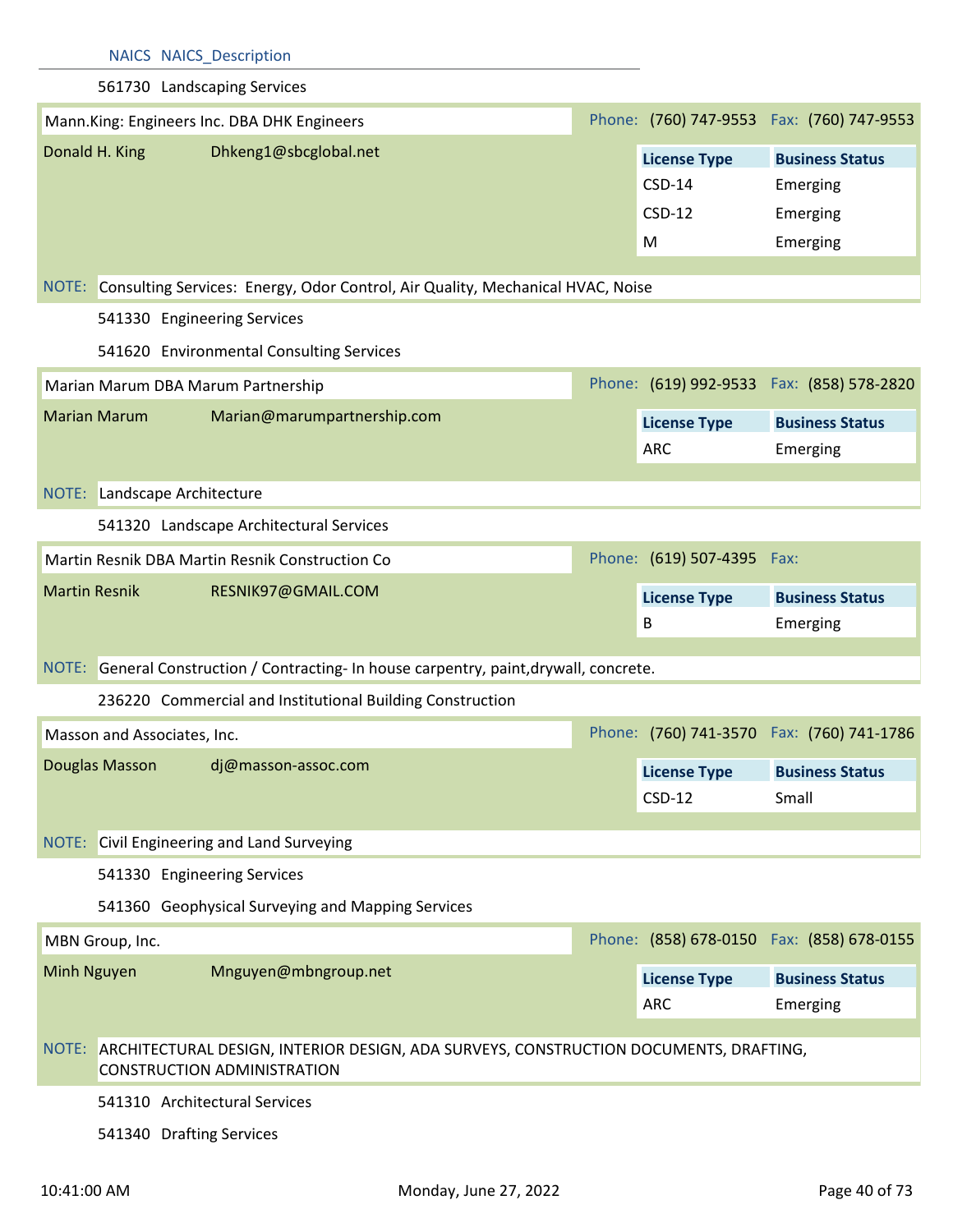|                               | <b>NAICS NAICS_Description</b>                                                                                 |                                       |                                           |
|-------------------------------|----------------------------------------------------------------------------------------------------------------|---------------------------------------|-------------------------------------------|
|                               | 541410 Interior Design Services                                                                                |                                       |                                           |
| McClean Photography, LLC      |                                                                                                                | Phone: (907) 738-6789 Fax:            |                                           |
| <b>Brian McClean</b>          | brian@mccleanphotography.com                                                                                   | <b>License Type</b><br>Goods/Services | <b>Business Status</b><br>Emerging        |
| <b>NOTE:</b> Fine Art Gallery |                                                                                                                |                                       |                                           |
|                               | 453920 Art Dealers                                                                                             |                                       |                                           |
|                               | McCullough Landscape Architecture, Inc.                                                                        |                                       | Phone: (619) 296-3150 Fax: (619) 501-7725 |
|                               | Catherine McCullough catherine@mlasd.com                                                                       | <b>License Type</b>                   | <b>Business Status</b>                    |
|                               |                                                                                                                | LA                                    | Small                                     |
|                               | NOTE: Professional Services, landscape architecture, urban design and planning                                 |                                       |                                           |
|                               | 541320 Landscape Architectural Services                                                                        |                                       |                                           |
|                               |                                                                                                                |                                       |                                           |
|                               | McGrath Holdings, Inc. DBA McGrath Consulting                                                                  |                                       | Phone: (619) 443-3811 Fax: (619) 443-3459 |
| <b>Michael McGrath</b>        | Mwm@mcswppp.com                                                                                                | <b>License Type</b>                   | <b>Business Status</b>                    |
|                               |                                                                                                                |                                       | Emerging                                  |
|                               |                                                                                                                | Goods/Services                        |                                           |
|                               | <b>NOTE:</b> Water Quality Consulting                                                                          |                                       |                                           |
|                               | 541620 Environmental Consulting Services                                                                       |                                       |                                           |
| McKinney Contracting, Inc.    |                                                                                                                | Phone: (619) 606-2009 Fax:            |                                           |
| Jason McKinney                | jason@mckinneycontracting.com                                                                                  |                                       | <b>Business Status</b>                    |
|                               |                                                                                                                | <b>License Type</b><br>B              | Emerging                                  |
|                               |                                                                                                                | $C-33$                                | Emerging                                  |
|                               |                                                                                                                | $D-38$                                | Emerging                                  |
| NOTE:                         |                                                                                                                |                                       |                                           |
|                               | GENERAL BUILDING CONTRACTOR, SAND AND WATER BLASTING, PAINTING AND DECORATING                                  |                                       |                                           |
|                               | 238320 Painting and Wall Covering Contractors                                                                  |                                       |                                           |
| McLeod Trucking, LLC          | 238220 Plumbing, Heating, and Air-Conditioning Contractors                                                     | Phone: (619) 442-9328 Fax:            |                                           |
| Michael Johnson               | mcleodtrucking@gmail.com                                                                                       |                                       |                                           |
|                               |                                                                                                                | <b>License Type</b><br>Goods/Services | <b>Business Status</b><br>Emerging        |
|                               |                                                                                                                |                                       |                                           |
|                               | NOTE: Trucking and hauling of construction related materials including sand, rock, gravel, demo, and equipment |                                       |                                           |

484110 General Freight Trucking, Local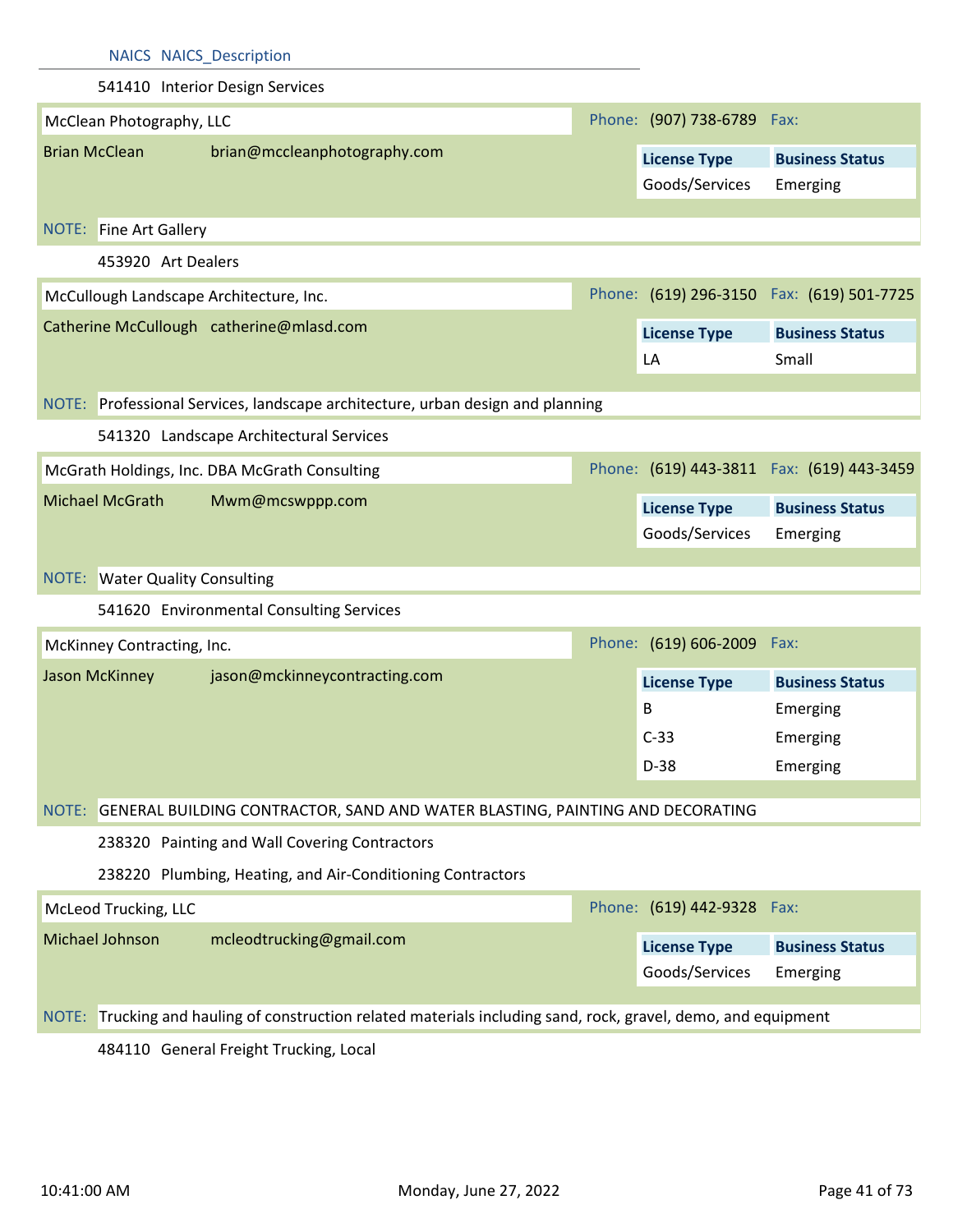|                           | <b>NAICS NAICS Description</b>   |                                                                                                                                                                                                                                                                      |                                                 |                                            |
|---------------------------|----------------------------------|----------------------------------------------------------------------------------------------------------------------------------------------------------------------------------------------------------------------------------------------------------------------|-------------------------------------------------|--------------------------------------------|
|                           | Merino Landscape, Inc            |                                                                                                                                                                                                                                                                      | Phone: (619) 348-9932 Fax:                      |                                            |
| <b>Christopher Merino</b> |                                  | chris@merinolandscape.com                                                                                                                                                                                                                                            | <b>License Type</b><br>$C-27$                   | <b>Business Status</b><br>Small            |
|                           | NOTE: Landscape and Irrigation   |                                                                                                                                                                                                                                                                      |                                                 |                                            |
|                           |                                  | 561730 Landscaping Services                                                                                                                                                                                                                                          |                                                 |                                            |
|                           | Merkel & Associates, Inc.        |                                                                                                                                                                                                                                                                      | Phone: (858) 560-5465 Fax:                      |                                            |
| Barbara Lynn Merkel       |                                  | krogers@merkelinc.com                                                                                                                                                                                                                                                | <b>License Type</b><br>Goods/Services<br>$C-27$ | <b>Business Status</b><br>Small<br>Small   |
| NOTE:                     |                                  | Biological Consulting, Environmental Permitting, Habitat Restoration, Ecological Management                                                                                                                                                                          |                                                 |                                            |
|                           |                                  | 541620 Environmental Consulting Services                                                                                                                                                                                                                             |                                                 |                                            |
|                           |                                  | Michael R. Welch DBA Consulting Engineer                                                                                                                                                                                                                             |                                                 | Phone: (858) 625-0167  Fax: (858) 625-0267 |
| Michael R. Welch          |                                  | mwelch1@san.rr.com                                                                                                                                                                                                                                                   | <b>License Type</b><br>$CSD-12$                 | <b>Business Status</b><br>Emerging         |
|                           |                                  |                                                                                                                                                                                                                                                                      |                                                 |                                            |
| NOTE:                     | groundwater studies.             | Wastewater, recycled water & water facilities engineering planning and permitting. Compliance with state/federal<br>wastewater, recycled water, potable water, ground & surface water, & public health regulations. Reservoir &                                      |                                                 |                                            |
|                           |                                  | 541330 Engineering Services                                                                                                                                                                                                                                          |                                                 |                                            |
|                           |                                  | Mikhail Ogawa Engineering, Inc DBA MOE                                                                                                                                                                                                                               | Phone: (858) 987-4169 Fax:                      |                                            |
| Mikahail Ogawa            |                                  | 13@mogawaeng.com                                                                                                                                                                                                                                                     | <b>License Type</b>                             | <b>Business Status</b>                     |
|                           |                                  |                                                                                                                                                                                                                                                                      | $CSD-12$                                        | Emerging                                   |
| NOTE:                     |                                  | MOE provides a variety of environmental and environmental engineering services for municipalities and utilities.<br>Services focus on fulfillment of stormwater programmatic and regulatory requirements, capital project management<br>and construction management. |                                                 |                                            |
|                           |                                  | 541330 Engineering Services                                                                                                                                                                                                                                          |                                                 |                                            |
|                           |                                  | 541620 Environmental Consulting Services                                                                                                                                                                                                                             |                                                 |                                            |
|                           | <b>Miller Paving Corporation</b> |                                                                                                                                                                                                                                                                      |                                                 | Phone: (619) 465-3725  Fax: (619) 465-2821 |
| Dale L. Miller            |                                  | Dale@millerpavingcorp.com                                                                                                                                                                                                                                            | <b>License Type</b>                             | <b>Business Status</b>                     |
|                           |                                  |                                                                                                                                                                                                                                                                      | A                                               | Small                                      |
|                           |                                  |                                                                                                                                                                                                                                                                      | $C-12$                                          | Small                                      |
| NOTE:                     | <b>Asphalt Paving</b>            |                                                                                                                                                                                                                                                                      |                                                 |                                            |

237310 Highway, Street, and Bridge Construction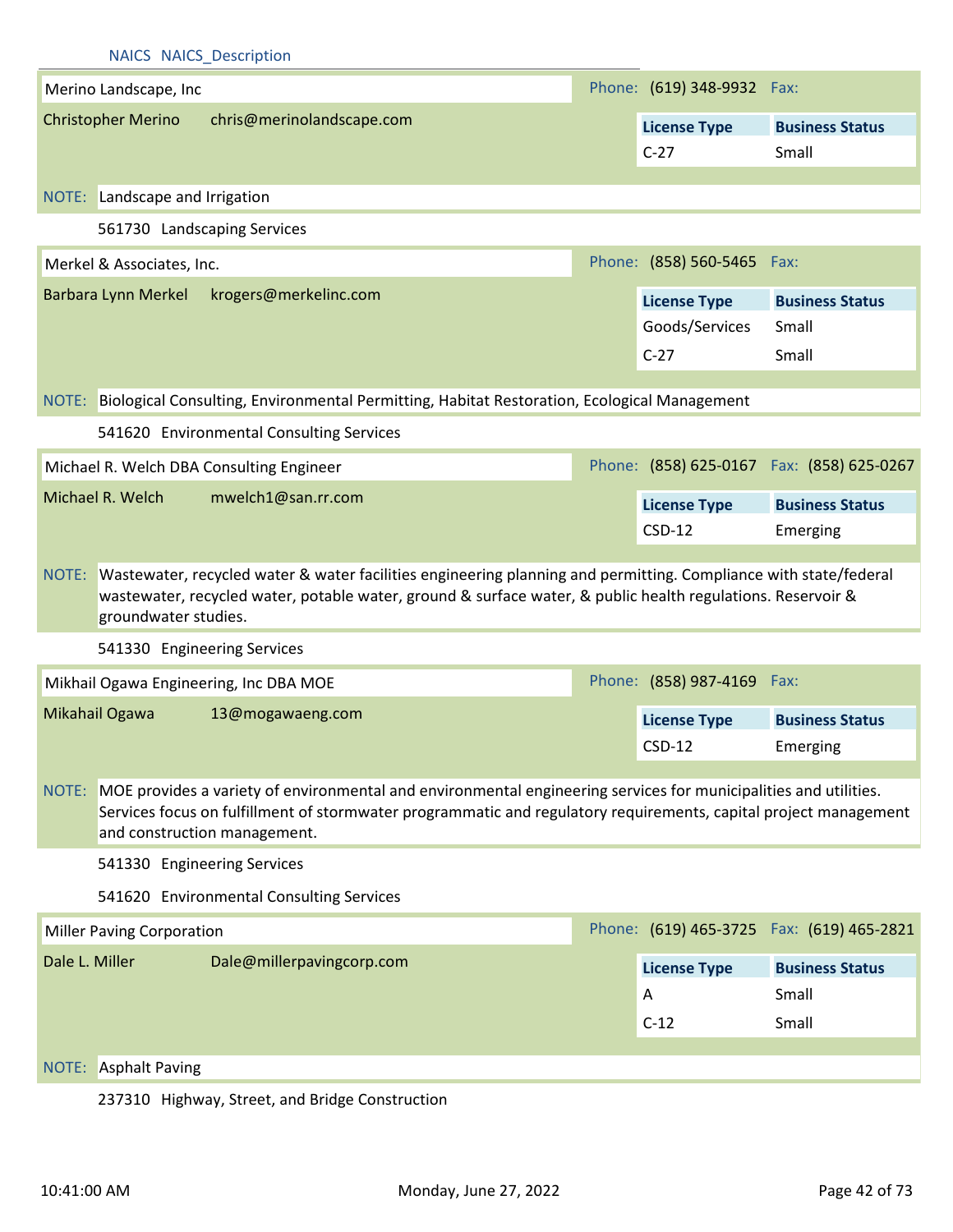|                       |                         | <b>NAICS NAICS Description</b>                        |                                                                                                                                                                                                                                           |                            |                                            |
|-----------------------|-------------------------|-------------------------------------------------------|-------------------------------------------------------------------------------------------------------------------------------------------------------------------------------------------------------------------------------------------|----------------------------|--------------------------------------------|
|                       |                         | Mohamad Mahboodi dba M J Builder                      |                                                                                                                                                                                                                                           |                            | Phone: (858) 453-0030  Fax: (858) 453-0030 |
|                       |                         | Mohamad Mahboodi jaym@htwireless.net                  |                                                                                                                                                                                                                                           | <b>License Type</b>        | <b>Business Status</b>                     |
|                       |                         |                                                       |                                                                                                                                                                                                                                           | B                          | Emerging                                   |
|                       |                         | NOTE: All Trades General Contractor B                 |                                                                                                                                                                                                                                           |                            |                                            |
|                       |                         | 238210 Electrical Contractors                         |                                                                                                                                                                                                                                           |                            |                                            |
|                       | Montano Pipeline, Inc.  |                                                       |                                                                                                                                                                                                                                           | Phone: (619) 838-6848 Fax: |                                            |
| <b>Jose Montano</b>   |                         | marketing@montanopipeline.com                         |                                                                                                                                                                                                                                           |                            |                                            |
|                       |                         |                                                       |                                                                                                                                                                                                                                           | <b>License Type</b><br>Α   | <b>Business Status</b><br>Emerging         |
|                       |                         |                                                       |                                                                                                                                                                                                                                           | $C-34$                     | Emerging                                   |
|                       |                         |                                                       |                                                                                                                                                                                                                                           |                            |                                            |
|                       |                         | NOTE: Heavy Civil General Contractor                  |                                                                                                                                                                                                                                           |                            |                                            |
|                       |                         | 238990 All Other Specialty Trade Contractors          |                                                                                                                                                                                                                                           |                            |                                            |
|                       |                         | 238910 Site Preparation Contractors                   |                                                                                                                                                                                                                                           |                            |                                            |
|                       |                         | Montgomery Construction Services, Inc.                |                                                                                                                                                                                                                                           |                            | Phone: (619) 578-2538  Fax: (619) 546-8482 |
|                       |                         | Clifford K. Montgomer patriciaa@montcsi.com           |                                                                                                                                                                                                                                           | <b>License Type</b>        | <b>Business Status</b>                     |
|                       |                         |                                                       |                                                                                                                                                                                                                                           | A                          | Small                                      |
|                       |                         |                                                       |                                                                                                                                                                                                                                           | B                          | Small                                      |
|                       |                         |                                                       |                                                                                                                                                                                                                                           | $C-12$                     | Small                                      |
| NOTE:                 |                         |                                                       | Site demolition, earthwork, structural concrete, masonry, carpentry                                                                                                                                                                       |                            |                                            |
|                       |                         |                                                       | 236220 Commercial and Institutional Building Construction                                                                                                                                                                                 |                            |                                            |
|                       |                         |                                                       |                                                                                                                                                                                                                                           |                            |                                            |
|                       |                         | 236210 Industrial Building Construction               |                                                                                                                                                                                                                                           |                            |                                            |
|                       |                         | 237990 Other Heavy and Civil Engineering Construction |                                                                                                                                                                                                                                           |                            |                                            |
|                       |                         |                                                       | 238110 Poured Concrete Foundation and Structure Contractors                                                                                                                                                                               |                            |                                            |
| Moor Electric, Inc.   |                         |                                                       |                                                                                                                                                                                                                                           |                            | Phone: (619) 250-0380  Fax: (619) 955-5381 |
| Dwayne E. Henry       |                         | info@moorelectric-sd.com                              |                                                                                                                                                                                                                                           | <b>License Type</b>        | <b>Business Status</b>                     |
|                       |                         |                                                       |                                                                                                                                                                                                                                           | $C-10$                     | Emerging                                   |
| NOTE:                 |                         |                                                       | Moor Electric specializes in renewable energy. Our technicians can offer consultations on how to save you money for<br>your home or business. We offer various lighting control panels and tips on how to reduce your energy consumption. |                            |                                            |
|                       |                         | 238210 Electrical Contractors                         |                                                                                                                                                                                                                                           |                            |                                            |
|                       | M-Rae Engineering, Inc. |                                                       |                                                                                                                                                                                                                                           | Phone: (619) 445-4496 Fax: |                                            |
| <b>Joel Constance</b> |                         | mraeengineering@gmail.com                             |                                                                                                                                                                                                                                           | <b>License Type</b>        | <b>Business Status</b>                     |
|                       |                         |                                                       |                                                                                                                                                                                                                                           | A                          | Small                                      |
|                       |                         |                                                       |                                                                                                                                                                                                                                           |                            |                                            |
| NOTE:                 |                         |                                                       | Wet/Dry Utility, Underground, Grading, Paving, Storm Drain                                                                                                                                                                                |                            |                                            |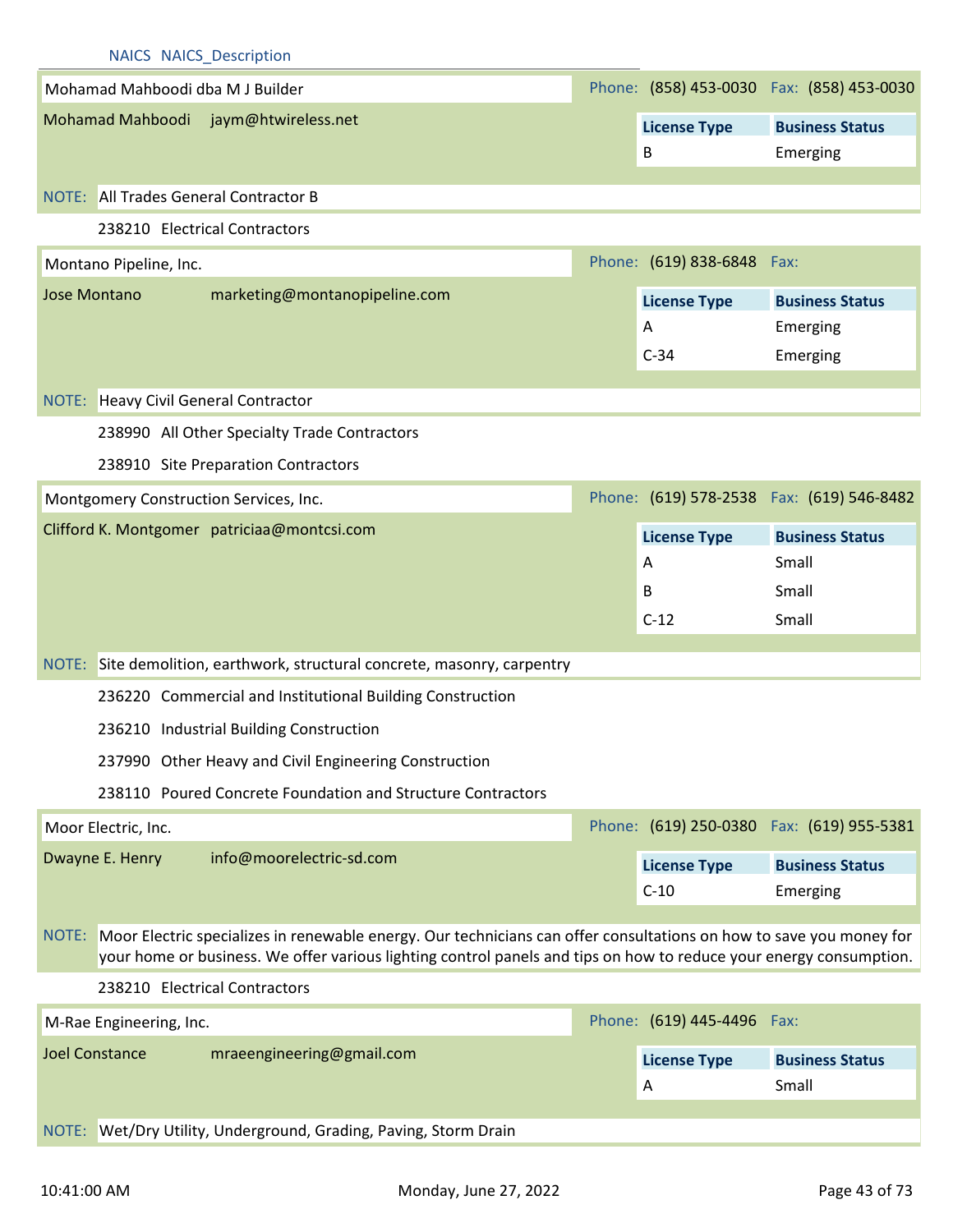|                       |                           | <b>NAICS NAICS Description</b>                                                                                                                                                                         |                                       |                                            |
|-----------------------|---------------------------|--------------------------------------------------------------------------------------------------------------------------------------------------------------------------------------------------------|---------------------------------------|--------------------------------------------|
|                       |                           | 237110 Water and Sewer Line and Related Structures Construction                                                                                                                                        |                                       |                                            |
|                       |                           | MW Peltz & Associates, Inc.                                                                                                                                                                            |                                       | Phone: (858) 481-0888  Fax: (858) 481-6808 |
|                       | Michael W. Peltz          | Mpeltz@mwpeltz.com                                                                                                                                                                                     | <b>License Type</b>                   | <b>Business Status</b>                     |
|                       |                           |                                                                                                                                                                                                        | LA                                    | Emerging                                   |
|                       |                           |                                                                                                                                                                                                        |                                       |                                            |
|                       |                           | NOTE: Landscape Architecture, Park Planning, Urban Design                                                                                                                                              |                                       |                                            |
|                       |                           | 541320 Landscape Architectural Services                                                                                                                                                                |                                       |                                            |
|                       | Naturescape Services, Inc |                                                                                                                                                                                                        | Phone: (760) 642-8252 Fax:            |                                            |
| <b>Randy Bates</b>    |                           | randy@naturescapeinc.us                                                                                                                                                                                | <b>License Type</b>                   | <b>Business Status</b>                     |
|                       |                           |                                                                                                                                                                                                        | $C-27$                                | Small                                      |
|                       |                           | NOTE: Landscape Maintenance                                                                                                                                                                            |                                       |                                            |
|                       |                           | 561730 Landscaping Services                                                                                                                                                                            |                                       |                                            |
|                       | Nesso Strategies, Inc     |                                                                                                                                                                                                        | Phone: (619) 546-7885 Fax:            |                                            |
|                       | <b>Judith A Hissong</b>   | judy@nessostrategies.com                                                                                                                                                                               |                                       |                                            |
|                       |                           |                                                                                                                                                                                                        | <b>License Type</b><br>Goods/Services | <b>Business Status</b>                     |
|                       |                           |                                                                                                                                                                                                        |                                       | Emerging                                   |
|                       |                           | NOTE: We are a speaking, training, consulting and facilitation firm that specializes in communication and conflict<br>management, leadership development, accountability, and diversity and inclusion. |                                       |                                            |
|                       |                           | 541611 Administrative Management and General Management Consulting                                                                                                                                     |                                       |                                            |
|                       |                           | Services                                                                                                                                                                                               |                                       |                                            |
|                       |                           | 541612 Human Resources and Executive Search Consulting Services                                                                                                                                        |                                       |                                            |
|                       |                           | Nettleton Strategies LLC DBA Nettleton Strategies                                                                                                                                                      |                                       | Phone: (858) 353-5489  Fax: (858) 587-1932 |
| <b>Carl Nettleton</b> |                           | info@nettstrategies.com                                                                                                                                                                                | <b>License Type</b>                   | <b>Business Status</b>                     |
|                       |                           |                                                                                                                                                                                                        | Goods/Services                        | Small                                      |
|                       |                           |                                                                                                                                                                                                        |                                       |                                            |
|                       |                           | NOTE: facilitation, analysis, writing, communications, public affairs, public relations                                                                                                                |                                       |                                            |
|                       |                           | 541820 Public Relations Agencies                                                                                                                                                                       |                                       |                                            |
|                       |                           | New Century Construction, Inc.                                                                                                                                                                         |                                       | Phone: (619) 390-3300 Fax: (619) 390-3311  |
|                       | Lee P. Shellberg, II      | Newcenturyconstruction@yahoo.com                                                                                                                                                                       | <b>License Type</b>                   | <b>Business Status</b>                     |
|                       |                           |                                                                                                                                                                                                        | B                                     | Emerging                                   |
|                       |                           |                                                                                                                                                                                                        | A                                     | Emerging                                   |
|                       |                           |                                                                                                                                                                                                        | <b>HAZ</b>                            | Emerging                                   |
|                       |                           |                                                                                                                                                                                                        | ASB                                   | Emerging                                   |

237310 Highway, Street, and Bridge Construction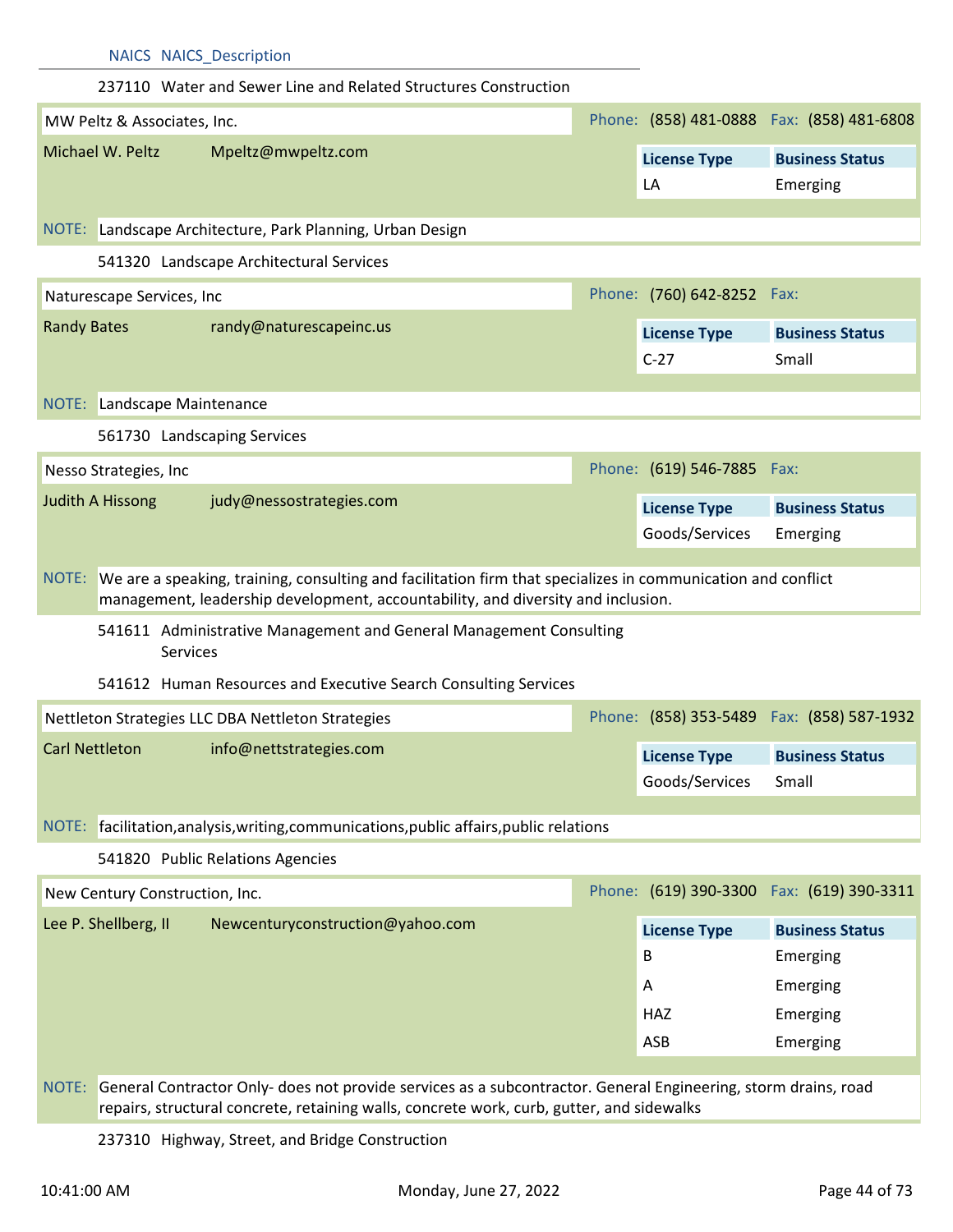|                      | <b>NAICS NAICS Description</b> |                                                                                                                                                                                                                                                                             |                                       |                        |
|----------------------|--------------------------------|-----------------------------------------------------------------------------------------------------------------------------------------------------------------------------------------------------------------------------------------------------------------------------|---------------------------------------|------------------------|
|                      | New City Consulting, Inc.      |                                                                                                                                                                                                                                                                             | Phone: (858) 255-4613 Fax:            |                        |
| <b>Patrick Nolan</b> |                                | Patrick@newcityconsult.com                                                                                                                                                                                                                                                  | <b>License Type</b>                   | <b>Business Status</b> |
|                      |                                |                                                                                                                                                                                                                                                                             | Goods/Services                        | Emerging               |
|                      |                                | NOTE: Construction Management and Project Management                                                                                                                                                                                                                        |                                       |                        |
|                      |                                | 236220 Commercial and Institutional Building Construction                                                                                                                                                                                                                   |                                       |                        |
|                      | Newport Environmental, LLC     |                                                                                                                                                                                                                                                                             | Phone: (425) 502-1920 Fax:            |                        |
|                      | Parshuram Acharya              | acharyap@newportenviron.com                                                                                                                                                                                                                                                 |                                       |                        |
|                      |                                |                                                                                                                                                                                                                                                                             | <b>License Type</b><br>Goods/Services | <b>Business Status</b> |
|                      |                                |                                                                                                                                                                                                                                                                             |                                       | Emerging               |
|                      |                                | NOTE: Environmental and Biological Services, Wetland and Streams Assessment, Delineation, Botany and plant survey,<br>Wildlife assessment and survey, Regulatory permitting, Vegetation survey & management, CEQA, NEPA, Nesting bird<br>survey, Tree Assessment and invent |                                       |                        |
|                      |                                | 541620 Environmental Consulting Services                                                                                                                                                                                                                                    |                                       |                        |
| Nexiya, Inc.         |                                |                                                                                                                                                                                                                                                                             | Phone: (619) 602-2535 Fax:            |                        |
|                      | Nadia Eghaneyan                | nadia@nexiya.com                                                                                                                                                                                                                                                            | <b>License Type</b>                   | <b>Business Status</b> |
|                      |                                |                                                                                                                                                                                                                                                                             | Goods/Services                        | Emerging               |
|                      |                                | NOTE: Nexiya is a woman-owned business providing a complete range of staffing and recruiting services.                                                                                                                                                                      |                                       |                        |
|                      |                                |                                                                                                                                                                                                                                                                             |                                       |                        |
|                      |                                | 561320 Temporary Help Services                                                                                                                                                                                                                                              |                                       |                        |
|                      | Noctiluca Lighting, LLC        |                                                                                                                                                                                                                                                                             | Phone: (858) 531-6813                 | Fax:                   |
| <b>Diane Borys</b>   |                                | info@noctilucalighting.com                                                                                                                                                                                                                                                  | <b>License Type</b>                   | <b>Business Status</b> |
|                      |                                |                                                                                                                                                                                                                                                                             | Goods/Services                        | Emerging               |
|                      |                                | NOTE: Architectural and Landscape Lighting Design and Consulting for Commercial and Residental Projects                                                                                                                                                                     |                                       |                        |
|                      |                                | 541490 Other Specialized Design Services                                                                                                                                                                                                                                    |                                       |                        |
|                      | NOVA Engineering, Inc.         |                                                                                                                                                                                                                                                                             | Phone: (619) 296-1010 Fax:            |                        |
|                      | <b>Matthew Cook</b>            | mcook@nova-eng.com                                                                                                                                                                                                                                                          | <b>License Type</b>                   | <b>Business Status</b> |
|                      |                                |                                                                                                                                                                                                                                                                             | $CSD-12$                              | Small                  |
|                      |                                |                                                                                                                                                                                                                                                                             | LS                                    | Small                  |
|                      |                                | NOTE: Civil Engineering, Construction Survey, Stormwater                                                                                                                                                                                                                    |                                       |                        |
|                      | 541330 Engineering Services    |                                                                                                                                                                                                                                                                             |                                       |                        |
|                      |                                | 541370 Surveying and Mapping (except Geophysical) Services                                                                                                                                                                                                                  |                                       |                        |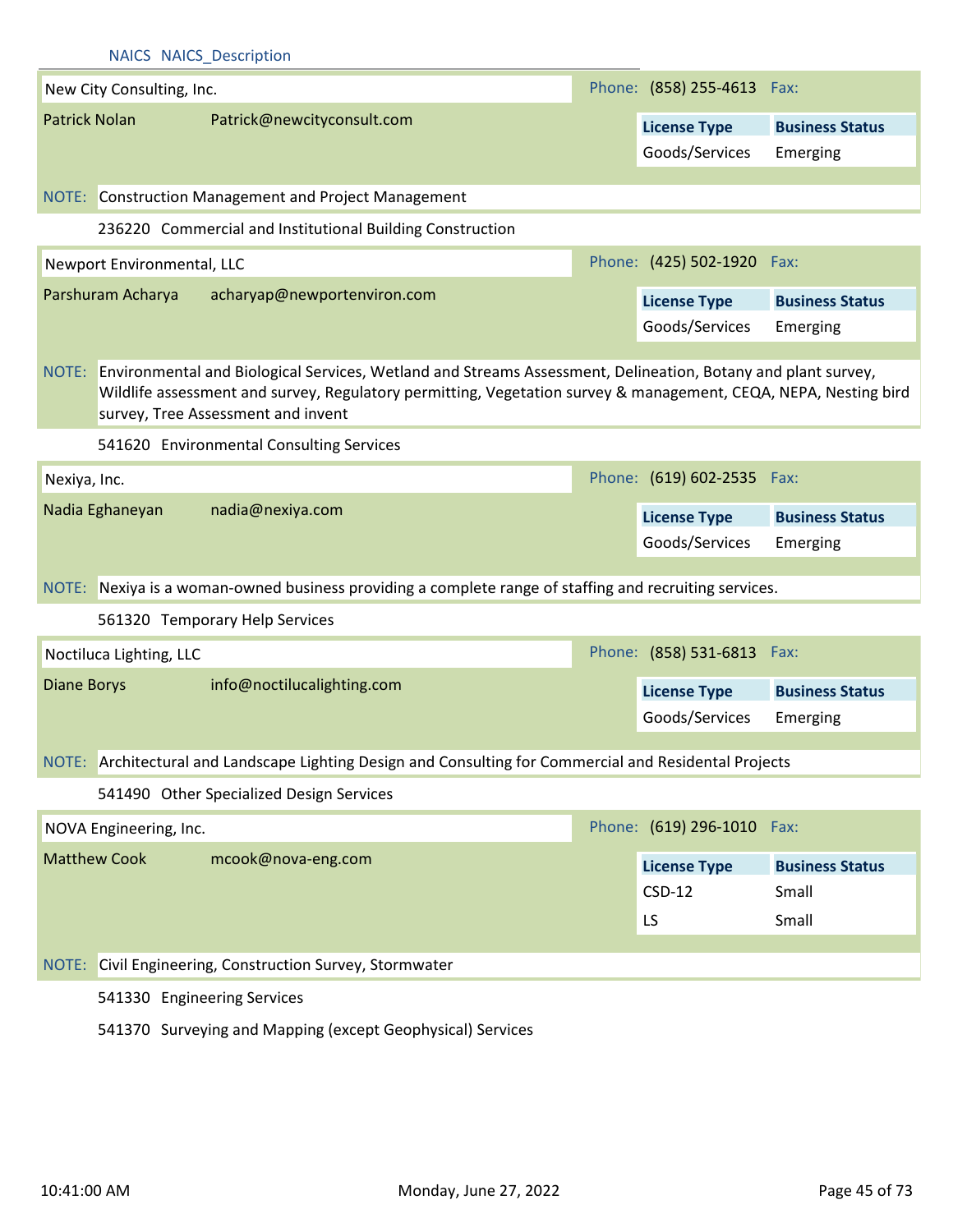|                     |                         | <b>NAICS NAICS Description</b>                                                                                         |                            |                                            |
|---------------------|-------------------------|------------------------------------------------------------------------------------------------------------------------|----------------------------|--------------------------------------------|
|                     | Novus Origo, Inc.       |                                                                                                                        |                            | Phone: (760) 438-4354  Fax: (760) 438-4355 |
| Paul Cevolani       |                         | paul.cevolani@novusorigo.com                                                                                           | <b>License Type</b>        | <b>Business Status</b>                     |
|                     |                         |                                                                                                                        | Goods/Services             | Emerging                                   |
|                     |                         | NOTE: Human performance, professional training development, project management, change management and process          |                            |                                            |
|                     | improvement             |                                                                                                                        |                            |                                            |
|                     |                         | 541611 Administrative Management and General Management Consulting<br>Services                                         |                            |                                            |
|                     |                         | 611430 Professional and Management Development Training                                                                |                            |                                            |
|                     |                         | Nucave Construction, Inc.                                                                                              | Phone: (760) 585-7276 Fax: |                                            |
| <b>Ryan Bittner</b> |                         | Ryan@NucaveConstruction.com                                                                                            | <b>License Type</b>        | <b>Business Status</b>                     |
|                     |                         |                                                                                                                        | B                          | Emerging                                   |
|                     |                         | NOTE: Design & Build Landscape and Construction                                                                        |                            |                                            |
|                     |                         | 236118 Residential Remodelers                                                                                          |                            |                                            |
|                     |                         |                                                                                                                        |                            |                                            |
|                     |                         | <b>NWB Environmental Services, LLC</b>                                                                                 | Phone: (619) 546-5196 Fax: |                                            |
|                     | <b>Michael Taylor</b>   | mtaylor@nwbenvironmental.com                                                                                           | <b>License Type</b>        | <b>Business Status</b>                     |
|                     |                         |                                                                                                                        | Goods/Services             | Small                                      |
| NOTE:               |                         |                                                                                                                        |                            |                                            |
|                     |                         | 712120 Historical Sites                                                                                                |                            |                                            |
|                     |                         | 541720 Research and Development in the Social Sciences and Humanities                                                  |                            |                                            |
|                     | O'Day Consultants, Inc. |                                                                                                                        |                            | Phone: (760) 931-7700 Fax: (760) 931-8680  |
|                     | Patrick N. O'Day        | pato@odayconsultants.com                                                                                               | <b>License Type</b>        | <b>Business Status</b>                     |
|                     |                         |                                                                                                                        | $CSD-12$                   | Small                                      |
|                     |                         | Civil engineering, land surveying and mapping                                                                          |                            |                                            |
| NOTE:               |                         |                                                                                                                        |                            |                                            |
|                     |                         | 541330 Engineering Services                                                                                            |                            |                                            |
|                     |                         | 541370 Surveying and Mapping (except Geophysical) Services                                                             |                            |                                            |
|                     |                         | Orbital Project Management, LLC                                                                                        | Phone: (559) 750-9340 Fax: |                                            |
|                     | Jennifer Heffler        | jheffler@orbitalpm.com                                                                                                 | <b>License Type</b>        | <b>Business Status</b>                     |
|                     |                         |                                                                                                                        | Goods/Services             | Emerging                                   |
|                     |                         | NOTE: Program and project management, PMO set-up services for engineering firms and utilities infrastructure upgrades. |                            |                                            |
|                     |                         | 541611 Administrative Management and General Management Consulting                                                     |                            |                                            |

Services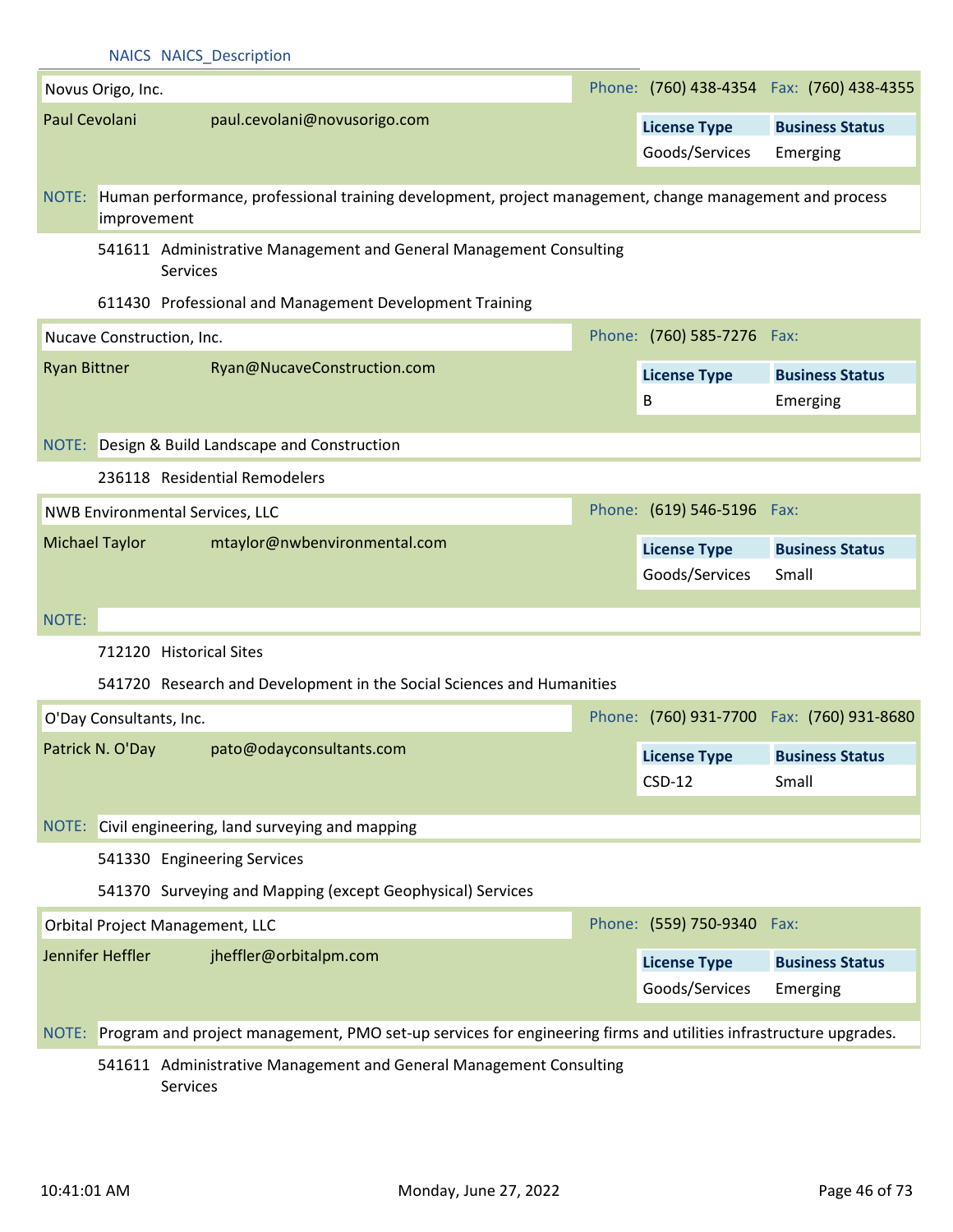| <b>NAICS NAICS Description</b> |  |
|--------------------------------|--|
|--------------------------------|--|

|                        | Orie2 Engineering, Inc. |                                                                                                              | Phone: (858) 335-7843 Fax: |                                           |
|------------------------|-------------------------|--------------------------------------------------------------------------------------------------------------|----------------------------|-------------------------------------------|
|                        | Donald R. Orie          | doire@orie2.com                                                                                              | <b>License Type</b>        | <b>Business Status</b>                    |
|                        |                         |                                                                                                              | $CSD-12$                   | Emerging                                  |
|                        |                         |                                                                                                              | <b>CSD-30</b>              | Emerging                                  |
|                        |                         |                                                                                                              |                            |                                           |
|                        |                         | <b>NOTE:</b> Structural Engineering Design Services                                                          |                            |                                           |
|                        |                         | 541330 Engineering Services                                                                                  |                            |                                           |
|                        |                         | Orion Structural Engineering, Inc.                                                                           |                            | Phone: (858) 679-1974 Fax: (858) 679-1975 |
| <b>Ryan Omer</b>       |                         | ryan@orionse.com                                                                                             | <b>License Type</b>        | <b>Business Status</b>                    |
|                        |                         |                                                                                                              | $CSD-12$                   | Emerging                                  |
|                        |                         |                                                                                                              | <b>CSD-30</b>              | Emerging                                  |
|                        |                         |                                                                                                              |                            |                                           |
|                        |                         | NOTE: Structural engineering services / consulting                                                           |                            |                                           |
|                        |                         | 541330 Engineering Services                                                                                  |                            |                                           |
|                        | Overall Consulting, LLC |                                                                                                              | Phone: (951) 258-9265 Fax: |                                           |
|                        | <b>Scott Carrico</b>    | scarrico@overall-consulting.com                                                                              | <b>License Type</b>        | <b>Business Status</b>                    |
|                        |                         |                                                                                                              | Goods/Services             | Small                                     |
|                        |                         |                                                                                                              |                            |                                           |
|                        |                         | NOTE: Scheduling and Planning Consulting Services for General Contractors for construction projects          |                            |                                           |
|                        |                         | 541611 Administrative Management and General Management Consulting<br>Services                               |                            |                                           |
|                        |                         | P. Teixeira Construction, Inc.                                                                               |                            | Phone: (619) 443-3703 Fax: (619) 443-3352 |
| <b>Philip Teixeira</b> |                         | jmp@teixeira.sdcoxmail.com                                                                                   | <b>License Type</b>        | <b>Business Status</b>                    |
|                        |                         |                                                                                                              | A                          | Emerging                                  |
|                        |                         |                                                                                                              | В                          | Emerging                                  |
|                        |                         |                                                                                                              |                            |                                           |
| NOTE:                  |                         | Demolition and earthwork subcontractor.                                                                      |                            |                                           |
|                        |                         | 238910 Site Preparation Contractors                                                                          |                            |                                           |
|                        |                         | Paradigm Environmental, Inc                                                                                  | Phone: (619) 564-6906 Fax: |                                           |
|                        | <b>Stephen Carter</b>   | steve@paradigmh2o.com                                                                                        | <b>License Type</b>        | <b>Business Status</b>                    |
|                        |                         |                                                                                                              | $CSD-12$                   | Small                                     |
|                        |                         |                                                                                                              |                            |                                           |
|                        |                         | NOTE: Stormwater and Water Quality Engineering, watershed strategic planning, modeling, and web-based tools. |                            |                                           |
|                        |                         | 541330 Engineering Services                                                                                  |                            |                                           |
|                        |                         | 541620 Environmental Consulting Services                                                                     |                            |                                           |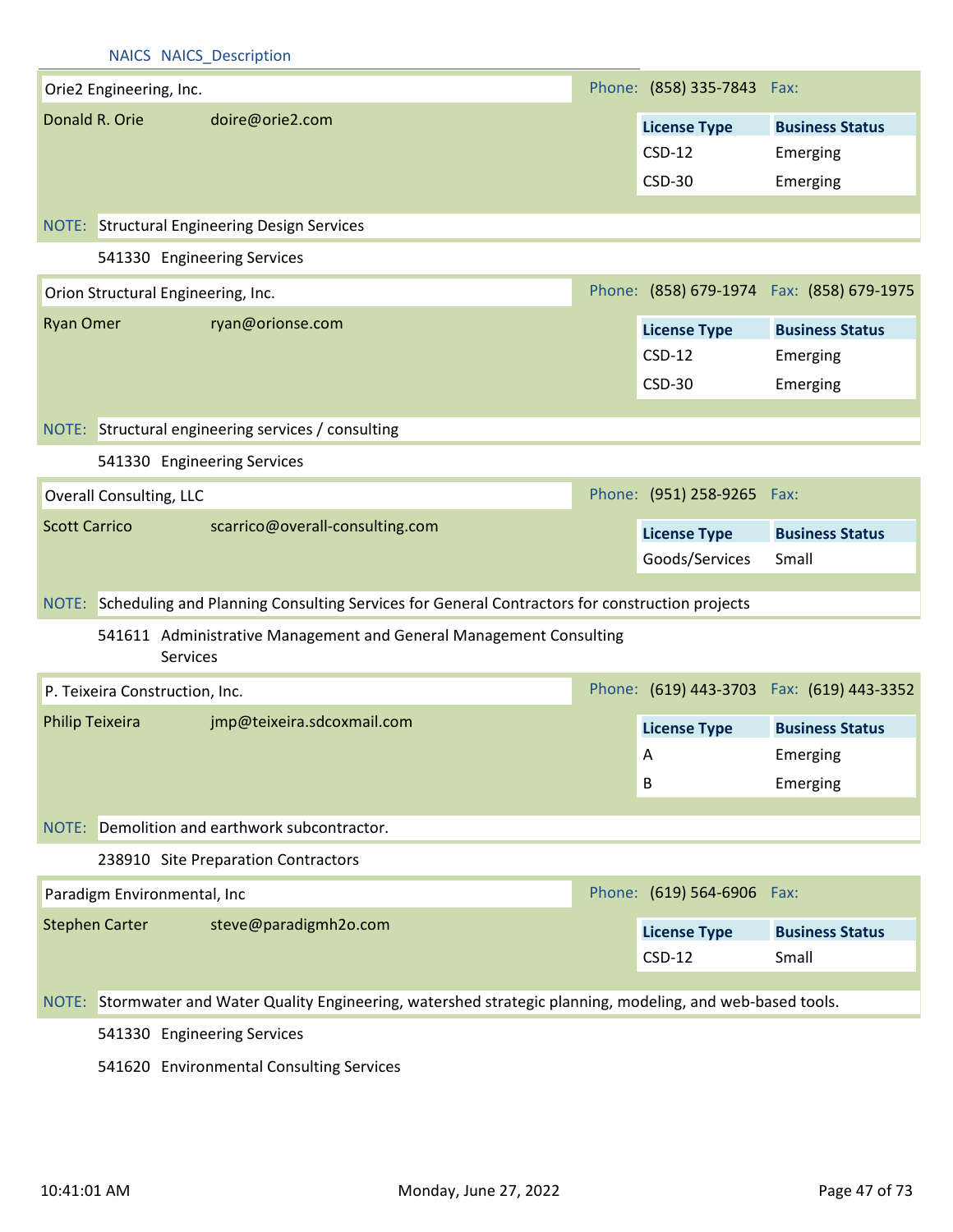|                         | <b>NAICS NAICS Description</b>                                                                                                         |  |                                       |                                            |  |  |
|-------------------------|----------------------------------------------------------------------------------------------------------------------------------------|--|---------------------------------------|--------------------------------------------|--|--|
|                         | Patterson Engineering, Inc.                                                                                                            |  |                                       | Phone: (858) 605-0937  Fax: (858) 605-1414 |  |  |
| <b>Curtis Patterson</b> | Curtis@pattersoneng.com                                                                                                                |  | <b>License Type</b>                   | <b>Business Status</b>                     |  |  |
|                         |                                                                                                                                        |  | $CSD-12$                              | Emerging                                   |  |  |
|                         |                                                                                                                                        |  | $CSD-30$                              | Emerging                                   |  |  |
|                         | <b>NOTE:</b> Professional Services                                                                                                     |  |                                       |                                            |  |  |
|                         | 541340 Drafting Services                                                                                                               |  |                                       |                                            |  |  |
|                         | 541330 Engineering Services                                                                                                            |  |                                       |                                            |  |  |
|                         | Paul Astwood DBA PRA International                                                                                                     |  |                                       | Phone: (619) 229-1990  Fax: (425) 920-8960 |  |  |
| Paul Astwood            | paul@pratech.com                                                                                                                       |  |                                       |                                            |  |  |
|                         |                                                                                                                                        |  | <b>License Type</b><br>No License     | <b>Business Status</b><br>Small            |  |  |
|                         |                                                                                                                                        |  |                                       |                                            |  |  |
| NOTE:                   | In business since 1992 PRA International is a small Value Added Reseller serving the SMB, corporate, education, and<br>public sectors. |  |                                       |                                            |  |  |
|                         | 423420 Office Equipment Merchant Wholesalers                                                                                           |  |                                       |                                            |  |  |
|                         | 423410 Photographic Equipment and Supplies Merchant Wholesalers                                                                        |  |                                       |                                            |  |  |
|                         | Paul Benton Architect, Inc. dba Alcorn & Benton Architects                                                                             |  | Phone: (858) 459-0805                 | Fax:                                       |  |  |
| <b>Paul Benton</b>      | paul@alcornbenton.com                                                                                                                  |  | <b>License Type</b>                   | <b>Business Status</b>                     |  |  |
|                         |                                                                                                                                        |  | $CSD-12$                              | Emerging                                   |  |  |
|                         |                                                                                                                                        |  |                                       |                                            |  |  |
|                         |                                                                                                                                        |  |                                       |                                            |  |  |
|                         |                                                                                                                                        |  | <b>ARC</b>                            | Emerging                                   |  |  |
|                         | NOTE: Architecture, Engineering, Civil Engineering, Master Planning, Tenant Improvements                                               |  |                                       |                                            |  |  |
|                         | 541310 Architectural Services                                                                                                          |  |                                       |                                            |  |  |
|                         | 541330 Engineering Services                                                                                                            |  |                                       |                                            |  |  |
|                         | Paul Redvers Brown, Inc.                                                                                                               |  | Phone: (619) 520-3928                 | Fax:                                       |  |  |
| Paul R. Brown           | brownpr@paulredversbrown.com                                                                                                           |  | <b>License Type</b>                   | <b>Business Status</b>                     |  |  |
|                         |                                                                                                                                        |  | Goods/Services                        | Small                                      |  |  |
|                         | NOTE: Water Resources and Infrastructure Management Consulting                                                                         |  |                                       |                                            |  |  |
|                         | 541320 Landscape Architectural Services                                                                                                |  |                                       |                                            |  |  |
|                         | Paula Roberts DBA Aqua Community Relations Group                                                                                       |  |                                       | Phone: (619) 794-6406  Fax: (858) 384-2681 |  |  |
| <b>Paula Roberts</b>    | paula@humanability.biz                                                                                                                 |  |                                       | <b>Business Status</b>                     |  |  |
|                         |                                                                                                                                        |  | <b>License Type</b><br>Goods/Services | Emerging                                   |  |  |
| NOTE:                   | Community relations, exclusive community liaison, public outreach, facilitation, websites, press relations, flyers and                 |  |                                       |                                            |  |  |

541820 Public Relations Agencies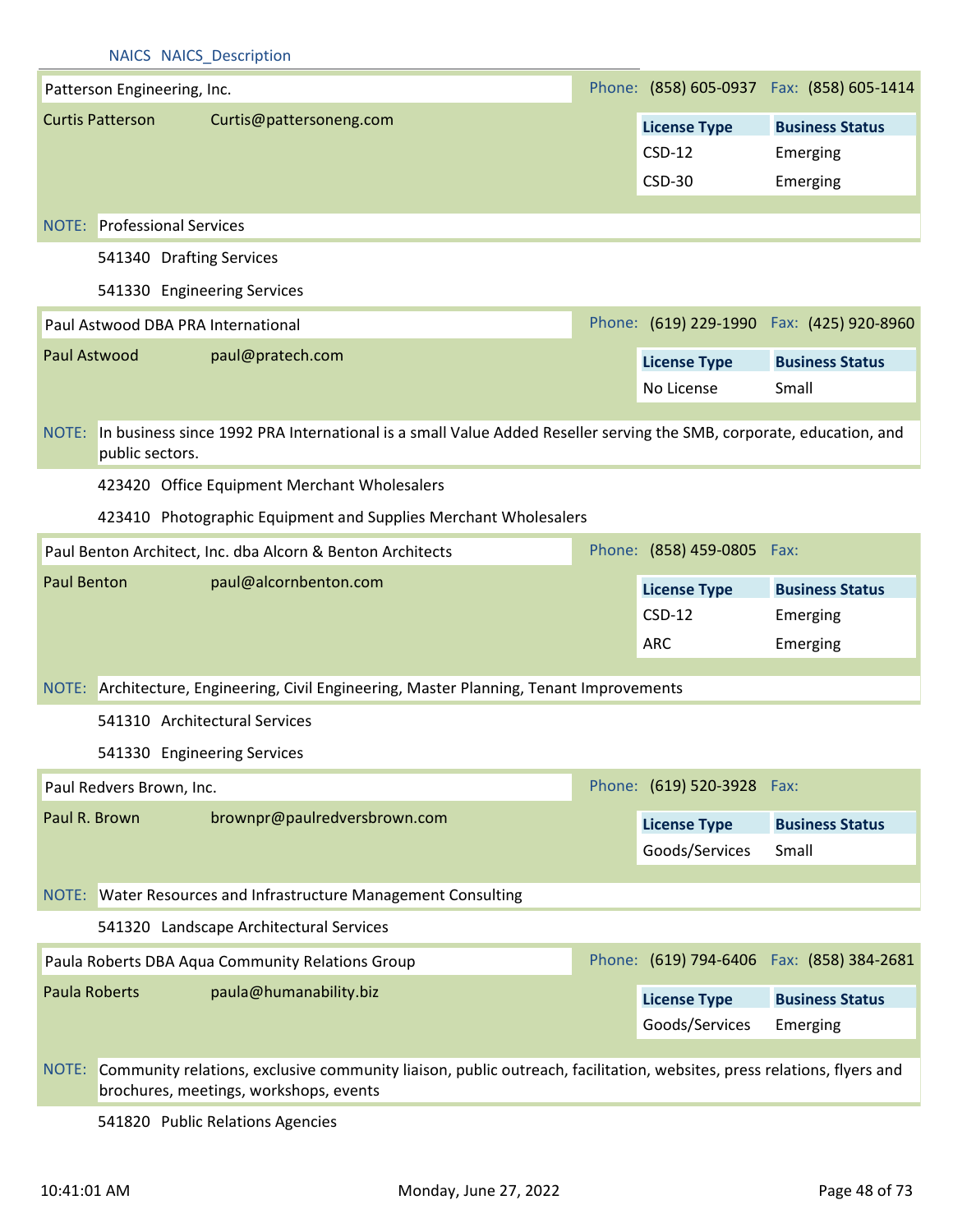|                    | <b>NAICS NAICS Description</b>                                                         |                                       |                                            |
|--------------------|----------------------------------------------------------------------------------------|---------------------------------------|--------------------------------------------|
|                    | Pedro Orso-Delgado DBA Under Construction                                              | Phone: (619) 598-2063 Fax:            |                                            |
|                    | Pedro Orso-Delgado<br>porso@uconstrucione.com                                          | <b>License Type</b><br>$CSD-12$       | <b>Business Status</b><br>Emerging         |
|                    | NOTE: Consulting Engineering Services                                                  |                                       |                                            |
|                    | 541330 Engineering Services                                                            |                                       |                                            |
|                    | PG & Sons Trucking, Inc.                                                               | Phone: (619) 864-2013 Fax:            |                                            |
|                    | Pedro Guardado, Jr.<br>pgnsonstrucking@gmail.com                                       | <b>License Type</b><br>Goods/Services | <b>Business Status</b><br>Emerging         |
|                    | NOTE: Aggregate Material Hauling                                                       |                                       |                                            |
|                    | 484220 Specialized Freight (except Used Goods) Trucking, Local                         |                                       |                                            |
|                    | Phoenix Renewable Services, LLC                                                        | Phone: (559) 225-5777 Fax:            |                                            |
|                    | Hassan Yarpezeshkan info@phoenixrs.com                                                 | <b>License Type</b>                   | <b>Business Status</b>                     |
|                    |                                                                                        | $C-10$                                | Emerging                                   |
|                    | NOTE: Commercial Solar Systems Operations and Maintenance                              |                                       |                                            |
|                    | 238210 Electrical Contractors                                                          |                                       |                                            |
|                    | Piperin Corporation                                                                    |                                       | Phone: (760) 305-7248  Fax: (760) 305-7253 |
| <b>Craig Barry</b> | craig@piperincorp.com                                                                  | <b>License Type</b>                   | <b>Business Status</b>                     |
|                    |                                                                                        |                                       |                                            |
|                    |                                                                                        | $\mathsf{A}$                          | Emerging                                   |
|                    |                                                                                        | B                                     | Emerging                                   |
|                    | NOTE: General Engineering and Building Construction                                    |                                       |                                            |
|                    | 237310 Highway, Street, and Bridge Construction                                        |                                       |                                            |
|                    | 237990 Other Heavy and Civil Engineering Construction                                  |                                       |                                            |
|                    | 237110 Water and Sewer Line and Related Structures Construction                        |                                       |                                            |
|                    | Platt/Whitelaw Architects, Inc.                                                        |                                       | Phone: (619) 546-4326  Fax: (619) 546-4350 |
|                    | Sandra Gramley<br>sgramley@plattwhitelaw.com                                           | <b>License Type</b>                   | <b>Business Status</b>                     |
|                    |                                                                                        | <b>ARC</b>                            | Small                                      |
|                    |                                                                                        | <b>ARC</b>                            | Small                                      |
|                    | NOTE: Full Service architectural firm with emphasis on public & institutional projects |                                       |                                            |

541310 Architectural Services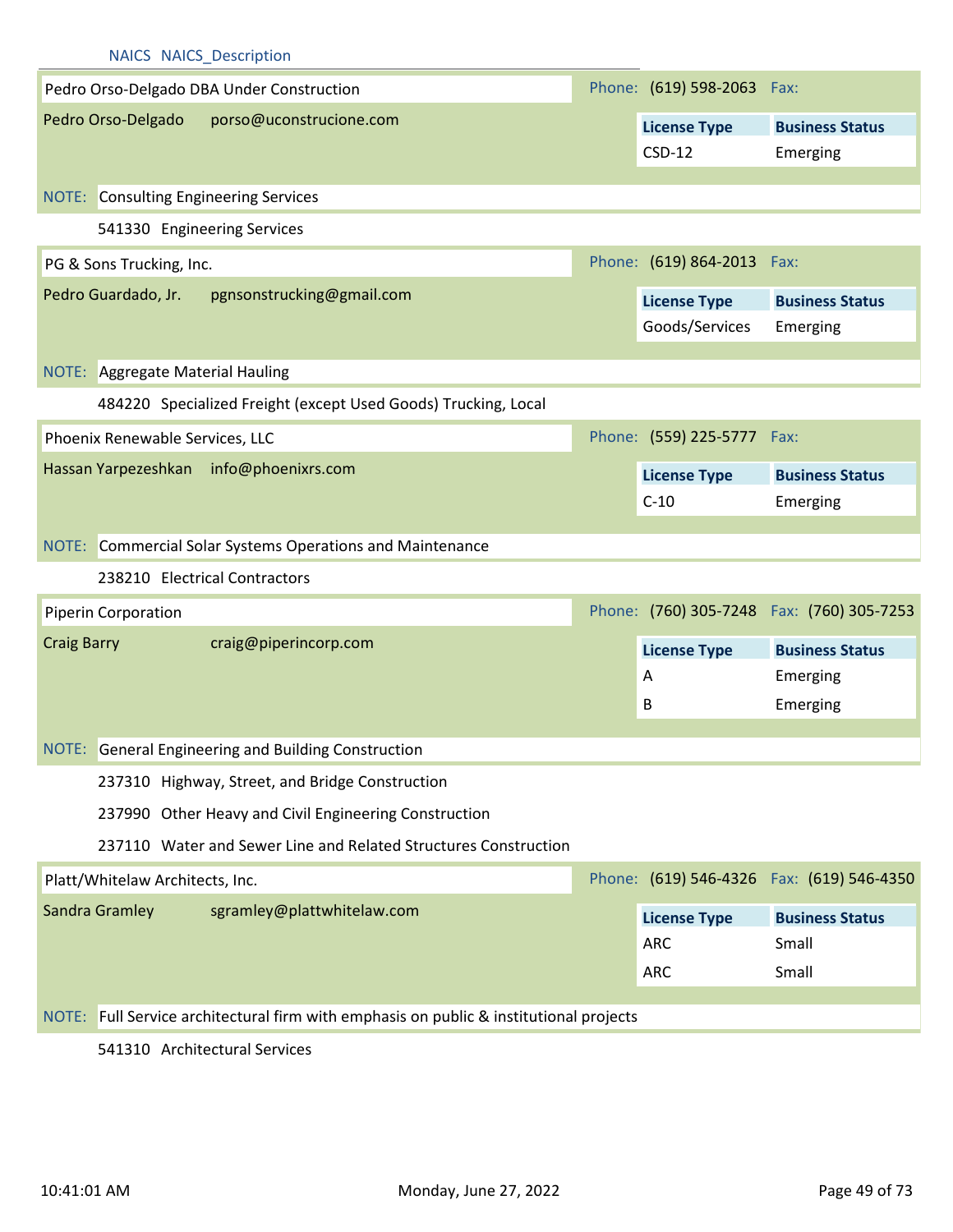|                    |                             | <b>NAICS NAICS Description</b>                                                                                                  |                                   |                                            |
|--------------------|-----------------------------|---------------------------------------------------------------------------------------------------------------------------------|-----------------------------------|--------------------------------------------|
|                    | Positraction, Inc.          |                                                                                                                                 | Phone: (844) 652-4400 Fax:        |                                            |
| Lynne Arciero      |                             | lynne@positraction.com                                                                                                          | <b>License Type</b>               | <b>Business Status</b>                     |
|                    |                             |                                                                                                                                 | Goods/Services                    | Emerging                                   |
|                    |                             |                                                                                                                                 |                                   |                                            |
|                    | media                       | NOTE: Strategic marketing services including design, photo, video, digital marketing, events, public relations, website, social |                                   |                                            |
|                    |                             | 541613 Marketing Consulting Services                                                                                            |                                   |                                            |
|                    |                             | 541820 Public Relations Agencies                                                                                                |                                   |                                            |
|                    | Pratt Equipment Corp.       |                                                                                                                                 | Phone: (760) 310-9095 Fax:        |                                            |
| <b>Brian Pratt</b> |                             | prattequipcorp@aol.com                                                                                                          | <b>License Type</b>               | <b>Business Status</b>                     |
|                    |                             |                                                                                                                                 | A                                 | Small                                      |
|                    |                             |                                                                                                                                 |                                   |                                            |
|                    | NOTE: Grading               |                                                                                                                                 |                                   |                                            |
|                    |                             | 238910 Site Preparation Contractors                                                                                             |                                   |                                            |
|                    | Precision Striping, Inc.    |                                                                                                                                 | Phone: (619) 432-1154 Fax:        |                                            |
| <b>Tim Martin</b>  |                             | precisionstripingsd@gmail.com                                                                                                   | <b>License Type</b>               | <b>Business Status</b>                     |
|                    |                             |                                                                                                                                 | $C-32$                            | Emerging                                   |
|                    |                             | NOTE: Road & Parking Lot Striping, Pavement Markings, Signage, Thermoplastic, Reflective Pavement Markers, Removals             |                                   |                                            |
|                    |                             | 237310 Highway, Street, and Bridge Construction                                                                                 |                                   |                                            |
|                    |                             | Preferred Valet Parking, LLC                                                                                                    |                                   | Phone: (619) 233-7275  Fax: (888) 349-4543 |
|                    | <b>Nicholas Paul Bernal</b> | nick@preferredvaletparking.com                                                                                                  |                                   |                                            |
|                    |                             |                                                                                                                                 | <b>License Type</b><br>No License | <b>Business Status</b><br>Emerging         |
|                    |                             |                                                                                                                                 |                                   |                                            |
|                    |                             | NOTE: Parking Management, Valet Parking, Traffic Control Services, Parking Lots                                                 |                                   |                                            |
|                    |                             | 812930 Parking Lots and Garages                                                                                                 |                                   |                                            |
|                    |                             | Pride Resource Partners, LLC                                                                                                    | Phone: (619) 255-9257             | Fax:                                       |
| <b>Joe Maak</b>    |                             | joe.maak@prideresourcepartners.com                                                                                              | <b>License Type</b>               | <b>Business Status</b>                     |
|                    |                             |                                                                                                                                 | B                                 | Small                                      |
|                    |                             |                                                                                                                                 | А                                 | Small                                      |
| NOTE:              |                             | Providing as needed construction project management, facilities planning and staff augmentation.                                |                                   |                                            |
|                    |                             |                                                                                                                                 |                                   |                                            |
|                    |                             | 541611 Administrative Management and General Management Consulting<br>Services                                                  |                                   |                                            |

541618 Other Management Consulting Services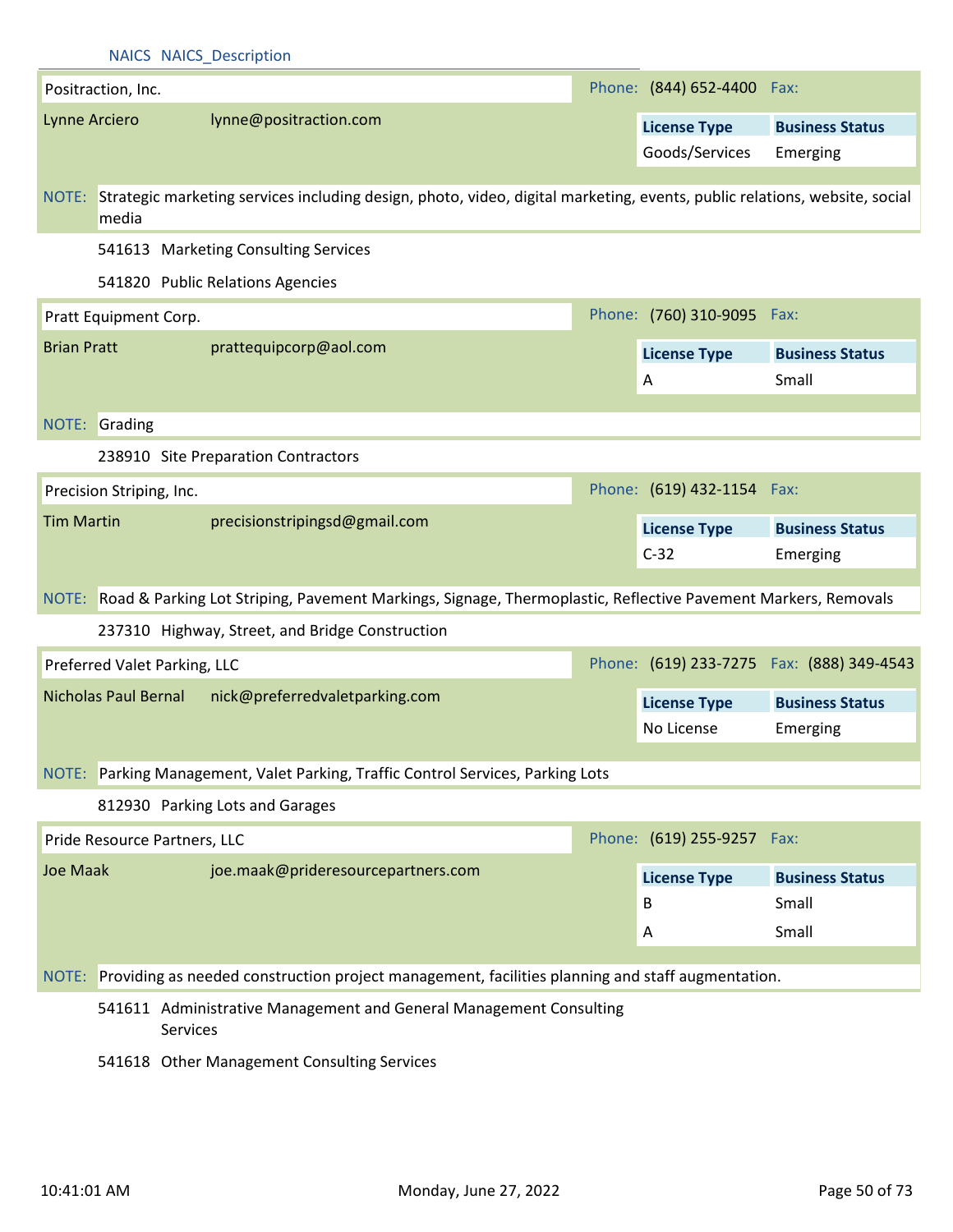|                      | <b>NAICS NAICS Description</b>        |                                                                                                                                                                                           |                            |                                            |
|----------------------|---------------------------------------|-------------------------------------------------------------------------------------------------------------------------------------------------------------------------------------------|----------------------------|--------------------------------------------|
|                      |                                       | Pro Link Engineering, Inc. DBA Pro Link Back Flow Services                                                                                                                                |                            | Phone: (619) 659-8995  Fax: (619) 659-5761 |
| <b>Jed Spicer</b>    |                                       | office@prolinkenginnering.net                                                                                                                                                             | <b>License Type</b>        | <b>Business Status</b>                     |
|                      |                                       |                                                                                                                                                                                           | A                          | Small                                      |
|                      | NOTE: Pipe Trade                      |                                                                                                                                                                                           |                            |                                            |
|                      |                                       | 238220 Plumbing, Heating, and Air-Conditioning Contractors                                                                                                                                |                            |                                            |
|                      | Protection Design and Consulting, Inc |                                                                                                                                                                                           |                            | Phone: (619) 255-8964 Fax: (619) 255-9547  |
|                      | Stephen Leyton                        | sonja@protectiondesign.com                                                                                                                                                                | <b>License Type</b>        | <b>Business Status</b>                     |
|                      |                                       |                                                                                                                                                                                           | Goods/Services             | Emerging                                   |
|                      |                                       |                                                                                                                                                                                           |                            |                                            |
|                      |                                       | NOTE: Fire Protection Design and Consulting Services                                                                                                                                      |                            |                                            |
|                      |                                       | 541690 Other Scientific and Technical Consulting Services                                                                                                                                 |                            |                                            |
|                      | <b>Proteus Consulting</b>             |                                                                                                                                                                                           |                            | Phone: (858) 353-2805  Fax: (000) 000-0000 |
| Soma Bhadra          |                                       | Soma@consult-proteus.com                                                                                                                                                                  | <b>License Type</b>        | <b>Business Status</b>                     |
|                      |                                       |                                                                                                                                                                                           | $CSD-12$                   | Emerging                                   |
|                      |                                       | NOTE: Engineering and Management Consulting-water, wastewater, and recycled water projects                                                                                                |                            |                                            |
|                      | 541330 Engineering Services           |                                                                                                                                                                                           |                            |                                            |
|                      | PW Engineering                        |                                                                                                                                                                                           | Phone: (858) 456-0577 Fax: |                                            |
| Pete Wong            |                                       | pwong.pwe@gmail.com                                                                                                                                                                       | <b>License Type</b>        | <b>Business Status</b>                     |
|                      |                                       |                                                                                                                                                                                           | $CSD-12$                   | Emerging                                   |
|                      |                                       |                                                                                                                                                                                           | $CSD-12$                   | Emerging                                   |
|                      |                                       | NOTE: Environmental/Civil Engineering Consulting in all aspects of planning, design, condition assessment of water and<br>wastewater treatment, conveyance, disposal and reuse facilities |                            |                                            |
|                      | 541330 Engineering Services           |                                                                                                                                                                                           |                            |                                            |
|                      | <b>QSB Construction</b>               |                                                                                                                                                                                           |                            | Phone: (888) 600-1748 Fax: (760) 432-0300  |
| <b>Alicia Lowery</b> |                                       | Alicia.lowery@qsbconstruction.com                                                                                                                                                         | <b>License Type</b>        | <b>Business Status</b>                     |
|                      |                                       |                                                                                                                                                                                           | В                          | Small                                      |
|                      |                                       | NOTE: General Contractor/Sub-Contractor, we self perform site concrete and minor structural concrete                                                                                      |                            |                                            |
|                      |                                       | 238110 Poured Concrete Foundation and Structure Contractors                                                                                                                               |                            |                                            |
|                      |                                       | Quality Construction & Engineering, Inc.                                                                                                                                                  |                            | Phone: (858) 215-2692  Fax: (858) 408-2882 |
|                      |                                       | Mohammad Qahoush qualitycengineering@gmail.com                                                                                                                                            | <b>License Type</b>        | <b>Business Status</b>                     |
|                      |                                       |                                                                                                                                                                                           | A                          | Small                                      |
|                      |                                       |                                                                                                                                                                                           | B                          | Small                                      |
|                      |                                       | NOTE: AC Paving, Site Concrete & Underground Utilities. Building Construction                                                                                                             |                            |                                            |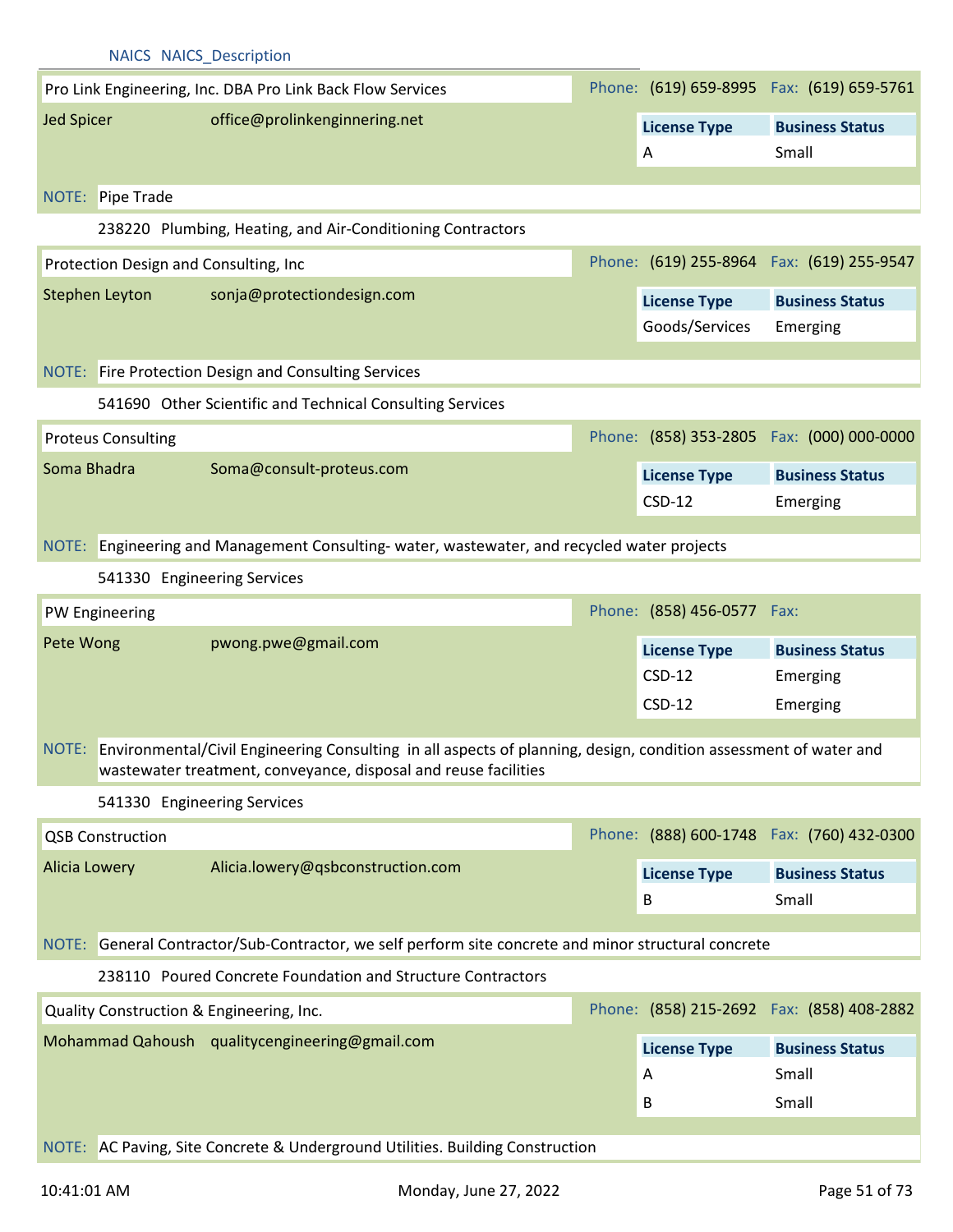| <b>NAICS NAICS Description</b>                                          |                            |                                            |
|-------------------------------------------------------------------------|----------------------------|--------------------------------------------|
| 238990 All Other Specialty Trade Contractors                            |                            |                                            |
| Quality Infrastructure Corporation                                      | Phone: (619) 741-9400 Fax: |                                            |
| Kirk F. Bradbury<br>Kbradbury@qualityinfrastructure.com                 | <b>License Type</b>        | <b>Business Status</b>                     |
|                                                                         | $CSD-12$                   | Small                                      |
| NOTE: Civil Engineering Services focusing on Transportation Engineering |                            |                                            |
| 541330 Engineering Services                                             |                            |                                            |
| Quartic Solutions, LLC.                                                 |                            | Phone: (858) 272-7075  Fax: (858) 272-3491 |
| Jodi Luostarinen<br>Timo@quarticsolutions.com                           | <b>License Type</b>        | <b>Business Status</b>                     |
|                                                                         | Goods/Services             | Emerging                                   |
| <b>General Services</b><br>NOTE:                                        |                            |                                            |
| 541512 Computer Systems Design Services                                 |                            |                                            |
| 541370 Surveying and Mapping (except Geophysical) Services              |                            |                                            |
| R. Montanez Contracting, Inc. DBA Dr. Demo                              |                            | Phone: (619) 420-3366  Fax: (619) 422-7564 |
| Drdemo@att.net<br>Ricky D. Montanez                                     | <b>License Type</b>        | <b>Business Status</b>                     |
|                                                                         |                            |                                            |
|                                                                         | $C-21$                     |                                            |
|                                                                         |                            | Emerging                                   |
| <b>NOTE:</b> Specialty Construction                                     |                            |                                            |
| 238990 All Other Specialty Trade Contractors                            |                            |                                            |
| Radinnova, Inc.                                                         | Phone: (619) 948-4066 Fax: |                                            |
| Sobhanadri Vemulapal sobhanv@radinnova.com                              | <b>License Type</b>        | <b>Business Status</b>                     |
|                                                                         | Goods/Services Emerging    |                                            |
| NOTE: SAP Software Consulting Services                                  |                            |                                            |
| 541512 Computer Systems Design Services                                 |                            |                                            |
| 541511 Custom Computer Programming Services                             |                            |                                            |
| 541519 Other Computer Related Services                                  |                            |                                            |
| Ranbar Plumbing Contractors, Inc                                        | Phone: (619) 561-3337 Fax: |                                            |
| <b>Megan Willis</b><br>MEGAN@RANBAR.NET                                 |                            | <b>Business Status</b>                     |
|                                                                         | <b>License Type</b><br>A   | Small                                      |
|                                                                         | $C-36$                     | Small                                      |
| Plumbing, Utilities, Mechanical Piping<br>NOTE:                         |                            |                                            |

238220 Plumbing, Heating, and Air-Conditioning Contractors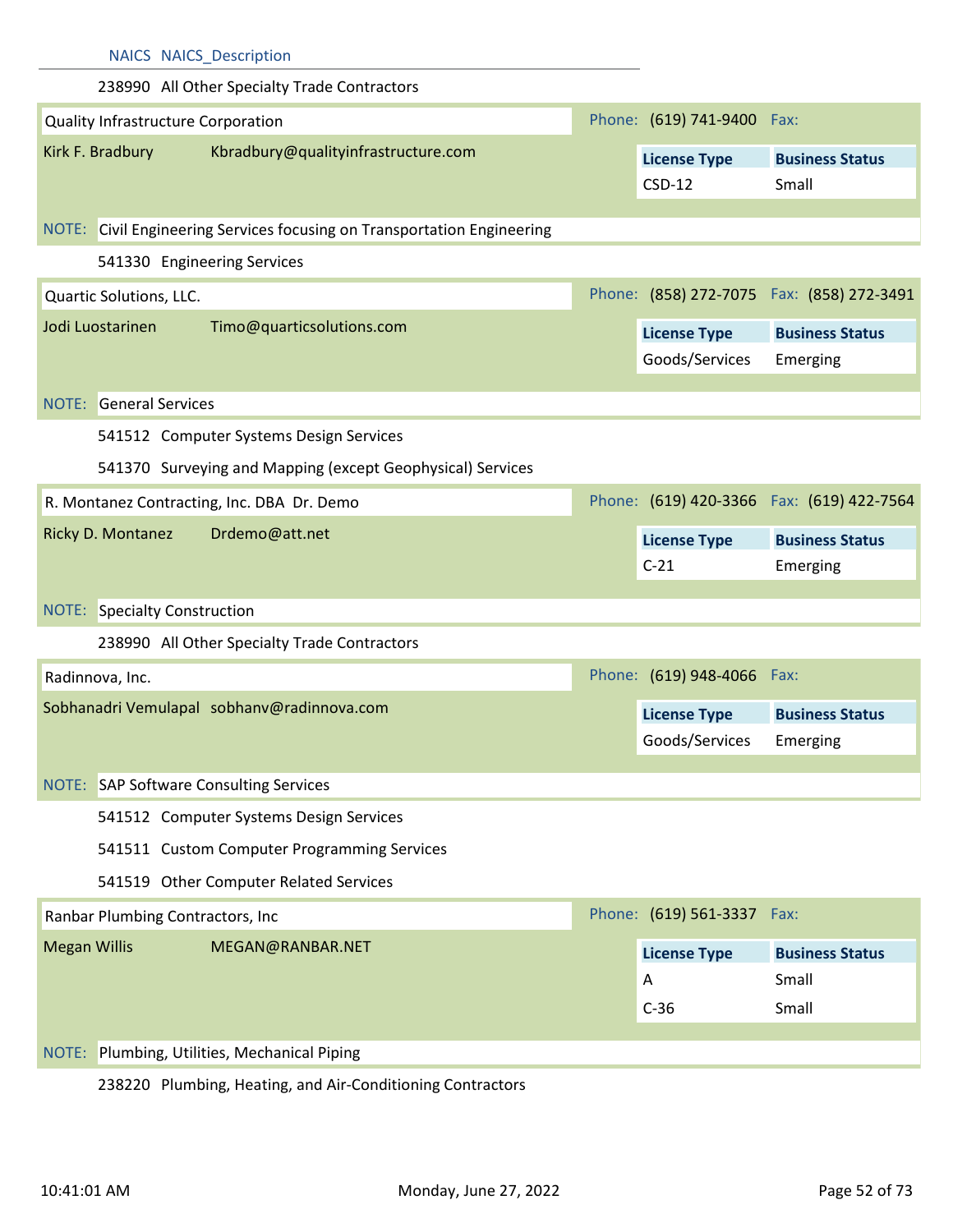|                      |                       | Rancho Coastal Engineering & Surveying, Inc.                                                                                                |                                           | Phone: (760) 510-3152  Fax: (760) 510-3153     |
|----------------------|-----------------------|---------------------------------------------------------------------------------------------------------------------------------------------|-------------------------------------------|------------------------------------------------|
| Nora Logan           |                       | Nora@rcesd.com                                                                                                                              | <b>License Type</b><br>$CSD-12$<br>LS     | <b>Business Status</b><br>Emerging<br>Emerging |
|                      |                       | NOTE: Civil/Structural Engineering & Land Surveying                                                                                         |                                           |                                                |
|                      |                       | 541330 Engineering Services                                                                                                                 |                                           |                                                |
|                      |                       | 541370 Surveying and Mapping (except Geophysical) Services                                                                                  |                                           |                                                |
|                      |                       | Rancho Land Co. DBA Rancho Land Services                                                                                                    | Phone: (760) 788-1530 Fax:                |                                                |
| <b>Tiffany Lynch</b> |                       | Tlynch@rancholandco.com                                                                                                                     | <b>License Type</b><br>LS                 | <b>Business Status</b><br>Emerging             |
|                      |                       | NOTE: Land Surveying, mapping, scanning, land consulting                                                                                    |                                           |                                                |
|                      |                       | 541990 All Other Professional, Scientific, and Technical Services                                                                           |                                           |                                                |
|                      |                       | Rancho Santa Fe Security Systems, Inc.                                                                                                      | Phone: (760) 942-0688 Fax:                |                                                |
|                      | <b>Denise Korenek</b> | jboever@rsfsecurity.com                                                                                                                     | <b>License Type</b><br>Goods/Services     | <b>Business Status</b><br>Small                |
|                      |                       | NOTE: Selling security alarm systems, such as burglar and fire alarms, along with installation, repair, and monitoring services.            |                                           |                                                |
|                      |                       | 561621 Security Systems Services (except Locksmiths)                                                                                        |                                           |                                                |
|                      |                       | REC Trucking, Inc. dba AR Concrete                                                                                                          |                                           | Phone: (619) 946-4638 Fax: (619) 946-4654      |
| Rafael Teran         |                       | rectrucking.inc@gmail.com                                                                                                                   | <b>License Type</b><br>$CSD-10$<br>$C-08$ | <b>Business Status</b><br>Emerging<br>Emerging |
| NOTE:                |                       | Concrete, Trucking Material and Delivery Services                                                                                           |                                           |                                                |
|                      |                       | 484110 General Freight Trucking, Local                                                                                                      |                                           |                                                |
|                      |                       | 238110 Poured Concrete Foundation and Structure Contractors                                                                                 |                                           |                                                |
|                      |                       | Red Tail Monitoring & Research, Inc.                                                                                                        | Phone: (760) 803-5694 Fax:                |                                                |
| <b>Clint Linton</b>  |                       | info@redtailenvironmental.com                                                                                                               | <b>License Type</b><br>Goods/Services     | <b>Business Status</b><br>Emerging             |
|                      |                       | NOTE: SLBE CERTIFICATION CREDIT WILL BE APPLIED TO NATIVE AMERICAN, ARCHAEOLOGICAL AND PALEONTOLOGICAL<br>MONITORING, AND GIS SERVICES ONLY |                                           |                                                |
|                      |                       | 541620 Environmental Consulting Services                                                                                                    |                                           |                                                |
|                      |                       | 541720 Research and Development in the Social Sciences and Humanities                                                                       |                                           |                                                |
|                      |                       | 541370 Surveying and Mapping (except Geophysical) Services                                                                                  |                                           |                                                |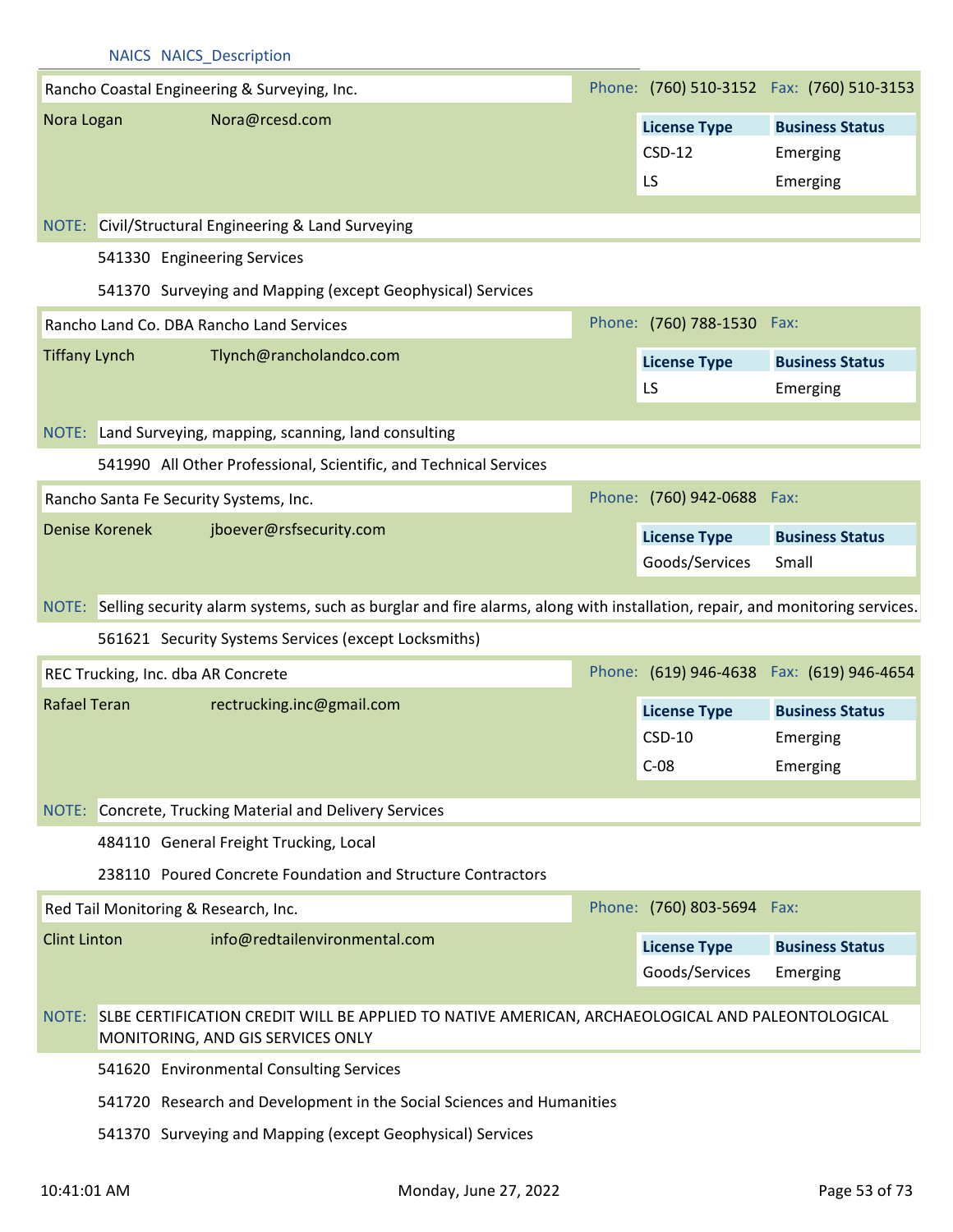|              |                             | <b>NAICS NAICS Description</b>                                                                                                                                                                                                          |                            |                                            |
|--------------|-----------------------------|-----------------------------------------------------------------------------------------------------------------------------------------------------------------------------------------------------------------------------------------|----------------------------|--------------------------------------------|
|              |                             | Reddy Engineering Services, Inc DBA RE Services                                                                                                                                                                                         | Phone: (510) 409-2640 Fax: |                                            |
|              | <b>Vinay Basi Reddy</b>     | vinay@reddyengineering.com                                                                                                                                                                                                              | <b>License Type</b>        | <b>Business Status</b>                     |
|              |                             |                                                                                                                                                                                                                                         | $CSD-12$                   | Emerging                                   |
|              |                             |                                                                                                                                                                                                                                         | LA                         | Emerging                                   |
|              |                             |                                                                                                                                                                                                                                         |                            |                                            |
|              |                             | NOTE: Construction Management and Design                                                                                                                                                                                                |                            |                                            |
|              |                             | 541330 Engineering Services                                                                                                                                                                                                             |                            |                                            |
|              |                             | 541320 Landscape Architectural Services                                                                                                                                                                                                 |                            |                                            |
|              |                             | Reema Boccia DBA Two Rivers Strategies                                                                                                                                                                                                  | Phone: (619) 726-2179 Fax: |                                            |
|              |                             | Reema Makani Boccia Reema@TwoRiversPR.com                                                                                                                                                                                               | <b>License Type</b>        | <b>Business Status</b>                     |
|              |                             |                                                                                                                                                                                                                                         | Goods/Services             | Emerging                                   |
|              |                             | NOTE: Public Relations, Community Outreach, Technical and Creative Writing, Proposal Writing                                                                                                                                            |                            |                                            |
|              |                             | 541613 Marketing Consulting Services                                                                                                                                                                                                    |                            |                                            |
|              |                             | 541820 Public Relations Agencies                                                                                                                                                                                                        |                            |                                            |
|              | RF Yeager Engineering, Inc. |                                                                                                                                                                                                                                         |                            | Phone: (619) 647-6265  Fax: (619) 561-0031 |
|              | Richard F. Yeager Jr.       | RFYeager@RFYeager.com                                                                                                                                                                                                                   | <b>License Type</b>        | <b>Business Status</b>                     |
|              |                             |                                                                                                                                                                                                                                         | $CSD-12$                   | Small                                      |
|              |                             | <b>NOTE:</b> Corrosion Engineering Services                                                                                                                                                                                             |                            |                                            |
|              |                             | 541330 Engineering Services                                                                                                                                                                                                             |                            |                                            |
|              |                             |                                                                                                                                                                                                                                         |                            |                                            |
|              |                             | RGC General Engineering, Inc. DBA RGC Construction, Inc.                                                                                                                                                                                |                            | Phone: (619) 651-8368 Fax: (619) 651-8352  |
| Ricardo Cota |                             | info@rgcge.com                                                                                                                                                                                                                          | <b>License Type</b>        | <b>Business Status</b>                     |
|              |                             |                                                                                                                                                                                                                                         | A                          | Emerging                                   |
| NOTE:        |                             |                                                                                                                                                                                                                                         |                            |                                            |
|              |                             | 238990 All Other Specialty Trade Contractors                                                                                                                                                                                            |                            |                                            |
|              |                             | 238110 Poured Concrete Foundation and Structure Contractors                                                                                                                                                                             |                            |                                            |
|              |                             | 237110 Water and Sewer Line and Related Structures Construction                                                                                                                                                                         |                            |                                            |
|              | River Focus, Inc.           |                                                                                                                                                                                                                                         | Phone: (619) 212-7939 Fax: |                                            |
|              | <b>Andreas Gusman</b>       | jgusman@riverfocus.com                                                                                                                                                                                                                  | <b>License Type</b>        | <b>Business Status</b>                     |
|              |                             |                                                                                                                                                                                                                                         | $CSD-12$                   | Small                                      |
| NOTE:        | protection                  | River Focus is a water resource engineering consulting firm that is a minority-owned small business that specializes in<br>FEMA map revisions, hydraulic modeling, 2-D floodplain studies, hydrology, bridge scour analysis, streambank |                            |                                            |

541330 Engineering Services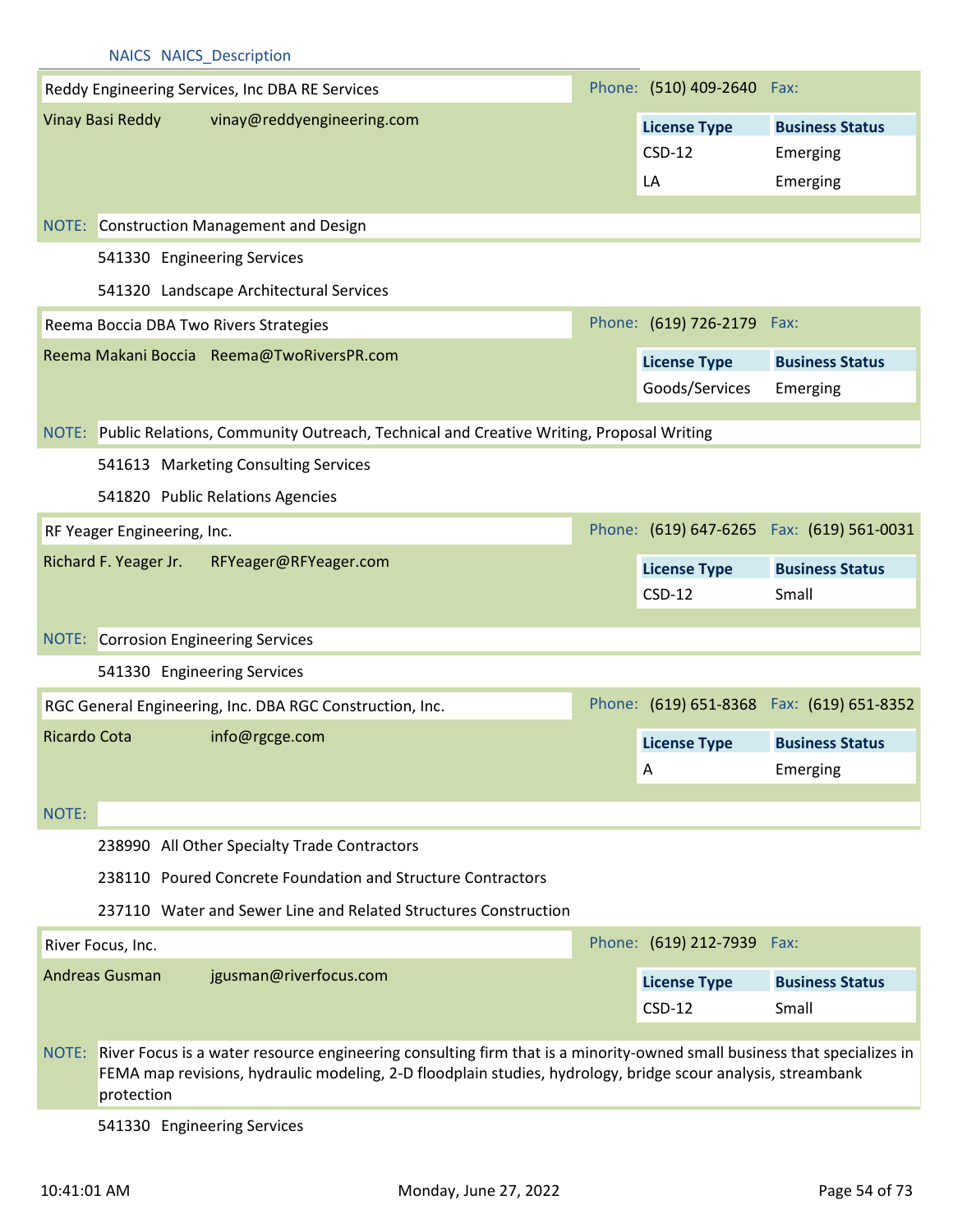|                                    | <b>NAICS NAICS Description</b>                                                                                                                                                                                                          |                            |                                            |
|------------------------------------|-----------------------------------------------------------------------------------------------------------------------------------------------------------------------------------------------------------------------------------------|----------------------------|--------------------------------------------|
| Rizza Engineering, Inc.            |                                                                                                                                                                                                                                         | Phone: (858) 939-9100 Fax: |                                            |
| <b>Michael Rizza</b>               | michael.rizza@rizzaengineering.com                                                                                                                                                                                                      | <b>License Type</b>        | <b>Business Status</b>                     |
|                                    |                                                                                                                                                                                                                                         | Ε                          | Emerging                                   |
|                                    |                                                                                                                                                                                                                                         |                            |                                            |
|                                    | NOTE: Electrical Engineering and Lighting Design                                                                                                                                                                                        |                            |                                            |
|                                    | 541330 Engineering Services                                                                                                                                                                                                             |                            |                                            |
|                                    | RMG Security, Inc. dba ASAP Security                                                                                                                                                                                                    | Phone: (833) 272-7247 Fax: |                                            |
| Raafat Kalliny                     | info@asapsecurity.org                                                                                                                                                                                                                   | <b>License Type</b>        | <b>Business Status</b>                     |
|                                    |                                                                                                                                                                                                                                         | Goods/Services             | Emerging                                   |
|                                    | NOTE: Armed & Unarmed security officers and patrol services.                                                                                                                                                                            |                            |                                            |
|                                    |                                                                                                                                                                                                                                         |                            |                                            |
|                                    | 561612 Security Guards and Patrol Services                                                                                                                                                                                              |                            |                                            |
| <b>Rocks Biological Consulting</b> |                                                                                                                                                                                                                                         | Phone: (619) 701-6798 Fax: |                                            |
| <b>Melanie Rocks</b>               | Melanie@rocksbio.com                                                                                                                                                                                                                    | <b>License Type</b>        | <b>Business Status</b>                     |
|                                    |                                                                                                                                                                                                                                         | Goods/Services             | Emerging                                   |
| NOTE:                              | Biological consulting, including general biological surveys, habitat assessments, special-status species surveys,<br>biological report preparation, wetland delineation, permitting, construction monitoring, restoration planning, etc |                            |                                            |
|                                    | 541620 Environmental Consulting Services                                                                                                                                                                                                |                            |                                            |
|                                    | Rodney J. Ludwig DBA Ludwig Masonry                                                                                                                                                                                                     |                            | Phone: (858) 668-3463  Fax: (858) 668-3144 |
| Rodney J. Ludwig                   | rodney@ludwigmasonry.com                                                                                                                                                                                                                | <b>License Type</b>        | <b>Business Status</b>                     |
|                                    |                                                                                                                                                                                                                                         | $C-29$                     | Emerging                                   |
|                                    | NOTE: Construction or Retaining Walls, Seat Walls, Stone Veneer, Concrete Footings, and Brick Paving.                                                                                                                                   |                            |                                            |
|                                    | 238140 Masonry Contractors                                                                                                                                                                                                              |                            |                                            |
|                                    | Ronald E. Lacey DBA Lacey Consulting                                                                                                                                                                                                    | Phone: (619) 301-3573 Fax: |                                            |
| Ronald E. Lacey                    | rlaceyconsult@yahoo.com                                                                                                                                                                                                                 | <b>License Type</b>        | <b>Business Status</b>                     |
|                                    |                                                                                                                                                                                                                                         | Goods/Services             | Emerging                                   |
|                                    |                                                                                                                                                                                                                                         |                            |                                            |
| NOTE:                              | Lacey Consulting provides Public Relations, Community Outreach, Media and Marketing Services                                                                                                                                            |                            |                                            |
|                                    | 541820 Public Relations Agencies                                                                                                                                                                                                        |                            |                                            |
|                                    | Ronald Kempf dba Ronald Kempf Enterprises                                                                                                                                                                                               |                            | Phone: (619) 415-5548 Fax: (000) 000-0000  |
| <b>Ronald Kempf</b>                | kempf.rke@gmail.com                                                                                                                                                                                                                     | <b>License Type</b>        | <b>Business Status</b>                     |
|                                    |                                                                                                                                                                                                                                         | Goods/Services             | Emerging                                   |
|                                    |                                                                                                                                                                                                                                         |                            |                                            |
| NOTE:                              | Provide cost estimating and project control services                                                                                                                                                                                    |                            |                                            |
|                                    | 236220 Commercial and Institutional Building Construction                                                                                                                                                                               |                            |                                            |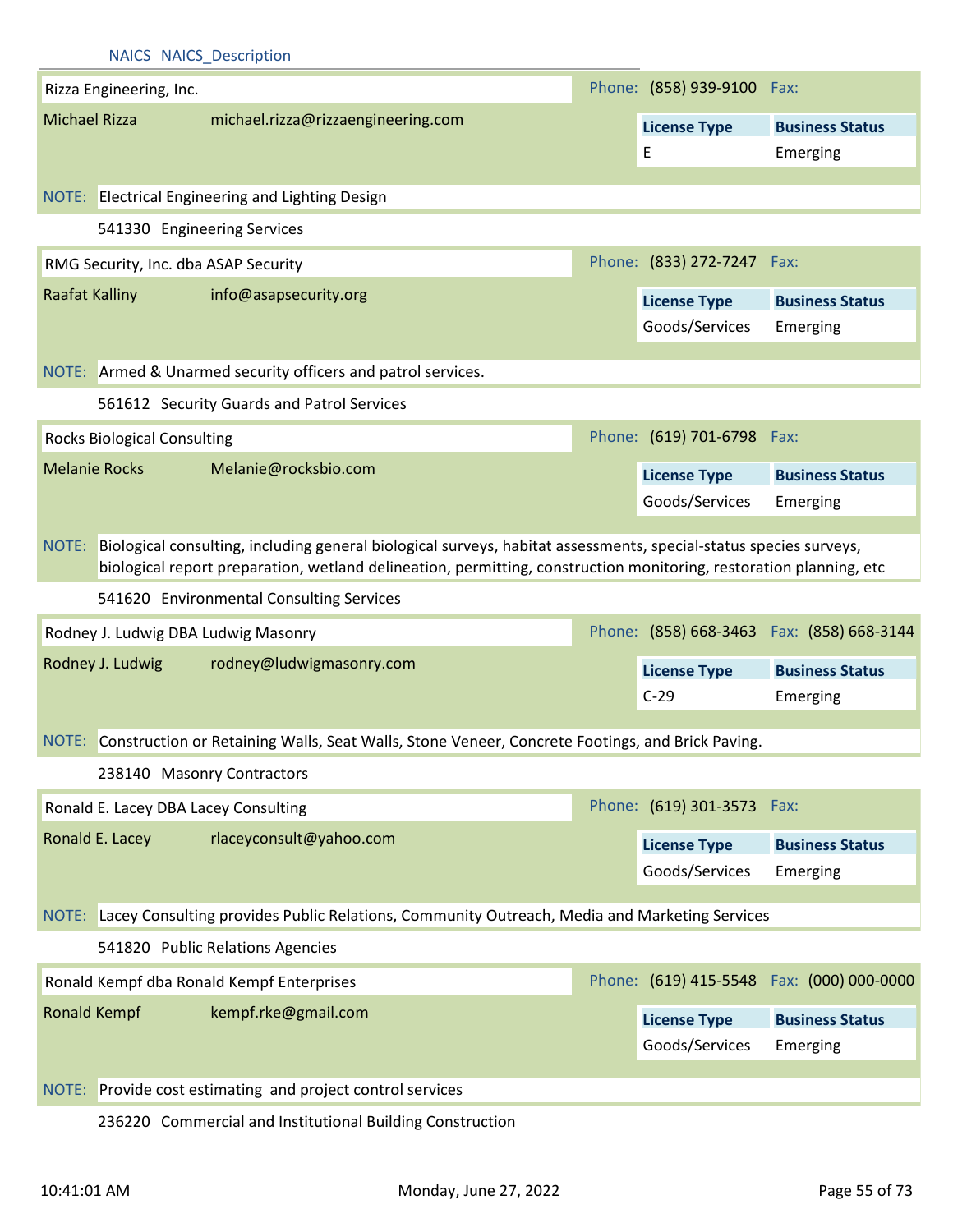|                        | <b>NAICS NAICS Description</b>    |                                                                                                  |                            |                                            |
|------------------------|-----------------------------------|--------------------------------------------------------------------------------------------------|----------------------------|--------------------------------------------|
|                        |                                   | RP General Construction, Inc DBA RP General Construction Engineering                             | Phone: (760) 294-1669 Fax: |                                            |
| <b>Ramiro Ponce</b>    |                                   | rpgeneralconst@yahoo.com                                                                         | <b>License Type</b>        | <b>Business Status</b>                     |
|                        |                                   |                                                                                                  | A                          | Small                                      |
|                        |                                   |                                                                                                  | B                          | Small                                      |
|                        |                                   | NOTE: GRADING, PAVING, NEW ASPHALT AND REPAIRS, SEALCOAT, STRIPING, STAMPED AND REGUALR CONCRETE |                            |                                            |
|                        |                                   | 237310 Highway, Street, and Bridge Construction                                                  |                            |                                            |
|                        | S. Jauregui Trucking              |                                                                                                  | Phone: (619) 990-9106 Fax: |                                            |
|                        |                                   | Sergio Jauregui Carava sergiojauregui77@hotmail.com                                              | <b>License Type</b>        | <b>Business Status</b>                     |
|                        |                                   |                                                                                                  | Goods/Services             | Emerging                                   |
|                        |                                   | NOTE: Dump Trucking; Aggregate Material Hauling                                                  |                            |                                            |
|                        |                                   | 484220 Specialized Freight (except Used Goods) Trucking, Local                                   |                            |                                            |
|                        |                                   |                                                                                                  |                            |                                            |
|                        | Salzano Engineering, Inc.         |                                                                                                  |                            | Phone: (619) 593-9592  Fax: (619) 593-9591 |
| <b>Felicia Salzano</b> |                                   | Salzanoaccounting@hotmail.com                                                                    | <b>License Type</b>        | <b>Business Status</b>                     |
|                        |                                   |                                                                                                  | A                          | Small                                      |
|                        |                                   |                                                                                                  | $C-16$                     | Small                                      |
|                        |                                   |                                                                                                  | $C-36$                     | Small                                      |
|                        |                                   |                                                                                                  | <b>HAZ</b>                 | Small                                      |
|                        |                                   | NOTE: Install underground sewer, water, storm drains                                             |                            |                                            |
|                        |                                   | 237990 Other Heavy and Civil Engineering Construction                                            |                            |                                            |
|                        |                                   | 237110 Water and Sewer Line and Related Structures Construction                                  |                            |                                            |
|                        |                                   | 221310 Water Supply and Irrigation Systems                                                       |                            |                                            |
|                        | Sampo Engineering, Inc.           |                                                                                                  |                            | Phone: (760) 436-0660 Fax: (760) 436-0659  |
| <b>Vincent Sampo</b>   |                                   | vince@sampoengineering.com                                                                       | <b>License Type</b>        | <b>Business Status</b>                     |
|                        |                                   |                                                                                                  | $CSD-12$                   | Emerging                                   |
|                        |                                   |                                                                                                  | LS                         | Emerging                                   |
|                        |                                   | NOTE: Civil engineering, surveying, mapping and planning.                                        |                            |                                            |
|                        | 541330 Engineering Services       |                                                                                                  |                            |                                            |
|                        |                                   | 541370 Surveying and Mapping (except Geophysical) Services                                       |                            |                                            |
|                        | San Diego Native Landscapes, Inc. |                                                                                                  | Phone: (619) 857-4777 Fax: |                                            |
| <b>Jose Santana</b>    |                                   | sdnativelandscape@gmail.com                                                                      | <b>License Type</b>        | <b>Business Status</b>                     |
|                        |                                   |                                                                                                  | $C-27$                     | Emerging                                   |
|                        |                                   |                                                                                                  |                            |                                            |
|                        | NOTE: Landscaping                 |                                                                                                  |                            |                                            |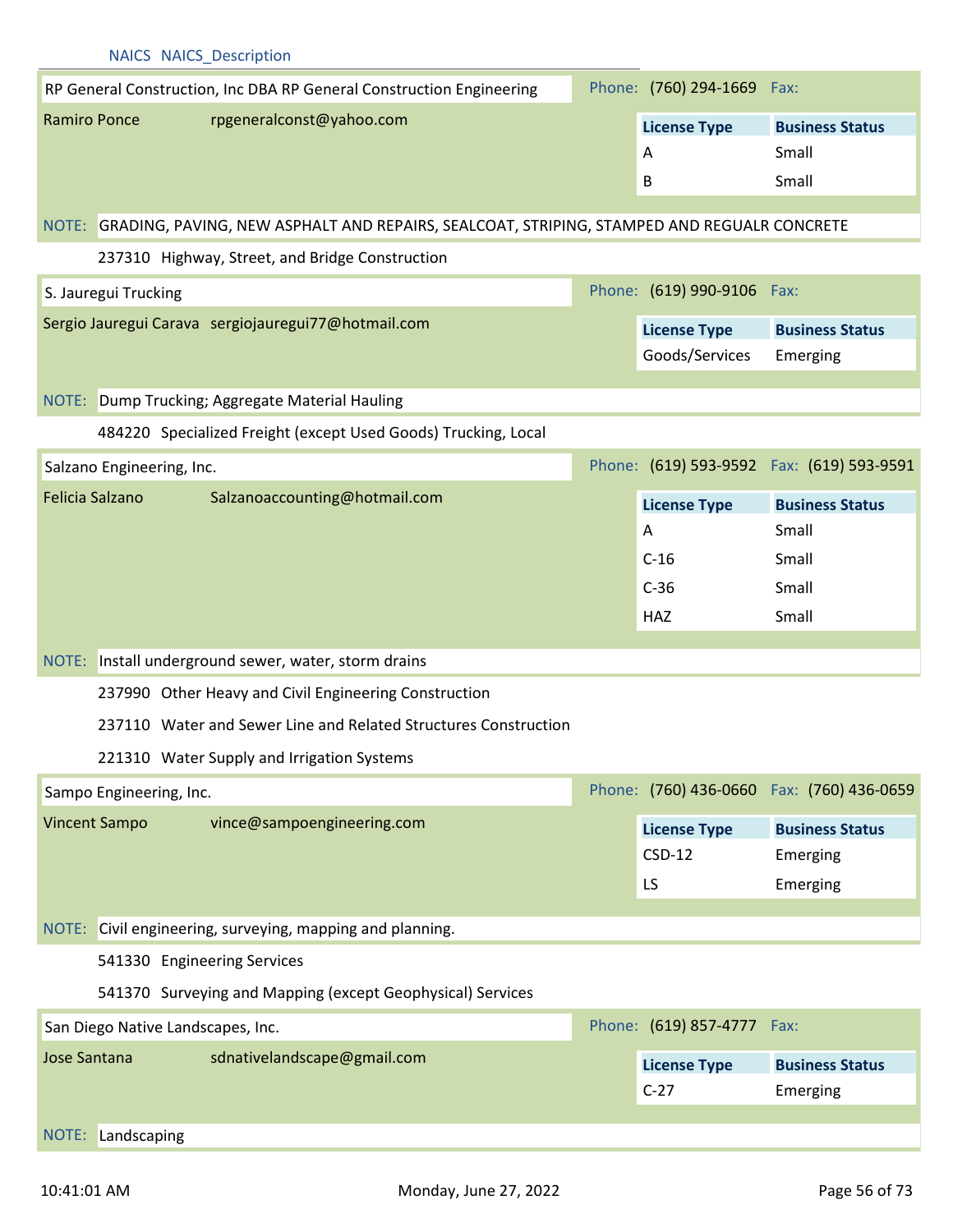| <b>NAICS NAICS_Description</b>                                                                                                          |                            |                                            |
|-----------------------------------------------------------------------------------------------------------------------------------------|----------------------------|--------------------------------------------|
| 561730 Landscaping Services                                                                                                             |                            |                                            |
| San Diego Sheet Metal, Inc                                                                                                              | Phone: (619) 777-8757 Fax: |                                            |
| <b>Boris Uralets</b><br>boris@sandiegosheetmetal.net                                                                                    | <b>License Type</b>        | <b>Business Status</b>                     |
|                                                                                                                                         | $C-43$                     | Emerging                                   |
|                                                                                                                                         |                            |                                            |
| NOTE: Architectural sheet metal fabrication and installation                                                                            |                            |                                            |
| 332322 Sheet Metal Work Manufacturing                                                                                                   |                            |                                            |
| San Dieguito Engineering, Inc.                                                                                                          |                            | Phone: (760) 753-5525  Fax: (760) 943-8236 |
| Annie Aguilar<br>Aaguilar@sdeinc.com                                                                                                    | <b>License Type</b>        | <b>Business Status</b>                     |
|                                                                                                                                         | $CSD-12$                   | Small                                      |
| NOTE: Civil Engineering, Stormwater Preparation, Surveying, Mapping, Land Planning, Subsurface Utility Engineering                      |                            |                                            |
| 541330 Engineering Services                                                                                                             |                            |                                            |
|                                                                                                                                         |                            |                                            |
| 541370 Surveying and Mapping (except Geophysical) Services                                                                              |                            |                                            |
| Sattler Solar, Inc.                                                                                                                     | Phone: (619) 880-0445 Fax: |                                            |
| erik@sattlersolar.com<br><b>Erik Sattler</b>                                                                                            | <b>License Type</b>        | <b>Business Status</b>                     |
|                                                                                                                                         | A                          | Emerging                                   |
|                                                                                                                                         | $C-10$                     | Emerging                                   |
| NOTE: Electrical Contractor Services specializing in Solar Photovoltaic System Installation and Maintenance                             |                            |                                            |
| 238210 Electrical Contractors                                                                                                           |                            |                                            |
| Saturn Electric, Inc.                                                                                                                   |                            | Phone: (858) 271-4100 Fax: (858) 271-0230  |
|                                                                                                                                         |                            |                                            |
| Timothy A. Dudek<br>tim@saturnelectric.com                                                                                              |                            | License Type Business Status               |
|                                                                                                                                         | A                          | Emerging                                   |
|                                                                                                                                         | B                          | Emerging                                   |
|                                                                                                                                         | $C-10$                     | Emerging                                   |
| Construction, Full service electrical contractor specializing in commercial/industrial work, lighting, and distribution<br>NOTE:<br>T&M |                            |                                            |
| 238210 Electrical Contractors                                                                                                           |                            |                                            |
| Schmidt Design Group, Inc.                                                                                                              |                            | Phone: (619) 236-1462  Fax: (619) 236-8792 |
| <b>Glen Schmidt</b><br>info@schmidtdesign.com                                                                                           | <b>License Type</b>        | <b>Business Status</b>                     |
|                                                                                                                                         | LA                         | Small                                      |
| Landscape architecture, design and planning services<br>NOTE:                                                                           |                            |                                            |
|                                                                                                                                         |                            |                                            |

541320 Landscape Architectural Services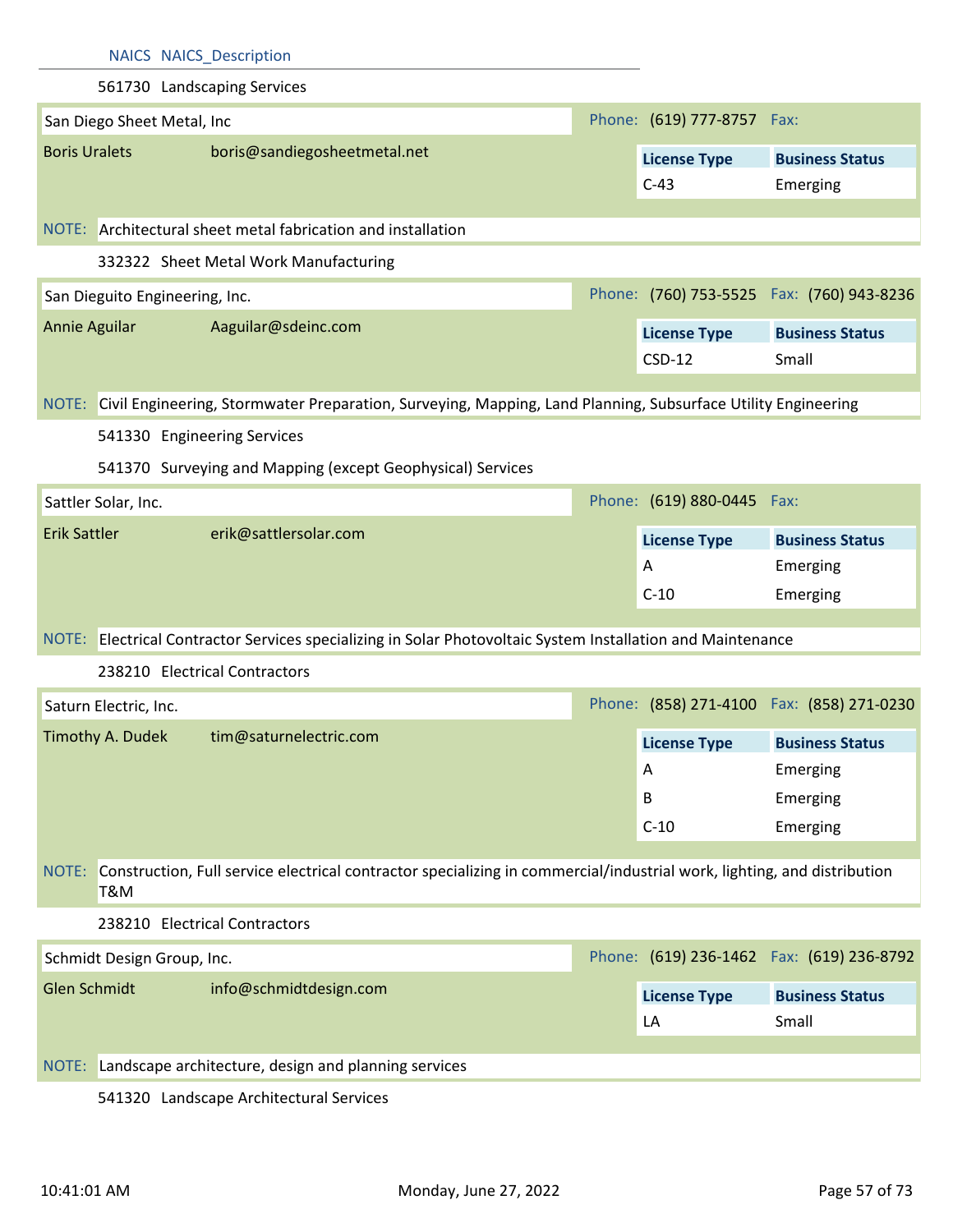|                       | <b>NAICS NAICS Description</b>              |                                                                                                                                                                                                                                                                                    |  |                               |                                            |  |  |  |
|-----------------------|---------------------------------------------|------------------------------------------------------------------------------------------------------------------------------------------------------------------------------------------------------------------------------------------------------------------------------------|--|-------------------------------|--------------------------------------------|--|--|--|
|                       | SchneiderCM, Inc.                           |                                                                                                                                                                                                                                                                                    |  |                               | Phone: (619) 905-5522  Fax: (888) 638-1504 |  |  |  |
| <b>Carl Schneider</b> |                                             | carl.schneider@schneidercm.net                                                                                                                                                                                                                                                     |  | <b>License Type</b>           | <b>Business Status</b>                     |  |  |  |
|                       |                                             |                                                                                                                                                                                                                                                                                    |  | Goods/Services                | Small                                      |  |  |  |
|                       |                                             |                                                                                                                                                                                                                                                                                    |  |                               |                                            |  |  |  |
|                       |                                             | NOTE: Construction management, project management, estimating, scheduling, document control, project support, plan<br>review, construction administration                                                                                                                          |  |                               |                                            |  |  |  |
|                       | Services                                    | 541611 Administrative Management and General Management Consulting                                                                                                                                                                                                                 |  |                               |                                            |  |  |  |
|                       | 541618 Other Management Consulting Services |                                                                                                                                                                                                                                                                                    |  |                               |                                            |  |  |  |
|                       | Scott Michael, Inc.                         |                                                                                                                                                                                                                                                                                    |  |                               | Phone: (760) 744-2807 Fax: (760) 744-2837  |  |  |  |
|                       | Scott Zytkewicz                             | scottmichaelinc@sbcglobal.net                                                                                                                                                                                                                                                      |  | <b>License Type</b>           | <b>Business Status</b>                     |  |  |  |
|                       |                                             |                                                                                                                                                                                                                                                                                    |  | A                             | Emerging                                   |  |  |  |
|                       |                                             |                                                                                                                                                                                                                                                                                    |  | $C-36$                        | Emerging                                   |  |  |  |
|                       |                                             | <b>NOTE:</b> Plumbing and Engineering Construction                                                                                                                                                                                                                                 |  |                               |                                            |  |  |  |
|                       |                                             | 238220 Plumbing, Heating, and Air-Conditioning Contractors                                                                                                                                                                                                                         |  |                               |                                            |  |  |  |
|                       | <b>Scout Environmental</b>                  |                                                                                                                                                                                                                                                                                    |  | Phone: (760) 239-9611 Fax:    |                                            |  |  |  |
| <b>Ryan Pingree</b>   |                                             | ryan.pingree@scoutenv.com                                                                                                                                                                                                                                                          |  |                               |                                            |  |  |  |
|                       |                                             |                                                                                                                                                                                                                                                                                    |  | <b>License Type</b>           | <b>Business Status</b>                     |  |  |  |
|                       |                                             |                                                                                                                                                                                                                                                                                    |  | Goods/Services                | Emerging                                   |  |  |  |
|                       |                                             | NOTE: Environmental consulting services to include: National Environmental Policy Act (NEPA) compliance, California<br>Environmental Quality Act compliance, Environmental Compliance Assessments, Environmental Engineering,<br><b>Environmental Condition of Property Assess</b> |  |                               |                                            |  |  |  |
|                       |                                             | 541620 Environmental Consulting Services                                                                                                                                                                                                                                           |  |                               |                                            |  |  |  |
|                       | SD Drilling, Inc.                           |                                                                                                                                                                                                                                                                                    |  |                               | Phone: (760) 789-4935  Fax: (760) 788-9328 |  |  |  |
|                       | Ruben Ledezma                               | ledezmaria@hotmail.com                                                                                                                                                                                                                                                             |  | <b>License Type</b>           | <b>Business Status</b>                     |  |  |  |
|                       |                                             |                                                                                                                                                                                                                                                                                    |  | $C-42$                        | Emerging                                   |  |  |  |
|                       |                                             |                                                                                                                                                                                                                                                                                    |  | $C-57$                        | Emerging                                   |  |  |  |
|                       |                                             |                                                                                                                                                                                                                                                                                    |  | $D-09$                        | Emerging                                   |  |  |  |
|                       |                                             |                                                                                                                                                                                                                                                                                    |  | $C-61$                        | Emerging                                   |  |  |  |
|                       |                                             | NOTE: Large diameter bucket auger drilling                                                                                                                                                                                                                                         |  |                               |                                            |  |  |  |
|                       |                                             | 213111 Drilling Oil and Gas Wells                                                                                                                                                                                                                                                  |  |                               |                                            |  |  |  |
|                       | Siege Electric, Inc.                        |                                                                                                                                                                                                                                                                                    |  | Phone: (619) 631-7471 Fax:    |                                            |  |  |  |
|                       | Joshua Middleton                            | info@siege-electric.com                                                                                                                                                                                                                                                            |  |                               | <b>Business Status</b>                     |  |  |  |
|                       |                                             |                                                                                                                                                                                                                                                                                    |  | <b>License Type</b><br>$C-10$ | Emerging                                   |  |  |  |
|                       |                                             |                                                                                                                                                                                                                                                                                    |  |                               |                                            |  |  |  |
| NOTE:                 | <b>Electrical and Controls</b>              |                                                                                                                                                                                                                                                                                    |  |                               |                                            |  |  |  |
|                       |                                             | 238210 Electrical Contractors                                                                                                                                                                                                                                                      |  |                               |                                            |  |  |  |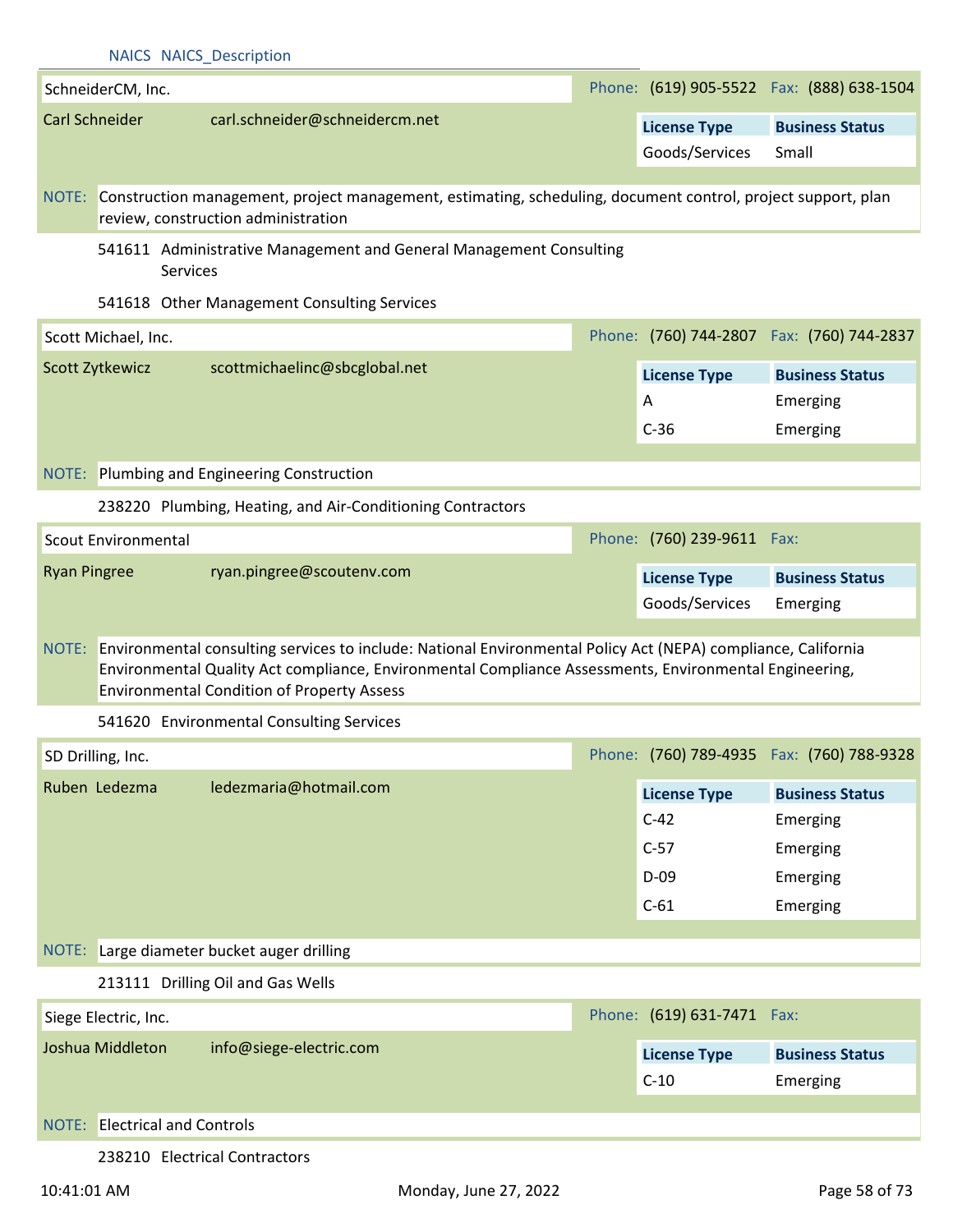|              |                             | <b>NAICS NAICS Description</b>                                                                                                                                          |                            |                                            |
|--------------|-----------------------------|-------------------------------------------------------------------------------------------------------------------------------------------------------------------------|----------------------------|--------------------------------------------|
|              | Six Maritime, Inc.          |                                                                                                                                                                         | Phone: (619) 550-1534 Fax: |                                            |
| Joseph Allen |                             | joseph@sixmaritime.com                                                                                                                                                  | <b>License Type</b>        | <b>Business Status</b>                     |
|              |                             |                                                                                                                                                                         | Goods/Services             | Emerging                                   |
|              |                             |                                                                                                                                                                         |                            |                                            |
|              |                             | NOTE: Security Services, training and consultation for land and water based environments/sites.                                                                         |                            |                                            |
|              |                             | 561612 Security Guards and Patrol Services                                                                                                                              |                            |                                            |
| SJ Electric  |                             |                                                                                                                                                                         | Phone: (619) 328-1305 Fax: |                                            |
|              | Samuel Judd III             | sjelectric@cox.net                                                                                                                                                      | <b>License Type</b>        | <b>Business Status</b>                     |
|              |                             |                                                                                                                                                                         | $C-10$                     | Emerging                                   |
|              |                             | NOTE: Electrical contractor who does residential and commercial                                                                                                         |                            |                                            |
|              |                             | 238210 Electrical Contractors                                                                                                                                           |                            |                                            |
|              |                             |                                                                                                                                                                         |                            |                                            |
|              | Snyder Geologic, Inc        |                                                                                                                                                                         | Phone: (858) 412-9848 Fax: |                                            |
|              | <b>William Scott Snyder</b> | scott@snydergeologic.com                                                                                                                                                | <b>License Type</b>        | <b>Business Status</b>                     |
|              |                             |                                                                                                                                                                         | <b>GEO</b>                 | Small                                      |
|              |                             |                                                                                                                                                                         | $CSD-22$                   | Small                                      |
|              |                             | NOTE: We provide environmental, groundwater, and stormwater consulting services                                                                                         |                            |                                            |
|              |                             |                                                                                                                                                                         |                            |                                            |
|              | 541330 Engineering Services |                                                                                                                                                                         |                            |                                            |
|              |                             | 541690 Other Scientific and Technical Consulting Services                                                                                                               |                            |                                            |
|              |                             |                                                                                                                                                                         |                            |                                            |
|              | <b>Soclaris Contracting</b> |                                                                                                                                                                         |                            | Phone: (619) 465-3438  Fax: (619) 374-7138 |
|              | <b>Sonny Rosenal</b>        | Soclaris@sbcglobal.net                                                                                                                                                  | <b>License Type</b>        | <b>Business Status</b>                     |
|              |                             |                                                                                                                                                                         | A                          | Small                                      |
|              |                             |                                                                                                                                                                         | HAZ                        | Small                                      |
|              |                             |                                                                                                                                                                         |                            |                                            |
| NOTE:        |                             | UST/AST removals, installs and repairs. Air/soil monitoring, soil remediation, hazardous & non-hazardous waste<br>disposal; BROKER CREDIT ONLY FOR HAZARDOUS WASTE BINS |                            |                                            |
|              |                             | 562910 Remediation Services                                                                                                                                             |                            |                                            |
|              | Solid Structures, Inc       |                                                                                                                                                                         |                            | Phone: (619) 464-5210 Fax: (619) 464-5212  |
|              | Jeffrey F. Hicks            | rocio@solidstructuresinc.com                                                                                                                                            | <b>License Type</b>        | <b>Business Status</b>                     |
|              |                             |                                                                                                                                                                         | A                          | Emerging                                   |
|              |                             |                                                                                                                                                                         |                            |                                            |
|              | vaults, sewer vaults.       | NOTE: Reinforce concrete structures such as minor drainage structures, box culverts, retaining walls, small bridges, water                                              |                            |                                            |

237110 Water and Sewer Line and Related Structures Construction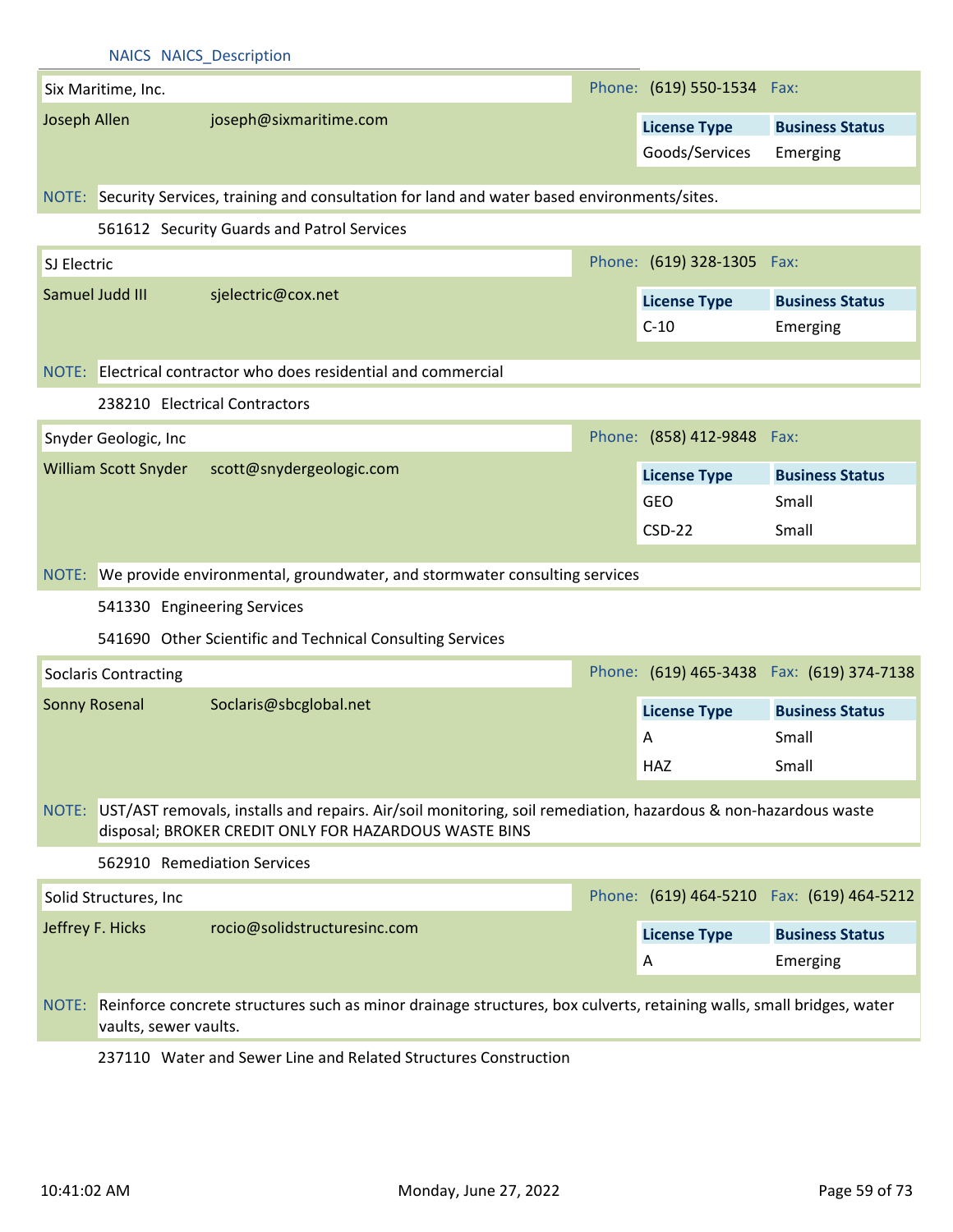|                    |                                  | <b>NAICS NAICS Description</b>              |                                                                                                                                                                                                                                                                           |  |                            |                                            |
|--------------------|----------------------------------|---------------------------------------------|---------------------------------------------------------------------------------------------------------------------------------------------------------------------------------------------------------------------------------------------------------------------------|--|----------------------------|--------------------------------------------|
|                    | Southland Surveying, Inc.        |                                             |                                                                                                                                                                                                                                                                           |  |                            | Phone: (858) 792-5550 Fax: (858) 792-5576  |
| <b>Scott Fitch</b> |                                  |                                             | company@southlandsurveying.com                                                                                                                                                                                                                                            |  | <b>License Type</b>        | <b>Business Status</b>                     |
|                    |                                  |                                             |                                                                                                                                                                                                                                                                           |  | LS.                        | Small                                      |
|                    |                                  |                                             | NOTE: Land surveying, construction staking, topographic and aerial mapping                                                                                                                                                                                                |  |                            |                                            |
|                    |                                  |                                             |                                                                                                                                                                                                                                                                           |  |                            |                                            |
|                    |                                  |                                             | 541370 Surveying and Mapping (except Geophysical) Services                                                                                                                                                                                                                |  |                            |                                            |
|                    | Southwest Entrances, Inc         |                                             |                                                                                                                                                                                                                                                                           |  | Phone: (888) 793-6879 Fax: |                                            |
| Linda Fritz        |                                  | linda@southwestentrances.com                |                                                                                                                                                                                                                                                                           |  | <b>License Type</b>        | <b>Business Status</b>                     |
|                    |                                  |                                             |                                                                                                                                                                                                                                                                           |  | $D-28$                     | Emerging                                   |
| NOTE:              |                                  |                                             | Commercial Automatic & Manual Pedestrian Doors & Hardware                                                                                                                                                                                                                 |  |                            |                                            |
|                    |                                  | 238290 Other Building Equipment Contractors |                                                                                                                                                                                                                                                                           |  |                            |                                            |
|                    | Southwest Hydro Analytics, Inc   |                                             |                                                                                                                                                                                                                                                                           |  | Phone: (619) 606-7176 Fax: |                                            |
|                    | <b>Emmanuel Padilla</b>          | epadilla@shydro.com                         |                                                                                                                                                                                                                                                                           |  |                            |                                            |
|                    |                                  |                                             |                                                                                                                                                                                                                                                                           |  | <b>License Type</b>        | <b>Business Status</b>                     |
|                    |                                  |                                             |                                                                                                                                                                                                                                                                           |  | Goods/Services             | Emerging                                   |
|                    |                                  |                                             | NOTE: Water Resources Consulting Including Stormwater Management and Scientific Services                                                                                                                                                                                  |  |                            |                                            |
|                    |                                  |                                             | 541690 Other Scientific and Technical Consulting Services                                                                                                                                                                                                                 |  |                            |                                            |
|                    | Southwest Traffic Signal Service |                                             |                                                                                                                                                                                                                                                                           |  |                            | Phone: (619) 442-3343  Fax: (619) 442-4708 |
|                    | Vernon B. Cress                  | dlebeau@southwestsignal.com                 |                                                                                                                                                                                                                                                                           |  | <b>License Type</b>        | <b>Business Status</b>                     |
|                    |                                  |                                             |                                                                                                                                                                                                                                                                           |  | A                          | Small                                      |
|                    |                                  |                                             |                                                                                                                                                                                                                                                                           |  | B                          | Small                                      |
|                    |                                  |                                             |                                                                                                                                                                                                                                                                           |  | $C-10$                     | Small                                      |
|                    |                                  |                                             | NOTE: Installation and maintenance of traffic signals and street lights                                                                                                                                                                                                   |  |                            |                                            |
|                    |                                  | 238210 Electrical Contractors               |                                                                                                                                                                                                                                                                           |  |                            |                                            |
|                    |                                  |                                             |                                                                                                                                                                                                                                                                           |  |                            |                                            |
|                    |                                  | SPECS Civil Solutions, Inc DBA SPECS        |                                                                                                                                                                                                                                                                           |  |                            | Phone: (858) 790-1445  Fax: (858) 724-1198 |
|                    | Amanda Ernst                     | aernst@specscivilsolutions.com              |                                                                                                                                                                                                                                                                           |  | <b>License Type</b>        | <b>Business Status</b>                     |
|                    |                                  |                                             |                                                                                                                                                                                                                                                                           |  | Goods/Services             | Emerging                                   |
|                    |                                  |                                             | NOTE: Structural design of bridges, large culverts, tunnels and retaining walls.<br>BROKER CREDIT ONLY for SUPPLIES: SPECS also supplies prefabricated bridge components, such as precast concrete<br>three-sided arch structures, prefabricated steel truss bridges, cor |  |                            |                                            |
|                    |                                  |                                             | 423510 Metal Service Centers and Other Metal Merchant Wholesalers                                                                                                                                                                                                         |  |                            |                                            |
|                    |                                  |                                             | 423990 Other Miscellaneous Durable Goods Merchant Wholesalers                                                                                                                                                                                                             |  |                            |                                            |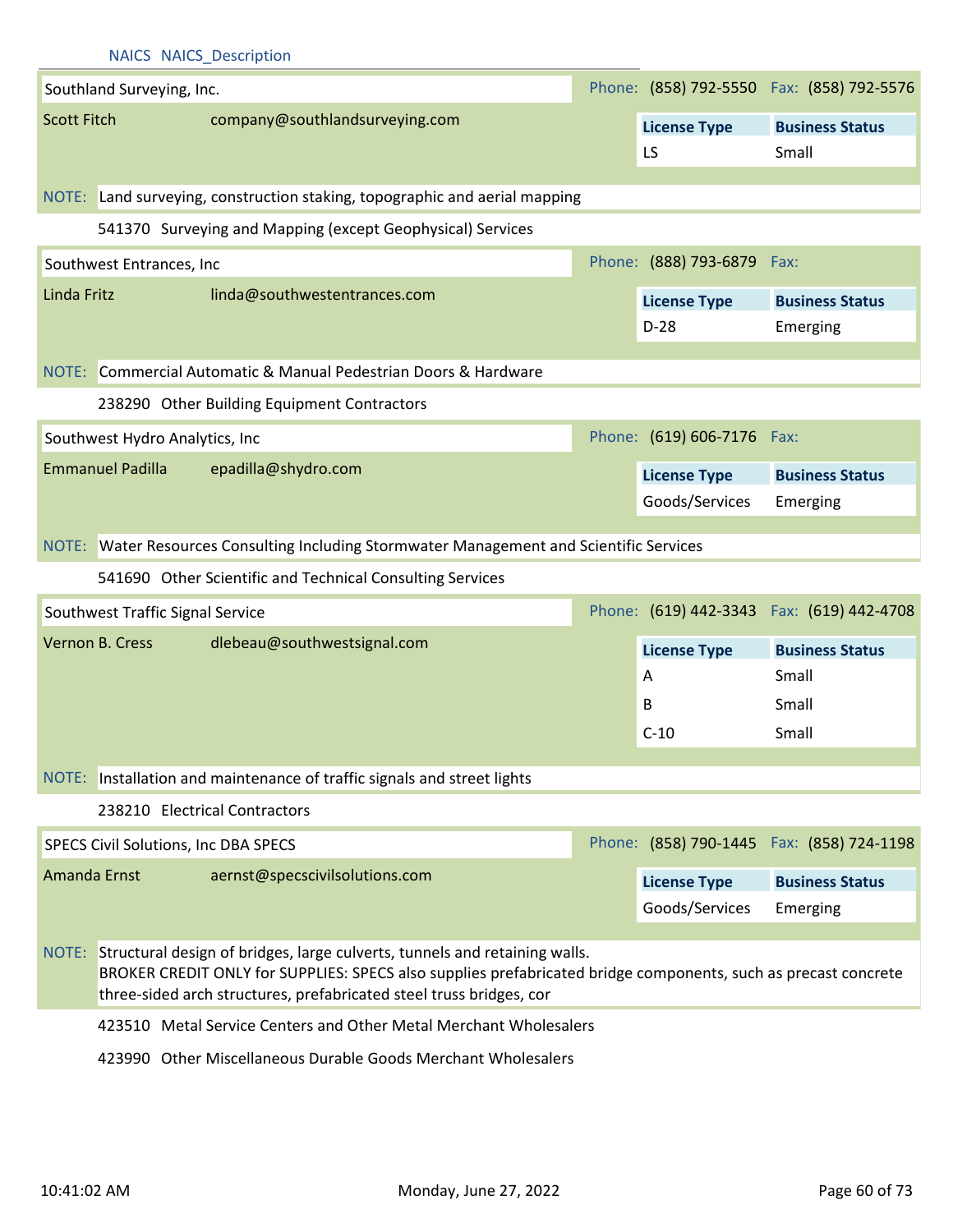|                     | <b>NAICS NAICS Description</b>             |                                                                                                                                                                                                                                       |                            |                                            |
|---------------------|--------------------------------------------|---------------------------------------------------------------------------------------------------------------------------------------------------------------------------------------------------------------------------------------|----------------------------|--------------------------------------------|
|                     | <b>Spindrift Archaeological Consulting</b> |                                                                                                                                                                                                                                       | Phone: (858) 333-7202 Fax: |                                            |
|                     |                                            | Arleen Garcia-Herbst arleen@spindriftarchaeology.com                                                                                                                                                                                  | <b>License Type</b>        | <b>Business Status</b>                     |
|                     |                                            |                                                                                                                                                                                                                                       | Goods/Services             | Emerging                                   |
|                     |                                            |                                                                                                                                                                                                                                       |                            |                                            |
|                     |                                            | NOTE: Cultural Resources Compliance and Mitigation Monitoring                                                                                                                                                                         |                            |                                            |
|                     |                                            | 541620 Environmental Consulting Services                                                                                                                                                                                              |                            |                                            |
|                     | Spurlock Landscape Architects              |                                                                                                                                                                                                                                       |                            | Phone: (619) 681-0090  Fax: (619) 681-0096 |
| Leigh Kyle          |                                            | DSather@spurlock-land.com                                                                                                                                                                                                             | <b>License Type</b>        | <b>Business Status</b>                     |
|                     |                                            |                                                                                                                                                                                                                                       | LA                         | Small                                      |
|                     |                                            |                                                                                                                                                                                                                                       | LA                         | Small                                      |
|                     |                                            |                                                                                                                                                                                                                                       | LA                         | Small                                      |
|                     |                                            | NOTE: Landscape architecture, urban design and planning                                                                                                                                                                               |                            |                                            |
|                     |                                            | 541320 Landscape Architectural Services                                                                                                                                                                                               |                            |                                            |
|                     | STC Traffic, Inc.                          |                                                                                                                                                                                                                                       |                            | Phone: (760) 585-4212  Fax: (619) 342-8043 |
| <b>Jason Stack</b>  |                                            | marketing@stacktraffic.com                                                                                                                                                                                                            | <b>License Type</b>        | <b>Business Status</b>                     |
|                     |                                            |                                                                                                                                                                                                                                       | Τ                          | Small                                      |
|                     |                                            | NOTE: Traffic Engineering, Intelligent Transportation Systems, Rail Grade Crossings, Construction Management, Traffic Signal<br>Design, Signing and Striping, Traffic Control, Communication Systems and Networks, Traffic Operations |                            |                                            |
|                     | 541330 Engineering Services                |                                                                                                                                                                                                                                       |                            |                                            |
|                     |                                            | Stephen Mayman DBA Ergo Architecture, Inc.                                                                                                                                                                                            | Phone: (619) 235-0900 Fax: |                                            |
|                     | Stephen W. Mayman                          | Marketing.Public@ErgoArchitecture.com                                                                                                                                                                                                 | <b>License Type</b>        | <b>Business Status</b>                     |
|                     |                                            |                                                                                                                                                                                                                                       | <b>ARC</b>                 | Emerging                                   |
|                     | <b>NOTE:</b> Architectural Services        |                                                                                                                                                                                                                                       |                            |                                            |
|                     |                                            | 541310 Architectural Services                                                                                                                                                                                                         |                            |                                            |
|                     | Stevens Cresto Engineering, Inc.           |                                                                                                                                                                                                                                       |                            | Phone: (858) 694-5660 Fax: (858) 694-5661  |
| <b>Mark Stevens</b> |                                            | Ilk@scengr.com                                                                                                                                                                                                                        | <b>License Type</b>        | <b>Business Status</b>                     |
|                     |                                            |                                                                                                                                                                                                                                       | $CSD-12$                   | Small                                      |
|                     |                                            |                                                                                                                                                                                                                                       | $CSD-12$                   | Small                                      |
|                     |                                            |                                                                                                                                                                                                                                       | LS                         | Small                                      |
|                     |                                            |                                                                                                                                                                                                                                       |                            |                                            |
| NOTE:               |                                            | Civil Engineering, Land Planning, Land Surveying                                                                                                                                                                                      |                            |                                            |
|                     | 541330 Engineering Services                |                                                                                                                                                                                                                                       |                            |                                            |
|                     |                                            | 541370 Surveying and Mapping (except Geophysical) Services                                                                                                                                                                            |                            |                                            |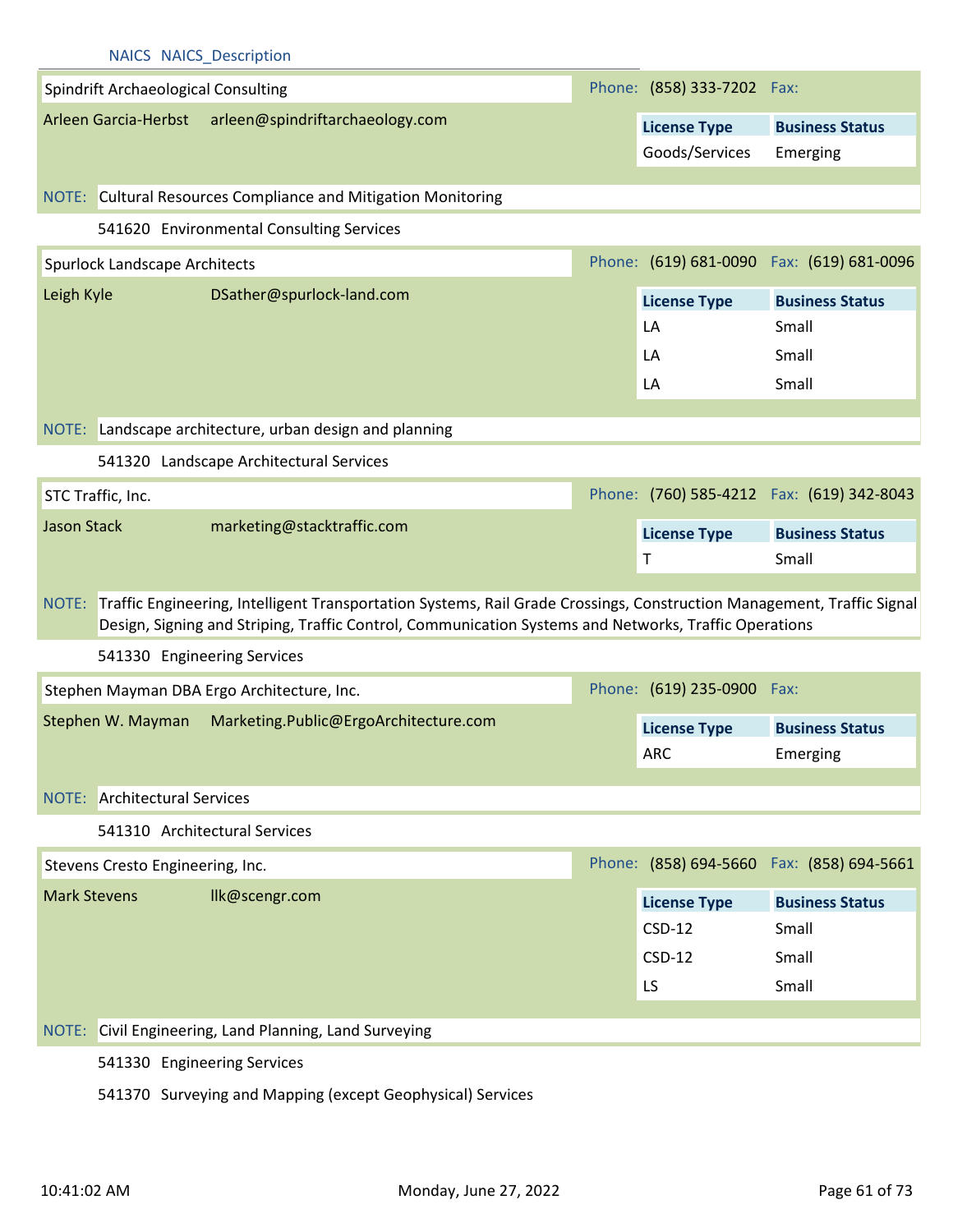|       | Stewart Surety & Insurance Services, Inc                                                                                                                                         |                            | Phone: (760) 230-1182  Fax: (760) 230-1992 |
|-------|----------------------------------------------------------------------------------------------------------------------------------------------------------------------------------|----------------------------|--------------------------------------------|
|       | Bartley Brent Stewart bart@stewartsurety.com                                                                                                                                     | <b>License Type</b>        | <b>Business Status</b>                     |
|       |                                                                                                                                                                                  | Goods/Services             | Emerging                                   |
|       |                                                                                                                                                                                  |                            |                                            |
|       | NOTE: Contract Performance & Payment Bonds - Surety Bonds                                                                                                                        |                            |                                            |
|       | 524126 Direct Property and Casualty Insurance Carriers                                                                                                                           |                            |                                            |
|       | Stormie Petoscia DBA SR Consulting                                                                                                                                               |                            | Phone: (858) 837-0353  Fax: (858) 538-0625 |
|       | stormierp@gmail.com<br>Stormie Petoscia                                                                                                                                          | <b>License Type</b>        | <b>Business Status</b>                     |
|       |                                                                                                                                                                                  | Goods/Services             | Emerging                                   |
|       | NOTE: Document management, technical editing, accounting support                                                                                                                 |                            |                                            |
|       | 541410 Interior Design Services                                                                                                                                                  |                            |                                            |
|       |                                                                                                                                                                                  |                            |                                            |
|       | 561110 Office Administrative Services                                                                                                                                            |                            |                                            |
|       | 541219 Other Accounting Services                                                                                                                                                 |                            |                                            |
|       | Studio Varone Architecture, Inc.                                                                                                                                                 | Phone: (619) 821-8201 Fax: |                                            |
|       | sasha@studiovarone.com<br><b>Christopher Varone</b>                                                                                                                              | <b>License Type</b>        | <b>Business Status</b>                     |
|       |                                                                                                                                                                                  | <b>ARC</b>                 | Emerging                                   |
|       |                                                                                                                                                                                  | <b>ARC</b>                 | Emerging                                   |
| NOTE: | STUDIO VARONE ARCHITECTURE, Inc. is a full service architectural firm located in San Diego, California. We provide<br>architecture, interior design, and site planning services. |                            |                                            |
|       | 541310 Architectural Services                                                                                                                                                    |                            |                                            |
|       | Studio West Landscape Architecture & Planning                                                                                                                                    | Phone: (858) 598-5085 Fax: |                                            |
|       | Michelle Marie Landis mlandis@studiowest-land.com                                                                                                                                | <b>License Type</b>        | <b>Business Status</b>                     |
|       |                                                                                                                                                                                  | LA                         | Emerging                                   |
|       |                                                                                                                                                                                  |                            |                                            |
| NOTE: | Landscape Architecture and Planing . Environmental and Ecological services. Educational training consultant                                                                      |                            |                                            |
|       | 541320 Landscape Architectural Services                                                                                                                                          |                            |                                            |
|       | SubSurface Surveys & Associates, Inc.                                                                                                                                            | Phone: (760) 476-0492 Fax: |                                            |
|       | gherman@subsurfacesurveys.com<br>George Harmon                                                                                                                                   | <b>License Type</b>        | <b>Business Status</b>                     |
|       |                                                                                                                                                                                  | $CSD-21$                   | Emerging                                   |
|       |                                                                                                                                                                                  |                            |                                            |
|       | NOTE: SubSurface Surveys provides near-surface geophysical and utility locating services                                                                                         |                            |                                            |
|       | 561990 All Other Support Services                                                                                                                                                |                            |                                            |

541360 Geophysical Surveying and Mapping Services

NAICS NAICS\_Description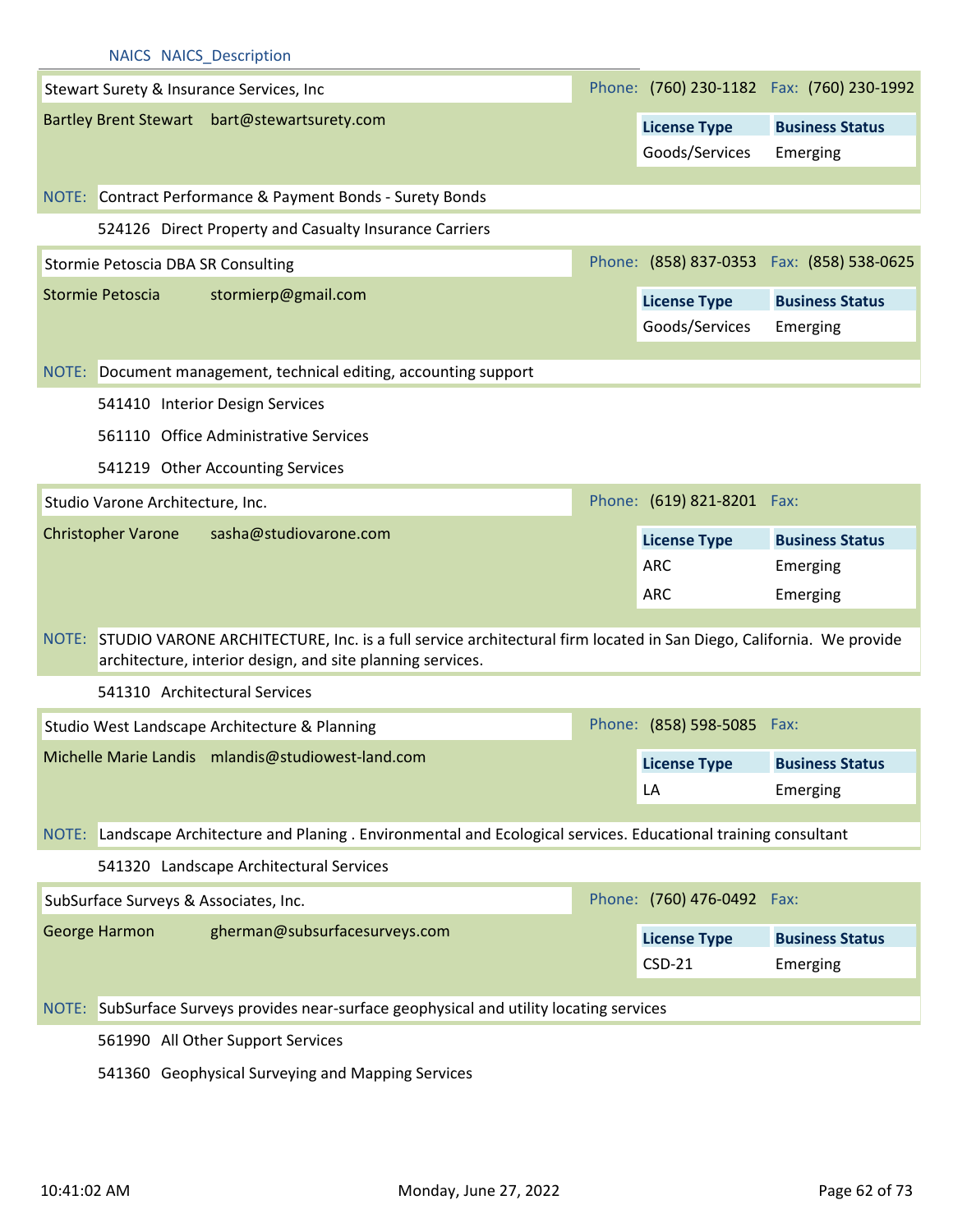|                       |                             | <b>NAICS NAICS Description</b>                                                                                                                                                                                                                                              |                                       |                                            |
|-----------------------|-----------------------------|-----------------------------------------------------------------------------------------------------------------------------------------------------------------------------------------------------------------------------------------------------------------------------|---------------------------------------|--------------------------------------------|
|                       |                             | Susanne Ambler DBA RAT Sand and Materials                                                                                                                                                                                                                                   | Phone: (858) 483-4426 Fax:            |                                            |
|                       | <b>Susanne Ambler</b>       | ratsand@gmail.com                                                                                                                                                                                                                                                           | <b>License Type</b>                   | <b>Business Status</b>                     |
|                       |                             |                                                                                                                                                                                                                                                                             | Goods/Services                        | Small                                      |
|                       |                             |                                                                                                                                                                                                                                                                             |                                       |                                            |
|                       |                             | NOTE: Trucking: Aggregates, Dirt, Demo, Equipment transport                                                                                                                                                                                                                 |                                       |                                            |
|                       |                             | 484110 General Freight Trucking, Local                                                                                                                                                                                                                                      |                                       |                                            |
|                       | Sutherlin Contracting, Inc. |                                                                                                                                                                                                                                                                             |                                       | Phone: (619) 588-8895  Fax: (619) 579-1993 |
|                       | Kristi Sutherlin            | KSuthe4187@aol.com                                                                                                                                                                                                                                                          | <b>License Type</b>                   | <b>Business Status</b>                     |
|                       |                             |                                                                                                                                                                                                                                                                             | B                                     | Small                                      |
|                       |                             |                                                                                                                                                                                                                                                                             | $C-10$                                | Small                                      |
|                       |                             | NOTE: Electrical construction-installation of traffic signals and street lighting, video detection, loops and cameras.                                                                                                                                                      |                                       |                                            |
|                       |                             | 238210 Electrical Contractors                                                                                                                                                                                                                                               |                                       |                                            |
|                       |                             | TAG Capital Management, Inc. DBA Gilliland Construction Management                                                                                                                                                                                                          | Phone: (619) 977-8046 Fax:            |                                            |
| <b>Kirt Gilliland</b> |                             | kirt@gillilandcm.com                                                                                                                                                                                                                                                        |                                       |                                            |
|                       |                             |                                                                                                                                                                                                                                                                             | <b>License Type</b><br>Goods/Services | <b>Business Status</b>                     |
|                       |                             |                                                                                                                                                                                                                                                                             |                                       | Emerging                                   |
|                       |                             | NOTE: Owners representative/Construction manager managing the design and construction of projects                                                                                                                                                                           |                                       |                                            |
|                       |                             | 236118 Residential Remodelers                                                                                                                                                                                                                                               |                                       |                                            |
|                       |                             | Takeuchi Commercial Cleaning Services, LLC DBA We Clean San Diego                                                                                                                                                                                                           | Phone: (858) 275-4606 Fax:            |                                            |
|                       | Shizue Teshima              | shizue@wecleansandiego.com                                                                                                                                                                                                                                                  | <b>License Type</b>                   | <b>Business Status</b>                     |
|                       |                             |                                                                                                                                                                                                                                                                             | Goods/Services                        | Small                                      |
|                       |                             | NOTE: Full service janitorial provider and floor restoration specialist for government and commercial entities.                                                                                                                                                             |                                       |                                            |
|                       |                             |                                                                                                                                                                                                                                                                             |                                       |                                            |
|                       |                             | 561720 Janitorial Services                                                                                                                                                                                                                                                  |                                       |                                            |
| Talosys, Inc.         |                             |                                                                                                                                                                                                                                                                             | Phone: (858) 286-7099 Fax:            |                                            |
| <b>Ruby Sarda</b>     |                             | ruby@talosys.io                                                                                                                                                                                                                                                             | <b>License Type</b>                   | <b>Business Status</b>                     |
|                       |                             |                                                                                                                                                                                                                                                                             | No License                            | Emerging                                   |
|                       |                             | NOTE: TALOSYS provides wireless Internet of Things solutions for healthcare, cities, facilities management, industry, and<br>agriculture. The systems are an integration of sensor hardware, embedded software, long-range radio frequency<br>technology, cloud software, a |                                       |                                            |
|                       |                             | 541519 Other Computer Related Services                                                                                                                                                                                                                                      |                                       |                                            |
|                       | Team Phun, LLC              |                                                                                                                                                                                                                                                                             | Phone: (858) 598-5563 Fax:            |                                            |
| <b>Sean Burns</b>     |                             | sean@teamphun.com                                                                                                                                                                                                                                                           | <b>License Type</b>                   | <b>Business Status</b>                     |
|                       |                             |                                                                                                                                                                                                                                                                             | Goods/Services                        | Emerging                                   |
|                       |                             |                                                                                                                                                                                                                                                                             |                                       |                                            |
| NOTE:                 |                             | We are a full service marketing agency combining products and services into wearable, print, and promotional<br>products distributed via digital websites, and fulfilled through our warehouses.                                                                            |                                       |                                            |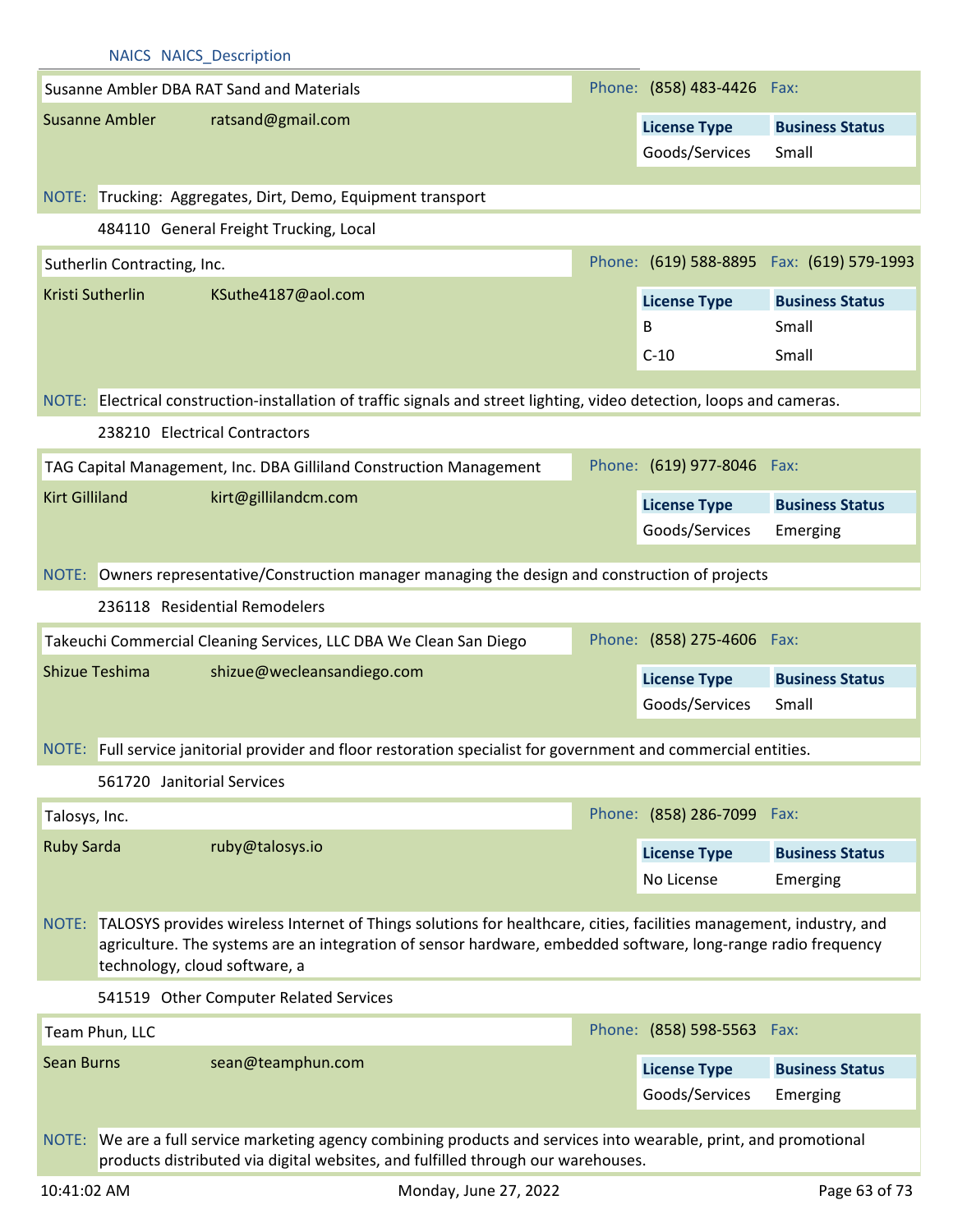| <b>NAICS NAICS Description</b>                                                                                                                                                                                                                                |                            |                                            |
|---------------------------------------------------------------------------------------------------------------------------------------------------------------------------------------------------------------------------------------------------------------|----------------------------|--------------------------------------------|
| 541613 Marketing Consulting Services                                                                                                                                                                                                                          |                            |                                            |
| Terra Group Landscape, LLC                                                                                                                                                                                                                                    | Phone: (619) 708-5971 Fax: |                                            |
| <b>Abner Dominguez</b><br>abner@terragrouplandscape.com                                                                                                                                                                                                       | <b>License Type</b>        | <b>Business Status</b>                     |
|                                                                                                                                                                                                                                                               | $C-27$                     | Emerging                                   |
| NOTE: Landscaping                                                                                                                                                                                                                                             |                            |                                            |
| 561730 Landscaping Services                                                                                                                                                                                                                                   |                            |                                            |
|                                                                                                                                                                                                                                                               |                            | Phone: (619) 488-3000 Fax: (619) 568-3475  |
| Terra West, Inc.<br>Roberto Tessada                                                                                                                                                                                                                           |                            |                                            |
| roberto@terrawestinc.com                                                                                                                                                                                                                                      | <b>License Type</b>        | <b>Business Status</b>                     |
|                                                                                                                                                                                                                                                               | Goods/Services             | Emerging                                   |
| Consulting services for compliance with the Construction General Permit and regional water pollution control<br>NOTE:<br>regulations for construction sites. Services include development of Water Pollution Control Documentation (SWPP,<br>WPCP, SWMP, etc) |                            |                                            |
| 541340 Drafting Services                                                                                                                                                                                                                                      |                            |                                            |
| 541620 Environmental Consulting Services                                                                                                                                                                                                                      |                            |                                            |
| 541380 Testing Laboratories                                                                                                                                                                                                                                   |                            |                                            |
| Terramark Surveying, Inc.                                                                                                                                                                                                                                     | Phone: (619) 719-6835 Fax: |                                            |
| Robert C. Shellman<br>terramark.surveys@gmail.com                                                                                                                                                                                                             | <b>License Type</b><br>LS  | <b>Business Status</b><br>Small            |
| NOTE: Land Surveying and Mapping                                                                                                                                                                                                                              |                            |                                            |
| 541370 Surveying and Mapping (except Geophysical) Services                                                                                                                                                                                                    |                            |                                            |
| Teshima Design Group                                                                                                                                                                                                                                          |                            | Phone: (858) 693-8824  Fax: (858) 693-1182 |
| Ronald S. Teshima<br>Ron@teshimadesign.com                                                                                                                                                                                                                    |                            |                                            |
|                                                                                                                                                                                                                                                               | <b>License Type</b>        | <b>Business Status</b>                     |
|                                                                                                                                                                                                                                                               | LA                         | Emerging                                   |
| NOTE: Landscape Architectural design                                                                                                                                                                                                                          |                            |                                            |
| 541320 Landscape Architectural Services                                                                                                                                                                                                                       |                            |                                            |
| Testing Services & Inspections, Inc.                                                                                                                                                                                                                          |                            | Phone: (619) 234-9904  Fax: (619) 234-4931 |
| Juan R. Diaz<br>tsi92113@yahoo.com                                                                                                                                                                                                                            | <b>License Type</b>        | <b>Business Status</b>                     |
|                                                                                                                                                                                                                                                               | Goods/Services             | Emerging                                   |
| NOTE: Special Inspection Services and Materials Testing                                                                                                                                                                                                       |                            |                                            |
| 541350 Building Inspection Services                                                                                                                                                                                                                           |                            |                                            |
|                                                                                                                                                                                                                                                               |                            |                                            |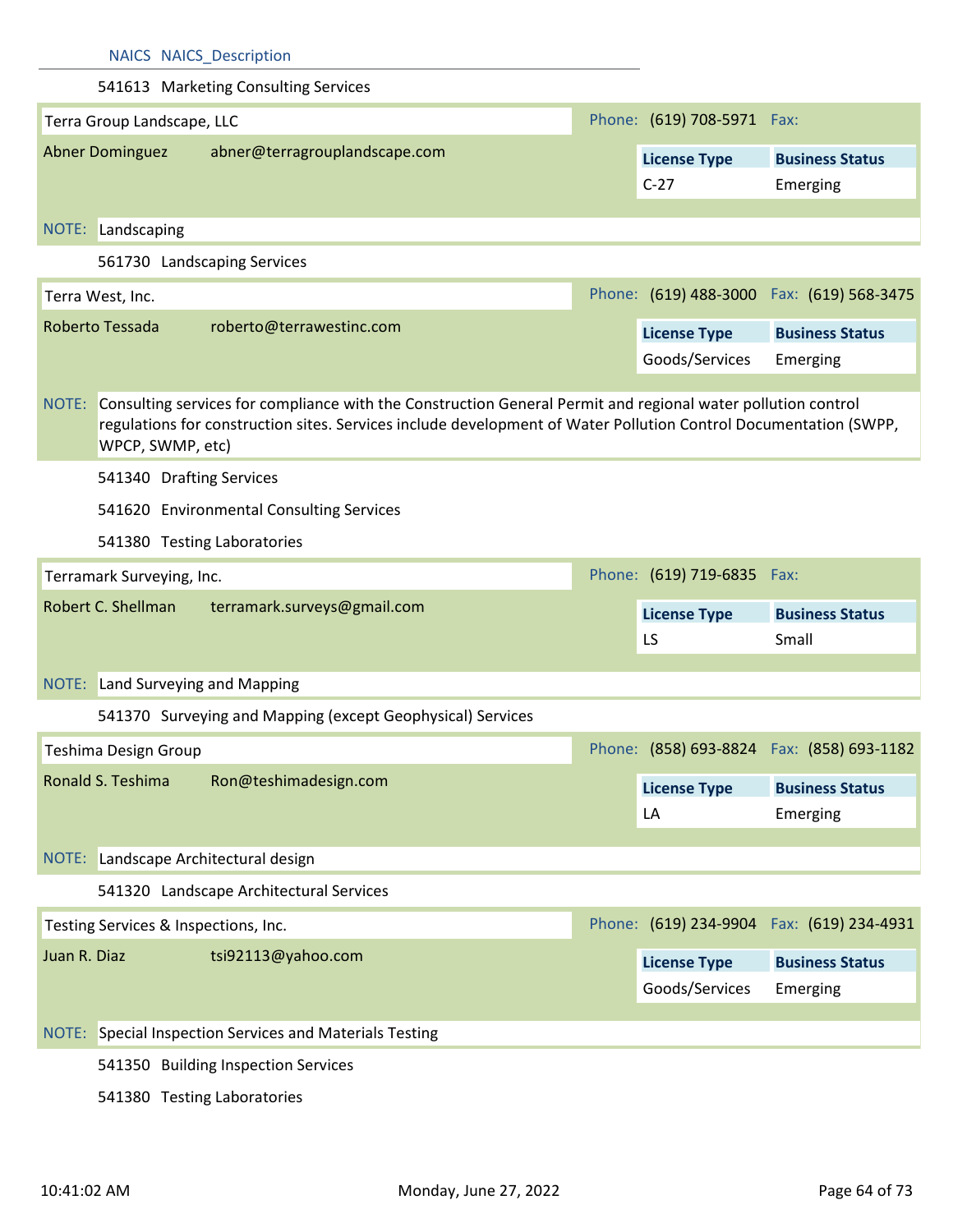|                                     | <b>NAICS NAICS Description</b>                                                                                                                                                                                                                                              |                            |                                            |
|-------------------------------------|-----------------------------------------------------------------------------------------------------------------------------------------------------------------------------------------------------------------------------------------------------------------------------|----------------------------|--------------------------------------------|
| TGR Management Consulting, LLC      |                                                                                                                                                                                                                                                                             | Phone: (858) 224-2574 Fax: |                                            |
| <b>Tiffany Gutraj Rosik</b>         | tiffany@tgrmanagementconsulting.com                                                                                                                                                                                                                                         | <b>License Type</b>        | <b>Business Status</b>                     |
|                                     |                                                                                                                                                                                                                                                                             | Goods/Services             | Emerging                                   |
|                                     |                                                                                                                                                                                                                                                                             |                            |                                            |
|                                     | NOTE: TGR Management Consulting provides strategic planning for technology portfolios as well as project management<br>and systems analysis for the full implementation of business-critical systems. This includes technology consulting for<br>CRM implementation, ERP im |                            |                                            |
|                                     | 541600 Management, Scientific, and Technical Consulting Services                                                                                                                                                                                                            |                            |                                            |
| The Bodhi Group, Inc.               |                                                                                                                                                                                                                                                                             |                            | Phone: (858) 513-1469  Fax: (858) 513-1609 |
| Sreekumar Gopinath                  | Sree@thebodhigroup.com                                                                                                                                                                                                                                                      | <b>License Type</b>        | <b>Business Status</b>                     |
|                                     |                                                                                                                                                                                                                                                                             | $CSD-12$                   | Emerging                                   |
|                                     |                                                                                                                                                                                                                                                                             | Α                          | Emerging                                   |
|                                     |                                                                                                                                                                                                                                                                             | HAZ                        | Emerging                                   |
|                                     |                                                                                                                                                                                                                                                                             |                            |                                            |
|                                     | NOTE: Environmental and Geotechnical Consulting Services                                                                                                                                                                                                                    |                            |                                            |
|                                     | 541330 Engineering Services                                                                                                                                                                                                                                                 |                            |                                            |
|                                     | 541620 Environmental Consulting Services                                                                                                                                                                                                                                    |                            |                                            |
|                                     | 562910 Remediation Services                                                                                                                                                                                                                                                 |                            |                                            |
| The Cultural Planning Group         |                                                                                                                                                                                                                                                                             | Phone: (213) 500-6692      | Fax:                                       |
|                                     | David Plettner-Saunde david@culturalplanning.com                                                                                                                                                                                                                            | <b>License Type</b>        | <b>Business Status</b>                     |
|                                     |                                                                                                                                                                                                                                                                             | No License                 | Emerging                                   |
|                                     |                                                                                                                                                                                                                                                                             |                            |                                            |
|                                     | NOTE: Administrative Management and General Management Consulting Services                                                                                                                                                                                                  |                            |                                            |
| Services                            | 541611 Administrative Management and General Management Consulting                                                                                                                                                                                                          |                            |                                            |
| Tierra Data, Inc.                   |                                                                                                                                                                                                                                                                             |                            | Phone: (760) 749-2247  Fax: (855) 231-5614 |
| Cynthia Booth                       | cynthia@tierradata.com                                                                                                                                                                                                                                                      | <b>License Type</b>        | <b>Business Status</b>                     |
|                                     |                                                                                                                                                                                                                                                                             | $C-27$                     | Small                                      |
|                                     |                                                                                                                                                                                                                                                                             |                            |                                            |
|                                     | NOTE: Natural resources/environmental consulting, restoration, surveys, marine & terrestrial assessments and GIS mapping.                                                                                                                                                   |                            |                                            |
|                                     | 561730 Landscaping Services                                                                                                                                                                                                                                                 |                            |                                            |
| Tierra Environmental Services, Inc. |                                                                                                                                                                                                                                                                             |                            | Phone: (858) 578-9064  Fax: (858) 578-3646 |
| Dr. Michael Baksh                   | Tierraenv@aol.com                                                                                                                                                                                                                                                           | <b>License Type</b>        | <b>Business Status</b>                     |
|                                     |                                                                                                                                                                                                                                                                             | Goods/Services             | Emerging                                   |
| NOTE:                               | Goods, Materials Services, Cultural Resources, Consulting Services                                                                                                                                                                                                          |                            |                                            |
|                                     |                                                                                                                                                                                                                                                                             |                            |                                            |

541620 Environmental Consulting Services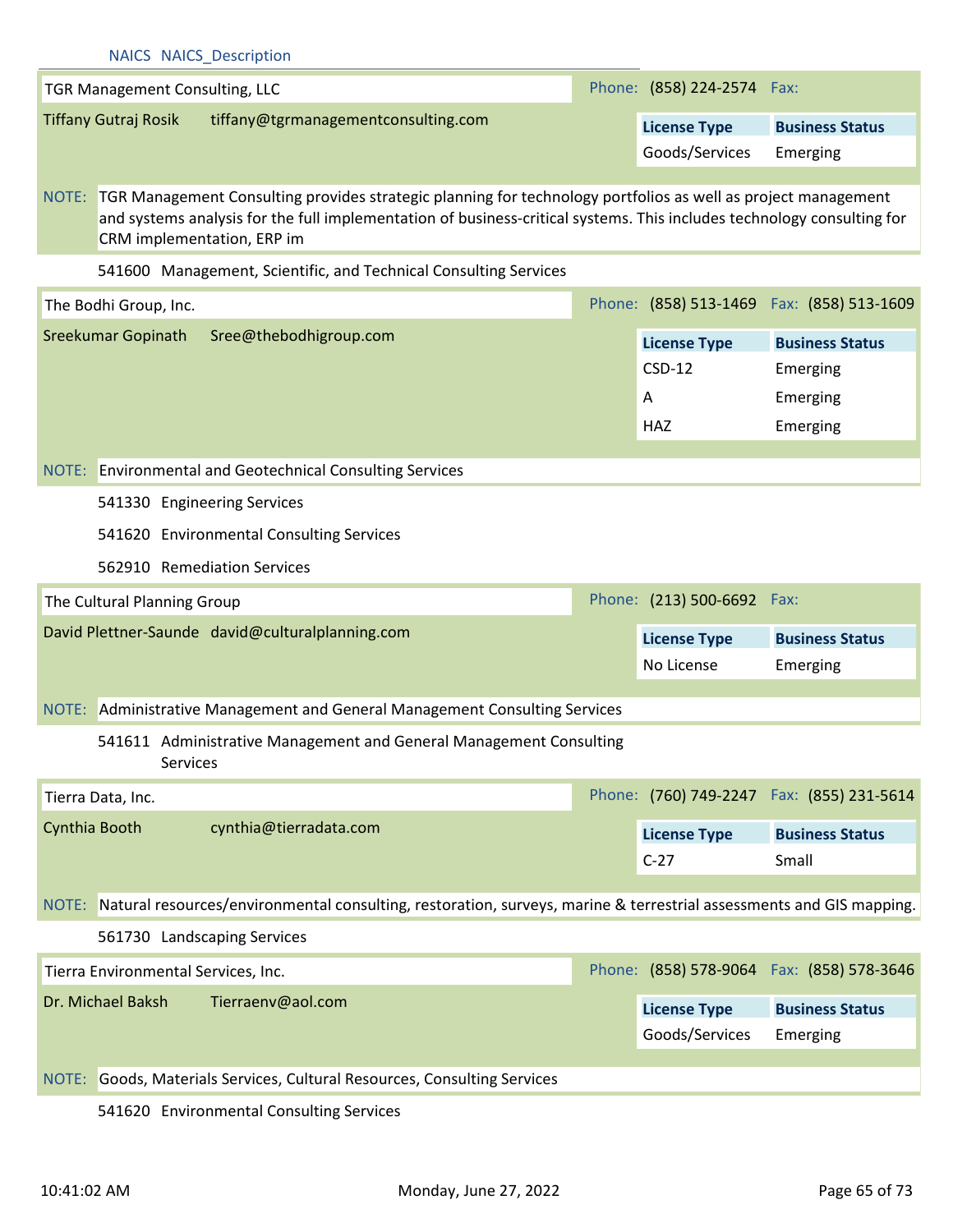| <b>NAICS NAICS Description</b>   |                                                                                                                                                                                                                  |                            |                                            |
|----------------------------------|------------------------------------------------------------------------------------------------------------------------------------------------------------------------------------------------------------------|----------------------------|--------------------------------------------|
| <b>Tiger Construction, LLC</b>   |                                                                                                                                                                                                                  | Phone: (619) 587-3867 Fax: |                                            |
| Mohsen H. Ahmed II               | mahmed@geauxtigerconstruction.com                                                                                                                                                                                | <b>License Type</b>        | <b>Business Status</b>                     |
|                                  |                                                                                                                                                                                                                  | B                          | Emerging                                   |
|                                  |                                                                                                                                                                                                                  |                            |                                            |
|                                  | NOTE: General Contractor, framing and carpentry.                                                                                                                                                                 |                            |                                            |
|                                  | 236220 Commercial and Institutional Building Construction                                                                                                                                                        |                            |                                            |
| TL Scanlan Construction, Inc     |                                                                                                                                                                                                                  |                            | Phone: (619) 647-9062 Fax: (619) 445-5190  |
| Thomas L. Scanlan                | tom@tlscanlanconstruction.com                                                                                                                                                                                    | <b>License Type</b>        | <b>Business Status</b>                     |
|                                  |                                                                                                                                                                                                                  | A                          | Emerging                                   |
| boring construction              | NOTE: General Engineering Construction specializing in sewer, water & storm drain pipeline; structural concrete; directional                                                                                     |                            |                                            |
|                                  | 237110 Water and Sewer Line and Related Structures Construction                                                                                                                                                  |                            |                                            |
| Tory R. Walker Engineering, Inc. |                                                                                                                                                                                                                  | Phone: (760) 414-9212 Fax: |                                            |
| Tory R. Walker                   | tory@trwengineering.com                                                                                                                                                                                          | <b>License Type</b>        | <b>Business Status</b>                     |
|                                  |                                                                                                                                                                                                                  | $CSD-12$                   | Small                                      |
|                                  | NOTE: Water resources engineering services: watershed management, floodplain management, river restoration, storm<br>water management, flood facilities design, sedimentation and erosion, and permit compliance |                            |                                            |
|                                  |                                                                                                                                                                                                                  |                            |                                            |
| 541330 Engineering Services      |                                                                                                                                                                                                                  |                            |                                            |
| Transtar Pipeline, Inc.          |                                                                                                                                                                                                                  |                            | Phone: (858) 453-0744  Fax: (858) 453-0745 |
| Cynthia S. Brito                 | info@transtarpipeline.com                                                                                                                                                                                        | <b>License Type</b>        | <b>Business Status</b>                     |
|                                  |                                                                                                                                                                                                                  | A                          | Emerging                                   |
|                                  |                                                                                                                                                                                                                  |                            |                                            |
|                                  | <b>NOTE:</b> General Engineering Contractor                                                                                                                                                                      |                            |                                            |
|                                  | 237310 Highway, Street, and Bridge Construction                                                                                                                                                                  |                            |                                            |
|                                  | 237990 Other Heavy and Civil Engineering Construction                                                                                                                                                            |                            |                                            |
|                                  | 237110 Water and Sewer Line and Related Structures Construction                                                                                                                                                  |                            |                                            |
|                                  | Tri-Group Construction and Development, Inc.                                                                                                                                                                     |                            | Phone: (858) 689-0058  Fax: (858) 689-1594 |
| Ghassan "Gus" Assi               | Trigroupconst@aol.com                                                                                                                                                                                            | <b>License Type</b>        | <b>Business Status</b>                     |
|                                  |                                                                                                                                                                                                                  | A                          | Small                                      |
|                                  |                                                                                                                                                                                                                  | B                          | Small                                      |
|                                  |                                                                                                                                                                                                                  |                            |                                            |
|                                  | NOTE: Public Works Construction (e.g. sidewalks, parks, roadways, storm drain, grading & slope repairs)                                                                                                          |                            |                                            |
|                                  | 238990 All Other Specialty Trade Contractors                                                                                                                                                                     |                            |                                            |
|                                  | 237310 Highway, Street, and Bridge Construction                                                                                                                                                                  |                            |                                            |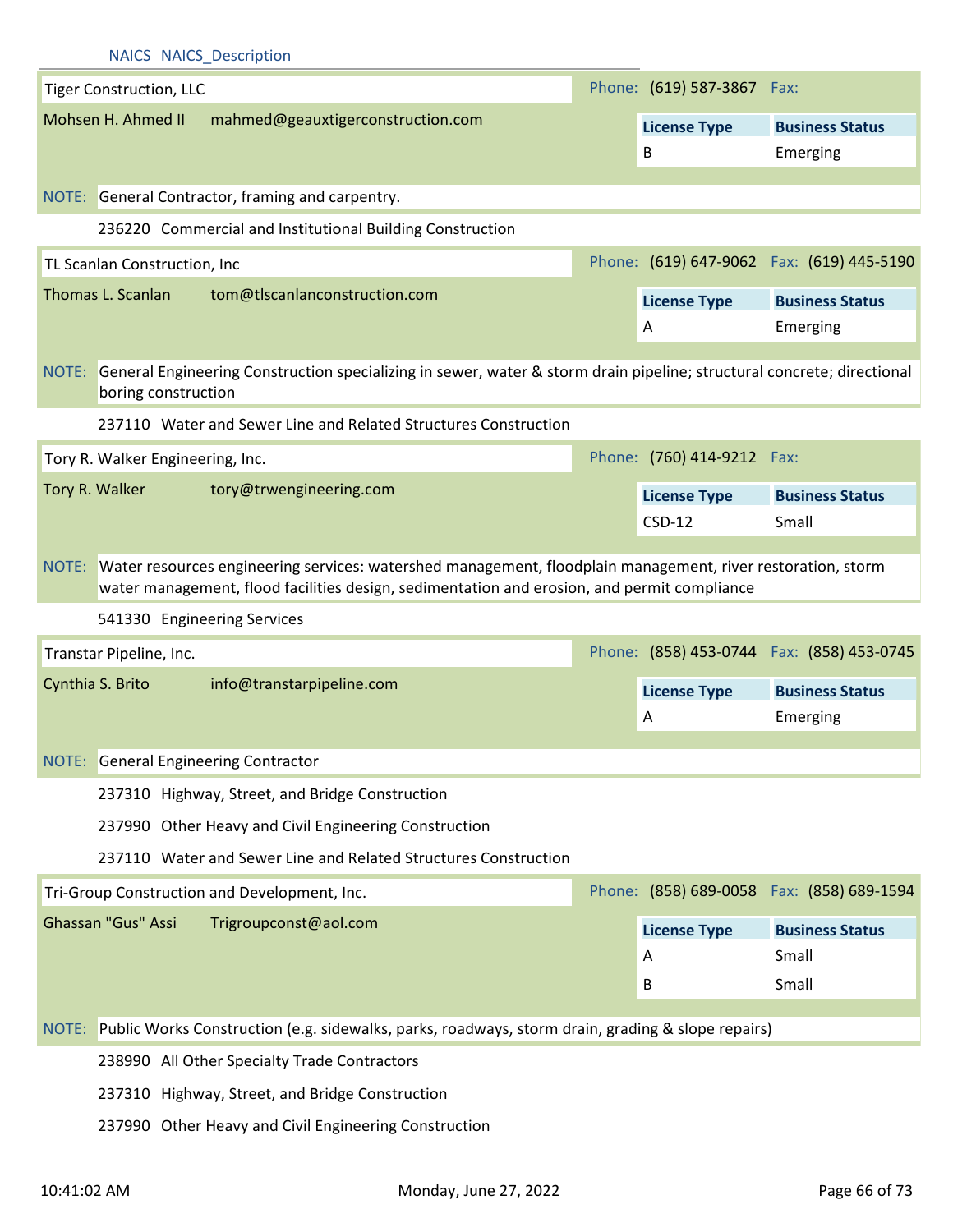|                    |                                   | <b>NAICS NAICS Description</b>                                           |                            |                                            |
|--------------------|-----------------------------------|--------------------------------------------------------------------------|----------------------------|--------------------------------------------|
|                    | Truline Masonry, Inc              |                                                                          | Phone: (619) 207-7569 Fax: |                                            |
|                    | Daniel Montejano                  | trulinemasonry@yahoo.com                                                 | <b>License Type</b>        | <b>Business Status</b>                     |
|                    |                                   |                                                                          | $C-29$                     | Emerging                                   |
|                    |                                   |                                                                          |                            |                                            |
|                    |                                   | NOTE: Masonry Contractor - Installation of Block, Brick and Stone        |                            |                                            |
|                    |                                   | 238140 Masonry Contractors                                               |                            |                                            |
|                    |                                   | TTG Environmental & Associates, Corp.                                    |                            | Phone: (619) 200-1577  Fax: (619) 265-7995 |
|                    | Teresa Wilkinson                  | ttgenvironmental@gmail.com                                               | <b>License Type</b>        | <b>Business Status</b>                     |
|                    |                                   |                                                                          | Goods/Services             | Small                                      |
|                    |                                   | NOTE: Environmental consulting services                                  |                            |                                            |
|                    |                                   | 541620 Environmental Consulting Services                                 |                            |                                            |
|                    |                                   |                                                                          |                            |                                            |
|                    | <b>Turrell Engineering, LLC</b>   |                                                                          | Phone: (760) 877-4192 Fax: |                                            |
| John Turrell       |                                   | TELLCmail@gmail.com                                                      | <b>License Type</b>        | <b>Business Status</b>                     |
|                    |                                   |                                                                          | $CSD-12$                   | Small                                      |
|                    |                                   | NOTE: Construction Management, Project Management, Civil Engineering     |                            |                                            |
|                    |                                   | 541330 Engineering Services                                              |                            |                                            |
|                    |                                   |                                                                          |                            |                                            |
|                    |                                   | Two Oaks Sweeping LLC DBA Day & Night Power Sweeping                     |                            | Phone: (619) 440-6193  Fax: (619) 440-5160 |
| <b>Warren Levy</b> |                                   | warren@sandiegosweeper.com                                               | <b>License Type</b>        | <b>Business Status</b>                     |
|                    |                                   |                                                                          | Goods/Services             | Emerging                                   |
|                    |                                   | NOTE: Street Sweeping and Pressure Washing                               |                            |                                            |
|                    |                                   | 561790 Other Services to Buildings and Dwellings                         |                            |                                            |
|                    |                                   | 488490 Other Support Activities for Road Transportation                  |                            |                                            |
|                    | Underground Utilities, Inc.       |                                                                          |                            | Phone: (619) 461-9500 Fax: (619) 654-1301  |
|                    | <b>Michael Harness</b>            | estimating@uuisd.com                                                     | <b>License Type</b>        | <b>Business Status</b>                     |
|                    |                                   |                                                                          | A                          | Emerging                                   |
|                    |                                   |                                                                          | <b>HAZ</b>                 | Emerging                                   |
|                    |                                   |                                                                          |                            |                                            |
|                    |                                   | NOTE: Installation of site utilities - sewer, water, storm drain systems |                            |                                            |
|                    |                                   | 237110 Water and Sewer Line and Related Structures Construction          |                            |                                            |
|                    | United General Construction, Inc. |                                                                          | Phone: (623) 810-0028 Fax: |                                            |
|                    | Cristen (Cris) Mason              | crismason@ugcco.net                                                      | <b>License Type</b>        | <b>Business Status</b>                     |
|                    |                                   |                                                                          | A                          | Small                                      |
| NOTE:              |                                   | Construction, Fence, Asphalt, Concrete                                   |                            |                                            |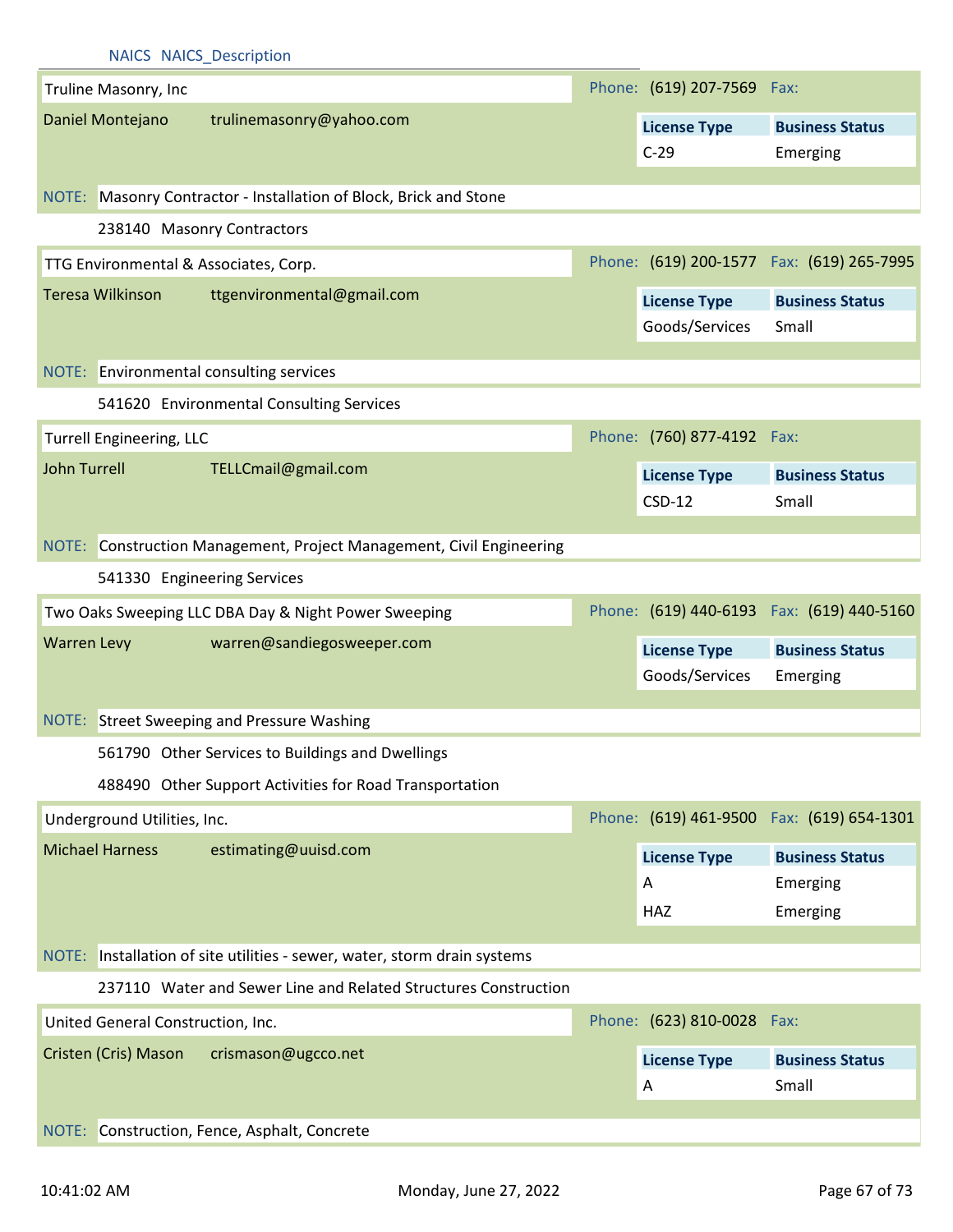|                                    | <b>NAICS NAICS Description</b>                                                                                                                                        |                                       |                                            |
|------------------------------------|-----------------------------------------------------------------------------------------------------------------------------------------------------------------------|---------------------------------------|--------------------------------------------|
|                                    | 561730 Landscaping Services                                                                                                                                           |                                       |                                            |
|                                    | Urbana Preservation & Planning, LLC                                                                                                                                   |                                       | Phone: (619) 543-0693  Fax: (800) 880-4434 |
|                                    | Wendy L. Tinsley Beck Wendy@urbanapreservation.com                                                                                                                    | <b>License Type</b>                   | <b>Business Status</b>                     |
|                                    |                                                                                                                                                                       | Goods/Services                        | Small                                      |
|                                    |                                                                                                                                                                       |                                       |                                            |
|                                    | NOTE: Consulting firm offering specialized urban planning, historic preservation, history and architectural history services<br>throughout the western United States. |                                       |                                            |
|                                    | 541620 Environmental Consulting Services                                                                                                                              |                                       |                                            |
| US Access Consultants, Inc.        |                                                                                                                                                                       |                                       | Phone: (619) 933-4755  Fax: (619) 828-6880 |
| <b>Corina Wilkes</b>               | corina@usaccessconsultants.com                                                                                                                                        | <b>License Type</b>                   | <b>Business Status</b>                     |
|                                    |                                                                                                                                                                       | CSD-01                                | Emerging                                   |
|                                    |                                                                                                                                                                       |                                       |                                            |
|                                    | NOTE: US Access Consultants, Inc., is an accessibility consulting firm located in La Mesa, California.                                                                |                                       |                                            |
|                                    | 541611 Administrative Management and General Management Consulting<br>Services                                                                                        |                                       |                                            |
|                                    | Valley CM, Inc. DBA Valley Construction Management                                                                                                                    |                                       | Phone: (858) 444-5979  Fax: (858) 408-3414 |
| Galina R. Mochel                   |                                                                                                                                                                       |                                       |                                            |
|                                    | Galina.mochel@valleycm.com                                                                                                                                            |                                       | <b>Business Status</b>                     |
|                                    |                                                                                                                                                                       | <b>License Type</b><br>Goods/Services | Emerging                                   |
|                                    |                                                                                                                                                                       |                                       |                                            |
|                                    | NOTE: Construction Management/Goods and Material Services                                                                                                             |                                       |                                            |
|                                    | 237110 Water and Sewer Line and Related Structures Construction                                                                                                       |                                       |                                            |
|                                    | Van Dyke Landscape Architects, Inc.                                                                                                                                   |                                       | Phone: (619) 294-8484  Fax: (619) 574-0626 |
| Mitchell S. Phillippe              | mitch@vdla.us                                                                                                                                                         | <b>License Type</b>                   | <b>Business Status</b>                     |
|                                    |                                                                                                                                                                       | <b>ARC</b>                            | Small                                      |
|                                    |                                                                                                                                                                       |                                       |                                            |
|                                    | NOTE: Landscape Architecture, Planning, Water Management, Graphic Communication                                                                                       |                                       |                                            |
|                                    | 541320 Landscape Architectural Services                                                                                                                               |                                       | Phone: (858) 513-2290 Fax: (858) 513-2296  |
| <b>Vasquez Marshall Architects</b> |                                                                                                                                                                       |                                       |                                            |
| <b>Shelley Bennett</b>             | bennett@vmarch.net                                                                                                                                                    | <b>License Type</b>                   | <b>Business Status</b>                     |
|                                    |                                                                                                                                                                       | <b>ARC</b>                            | Emerging                                   |
| <b>NOTE:</b> Professional Services |                                                                                                                                                                       |                                       |                                            |
|                                    | 541310 Architectural Services                                                                                                                                         |                                       |                                            |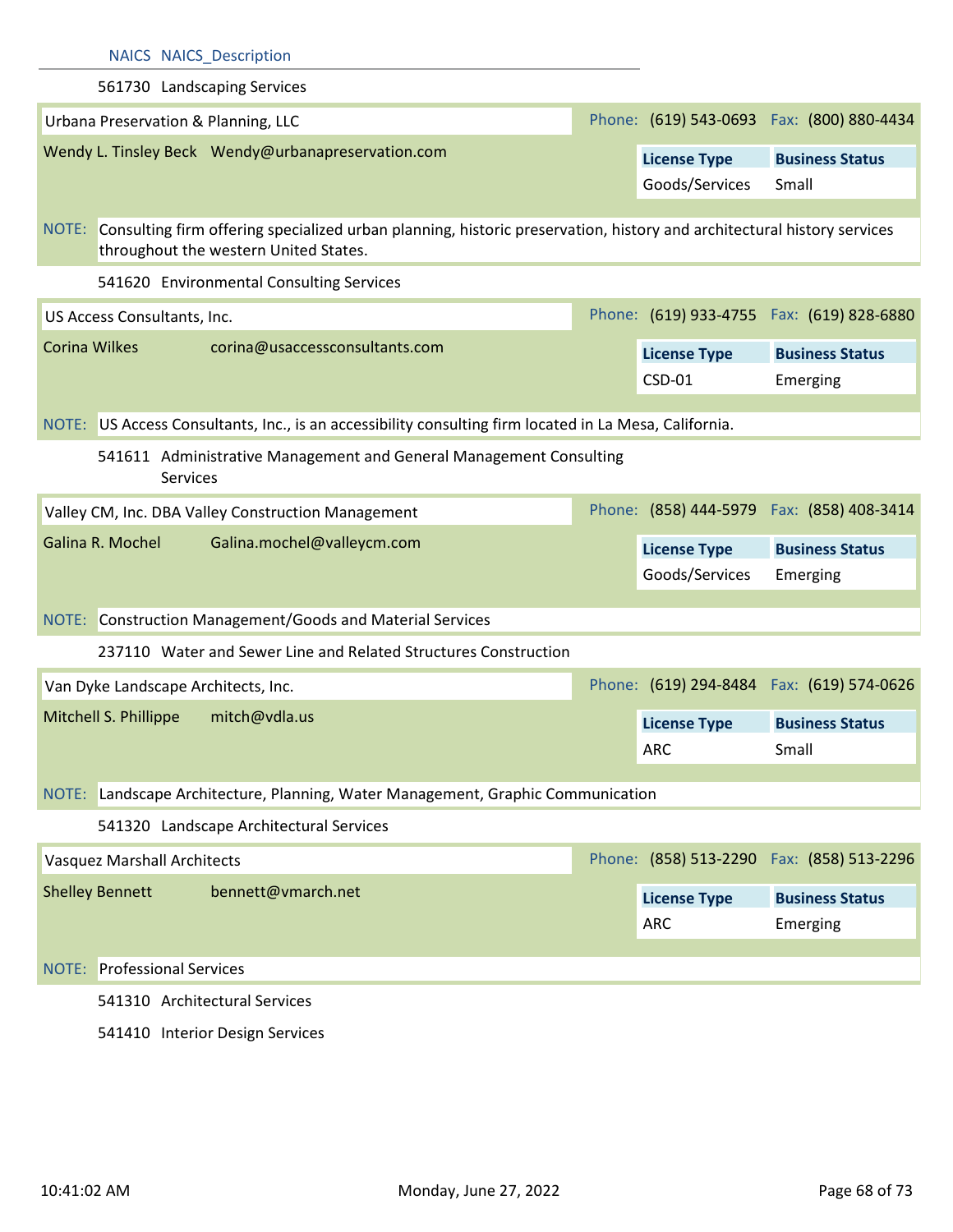|                       | NAICS NAICS Description            |                                                                                                                                                                                               |                            |                                            |
|-----------------------|------------------------------------|-----------------------------------------------------------------------------------------------------------------------------------------------------------------------------------------------|----------------------------|--------------------------------------------|
|                       |                                    | Vic Salazar Enterprises, LLC DBA Vic Salazar Communications                                                                                                                                   |                            | Phone: (619) 517-4744  Fax: (619) 334-4156 |
| <b>Victor Salazar</b> |                                    | Info@vicsalazar.com                                                                                                                                                                           | <b>License Type</b>        | <b>Business Status</b>                     |
|                       |                                    |                                                                                                                                                                                               | Goods/Services             | Emerging                                   |
|                       |                                    |                                                                                                                                                                                               |                            |                                            |
|                       |                                    | NOTE: Public Relations, Media Training, Marketing, Advertising, Video Production, Event Production                                                                                            |                            |                                            |
|                       |                                    | 541820 Public Relations Agencies                                                                                                                                                              |                            |                                            |
|                       | Villa Civil, APC                   |                                                                                                                                                                                               | Phone: (858) 922-4652 Fax: |                                            |
| <b>Christy Villa</b>  |                                    | christy@villacivil.com                                                                                                                                                                        | <b>License Type</b>        | <b>Business Status</b>                     |
|                       |                                    |                                                                                                                                                                                               | $CSD-12$                   | Small                                      |
| NOTE:                 |                                    | Civil engineering, planning, design, construction management, asset management and funding support for water<br>resources and transportation projects.                                        |                            |                                            |
|                       | 541330 Engineering Services        |                                                                                                                                                                                               |                            |                                            |
|                       | Visual Concepts Lighting, Inc.     |                                                                                                                                                                                               |                            | Phone: (858) 278-4503  Fax: (858) 278-4573 |
|                       | Kenneth M. Perez                   | lperez@visualconcepts-inc.com                                                                                                                                                                 | <b>License Type</b>        | <b>Business Status</b>                     |
|                       |                                    |                                                                                                                                                                                               | Goods/Services             | Emerging                                   |
|                       |                                    |                                                                                                                                                                                               |                            |                                            |
|                       |                                    |                                                                                                                                                                                               |                            |                                            |
|                       |                                    | NOTE: Electrical Engineering, Lighting Design and Consultation                                                                                                                                |                            |                                            |
|                       |                                    | 541490 Other Specialized Design Services                                                                                                                                                      |                            |                                            |
| VNuIT, LLC            |                                    |                                                                                                                                                                                               | Phone: (760) 576-6214 Fax: |                                            |
|                       | Paramjyoti Kakileti                | pkakileti@vnuit.com                                                                                                                                                                           | <b>License Type</b>        | <b>Business Status</b>                     |
|                       |                                    |                                                                                                                                                                                               | Goods/Services             | Emerging                                   |
|                       |                                    | NOTE: VNuIT provides dedicated IT Consulting services in Project Management, Quality Assurance, Geographic Information<br>System (GIS), Software Design & Development and System Integration. |                            |                                            |
|                       |                                    | 541512 Computer Systems Design Services                                                                                                                                                       |                            |                                            |
|                       |                                    | 541511 Custom Computer Programming Services                                                                                                                                                   |                            |                                            |
|                       |                                    | 541519 Other Computer Related Services                                                                                                                                                        |                            |                                            |
|                       | <b>Wesco Construction</b>          |                                                                                                                                                                                               | Phone: (760) 805-4250 Fax: |                                            |
|                       |                                    | Welsey James Taitano CONTROLLER@WESCO-CONSTRUCTION.COM                                                                                                                                        | <b>License Type</b>        | <b>Business Status</b>                     |
|                       |                                    |                                                                                                                                                                                               | B                          | Emerging                                   |
|                       |                                    |                                                                                                                                                                                               |                            |                                            |
| NOTE:                 | <b>General Building Contractor</b> | 238310 Drywall and Insulation Contractors                                                                                                                                                     |                            |                                            |

238320 Painting and Wall Covering Contractors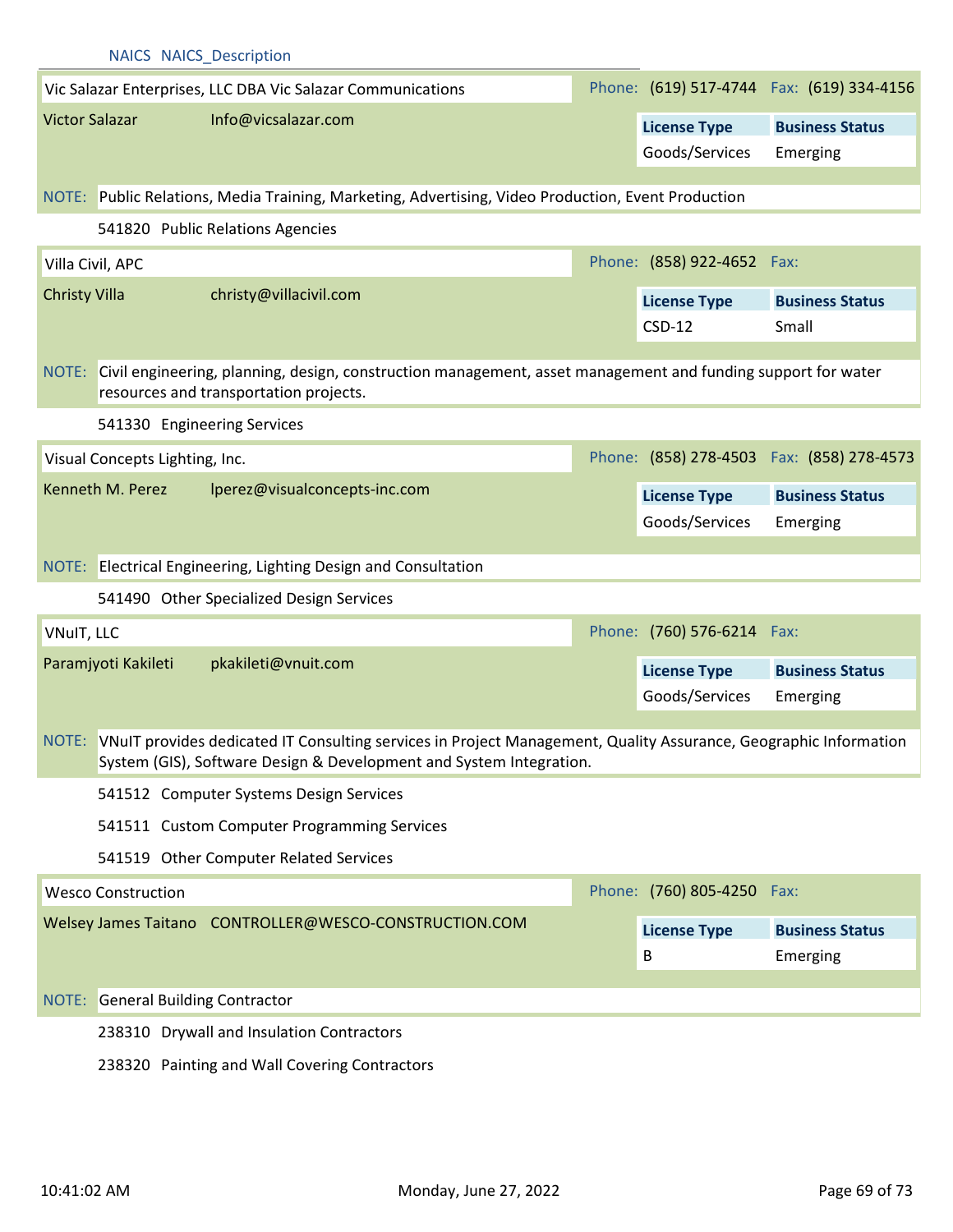|                       | West Coast Civil, Inc.       |                                                                                                                   |                                            | Phone: (858) 869-1332  Fax: (858) 761-0001 |
|-----------------------|------------------------------|-------------------------------------------------------------------------------------------------------------------|--------------------------------------------|--------------------------------------------|
|                       | <b>Anthony Gonzalez</b>      | anthony@westcoastcivil.com                                                                                        | <b>License Type</b>                        | <b>Business Status</b>                     |
|                       |                              |                                                                                                                   | $CSD-12$                                   | Small                                      |
|                       |                              |                                                                                                                   | $CSD-12$                                   | Small                                      |
|                       |                              |                                                                                                                   | $CSD-12$                                   | Small                                      |
|                       |                              |                                                                                                                   | $CSD-12$                                   | Small                                      |
| NOTE:                 | Improvements                 | Civil Engineering services specializing in Land Development, Land Planning, Water-Waste Water Development, Public |                                            |                                            |
|                       | 541340 Drafting Services     |                                                                                                                   |                                            |                                            |
|                       |                              | 541330 Engineering Services                                                                                       |                                            |                                            |
|                       |                              | 541370 Surveying and Mapping (except Geophysical) Services                                                        |                                            |                                            |
|                       | Western Flooring, Inc.       |                                                                                                                   |                                            | Phone: (858) 560-5557 Fax: (858) 560-5558  |
|                       | Duane Johnson                | Duane@western-flooring.com                                                                                        | <b>License Type</b>                        | <b>Business Status</b>                     |
|                       |                              |                                                                                                                   | $C-15$                                     | Emerging                                   |
|                       |                              | NOTE: Install, sand, finish, coat, screen commercial and residential all types of wood, gym, and dance flooring.  |                                            |                                            |
|                       |                              |                                                                                                                   |                                            |                                            |
|                       |                              | 238330 Flooring Contractors                                                                                       |                                            |                                            |
|                       |                              |                                                                                                                   |                                            |                                            |
|                       |                              | Western Gardens Landscaping, Inc.                                                                                 | Phone: (760) 720-1459  Fax: (760) 720-7211 |                                            |
| <b>Greg Vasilieff</b> |                              | Greg@westerngardens.net                                                                                           | <b>License Type</b>                        | <b>Business Status</b>                     |
|                       |                              |                                                                                                                   | $C-27$                                     | Small                                      |
|                       |                              | NOTE: Landscape/Irrigation Construction and Maintenance                                                           |                                            |                                            |
|                       |                              | 561730 Landscaping Services                                                                                       |                                            |                                            |
|                       | Western State Builders, Inc. |                                                                                                                   | Phone: (760) 270-8639 Fax:                 |                                            |
| <b>Julian Moen</b>    |                              | julian@westernstatebuilder.com                                                                                    |                                            |                                            |
|                       |                              |                                                                                                                   | <b>License Type</b><br>A                   | <b>Business Status</b>                     |
|                       |                              |                                                                                                                   | B                                          | Emerging                                   |
|                       |                              |                                                                                                                   | $D-34$                                     | Emerging<br>Emerging                       |
|                       |                              |                                                                                                                   |                                            |                                            |
|                       |                              | NOTE: Playground and Fitness Installation, Park and Rec                                                           |                                            |                                            |
|                       |                              | 238990 All Other Specialty Trade Contractors                                                                      |                                            |                                            |
|                       | Westruck Services, Inc.      |                                                                                                                   | Phone: (619) 909-1499 Fax:                 |                                            |
|                       | <b>Jose Rosario Arias</b>    | jose1718.gon@gmail.com                                                                                            | <b>License Type</b>                        | <b>Business Status</b>                     |
|                       |                              |                                                                                                                   | Goods/Services                             | Emerging                                   |
|                       |                              |                                                                                                                   |                                            |                                            |
| NOTE:                 | <b>Dump Truck</b>            | 484110 General Freight Trucking, Local                                                                            |                                            |                                            |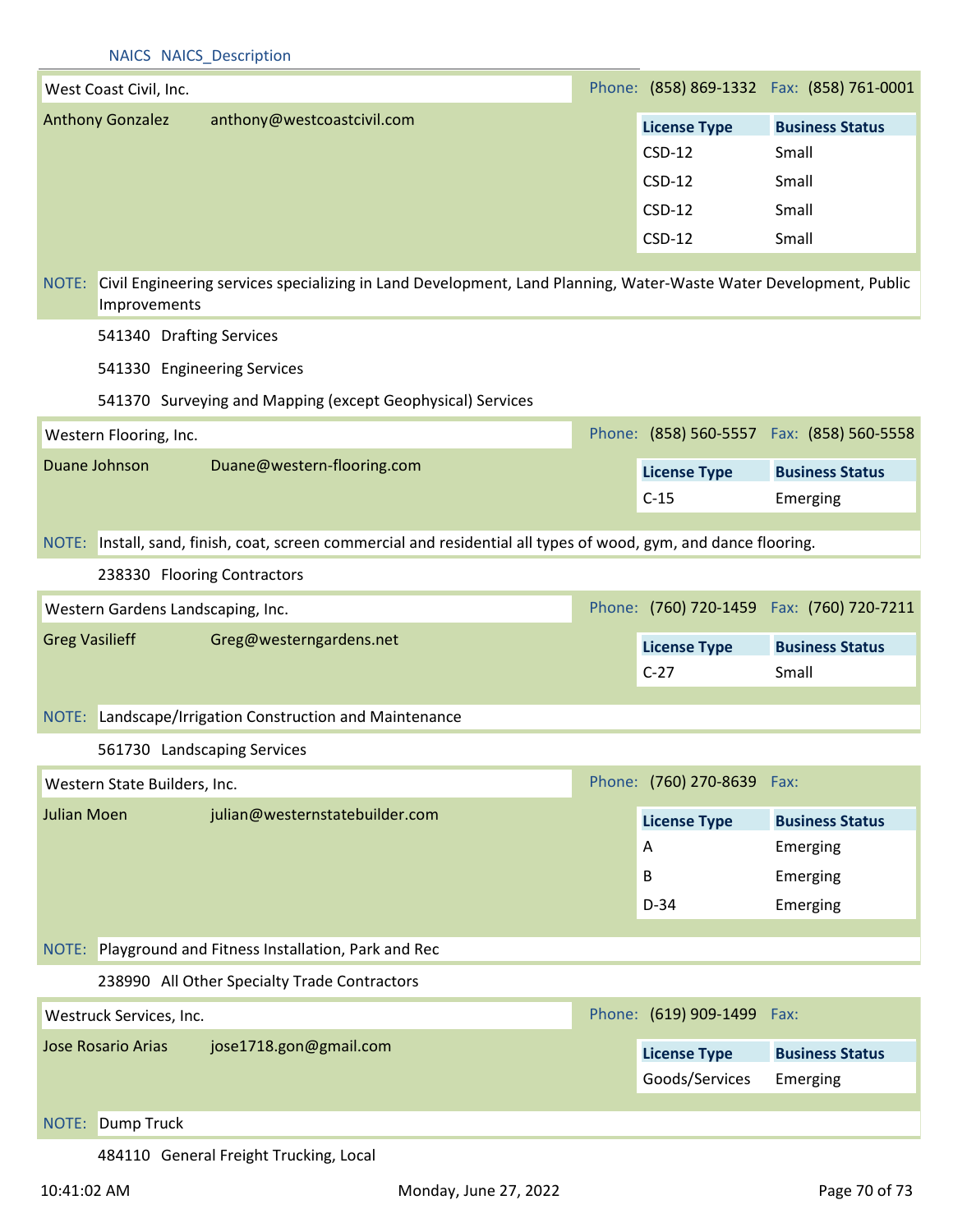|                       | Westturf Landscape Management, Inc                                                           |                               | Phone: (760) 650-3120  Fax: (760) 801-1816 |
|-----------------------|----------------------------------------------------------------------------------------------|-------------------------------|--------------------------------------------|
|                       | Sergio Guerra Graham info@westturf.com                                                       | <b>License Type</b><br>$C-27$ | <b>Business Status</b><br>Emerging         |
| NOTE:                 | Landscape Management                                                                         |                               |                                            |
|                       | 561730 Landscaping Services                                                                  |                               |                                            |
| WG Construction, Inc. |                                                                                              |                               | Phone: (619) 401-8000 Fax: (619) 749-7186  |
| William Gwyn          | bill@wgconstructioninc.com                                                                   | <b>License Type</b><br>A      | <b>Business Status</b><br>Small            |
|                       | NOTE: Trenching and excavation for underground utilities                                     |                               |                                            |
|                       | 237990 Other Heavy and Civil Engineering Construction<br>238910 Site Preparation Contractors |                               |                                            |
|                       | 237110 Water and Sewer Line and Related Structures Construction                              |                               |                                            |
|                       | Whitson Contracting & Management, Inc.                                                       |                               | Phone: (858) 673-0966 Fax: (858) 487-8355  |
|                       | Mitchel James Whitso Mitch@whitsoncm.com                                                     | <b>License Type</b><br>Α      | <b>Business Status</b><br>Small            |
| NOTE:                 | General Contractor approved to provide services for naics codes 237110 and 541620 only.      |                               |                                            |
|                       | 541620 Environmental Consulting Services                                                     |                               |                                            |

237110 Water and Sewer Line and Related Structures Construction

| Wier Construction Corp |                          |                     | Phone: (760) 743-6776 Fax: (760) 746-5224 |
|------------------------|--------------------------|---------------------|-------------------------------------------|
| <b>Cathy Wier</b>      | cjw@wierconstruction.com | <b>License Type</b> | <b>Business Status</b>                    |
|                        |                          | A                   | Small                                     |
|                        |                          | В                   | Small                                     |
|                        |                          | $C-08$              | Small                                     |
|                        |                          | $C-27$              | Small                                     |
|                        |                          | HAZ                 | Small                                     |

## NOTE: GENERAL CONTRACTOR ONLY – DOES NOT PROVIDE SERVICES AS A SUBCONTRACTOR: General Building & General Engineering

237310 Highway, Street, and Bridge Construction

237110 Water and Sewer Line and Related Structures Construction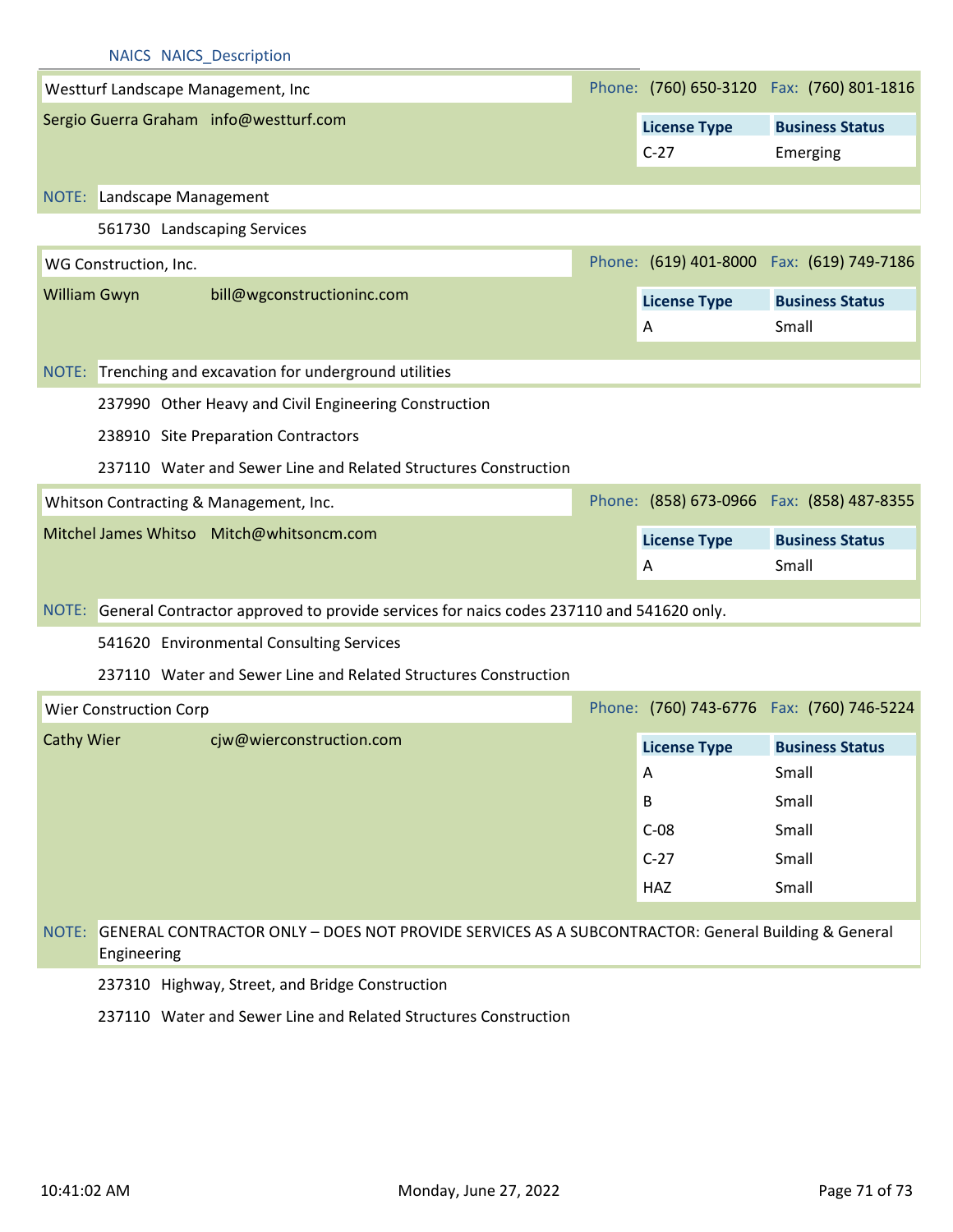| <b>NAICS NAICS Description</b>                                                                |                                                                                                                                                                                                                                              |                                                                                                                           |  |                            |                                            |  |  |  |  |
|-----------------------------------------------------------------------------------------------|----------------------------------------------------------------------------------------------------------------------------------------------------------------------------------------------------------------------------------------------|---------------------------------------------------------------------------------------------------------------------------|--|----------------------------|--------------------------------------------|--|--|--|--|
|                                                                                               |                                                                                                                                                                                                                                              | Wise Home Ventures DBA Mizuta Traffic Consulting                                                                          |  | Phone: (858) 752-8212 Fax: |                                            |  |  |  |  |
| <b>Marc Mizuta</b>                                                                            |                                                                                                                                                                                                                                              | mizutatrafficconsulting@gmail.com                                                                                         |  | <b>License Type</b>        | <b>Business Status</b>                     |  |  |  |  |
|                                                                                               |                                                                                                                                                                                                                                              |                                                                                                                           |  | $CSD-12$                   | Small                                      |  |  |  |  |
|                                                                                               |                                                                                                                                                                                                                                              |                                                                                                                           |  | Τ                          | Small                                      |  |  |  |  |
|                                                                                               |                                                                                                                                                                                                                                              |                                                                                                                           |  |                            |                                            |  |  |  |  |
| NOTE: Transportation Planning and Traffic Engineering                                         |                                                                                                                                                                                                                                              |                                                                                                                           |  |                            |                                            |  |  |  |  |
|                                                                                               |                                                                                                                                                                                                                                              | 541330 Engineering Services                                                                                               |  |                            |                                            |  |  |  |  |
|                                                                                               | Worksters, Inc.                                                                                                                                                                                                                              |                                                                                                                           |  | Phone: (800) 525-0558 Fax: |                                            |  |  |  |  |
| Ania Kaminska                                                                                 |                                                                                                                                                                                                                                              | ania@worksters.com                                                                                                        |  | <b>License Type</b>        | <b>Business Status</b>                     |  |  |  |  |
|                                                                                               |                                                                                                                                                                                                                                              |                                                                                                                           |  | No License                 | Emerging                                   |  |  |  |  |
|                                                                                               |                                                                                                                                                                                                                                              |                                                                                                                           |  |                            |                                            |  |  |  |  |
|                                                                                               | Worksters was founded in 2011 to provide superior technology and products to the United States government. Our<br>NOTE:<br>competencies are centered in three areas: data collection and analytics, enterprise IT, and software engineering. |                                                                                                                           |  |                            |                                            |  |  |  |  |
| 423430 Computer and Computer Peripheral Equipment and Software<br><b>Merchant Wholesalers</b> |                                                                                                                                                                                                                                              |                                                                                                                           |  |                            |                                            |  |  |  |  |
| <b>Services</b>                                                                               |                                                                                                                                                                                                                                              | Wrightman, Inc. DBA Surety Associates of Southern California Insurance                                                    |  |                            | Phone: (619) 501-1899  Fax: (619) 270-9833 |  |  |  |  |
| Anne Wright                                                                                   |                                                                                                                                                                                                                                              | Anne@sascbonds.com                                                                                                        |  | <b>License Type</b>        | <b>Business Status</b>                     |  |  |  |  |
|                                                                                               |                                                                                                                                                                                                                                              |                                                                                                                           |  | Goods/Services             | Emerging                                   |  |  |  |  |
|                                                                                               |                                                                                                                                                                                                                                              |                                                                                                                           |  |                            |                                            |  |  |  |  |
| NOTE:                                                                                         |                                                                                                                                                                                                                                              | BROKER CREDIT ONLY: Surety bond agent sales/services                                                                      |  |                            |                                            |  |  |  |  |
|                                                                                               |                                                                                                                                                                                                                                              | 524126 Direct Property and Casualty Insurance Carriers                                                                    |  |                            |                                            |  |  |  |  |
|                                                                                               |                                                                                                                                                                                                                                              | 524210 Insurance Agencies and Brokerages                                                                                  |  |                            |                                            |  |  |  |  |
|                                                                                               |                                                                                                                                                                                                                                              | Xpedient Communication, Inc.                                                                                              |  |                            | Phone: (858) 964-5333  Fax: (858) 964-5335 |  |  |  |  |
| Doug Catania                                                                                  |                                                                                                                                                                                                                                              | Dougc@xpdcom.com                                                                                                          |  | <b>License Type</b>        | <b>Business Status</b>                     |  |  |  |  |
|                                                                                               |                                                                                                                                                                                                                                              |                                                                                                                           |  | $C-07$                     | Emerging                                   |  |  |  |  |
|                                                                                               |                                                                                                                                                                                                                                              |                                                                                                                           |  |                            |                                            |  |  |  |  |
|                                                                                               |                                                                                                                                                                                                                                              | NOTE: Structured Cabling, Access Control, CCTV, Audio Visual, Avaya Phone Systems, Intrusion Detection, Wireless Networks |  |                            |                                            |  |  |  |  |
|                                                                                               |                                                                                                                                                                                                                                              | 238210 Electrical Contractors                                                                                             |  |                            |                                            |  |  |  |  |
|                                                                                               |                                                                                                                                                                                                                                              | <b>YBS Construction Engineering</b>                                                                                       |  |                            | Phone: (619) 271-6122  Fax: (619) 207-0008 |  |  |  |  |
|                                                                                               | <b>Rodolfo Sanchez</b>                                                                                                                                                                                                                       | Ybsconcrete@yahoo.com                                                                                                     |  | <b>License Type</b>        | <b>Business Status</b>                     |  |  |  |  |
|                                                                                               |                                                                                                                                                                                                                                              |                                                                                                                           |  | A                          | Emerging                                   |  |  |  |  |
|                                                                                               |                                                                                                                                                                                                                                              |                                                                                                                           |  | $C-08$                     | Emerging                                   |  |  |  |  |
|                                                                                               |                                                                                                                                                                                                                                              |                                                                                                                           |  |                            |                                            |  |  |  |  |
|                                                                                               | Concrete work, ped ramps, sidewalk, curb & gutter, demolition, all concrete work<br>NOTE:                                                                                                                                                    |                                                                                                                           |  |                            |                                            |  |  |  |  |
|                                                                                               | 484110 General Freight Trucking, Local                                                                                                                                                                                                       |                                                                                                                           |  |                            |                                            |  |  |  |  |
|                                                                                               |                                                                                                                                                                                                                                              | 237310 Highway, Street, and Bridge Construction                                                                           |  |                            |                                            |  |  |  |  |